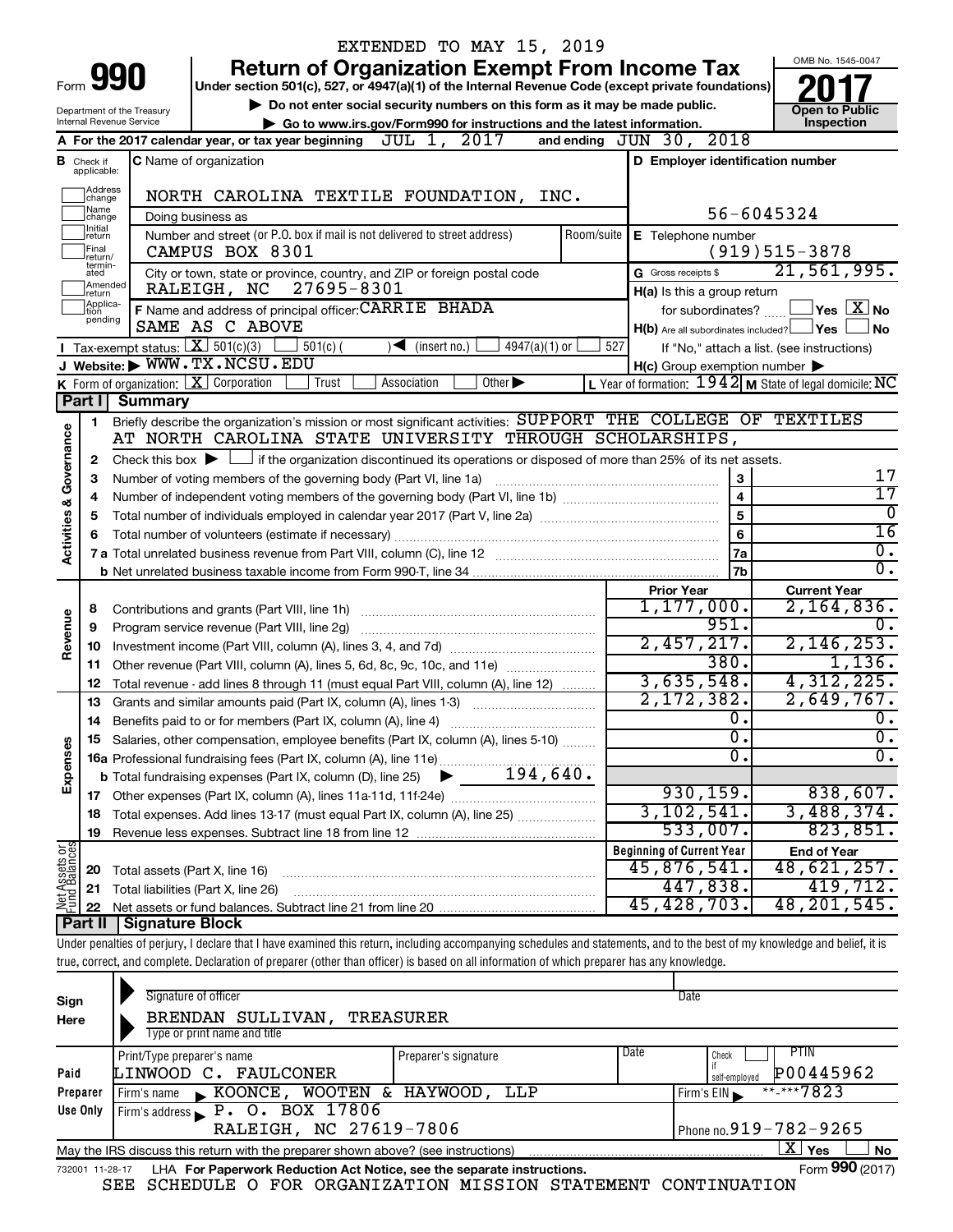|              | 56-6045324<br>NORTH CAROLINA TEXTILE FOUNDATION, INC.<br>Page 2<br>Form 990 (2017)                                                                  |                    |
|--------------|-----------------------------------------------------------------------------------------------------------------------------------------------------|--------------------|
|              | <b>Statement of Program Service Accomplishments</b><br>Part III                                                                                     |                    |
|              |                                                                                                                                                     | $\boxed{\text{X}}$ |
| 1            | Briefly describe the organization's mission:                                                                                                        |                    |
|              | THE MISSION OF THE NORTH CAROLINA TEXTILE FOUNDATION IS TO PROMOTE THE                                                                              |                    |
|              | WELFARE, FUTURE DEVELOPMENT AND REPUTATION OF THE COLLEGE OF TEXTILES                                                                               |                    |
|              | AT NORTH CAROLINA STATE UNIVERSITY AS THE PREMIER INSTITUTION FOR                                                                                   |                    |
|              | TEXTILE EDUCATION AND RESEARCH.<br>AS A NONPROFIT ORGANIZATION,<br>THE                                                                              |                    |
| $\mathbf{2}$ | Did the organization undertake any significant program services during the year which were not listed on the                                        |                    |
|              | $\overline{\ }$ Yes $\overline{\rm \ }X$ No<br>prior Form 990 or 990-EZ?                                                                            |                    |
|              | If "Yes," describe these new services on Schedule O.                                                                                                |                    |
| 3            | $\exists$ Yes $\boxed{\text{X}}$ No<br>Did the organization cease conducting, or make significant changes in how it conducts, any program services? |                    |
|              | If "Yes," describe these changes on Schedule O.                                                                                                     |                    |
|              |                                                                                                                                                     |                    |
| 4            | Describe the organization's program service accomplishments for each of its three largest program services, as measured by expenses.                |                    |
|              | Section 501(c)(3) and 501(c)(4) organizations are required to report the amount of grants and allocations to others, the total expenses, and        |                    |
|              | revenue, if any, for each program service reported.                                                                                                 |                    |
| 4a           | $1,555,487.$ (Revenue \$<br>1,651,315.<br>$\overline{1,555}$ , $487$ . including grants of \$<br>) (Expenses \$<br>(Code:                           |                    |
|              | THE FOUNDATION SUPPORTS THE COLLEGE OF TEXTILES AT NORTH CAROLINA STATE                                                                             |                    |
|              | UNIVERSITY THROUGH GRANTS FOR FACILITIES, FACULTY, FELLOWSHIPS,                                                                                     |                    |
|              | SCHOLARSHIPS AND EQUIPMENT                                                                                                                          |                    |
|              |                                                                                                                                                     |                    |
|              |                                                                                                                                                     |                    |
|              |                                                                                                                                                     |                    |
|              |                                                                                                                                                     |                    |
|              |                                                                                                                                                     |                    |
|              |                                                                                                                                                     |                    |
|              |                                                                                                                                                     |                    |
|              |                                                                                                                                                     |                    |
|              |                                                                                                                                                     |                    |
| 4b           | 513,521.<br>$1,094,280.$ (Revenue \$)<br>1,094,280. including grants of \$<br>) (Expenses \$<br>(Code:                                              |                    |
|              | THE FOUNDATION AWARDS SCHOLARSHIPS TO DESERVING GRADUATE AND                                                                                        |                    |
|              | UNDERGRADUATE STUDENTS OF THE COLLEGE OF TEXTILES AT NORTH CAROLINA                                                                                 |                    |
|              | STATE UNIVERSITY BASED ON MERIT                                                                                                                     |                    |
|              |                                                                                                                                                     |                    |
|              |                                                                                                                                                     |                    |
|              |                                                                                                                                                     |                    |
|              |                                                                                                                                                     |                    |
|              |                                                                                                                                                     |                    |
|              |                                                                                                                                                     |                    |
|              |                                                                                                                                                     |                    |
|              |                                                                                                                                                     |                    |
|              |                                                                                                                                                     |                    |
|              |                                                                                                                                                     |                    |
| 4c           | ) (Expenses \$<br>) (Revenue \$<br>(Code:<br>including grants of \$                                                                                 |                    |
|              |                                                                                                                                                     |                    |
|              |                                                                                                                                                     |                    |
|              |                                                                                                                                                     |                    |
|              |                                                                                                                                                     |                    |
|              |                                                                                                                                                     |                    |
|              |                                                                                                                                                     |                    |
|              |                                                                                                                                                     |                    |
|              |                                                                                                                                                     |                    |
|              |                                                                                                                                                     |                    |
|              |                                                                                                                                                     |                    |
|              |                                                                                                                                                     |                    |
|              |                                                                                                                                                     |                    |
|              |                                                                                                                                                     |                    |
| 4d           | Other program services (Describe in Schedule O.)                                                                                                    |                    |
|              | (Expenses \$<br>including grants of \$<br>(Revenue \$                                                                                               |                    |
| 4е           | 2,649,767.<br>Total program service expenses >                                                                                                      |                    |
|              | Form 990 (2017)                                                                                                                                     |                    |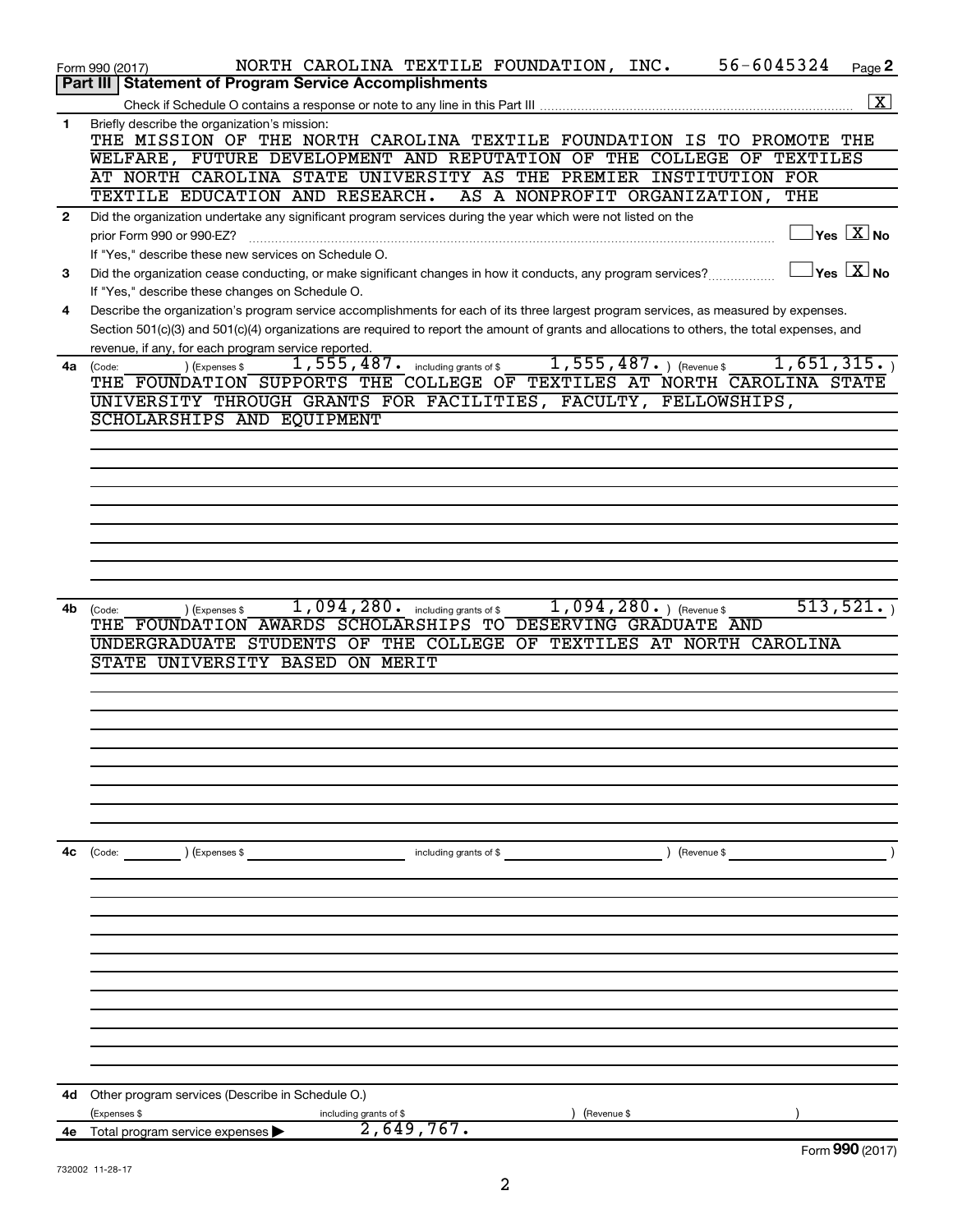|  | Form 990 (2017) |
|--|-----------------|

|     | <b>Part IV   Checklist of Required Schedules</b>                                                                                                                                                                                    |                         |                         |                         |
|-----|-------------------------------------------------------------------------------------------------------------------------------------------------------------------------------------------------------------------------------------|-------------------------|-------------------------|-------------------------|
|     |                                                                                                                                                                                                                                     |                         | Yes                     | No                      |
| 1   | Is the organization described in section 501(c)(3) or 4947(a)(1) (other than a private foundation)?                                                                                                                                 |                         |                         |                         |
|     |                                                                                                                                                                                                                                     | 1                       | х                       |                         |
| 2   |                                                                                                                                                                                                                                     | $\mathbf{2}$            | $\overline{\textbf{x}}$ |                         |
| 3   | Did the organization engage in direct or indirect political campaign activities on behalf of or in opposition to candidates for                                                                                                     |                         |                         |                         |
|     |                                                                                                                                                                                                                                     | 3                       |                         | x                       |
| 4   | Section 501(c)(3) organizations. Did the organization engage in lobbying activities, or have a section 501(h) election in effect                                                                                                    |                         |                         |                         |
|     |                                                                                                                                                                                                                                     | 4                       |                         | x                       |
| 5   | Is the organization a section 501(c)(4), 501(c)(5), or 501(c)(6) organization that receives membership dues, assessments, or                                                                                                        |                         |                         |                         |
|     |                                                                                                                                                                                                                                     | 5                       |                         | x                       |
| 6   | Did the organization maintain any donor advised funds or any similar funds or accounts for which donors have the right to                                                                                                           |                         |                         |                         |
|     | provide advice on the distribution or investment of amounts in such funds or accounts? If "Yes," complete Schedule D, Part I                                                                                                        | 6                       |                         | x                       |
| 7   | Did the organization receive or hold a conservation easement, including easements to preserve open space,                                                                                                                           |                         |                         |                         |
|     |                                                                                                                                                                                                                                     | $\overline{\mathbf{r}}$ |                         | х                       |
| 8   | Did the organization maintain collections of works of art, historical treasures, or other similar assets? If "Yes," complete                                                                                                        |                         |                         |                         |
|     | Schedule D, Part III <b>Marting Community</b> Construction of the Construction of the Construction of the Construction of the Construction of the Construction of the Construction of the Construction of the Construction of the C | 8                       |                         | х                       |
| 9   | Did the organization report an amount in Part X, line 21, for escrow or custodial account liability, serve as a custodian for                                                                                                       |                         |                         |                         |
|     | amounts not listed in Part X; or provide credit counseling, debt management, credit repair, or debt negotiation services?                                                                                                           |                         |                         |                         |
|     | If "Yes," complete Schedule D, Part IV                                                                                                                                                                                              | 9                       |                         | x                       |
| 10  | Did the organization, directly or through a related organization, hold assets in temporarily restricted endowments, permanent                                                                                                       |                         |                         |                         |
|     |                                                                                                                                                                                                                                     | 10                      | x                       |                         |
| 11  | If the organization's answer to any of the following questions is "Yes," then complete Schedule D, Parts VI, VII, VIII, IX, or X                                                                                                    |                         |                         |                         |
|     | as applicable.                                                                                                                                                                                                                      |                         |                         |                         |
|     | a Did the organization report an amount for land, buildings, and equipment in Part X, line 10? If "Yes," complete Schedule D,                                                                                                       |                         |                         |                         |
|     |                                                                                                                                                                                                                                     | 11a                     | X                       |                         |
|     | <b>b</b> Did the organization report an amount for investments - other securities in Part X, line 12 that is 5% or more of its total                                                                                                |                         |                         |                         |
|     |                                                                                                                                                                                                                                     | 11b                     |                         | x                       |
|     | c Did the organization report an amount for investments - program related in Part X, line 13 that is 5% or more of its total                                                                                                        |                         |                         |                         |
|     |                                                                                                                                                                                                                                     | 11c                     |                         | х                       |
|     | d Did the organization report an amount for other assets in Part X, line 15 that is 5% or more of its total assets reported in                                                                                                      |                         |                         |                         |
|     |                                                                                                                                                                                                                                     | 11d                     |                         | х                       |
|     |                                                                                                                                                                                                                                     | 11 <sub>c</sub>         |                         | $\overline{\texttt{x}}$ |
|     | f Did the organization's separate or consolidated financial statements for the tax year include a footnote that addresses                                                                                                           |                         |                         |                         |
|     | the organization's liability for uncertain tax positions under FIN 48 (ASC 740)? If "Yes," complete Schedule D, Part X                                                                                                              | 11f                     | х                       |                         |
|     | 12a Did the organization obtain separate, independent audited financial statements for the tax year? If "Yes," complete                                                                                                             |                         |                         |                         |
|     | Schedule D, Parts XI and XII                                                                                                                                                                                                        | 12a                     | x                       |                         |
|     | <b>b</b> Was the organization included in consolidated, independent audited financial statements for the tax year?                                                                                                                  |                         |                         |                         |
|     | If "Yes," and if the organization answered "No" to line 12a, then completing Schedule D, Parts XI and XII is optional                                                                                                               | 12b                     |                         | х                       |
| 13  |                                                                                                                                                                                                                                     | 13                      |                         | $\overline{\mathbf{X}}$ |
| 14a |                                                                                                                                                                                                                                     | 14a                     |                         | X                       |
|     | <b>b</b> Did the organization have aggregate revenues or expenses of more than \$10,000 from grantmaking, fundraising, business,                                                                                                    |                         |                         |                         |
|     | investment, and program service activities outside the United States, or aggregate foreign investments valued at \$100,000                                                                                                          |                         |                         |                         |
|     |                                                                                                                                                                                                                                     | 14b                     |                         | х                       |
| 15  | Did the organization report on Part IX, column (A), line 3, more than \$5,000 of grants or other assistance to or for any                                                                                                           |                         |                         |                         |
|     |                                                                                                                                                                                                                                     | 15                      |                         | х                       |
| 16  | Did the organization report on Part IX, column (A), line 3, more than \$5,000 of aggregate grants or other assistance to                                                                                                            |                         |                         |                         |
|     |                                                                                                                                                                                                                                     | 16                      |                         | х                       |
| 17  | Did the organization report a total of more than \$15,000 of expenses for professional fundraising services on Part IX,                                                                                                             |                         |                         |                         |
|     |                                                                                                                                                                                                                                     | 17                      |                         | х                       |
| 18  | Did the organization report more than \$15,000 total of fundraising event gross income and contributions on Part VIII, lines                                                                                                        |                         |                         |                         |
|     |                                                                                                                                                                                                                                     | 18                      |                         | х                       |
| 19  | Did the organization report more than \$15,000 of gross income from gaming activities on Part VIII, line 9a? If "Yes,"                                                                                                              |                         |                         |                         |
|     |                                                                                                                                                                                                                                     | 19                      |                         | x                       |

Form (2017) **990**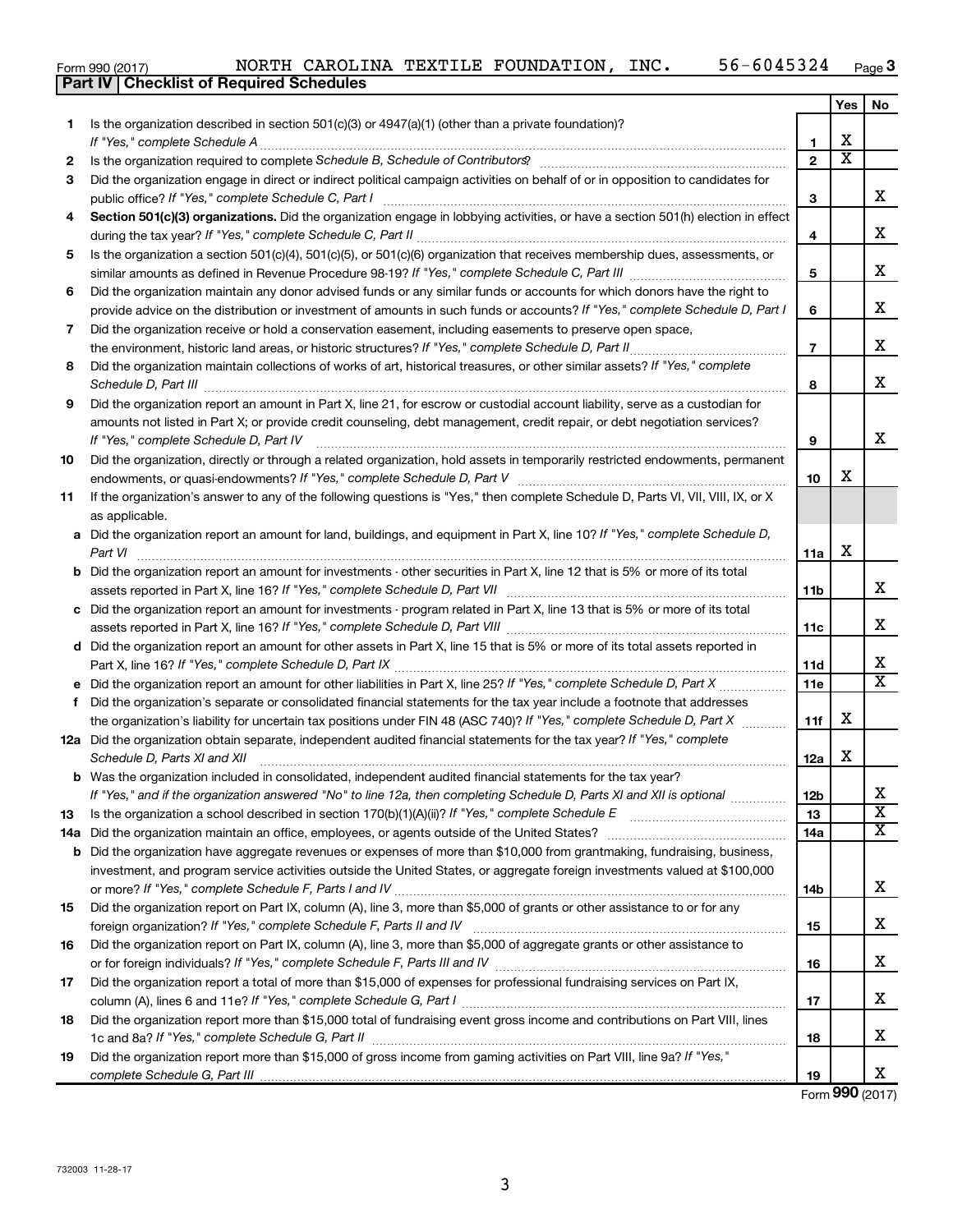| Form 990 (2017) | NORTH |  |  | CAROLINA TEXTILE FOUNDATION | INC. | -6045324<br>$56 -$ | Page |
|-----------------|-------|--|--|-----------------------------|------|--------------------|------|
|-----------------|-------|--|--|-----------------------------|------|--------------------|------|

|    | <b>Part IV   Checklist of Required Schedules (continued)</b>                                                                                                                                         |                 |     |                              |
|----|------------------------------------------------------------------------------------------------------------------------------------------------------------------------------------------------------|-----------------|-----|------------------------------|
|    |                                                                                                                                                                                                      |                 | Yes | No                           |
|    | 20a Did the organization operate one or more hospital facilities? If "Yes," complete Schedule H                                                                                                      | <b>20a</b>      |     | $\overline{\texttt{X}}$      |
| b  |                                                                                                                                                                                                      | 20 <sub>b</sub> |     |                              |
| 21 | Did the organization report more than \$5,000 of grants or other assistance to any domestic organization or                                                                                          |                 |     |                              |
|    |                                                                                                                                                                                                      | 21              | X   |                              |
| 22 | Did the organization report more than \$5,000 of grants or other assistance to or for domestic individuals on                                                                                        |                 |     |                              |
|    | Part IX, column (A), line 2? If "Yes," complete Schedule I, Parts I and III [11]] [11]] [11] [11] [11] [11] [1                                                                                       | 22              |     | x                            |
| 23 | Did the organization answer "Yes" to Part VII, Section A, line 3, 4, or 5 about compensation of the organization's current                                                                           |                 |     |                              |
|    | and former officers, directors, trustees, key employees, and highest compensated employees? If "Yes," complete                                                                                       |                 |     |                              |
|    | Schedule J <b>Example 2 Contract 2 Contract 2 Contract 2 Contract 2 Contract 2 Contract 2 Contract 2 Contract 2 Contract 2 Contract 2 Contract 2 Contract 2 Contract 2 Contract 2 Contract 2 Con</b> | 23              |     | X                            |
|    | 24a Did the organization have a tax-exempt bond issue with an outstanding principal amount of more than \$100,000 as of the                                                                          |                 |     |                              |
|    | last day of the year, that was issued after December 31, 2002? If "Yes," answer lines 24b through 24d and complete                                                                                   |                 |     |                              |
|    | Schedule K. If "No", go to line 25a                                                                                                                                                                  | 24a             |     | x                            |
| b  |                                                                                                                                                                                                      | 24b             |     |                              |
|    | Did the organization maintain an escrow account other than a refunding escrow at any time during the year to defease                                                                                 |                 |     |                              |
|    |                                                                                                                                                                                                      | 24c             |     |                              |
|    |                                                                                                                                                                                                      | 24d             |     |                              |
|    | 25a Section 501(c)(3), 501(c)(4), and 501(c)(29) organizations. Did the organization engage in an excess benefit                                                                                     |                 |     |                              |
|    |                                                                                                                                                                                                      | 25a             |     | x                            |
| b  | Is the organization aware that it engaged in an excess benefit transaction with a disqualified person in a prior year, and                                                                           |                 |     |                              |
|    | that the transaction has not been reported on any of the organization's prior Forms 990 or 990-EZ? If "Yes," complete                                                                                |                 |     |                              |
|    | Schedule L, Part I                                                                                                                                                                                   | 25b             |     | X                            |
| 26 | Did the organization report any amount on Part X, line 5, 6, or 22 for receivables from or payables to any current or                                                                                |                 |     |                              |
|    | former officers, directors, trustees, key employees, highest compensated employees, or disqualified persons? If "Yes,"                                                                               |                 |     |                              |
|    | complete Schedule L, Part II                                                                                                                                                                         | 26              |     | X                            |
| 27 | Did the organization provide a grant or other assistance to an officer, director, trustee, key employee, substantial                                                                                 |                 |     |                              |
|    | contributor or employee thereof, a grant selection committee member, or to a 35% controlled entity or family member                                                                                  |                 |     |                              |
|    |                                                                                                                                                                                                      | 27              |     | x                            |
| 28 | Was the organization a party to a business transaction with one of the following parties (see Schedule L, Part IV                                                                                    |                 |     |                              |
|    | instructions for applicable filing thresholds, conditions, and exceptions):                                                                                                                          |                 |     |                              |
| а  | A current or former officer, director, trustee, or key employee? If "Yes," complete Schedule L, Part IV                                                                                              | 28a             |     | х                            |
| b  | A family member of a current or former officer, director, trustee, or key employee? If "Yes," complete Schedule L, Part IV                                                                           | 28b             |     | $\overline{\mathbf{X}}$      |
|    | c An entity of which a current or former officer, director, trustee, or key employee (or a family member thereof) was an officer,                                                                    |                 |     |                              |
|    | director, trustee, or direct or indirect owner? If "Yes," complete Schedule L, Part IV                                                                                                               | 28c             |     | x<br>$\overline{\mathbf{x}}$ |
| 29 |                                                                                                                                                                                                      | 29              |     |                              |
| 30 | Did the organization receive contributions of art, historical treasures, or other similar assets, or qualified conservation                                                                          |                 |     |                              |
|    |                                                                                                                                                                                                      | 30              |     | Χ                            |
| 31 | Did the organization liquidate, terminate, or dissolve and cease operations?                                                                                                                         |                 |     | x                            |
|    |                                                                                                                                                                                                      | 31              |     |                              |
| 32 | Did the organization sell, exchange, dispose of, or transfer more than 25% of its net assets? If "Yes," complete                                                                                     | 32              |     | X                            |
|    | Did the organization own 100% of an entity disregarded as separate from the organization under Regulations                                                                                           |                 |     |                              |
| 33 |                                                                                                                                                                                                      | 33              |     | x                            |
| 34 | Was the organization related to any tax-exempt or taxable entity? If "Yes," complete Schedule R, Part II, III, or IV, and                                                                            |                 |     |                              |
|    | Part V, line 1                                                                                                                                                                                       | 34              | X   |                              |
|    |                                                                                                                                                                                                      | 35a             |     | X                            |
|    | b If "Yes" to line 35a, did the organization receive any payment from or engage in any transaction with a controlled entity                                                                          |                 |     |                              |
|    |                                                                                                                                                                                                      | 35 <sub>b</sub> |     |                              |
| 36 | Section 501(c)(3) organizations. Did the organization make any transfers to an exempt non-charitable related organization?                                                                           |                 |     |                              |
|    |                                                                                                                                                                                                      | 36              |     | x                            |
| 37 | Did the organization conduct more than 5% of its activities through an entity that is not a related organization                                                                                     |                 |     |                              |
|    |                                                                                                                                                                                                      | 37              |     | x                            |
| 38 | Did the organization complete Schedule O and provide explanations in Schedule O for Part VI, lines 11b and 19?                                                                                       |                 |     |                              |
|    |                                                                                                                                                                                                      | 38              | X   |                              |

Form (2017) **990**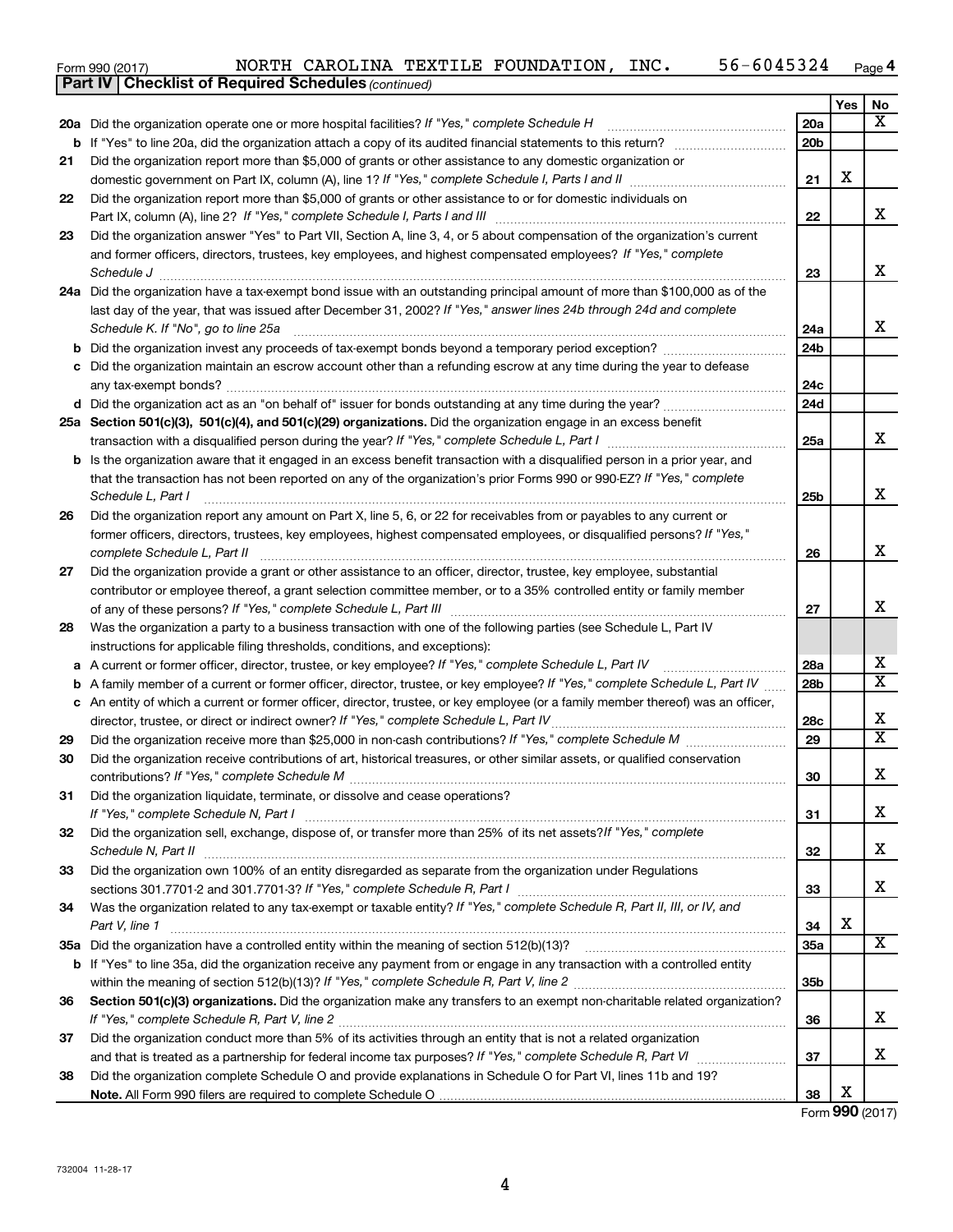|         | NORTH CAROLINA TEXTILE FOUNDATION, INC.<br>Form 990 (2017)                                                                                      |                 | 56-6045324 |          |     | Page 5                       |
|---------|-------------------------------------------------------------------------------------------------------------------------------------------------|-----------------|------------|----------|-----|------------------------------|
|         | <b>Statements Regarding Other IRS Filings and Tax Compliance</b><br>Part V                                                                      |                 |            |          |     |                              |
|         | Check if Schedule O contains a response or note to any line in this Part V                                                                      |                 |            |          |     |                              |
|         |                                                                                                                                                 |                 |            |          | Yes | No                           |
|         |                                                                                                                                                 | 1a              | 12         |          |     |                              |
|         |                                                                                                                                                 | 1b              |            |          |     |                              |
|         | c Did the organization comply with backup withholding rules for reportable payments to vendors and reportable gaming                            |                 |            |          |     |                              |
|         |                                                                                                                                                 |                 |            | 1c       | х   |                              |
|         | 2a Enter the number of employees reported on Form W-3, Transmittal of Wage and Tax Statements,                                                  |                 |            |          |     |                              |
|         | filed for the calendar year ending with or within the year covered by this return                                                               | 2a              | 0          |          |     |                              |
|         | <b>b</b> If at least one is reported on line 2a, did the organization file all required federal employment tax returns?                         |                 |            | 2b       |     |                              |
|         |                                                                                                                                                 |                 |            |          |     |                              |
|         | 3a Did the organization have unrelated business gross income of \$1,000 or more during the year?                                                |                 |            | За       |     | x                            |
|         | <b>b</b> If "Yes," has it filed a Form 990-T for this year? If "No," to line 3b, provide an explanation in Schedule O manumum                   |                 |            | 3b       |     |                              |
|         | 4a At any time during the calendar year, did the organization have an interest in, or a signature or other authority over, a                    |                 |            |          |     |                              |
|         | financial account in a foreign country (such as a bank account, securities account, or other financial account)?                                |                 |            | 4a       |     | х                            |
|         | <b>b</b> If "Yes," enter the name of the foreign country: $\blacktriangleright$                                                                 |                 |            |          |     |                              |
|         | See instructions for filing requirements for FinCEN Form 114, Report of Foreign Bank and Financial Accounts (FBAR).                             |                 |            |          |     |                              |
|         |                                                                                                                                                 |                 |            | 5a       |     | Х<br>$\overline{\mathtt{x}}$ |
| b       |                                                                                                                                                 |                 |            | 5b       |     |                              |
|         |                                                                                                                                                 |                 |            | 5c       |     |                              |
|         | 6a Does the organization have annual gross receipts that are normally greater than \$100,000, and did the organization solicit                  |                 |            |          |     | X                            |
|         |                                                                                                                                                 |                 |            | 6a       |     |                              |
|         | <b>b</b> If "Yes," did the organization include with every solicitation an express statement that such contributions or gifts                   |                 |            |          |     |                              |
|         |                                                                                                                                                 |                 |            | 6b       |     |                              |
| 7       | Organizations that may receive deductible contributions under section 170(c).                                                                   |                 |            |          |     | х                            |
| a       | Did the organization receive a payment in excess of \$75 made partly as a contribution and partly for goods and services provided to the payor? |                 |            | 7a       |     |                              |
| b       | c Did the organization sell, exchange, or otherwise dispose of tangible personal property for which it was required                             |                 |            | 7b       |     |                              |
|         |                                                                                                                                                 |                 |            |          |     | х                            |
|         | to file Form 8282?                                                                                                                              | 7d              |            | 7c       |     |                              |
|         | Did the organization receive any funds, directly or indirectly, to pay premiums on a personal benefit contract?                                 |                 |            |          |     | х                            |
| е<br>f. |                                                                                                                                                 |                 |            | 7e<br>7f |     | $\overline{\texttt{x}}$      |
| g       | If the organization received a contribution of qualified intellectual property, did the organization file Form 8899 as required?                |                 |            | 7g       |     |                              |
| h.      | If the organization received a contribution of cars, boats, airplanes, or other vehicles, did the organization file a Form 1098-C?              |                 |            | 7h       |     |                              |
| 8       | Sponsoring organizations maintaining donor advised funds. Did a donor advised fund maintained by the                                            |                 |            |          |     |                              |
|         | sponsoring organization have excess business holdings at any time during the year?                                                              |                 |            | 8        |     |                              |
| 9       | Sponsoring organizations maintaining donor advised funds.                                                                                       |                 |            |          |     |                              |
| а       | Did the sponsoring organization make any taxable distributions under section 4966?                                                              |                 |            | 9а       |     |                              |
| b       |                                                                                                                                                 |                 |            | 9b       |     |                              |
| 10      | Section 501(c)(7) organizations. Enter:                                                                                                         |                 |            |          |     |                              |
| а       |                                                                                                                                                 | 10a             |            |          |     |                              |
| b       | Gross receipts, included on Form 990, Part VIII, line 12, for public use of club facilities                                                     | 10b             |            |          |     |                              |
| 11      | Section 501(c)(12) organizations. Enter:                                                                                                        |                 |            |          |     |                              |
| а       |                                                                                                                                                 | 11a             |            |          |     |                              |
| b       | Gross income from other sources (Do not net amounts due or paid to other sources against                                                        |                 |            |          |     |                              |
|         |                                                                                                                                                 | 11b             |            |          |     |                              |
|         | 12a Section 4947(a)(1) non-exempt charitable trusts. Is the organization filing Form 990 in lieu of Form 1041?                                  |                 |            | 12a      |     |                              |
|         | <b>b</b> If "Yes," enter the amount of tax-exempt interest received or accrued during the year                                                  | 12 <sub>b</sub> |            |          |     |                              |
| 13      | Section 501(c)(29) qualified nonprofit health insurance issuers.                                                                                |                 |            |          |     |                              |
| а       |                                                                                                                                                 |                 |            | 1За      |     |                              |
|         | Note. See the instructions for additional information the organization must report on Schedule O.                                               |                 |            |          |     |                              |
| b       | Enter the amount of reserves the organization is required to maintain by the states in which the                                                |                 |            |          |     |                              |
|         |                                                                                                                                                 | 13b             |            |          |     |                              |
|         |                                                                                                                                                 | 13с             |            |          |     |                              |
|         | 14a Did the organization receive any payments for indoor tanning services during the tax year?                                                  |                 |            | 14a      |     | х                            |
|         |                                                                                                                                                 |                 |            | 14b      |     |                              |

| Form 990 (2017) |
|-----------------|
|-----------------|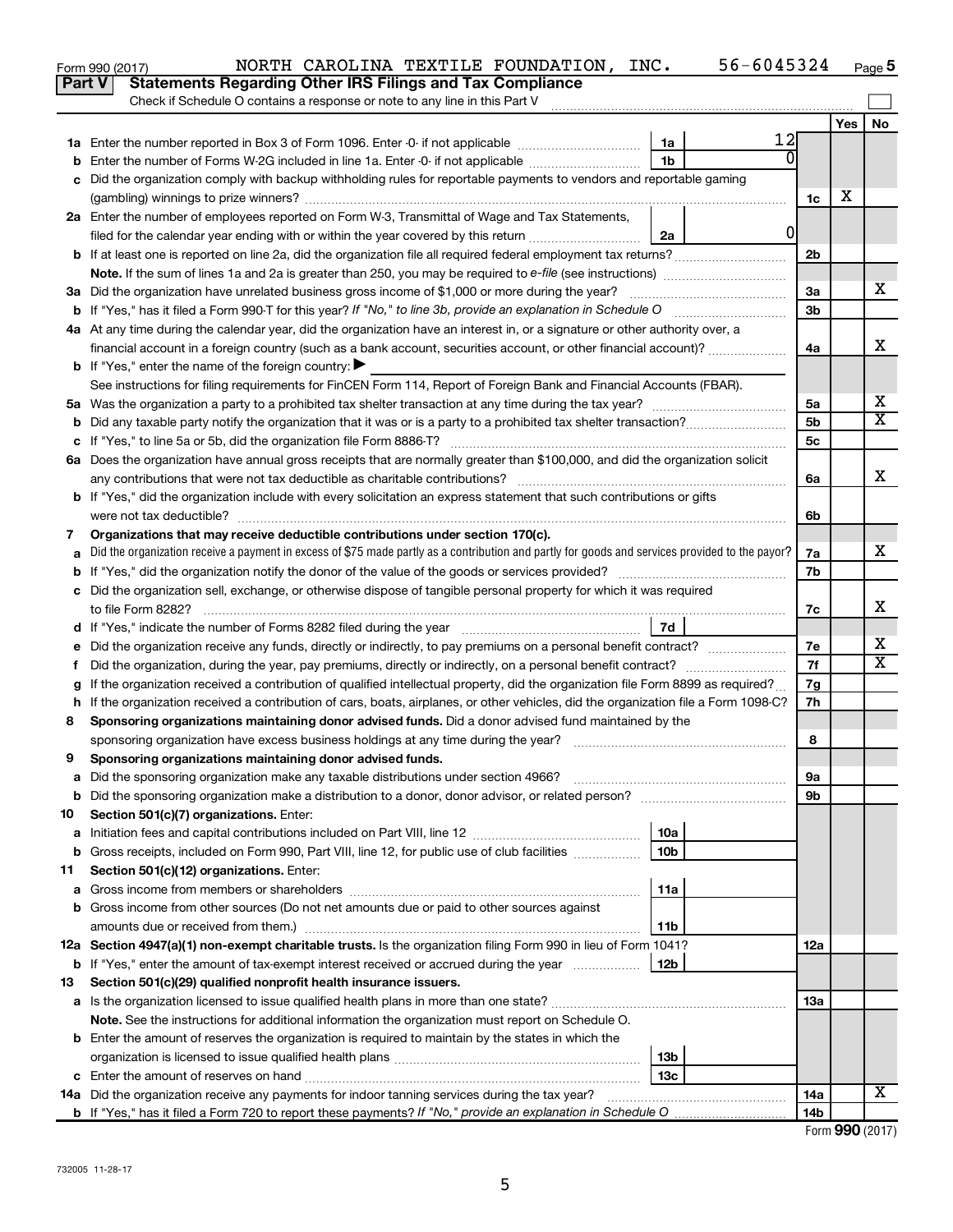| Form 990 (2017) |  |
|-----------------|--|
|-----------------|--|

### Form 990 (2017) Page NORTH CAROLINA TEXTILE FOUNDATION, INC. 56-6045324

**6**

**Part VI** Governance, Management, and Disclosure For each "Yes" response to lines 2 through 7b below, and for a "No" response *to line 8a, 8b, or 10b below, describe the circumstances, processes, or changes in Schedule O. See instructions.*

|             |                                                                                                                                                                                                                               |                 |                         | $\mathbf{X}$            |
|-------------|-------------------------------------------------------------------------------------------------------------------------------------------------------------------------------------------------------------------------------|-----------------|-------------------------|-------------------------|
|             | <b>Section A. Governing Body and Management</b>                                                                                                                                                                               |                 |                         |                         |
|             |                                                                                                                                                                                                                               |                 | Yes                     | No                      |
|             | 17<br><b>1a</b> Enter the number of voting members of the governing body at the end of the tax year<br>1a                                                                                                                     |                 |                         |                         |
|             | If there are material differences in voting rights among members of the governing body, or if the governing                                                                                                                   |                 |                         |                         |
|             | body delegated broad authority to an executive committee or similar committee, explain in Schedule O.                                                                                                                         |                 |                         |                         |
| b           | 17<br>Enter the number of voting members included in line 1a, above, who are independent <i>manum</i><br>1b                                                                                                                   |                 |                         |                         |
| 2           | Did any officer, director, trustee, or key employee have a family relationship or a business relationship with any other                                                                                                      |                 |                         |                         |
|             | officer, director, trustee, or key employee?                                                                                                                                                                                  | 2               |                         | х                       |
| 3           | Did the organization delegate control over management duties customarily performed by or under the direct supervision                                                                                                         |                 |                         |                         |
|             |                                                                                                                                                                                                                               | З               |                         | х                       |
| 4           | Did the organization make any significant changes to its governing documents since the prior Form 990 was filed?                                                                                                              | 4               |                         | $\overline{\mathbf{x}}$ |
| 5           |                                                                                                                                                                                                                               | 5               |                         | $\overline{\mathbf{x}}$ |
| 6           | Did the organization have members or stockholders?                                                                                                                                                                            | 6               |                         | $\overline{\textbf{X}}$ |
| 7a          | Did the organization have members, stockholders, or other persons who had the power to elect or appoint one or                                                                                                                |                 |                         |                         |
|             |                                                                                                                                                                                                                               | 7a              |                         | х                       |
| b           | Are any governance decisions of the organization reserved to (or subject to approval by) members, stockholders, or                                                                                                            |                 |                         |                         |
|             | persons other than the governing body?                                                                                                                                                                                        | 7b              |                         | х                       |
| 8           | Did the organization contemporaneously document the meetings held or written actions undertaken during the year by the following:                                                                                             |                 |                         |                         |
| a           |                                                                                                                                                                                                                               | 8а              | х                       |                         |
| $\mathbf b$ |                                                                                                                                                                                                                               | 8b              | $\overline{\textbf{x}}$ |                         |
| 9           | Is there any officer, director, trustee, or key employee listed in Part VII, Section A, who cannot be reached at the                                                                                                          |                 |                         |                         |
|             |                                                                                                                                                                                                                               | 9               |                         | x                       |
|             | <b>Section B. Policies</b> (This Section B requests information about policies not required by the Internal Revenue Code.)                                                                                                    |                 |                         |                         |
|             |                                                                                                                                                                                                                               |                 | Yes                     | No                      |
|             |                                                                                                                                                                                                                               | 10a             |                         | x                       |
|             | b If "Yes," did the organization have written policies and procedures governing the activities of such chapters, affiliates,                                                                                                  |                 |                         |                         |
|             |                                                                                                                                                                                                                               | 10 <sub>b</sub> |                         |                         |
|             | 11a Has the organization provided a complete copy of this Form 990 to all members of its governing body before filing the form?                                                                                               | 11a             | X                       |                         |
| b           | Describe in Schedule O the process, if any, used by the organization to review this Form 990.                                                                                                                                 |                 |                         |                         |
| 12a         | Did the organization have a written conflict of interest policy? If "No," go to line 13                                                                                                                                       | 12a             | х                       |                         |
| b           | Were officers, directors, or trustees, and key employees required to disclose annually interests that could give rise to conflicts?                                                                                           | 12 <sub>b</sub> | $\overline{\textbf{x}}$ |                         |
|             | Did the organization regularly and consistently monitor and enforce compliance with the policy? If "Yes," describe                                                                                                            |                 |                         |                         |
| с           | in Schedule O how this was done                                                                                                                                                                                               | 12c             | х                       |                         |
| 13          | Did the organization have a written whistleblower policy?                                                                                                                                                                     | 13              | X                       |                         |
|             |                                                                                                                                                                                                                               | 14              | $\overline{\textbf{x}}$ |                         |
| 14          |                                                                                                                                                                                                                               |                 |                         |                         |
| 15          | Did the process for determining compensation of the following persons include a review and approval by independent<br>persons, comparability data, and contemporaneous substantiation of the deliberation and decision?       |                 |                         |                         |
|             | The organization's CEO, Executive Director, or top management official manufactured content of the organization's CEO, Executive Director, or top management official manufactured and the state of the state of the state of | <b>15a</b>      | х                       |                         |
| а<br>b      |                                                                                                                                                                                                                               | 15 <sub>b</sub> | X                       |                         |
|             | If "Yes" to line 15a or 15b, describe the process in Schedule O (see instructions).                                                                                                                                           |                 |                         |                         |
|             | 16a Did the organization invest in, contribute assets to, or participate in a joint venture or similar arrangement with a                                                                                                     |                 |                         |                         |
|             | taxable entity during the year?                                                                                                                                                                                               | 16a             |                         | х                       |
|             | b If "Yes," did the organization follow a written policy or procedure requiring the organization to evaluate its participation                                                                                                |                 |                         |                         |
|             | in joint venture arrangements under applicable federal tax law, and take steps to safeguard the organization's                                                                                                                |                 |                         |                         |
|             | exempt status with respect to such arrangements?                                                                                                                                                                              | 16b             |                         |                         |
|             | <b>Section C. Disclosure</b>                                                                                                                                                                                                  |                 |                         |                         |
| 17          | <b>NONE</b><br>List the states with which a copy of this Form 990 is required to be filed $\blacktriangleright$                                                                                                               |                 |                         |                         |
| 18          | Section 6104 requires an organization to make its Forms 1023 (or 1024 if applicable), 990, and 990-T (Section 501(c)(3)s only) available                                                                                      |                 |                         |                         |
|             | for public inspection. Indicate how you made these available. Check all that apply.                                                                                                                                           |                 |                         |                         |
|             | $\lfloor \underline{X} \rfloor$ Upon request<br>∫ Another's website<br>Other (explain in Schedule O)<br>Own website                                                                                                           |                 |                         |                         |
| 19          | Describe in Schedule O whether (and if so, how) the organization made its governing documents, conflict of interest policy, and financial                                                                                     |                 |                         |                         |
|             | statements available to the public during the tax year.                                                                                                                                                                       |                 |                         |                         |
| 20          | State the name, address, and telephone number of the person who possesses the organization's books and records:                                                                                                               |                 |                         |                         |
|             | DONNA DAETWEILER - (919)515-3878                                                                                                                                                                                              |                 |                         |                         |
|             | CAMPUS BOX 8301, RALEIGH, NC 27695-8301                                                                                                                                                                                       |                 |                         |                         |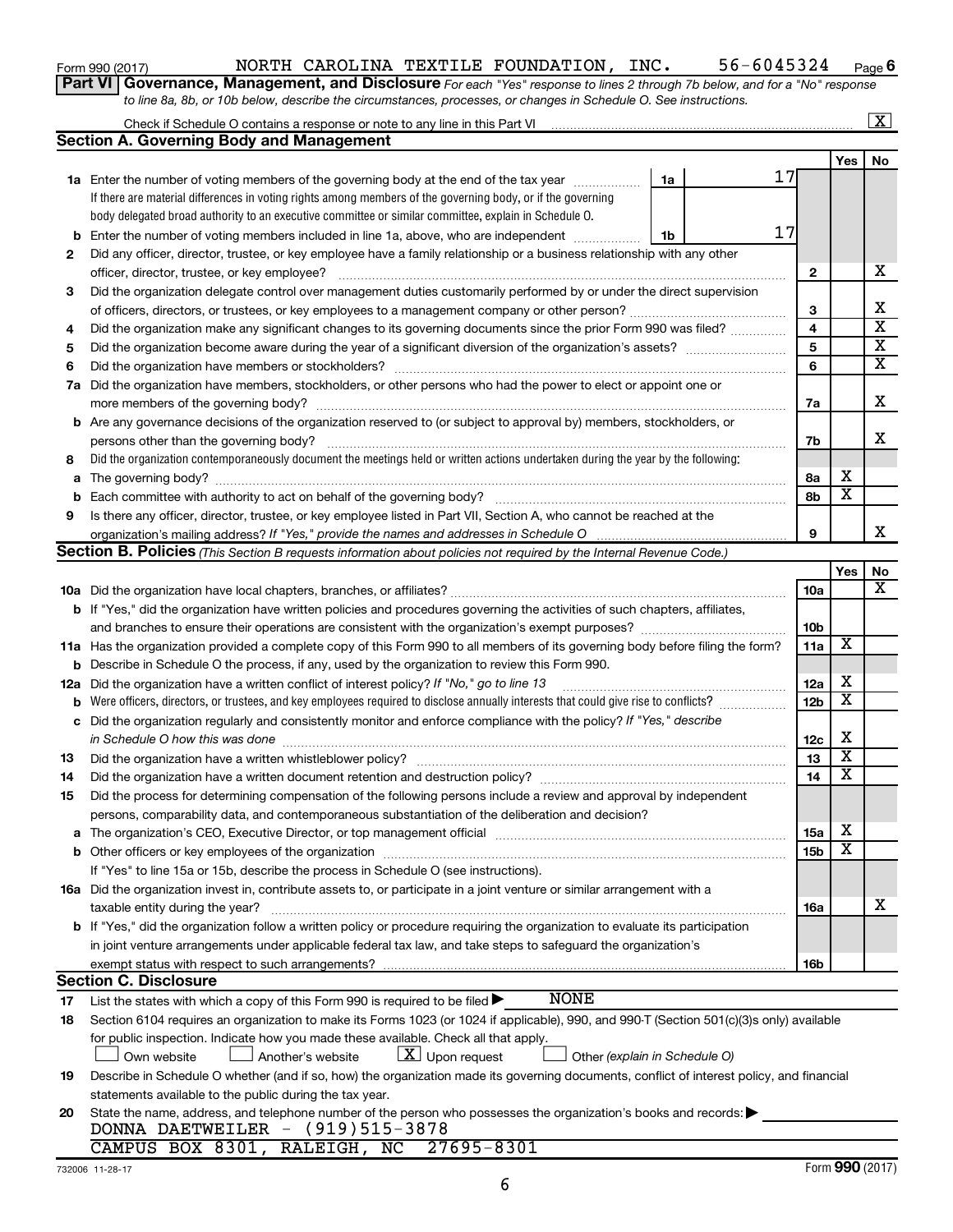$\Box$ 

**Part VII Compensation of Officers, Directors, Trustees, Key Employees, Highest Compensated Employees, and Independent Contractors**

Check if Schedule O contains a response or note to any line in this Part VII

**Section A. Officers, Directors, Trustees, Key Employees, and Highest Compensated Employees**

**1a**  Complete this table for all persons required to be listed. Report compensation for the calendar year ending with or within the organization's tax year.

**•** List all of the organization's current officers, directors, trustees (whether individuals or organizations), regardless of amount of compensation. Enter -0- in columns  $(D)$ ,  $(E)$ , and  $(F)$  if no compensation was paid.

**•** List all of the organization's **current** key employees, if any. See instructions for definition of "key employee."

**•** List the organization's five current highest compensated employees (other than an officer, director, trustee, or key employee) who received reportable compensation (Box 5 of Form W-2 and/or Box 7 of Form 1099-MISC) of more than \$100,000 from the organization and any related organizations.

**•** List all of the organization's former officers, key employees, and highest compensated employees who received more than \$100,000 of reportable compensation from the organization and any related organizations.

**•** List all of the organization's former directors or trustees that received, in the capacity as a former director or trustee of the organization, more than \$10,000 of reportable compensation from the organization and any related organizations.

List persons in the following order: individual trustees or directors; institutional trustees; officers; key employees; highest compensated employees; and former such persons.

Check this box if neither the organization nor any related organization compensated any current officer, director, or trustee. †

| (A)                         | (B)                    |                                |                                                                  |             | (C)          |                                 |        | (D)                 | (E)                              | (F)                      |
|-----------------------------|------------------------|--------------------------------|------------------------------------------------------------------|-------------|--------------|---------------------------------|--------|---------------------|----------------------------------|--------------------------|
| Name and Title              | Average                |                                | (do not check more than one                                      | Position    |              |                                 |        | Reportable          | Reportable                       | Estimated                |
|                             | hours per              |                                | box, unless person is both an<br>officer and a director/trustee) |             |              |                                 |        | compensation        | compensation                     | amount of                |
|                             | week                   |                                |                                                                  |             |              |                                 |        | from                | from related                     | other                    |
|                             | (list any<br>hours for |                                |                                                                  |             |              |                                 |        | the<br>organization | organizations<br>(W-2/1099-MISC) | compensation<br>from the |
|                             | related                |                                |                                                                  |             |              |                                 |        | (W-2/1099-MISC)     |                                  | organization             |
|                             | organizations          |                                |                                                                  |             |              |                                 |        |                     |                                  | and related              |
|                             | below                  |                                |                                                                  |             |              |                                 |        |                     |                                  | organizations            |
|                             | line)                  | Individual trustee or director | Institutional trustee                                            | Officer     | Key employee | Highest compensated<br>employee | Former |                     |                                  |                          |
| PEACHES GUNTER BLANK<br>(1) | 0.00                   |                                |                                                                  |             |              |                                 |        |                     |                                  |                          |
| <b>DIRECTOR</b>             |                        | $\mathbf X$                    |                                                                  |             |              |                                 |        | $\mathbf 0$ .       | $\mathbf 0$ .                    | $\mathbf 0$ .            |
| (2)<br>ELLEN ROHDE          | 0.00                   |                                |                                                                  |             |              |                                 |        |                     |                                  |                          |
| <b>DIRECTOR</b>             |                        | $\mathbf X$                    |                                                                  |             |              |                                 |        | 0                   | 0                                | $\mathbf 0$ .            |
| (3)<br>GEORGE RAGSDALE      | 0.00                   |                                |                                                                  |             |              |                                 |        |                     |                                  |                          |
| <b>DIRECTOR</b>             |                        | $\mathbf X$                    |                                                                  |             |              |                                 |        | 0                   | $\mathbf 0$                      | $\mathbf 0$ .            |
| (4)<br>BRIAN MCMURRAY       | 0.00                   |                                |                                                                  |             |              |                                 |        |                     |                                  |                          |
| <b>TREASURER</b>            |                        | $\mathbf X$                    |                                                                  | $\mathbf X$ |              |                                 |        | $\mathbf 0$         | 0                                | $\mathbf 0$ .            |
| (5)<br>LES MILLER           | 0.00                   |                                |                                                                  |             |              |                                 |        |                     |                                  |                          |
| <b>DIRECTOR</b>             |                        | $\mathbf X$                    |                                                                  |             |              |                                 |        | 0                   | $\mathbf 0$                      | $0$ .                    |
| (6)<br>RICK ELMORE          | 0.00                   |                                |                                                                  |             |              |                                 |        |                     |                                  |                          |
| VICE PRESIDENT              |                        | $\mathbf X$                    |                                                                  | $\mathbf X$ |              |                                 |        | 0                   | 0                                | $0$ .                    |
| (7)<br>TY HUGGINS           | 0.00                   |                                |                                                                  |             |              |                                 |        |                     |                                  |                          |
| <b>DIRECTOR</b>             |                        | $\mathbf X$                    |                                                                  |             |              |                                 |        | 0                   | $\mathbf 0$                      | $\mathbf 0$ .            |
| (8)<br>F. DALE HAYES        | 0.00                   |                                |                                                                  |             |              |                                 |        |                     |                                  |                          |
| <b>DIRECTOR</b>             |                        | $\mathbf X$                    |                                                                  |             |              |                                 |        | $\mathbf 0$         | 0                                | $\mathbf 0$ .            |
| (9)<br><b>ROBIN PERKINS</b> | 0.00                   |                                |                                                                  |             |              |                                 |        |                     |                                  |                          |
| <b>DIRECTOR</b>             |                        | $\mathbf X$                    |                                                                  |             |              |                                 |        | $\mathbf 0$         | $\mathbf 0$                      | $\mathbf 0$ .            |
| (10) ALLEN GANT JR.         | 0.00                   |                                |                                                                  |             |              |                                 |        |                     |                                  |                          |
| <b>DIRECTOR</b>             |                        | $\mathbf X$                    |                                                                  |             |              |                                 |        | 0                   | 0                                | $0$ .                    |
| (11) CHARLES S. HEILIG III  | 0.00                   |                                |                                                                  |             |              |                                 |        |                     |                                  |                          |
| PRESIDENT                   |                        | $\mathbf X$                    |                                                                  | $\mathbf X$ |              |                                 |        | 0                   | $\mathbf 0$                      | $\mathbf 0$ .            |
| (12) KAREN STUCKEY          | 0.00                   |                                |                                                                  |             |              |                                 |        |                     |                                  |                          |
| <b>DIRECTOR</b>             |                        | $\mathbf X$                    |                                                                  |             |              |                                 |        | $\mathbf 0$         | 0                                | $\mathbf 0$ .            |
| (13) DERICK S. CLOSE        | 0.00                   |                                |                                                                  |             |              |                                 |        |                     |                                  |                          |
| <b>DIRECTOR</b>             |                        | $\mathbf X$                    |                                                                  |             |              |                                 |        | $\mathbf 0$ .       | $\mathbf 0$                      | $\mathbf 0$ .            |
| (14) DAVID HINKS            | 0.00                   |                                |                                                                  |             |              |                                 |        |                     |                                  |                          |
| EX-OFFICIO MEMBER           |                        | $\mathbf X$                    |                                                                  |             |              |                                 |        | 0                   | $\mathbf 0$                      | $\mathbf 0$ .            |
| (15) NANCY WEBSTER          | 0.00                   |                                |                                                                  |             |              |                                 |        |                     |                                  |                          |
| <b>SECRETARY</b>            |                        | $\mathbf X$                    |                                                                  | $\mathbf X$ |              |                                 |        | 0                   | $\mathbf 0$                      | $0$ .                    |
| (16) KEN KUNBERGER          | 0.00                   |                                |                                                                  |             |              |                                 |        |                     |                                  |                          |
| <b>DIRECTOR</b>             |                        | $\mathbf X$                    |                                                                  |             |              |                                 |        | $\mathbf 0$         | $\mathbf 0$                      | $\mathbf 0$ .            |
| (17) BRENDAN SULLIVAN       | 0.00                   |                                |                                                                  |             |              |                                 |        |                     |                                  |                          |
| <b>DIRECTOR</b>             |                        | $\mathbf X$                    |                                                                  |             |              |                                 |        | $\mathbf 0$ .       | $\mathbf 0$ .                    | 0.                       |

732007 11-28-17

Form (2017) **990**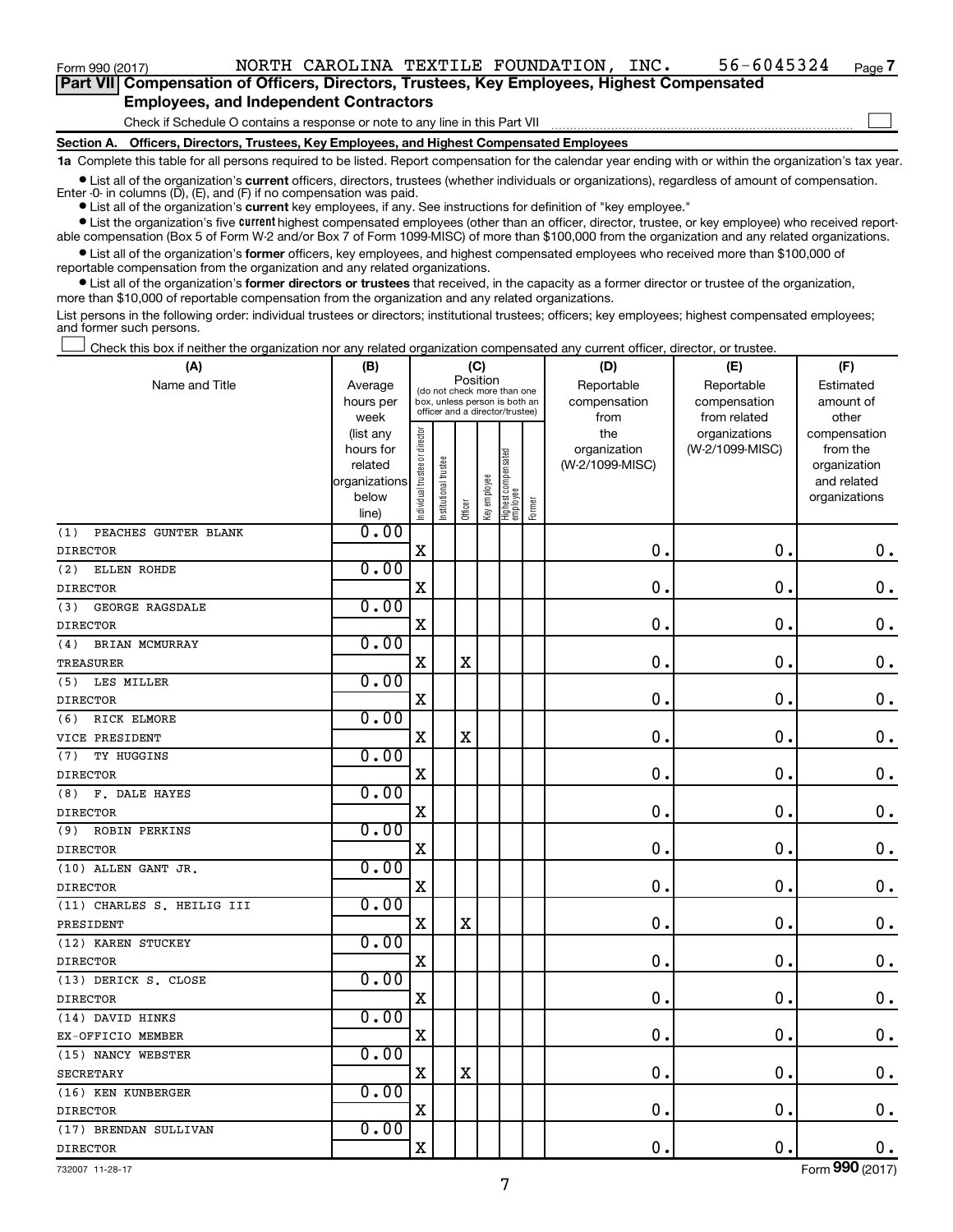|              | Form 990 (2017)                                                                                                                                                                                                                 |                           |                                |                       |          |              |                                                                  |        | NORTH CAROLINA TEXTILE FOUNDATION, INC. |                              | 56-6045324 |              |                              | Page 8  |
|--------------|---------------------------------------------------------------------------------------------------------------------------------------------------------------------------------------------------------------------------------|---------------------------|--------------------------------|-----------------------|----------|--------------|------------------------------------------------------------------|--------|-----------------------------------------|------------------------------|------------|--------------|------------------------------|---------|
|              | <b>Part VII</b><br>Section A. Officers, Directors, Trustees, Key Employees, and Highest Compensated Employees (continued)                                                                                                       |                           |                                |                       |          |              |                                                                  |        |                                         |                              |            |              |                              |         |
|              | (A)                                                                                                                                                                                                                             | (B)                       |                                |                       |          | (C)          |                                                                  |        | (D)                                     | (E)                          |            |              | (F)                          |         |
|              | Name and title                                                                                                                                                                                                                  | Average<br>hours per      |                                |                       | Position |              | (do not check more than one                                      |        | Reportable                              | Reportable                   |            |              | Estimated                    |         |
|              |                                                                                                                                                                                                                                 | week                      |                                |                       |          |              | box, unless person is both an<br>officer and a director/trustee) |        | compensation<br>from                    | compensation<br>from related |            |              | amount of<br>other           |         |
|              |                                                                                                                                                                                                                                 | (list any                 |                                |                       |          |              |                                                                  |        | the                                     | organizations                |            | compensation |                              |         |
|              |                                                                                                                                                                                                                                 | hours for                 |                                |                       |          |              |                                                                  |        | organization                            | (W-2/1099-MISC)              |            |              | from the                     |         |
|              |                                                                                                                                                                                                                                 | related<br> organizations |                                |                       |          |              |                                                                  |        | (W-2/1099-MISC)                         |                              |            |              | organization                 |         |
|              |                                                                                                                                                                                                                                 | below                     |                                |                       |          |              |                                                                  |        |                                         |                              |            |              | and related<br>organizations |         |
|              |                                                                                                                                                                                                                                 | line)                     | Individual trustee or director | Institutional trustee | Officer  | Key employee | Highest compensated<br>employee                                  | Former |                                         |                              |            |              |                              |         |
|              | (18) CARRIE BHADA                                                                                                                                                                                                               | 40.00                     |                                |                       |          |              |                                                                  |        |                                         |                              |            |              |                              |         |
|              | EXECUTIVE DIRECTOR/EX-OFFI                                                                                                                                                                                                      |                           |                                |                       | X        |              |                                                                  |        | 0.                                      |                              | 101,070.   |              |                              | 10,049. |
|              |                                                                                                                                                                                                                                 |                           |                                |                       |          |              |                                                                  |        |                                         |                              |            |              |                              |         |
|              |                                                                                                                                                                                                                                 |                           |                                |                       |          |              |                                                                  |        |                                         |                              |            |              |                              |         |
|              |                                                                                                                                                                                                                                 |                           |                                |                       |          |              |                                                                  |        |                                         |                              |            |              |                              |         |
|              |                                                                                                                                                                                                                                 |                           |                                |                       |          |              |                                                                  |        |                                         |                              |            |              |                              |         |
|              |                                                                                                                                                                                                                                 |                           |                                |                       |          |              |                                                                  |        |                                         |                              |            |              |                              |         |
|              |                                                                                                                                                                                                                                 |                           |                                |                       |          |              |                                                                  |        |                                         |                              |            |              |                              |         |
|              |                                                                                                                                                                                                                                 |                           |                                |                       |          |              |                                                                  |        |                                         |                              |            |              |                              |         |
|              |                                                                                                                                                                                                                                 |                           |                                |                       |          |              |                                                                  |        |                                         |                              |            |              |                              |         |
|              |                                                                                                                                                                                                                                 |                           |                                |                       |          |              |                                                                  |        |                                         |                              |            |              |                              |         |
|              |                                                                                                                                                                                                                                 |                           |                                |                       |          |              |                                                                  |        |                                         |                              |            |              |                              |         |
|              |                                                                                                                                                                                                                                 |                           |                                |                       |          |              |                                                                  |        |                                         |                              |            |              |                              |         |
|              |                                                                                                                                                                                                                                 |                           |                                |                       |          |              |                                                                  |        |                                         |                              |            |              |                              |         |
|              |                                                                                                                                                                                                                                 |                           |                                |                       |          |              |                                                                  |        |                                         |                              |            |              |                              |         |
|              |                                                                                                                                                                                                                                 |                           |                                |                       |          |              |                                                                  |        |                                         |                              |            |              |                              |         |
|              | 1b Sub-total                                                                                                                                                                                                                    |                           |                                |                       |          |              |                                                                  |        | 0.                                      |                              | 101,070.   |              |                              | 10,049. |
|              | c Total from continuation sheets to Part VII, Section A <b>Constitution</b>                                                                                                                                                     |                           |                                |                       |          |              |                                                                  |        | σ.                                      |                              | 0.         |              |                              | 0.      |
|              |                                                                                                                                                                                                                                 |                           |                                |                       |          |              |                                                                  |        | 0.                                      |                              | 101,070.   |              |                              | 10,049. |
| $\mathbf{2}$ | Total number of individuals (including but not limited to those listed above) who received more than \$100,000 of reportable                                                                                                    |                           |                                |                       |          |              |                                                                  |        |                                         |                              |            |              |                              |         |
|              | compensation from the organization $\blacktriangleright$                                                                                                                                                                        |                           |                                |                       |          |              |                                                                  |        |                                         |                              |            |              |                              | 0       |
|              |                                                                                                                                                                                                                                 |                           |                                |                       |          |              |                                                                  |        |                                         |                              |            |              | Yes                          | No      |
| З            | Did the organization list any former officer, director, or trustee, key employee, or highest compensated employee on                                                                                                            |                           |                                |                       |          |              |                                                                  |        |                                         |                              |            |              |                              |         |
|              | line 1a? If "Yes," complete Schedule J for such individual [11] [12] manument content to the Schedule J for such individual                                                                                                     |                           |                                |                       |          |              |                                                                  |        |                                         |                              |            | з            |                              | x       |
|              | For any individual listed on line 1a, is the sum of reportable compensation and other compensation from the organization<br>and related organizations greater than \$150,000? If "Yes," complete Schedule J for such individual |                           |                                |                       |          |              |                                                                  |        |                                         |                              |            | 4            |                              | х       |
| 5            | Did any person listed on line 1a receive or accrue compensation from any unrelated organization or individual for services                                                                                                      |                           |                                |                       |          |              |                                                                  |        |                                         |                              |            |              |                              |         |
|              | rendered to the organization? If "Yes," complete Schedule J for such person                                                                                                                                                     |                           |                                |                       |          |              |                                                                  |        |                                         |                              |            | 5            |                              | x       |
|              | <b>Section B. Independent Contractors</b>                                                                                                                                                                                       |                           |                                |                       |          |              |                                                                  |        |                                         |                              |            |              |                              |         |
| 1            | Complete this table for your five highest compensated independent contractors that received more than \$100,000 of compensation from                                                                                            |                           |                                |                       |          |              |                                                                  |        |                                         |                              |            |              |                              |         |
|              | the organization. Report compensation for the calendar year ending with or within the organization's tax year.                                                                                                                  |                           |                                |                       |          |              |                                                                  |        |                                         |                              |            |              |                              |         |
|              | (A)                                                                                                                                                                                                                             |                           |                                |                       |          |              |                                                                  |        | (B)                                     |                              |            | (C)          |                              |         |
|              | Name and business address                                                                                                                                                                                                       |                           |                                | <b>NONE</b>           |          |              |                                                                  |        | Description of services                 |                              |            | Compensation |                              |         |
|              |                                                                                                                                                                                                                                 |                           |                                |                       |          |              |                                                                  |        |                                         |                              |            |              |                              |         |
|              |                                                                                                                                                                                                                                 |                           |                                |                       |          |              |                                                                  |        |                                         |                              |            |              |                              |         |
|              |                                                                                                                                                                                                                                 |                           |                                |                       |          |              |                                                                  |        |                                         |                              |            |              |                              |         |
|              |                                                                                                                                                                                                                                 |                           |                                |                       |          |              |                                                                  |        |                                         |                              |            |              |                              |         |
|              |                                                                                                                                                                                                                                 |                           |                                |                       |          |              |                                                                  |        |                                         |                              |            |              |                              |         |
|              |                                                                                                                                                                                                                                 |                           |                                |                       |          |              |                                                                  |        |                                         |                              |            |              |                              |         |
|              |                                                                                                                                                                                                                                 |                           |                                |                       |          |              |                                                                  |        |                                         |                              |            |              |                              |         |
|              |                                                                                                                                                                                                                                 |                           |                                |                       |          |              |                                                                  |        |                                         |                              |            |              |                              |         |
|              |                                                                                                                                                                                                                                 |                           |                                |                       |          |              |                                                                  |        |                                         |                              |            |              |                              |         |
| 2            | Total number of independent contractors (including but not limited to those listed above) who received more than<br>\$100,000 of compensation from the organization                                                             |                           |                                |                       |          |              | 0                                                                |        |                                         |                              |            |              |                              |         |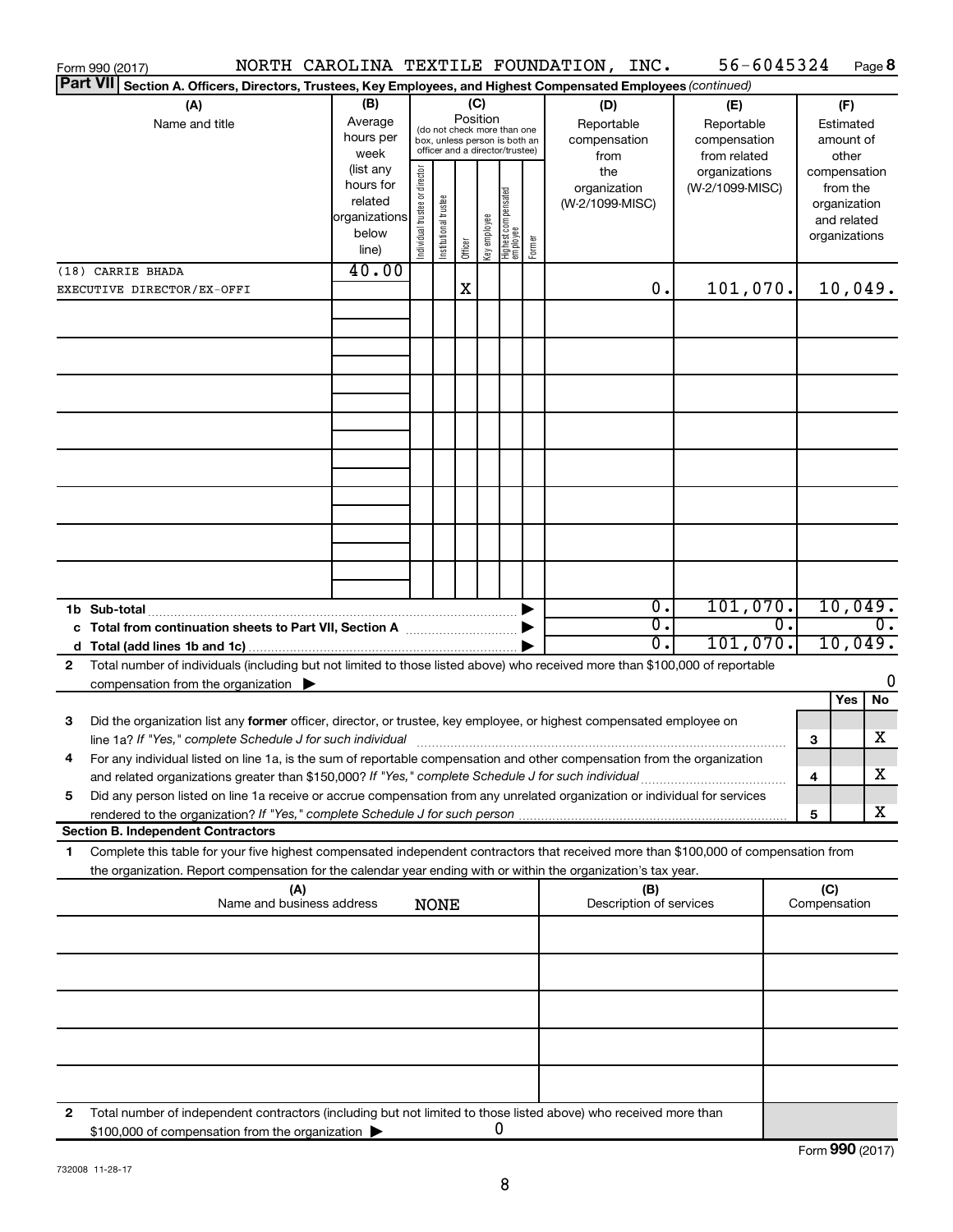|                                                           |                                                         | Form 990 (2017)                                                                      |                           | NORTH CAROLINA TEXTILE FOUNDATION, INC. |               |                                          | 56-6045324                       | Page 9                                                             |
|-----------------------------------------------------------|---------------------------------------------------------|--------------------------------------------------------------------------------------|---------------------------|-----------------------------------------|---------------|------------------------------------------|----------------------------------|--------------------------------------------------------------------|
|                                                           | <b>Part VIII</b>                                        | <b>Statement of Revenue</b>                                                          |                           |                                         |               |                                          |                                  |                                                                    |
|                                                           |                                                         |                                                                                      |                           |                                         |               |                                          |                                  |                                                                    |
|                                                           |                                                         |                                                                                      |                           |                                         | Total revenue | Related or<br>exempt function<br>revenue | Unrelated<br>business<br>revenue | (D)<br>Revenue excluded<br>from tax under<br>sections<br>512 - 514 |
|                                                           |                                                         |                                                                                      | l 1a                      |                                         |               |                                          |                                  |                                                                    |
| Contributions, Gifts, Grants<br>and Other Similar Amounts |                                                         |                                                                                      | 1b                        |                                         |               |                                          |                                  |                                                                    |
|                                                           |                                                         | c Fundraising events                                                                 | 1 <sub>c</sub>            |                                         |               |                                          |                                  |                                                                    |
|                                                           |                                                         | d Related organizations                                                              | 1 <sub>d</sub>            |                                         |               |                                          |                                  |                                                                    |
|                                                           |                                                         |                                                                                      | 1e                        |                                         |               |                                          |                                  |                                                                    |
|                                                           |                                                         | e Government grants (contributions)<br>f All other contributions, gifts, grants, and |                           |                                         |               |                                          |                                  |                                                                    |
|                                                           |                                                         |                                                                                      | 1f                        | 2,164,836.                              |               |                                          |                                  |                                                                    |
|                                                           |                                                         | similar amounts not included above                                                   |                           |                                         |               |                                          |                                  |                                                                    |
|                                                           |                                                         | g Noncash contributions included in lines 1a-1f: \$                                  |                           | ▶                                       | 2,164,836.    |                                          |                                  |                                                                    |
|                                                           |                                                         |                                                                                      |                           |                                         |               |                                          |                                  |                                                                    |
|                                                           |                                                         |                                                                                      |                           | <b>Business Code</b>                    |               |                                          |                                  |                                                                    |
|                                                           | 2a                                                      | the control of the control of the control of the control of the                      |                           |                                         |               |                                          |                                  |                                                                    |
|                                                           | b                                                       | the control of the control of the control of the control of the control of           |                           |                                         |               |                                          |                                  |                                                                    |
|                                                           | с                                                       | the control of the control of the control of the control of the control of           |                           |                                         |               |                                          |                                  |                                                                    |
|                                                           | d                                                       | the control of the control of the control of the control of the control of           |                           |                                         |               |                                          |                                  |                                                                    |
| Program Service<br>Revenue                                | е                                                       |                                                                                      |                           |                                         |               |                                          |                                  |                                                                    |
|                                                           |                                                         |                                                                                      |                           | ▶                                       |               |                                          |                                  |                                                                    |
|                                                           | 3                                                       |                                                                                      |                           |                                         |               |                                          |                                  |                                                                    |
|                                                           |                                                         | Investment income (including dividends, interest, and                                |                           | ▶                                       | 503,432.      |                                          |                                  | 503,432.                                                           |
|                                                           | 4                                                       |                                                                                      |                           |                                         |               |                                          |                                  |                                                                    |
|                                                           | Income from investment of tax-exempt bond proceeds<br>5 |                                                                                      |                           |                                         |               |                                          |                                  |                                                                    |
|                                                           |                                                         |                                                                                      | (i) Real                  |                                         |               |                                          |                                  |                                                                    |
|                                                           |                                                         |                                                                                      |                           | (ii) Personal                           |               |                                          |                                  |                                                                    |
|                                                           |                                                         |                                                                                      |                           |                                         |               |                                          |                                  |                                                                    |
|                                                           |                                                         | <b>b</b> Less: rental expenses                                                       |                           |                                         |               |                                          |                                  |                                                                    |
|                                                           |                                                         | c Rental income or (loss)                                                            |                           | ▶                                       |               |                                          |                                  |                                                                    |
|                                                           |                                                         |                                                                                      |                           |                                         |               |                                          |                                  |                                                                    |
|                                                           |                                                         | <b>7 a</b> Gross amount from sales of                                                | (i) Securities            | (ii) Other                              |               |                                          |                                  |                                                                    |
|                                                           |                                                         | assets other than inventory                                                          | 18,892,591.               |                                         |               |                                          |                                  |                                                                    |
|                                                           |                                                         | <b>b</b> Less: cost or other basis                                                   |                           |                                         |               |                                          |                                  |                                                                    |
|                                                           |                                                         | and sales expenses                                                                   | 17,249,770.<br>1,642,821. |                                         |               |                                          |                                  |                                                                    |
|                                                           |                                                         |                                                                                      |                           |                                         | 1,642,821.    |                                          |                                  | 1,642,821.                                                         |
|                                                           |                                                         |                                                                                      |                           |                                         |               |                                          |                                  |                                                                    |
| <b>Other Revenue</b>                                      |                                                         | 8 a Gross income from fundraising events (not                                        |                           |                                         |               |                                          |                                  |                                                                    |
|                                                           |                                                         | including $$$<br><u> 1990 - Johann Barbara, mart</u>                                 | of                        |                                         |               |                                          |                                  |                                                                    |
|                                                           |                                                         | contributions reported on line 1c). See                                              |                           |                                         |               |                                          |                                  |                                                                    |
|                                                           |                                                         |                                                                                      | b                         |                                         |               |                                          |                                  |                                                                    |
|                                                           |                                                         | c Net income or (loss) from fundraising events                                       |                           |                                         |               |                                          |                                  |                                                                    |
|                                                           |                                                         | 9 a Gross income from gaming activities. See                                         |                           |                                         |               |                                          |                                  |                                                                    |
|                                                           |                                                         |                                                                                      |                           |                                         |               |                                          |                                  |                                                                    |
|                                                           |                                                         |                                                                                      | bl                        |                                         |               |                                          |                                  |                                                                    |
|                                                           |                                                         |                                                                                      |                           |                                         |               |                                          |                                  |                                                                    |
|                                                           |                                                         | 10 a Gross sales of inventory, less returns                                          |                           |                                         |               |                                          |                                  |                                                                    |
|                                                           |                                                         |                                                                                      |                           |                                         |               |                                          |                                  |                                                                    |
|                                                           |                                                         | <b>b</b> Less: cost of goods sold $\ldots$ <b>b</b>                                  |                           |                                         |               |                                          |                                  |                                                                    |
|                                                           |                                                         |                                                                                      |                           |                                         |               |                                          |                                  |                                                                    |
|                                                           |                                                         | c Net income or (loss) from sales of inventory<br>Miscellaneous Revenue              |                           |                                         |               |                                          |                                  |                                                                    |
|                                                           |                                                         | 11 a OTHER INCOME                                                                    |                           | <b>Business Code</b><br>900099          | 1,136.        |                                          |                                  | 1,136.                                                             |
|                                                           |                                                         |                                                                                      |                           |                                         |               |                                          |                                  |                                                                    |
|                                                           | b                                                       |                                                                                      |                           |                                         |               |                                          |                                  |                                                                    |
|                                                           | c                                                       |                                                                                      |                           |                                         |               |                                          |                                  |                                                                    |
|                                                           |                                                         |                                                                                      |                           |                                         | 1,136.        |                                          |                                  |                                                                    |
|                                                           | 12                                                      |                                                                                      |                           |                                         | 4, 312, 225.  | $\mathbf{0}$ .                           | $\mathbf{0}$ .                   | 2, 147, 389.                                                       |
|                                                           |                                                         |                                                                                      |                           |                                         |               |                                          |                                  |                                                                    |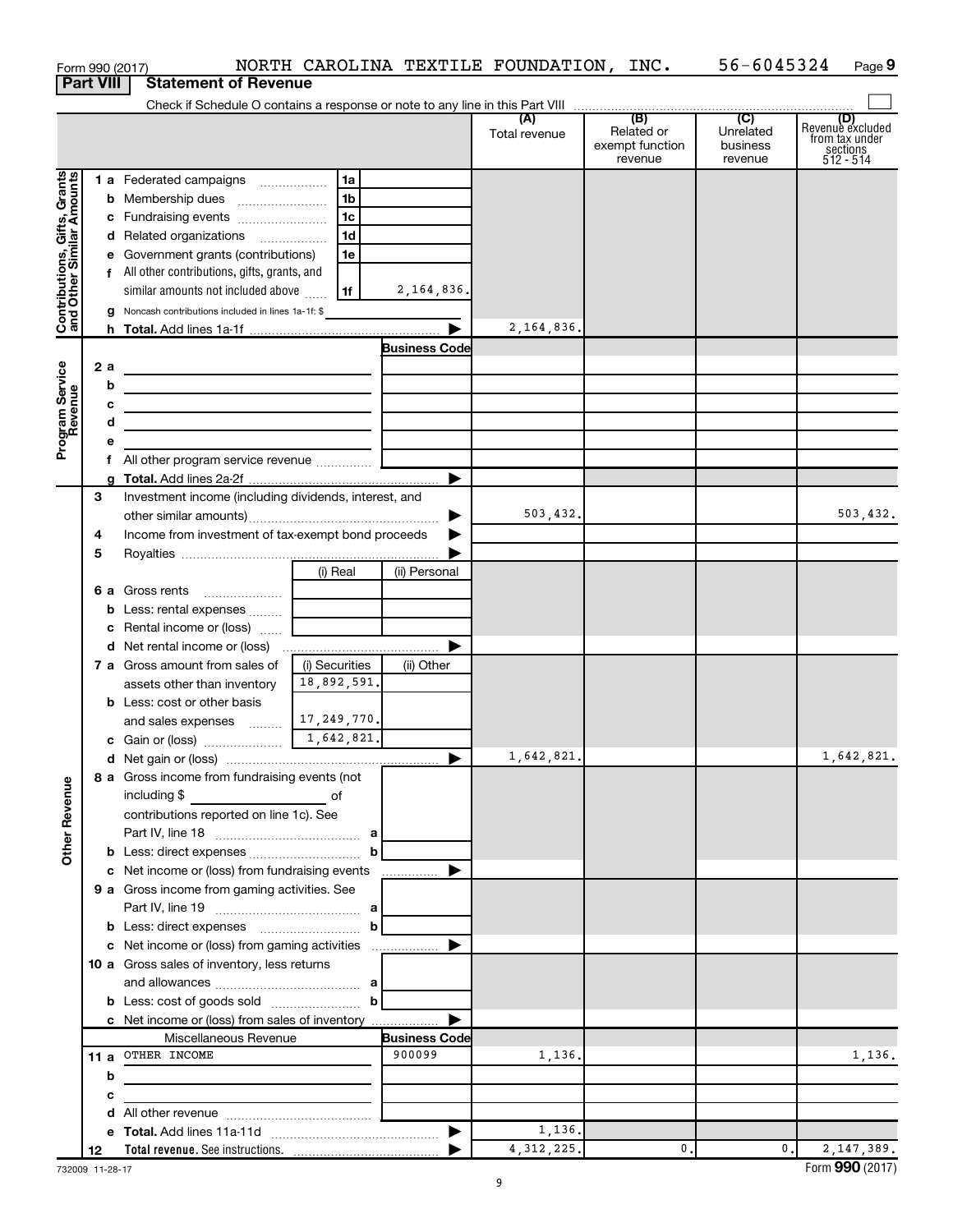#### Form 990 (2017) Page NORTH CAROLINA TEXTILE FOUNDATION, INC. 56-6045324 56-6045324 Page 10 **Part IX Statement of Functional Expenses**

*Section 501(c)(3) and 501(c)(4) organizations must complete all columns. All other organizations must complete column (A).*

|              | Do not include amounts reported on lines 6b,<br>7b, 8b, 9b, and 10b of Part VIII.                                                                         | (A)<br>Total expenses | (B)<br>Program service<br>expenses | (C)<br>Management and<br>general expenses | (D)<br>Fundraising<br>expenses |  |  |  |  |  |
|--------------|-----------------------------------------------------------------------------------------------------------------------------------------------------------|-----------------------|------------------------------------|-------------------------------------------|--------------------------------|--|--|--|--|--|
| 1.           | Grants and other assistance to domestic organizations                                                                                                     |                       |                                    |                                           |                                |  |  |  |  |  |
|              | and domestic governments. See Part IV, line 21                                                                                                            | 2,649,767.            | 2,649,767.                         |                                           |                                |  |  |  |  |  |
| $\mathbf{2}$ | Grants and other assistance to domestic                                                                                                                   |                       |                                    |                                           |                                |  |  |  |  |  |
|              | individuals. See Part IV, line 22                                                                                                                         |                       |                                    |                                           |                                |  |  |  |  |  |
| 3            | Grants and other assistance to foreign                                                                                                                    |                       |                                    |                                           |                                |  |  |  |  |  |
|              | organizations, foreign governments, and foreign                                                                                                           |                       |                                    |                                           |                                |  |  |  |  |  |
|              | individuals. See Part IV, lines 15 and 16                                                                                                                 |                       |                                    |                                           |                                |  |  |  |  |  |
| 4            | Benefits paid to or for members                                                                                                                           |                       |                                    |                                           |                                |  |  |  |  |  |
| 5            | Compensation of current officers, directors,                                                                                                              |                       |                                    |                                           |                                |  |  |  |  |  |
|              | trustees, and key employees                                                                                                                               |                       |                                    |                                           |                                |  |  |  |  |  |
| 6            | Compensation not included above, to disqualified                                                                                                          |                       |                                    |                                           |                                |  |  |  |  |  |
|              | persons (as defined under section $4958(f)(1)$ ) and                                                                                                      |                       |                                    |                                           |                                |  |  |  |  |  |
|              | persons described in section $4958(c)(3)(B)$                                                                                                              |                       |                                    |                                           |                                |  |  |  |  |  |
| 7            |                                                                                                                                                           |                       |                                    |                                           |                                |  |  |  |  |  |
| 8            | Pension plan accruals and contributions (include                                                                                                          |                       |                                    |                                           |                                |  |  |  |  |  |
|              | section 401(k) and 403(b) employer contributions)                                                                                                         |                       |                                    |                                           |                                |  |  |  |  |  |
| 9            |                                                                                                                                                           |                       |                                    |                                           |                                |  |  |  |  |  |
| 10           |                                                                                                                                                           |                       |                                    |                                           |                                |  |  |  |  |  |
| 11           | Fees for services (non-employees):                                                                                                                        |                       |                                    |                                           |                                |  |  |  |  |  |
| а            |                                                                                                                                                           |                       |                                    |                                           |                                |  |  |  |  |  |
| b            |                                                                                                                                                           |                       |                                    |                                           |                                |  |  |  |  |  |
| с            |                                                                                                                                                           |                       |                                    |                                           |                                |  |  |  |  |  |
| d            |                                                                                                                                                           |                       |                                    |                                           |                                |  |  |  |  |  |
| e            | Professional fundraising services. See Part IV, line 17                                                                                                   |                       |                                    |                                           |                                |  |  |  |  |  |
| f            | Investment management fees                                                                                                                                | 175,017.              |                                    | 175,017.                                  |                                |  |  |  |  |  |
| a            | Other. (If line 11g amount exceeds 10% of line 25,                                                                                                        |                       |                                    |                                           |                                |  |  |  |  |  |
|              | column (A) amount, list line 11g expenses on Sch O.)                                                                                                      | 41, 134.              |                                    | 41,134.                                   |                                |  |  |  |  |  |
| 12           |                                                                                                                                                           |                       |                                    |                                           |                                |  |  |  |  |  |
| 13           |                                                                                                                                                           | 5,079.                |                                    | 5,079.                                    |                                |  |  |  |  |  |
| 14           |                                                                                                                                                           |                       |                                    |                                           |                                |  |  |  |  |  |
| 15           |                                                                                                                                                           |                       |                                    |                                           |                                |  |  |  |  |  |
| 16           |                                                                                                                                                           |                       |                                    |                                           |                                |  |  |  |  |  |
| 17           | Travel                                                                                                                                                    | 65,479.               |                                    | 5,134.                                    | 60, 345.                       |  |  |  |  |  |
| 18           | Payments of travel or entertainment expenses                                                                                                              |                       |                                    |                                           |                                |  |  |  |  |  |
|              | for any federal, state, or local public officials                                                                                                         |                       |                                    |                                           |                                |  |  |  |  |  |
| 19           | Conferences, conventions, and meetings                                                                                                                    | 27,876.               |                                    | 8,581.                                    | 19,295.                        |  |  |  |  |  |
| 20           | Interest                                                                                                                                                  |                       |                                    |                                           |                                |  |  |  |  |  |
| 21           |                                                                                                                                                           |                       |                                    |                                           |                                |  |  |  |  |  |
| 22           | Depreciation, depletion, and amortization                                                                                                                 | 3,316.                |                                    | 3,316.                                    |                                |  |  |  |  |  |
| 23           | Insurance                                                                                                                                                 | 6, 274.               |                                    | 6, 274.                                   |                                |  |  |  |  |  |
| 24           | Other expenses. Itemize expenses not covered<br>above. (List miscellaneous expenses in line 24e. If line<br>24e amount exceeds 10% of line 25, column (A) |                       |                                    |                                           |                                |  |  |  |  |  |
|              | amount, list line 24e expenses on Schedule O.)                                                                                                            |                       |                                    |                                           |                                |  |  |  |  |  |
| a            | REIMBURSED EXPENSES                                                                                                                                       | 390, 769.             |                                    | 390,769.                                  |                                |  |  |  |  |  |
| b            | UNIVERSITY ASSESSMENT                                                                                                                                     | 92, 335.              |                                    |                                           | 92, 335.                       |  |  |  |  |  |
| Ċ            | MAILINGS/POSTAGE/MATERI                                                                                                                                   | 15,650.               |                                    | 2,189.                                    | 13,461.                        |  |  |  |  |  |
| d            | ENTERTAINMENT AND PROMO                                                                                                                                   | 6,849.                |                                    |                                           | 6,849.                         |  |  |  |  |  |
| е            | All other expenses                                                                                                                                        | 8,829.                |                                    | 6,474.                                    | 2,355.                         |  |  |  |  |  |
| 25           | Total functional expenses. Add lines 1 through 24e                                                                                                        | 3,488,374.            | 2,649,767.                         | 643,967.                                  | 194,640.                       |  |  |  |  |  |
| 26           | Joint costs. Complete this line only if the organization                                                                                                  |                       |                                    |                                           |                                |  |  |  |  |  |
|              | reported in column (B) joint costs from a combined                                                                                                        |                       |                                    |                                           |                                |  |  |  |  |  |
|              | educational campaign and fundraising solicitation.                                                                                                        |                       |                                    |                                           |                                |  |  |  |  |  |
|              | Check here $\blacktriangleright$<br>if following SOP 98-2 (ASC 958-720)                                                                                   |                       |                                    |                                           |                                |  |  |  |  |  |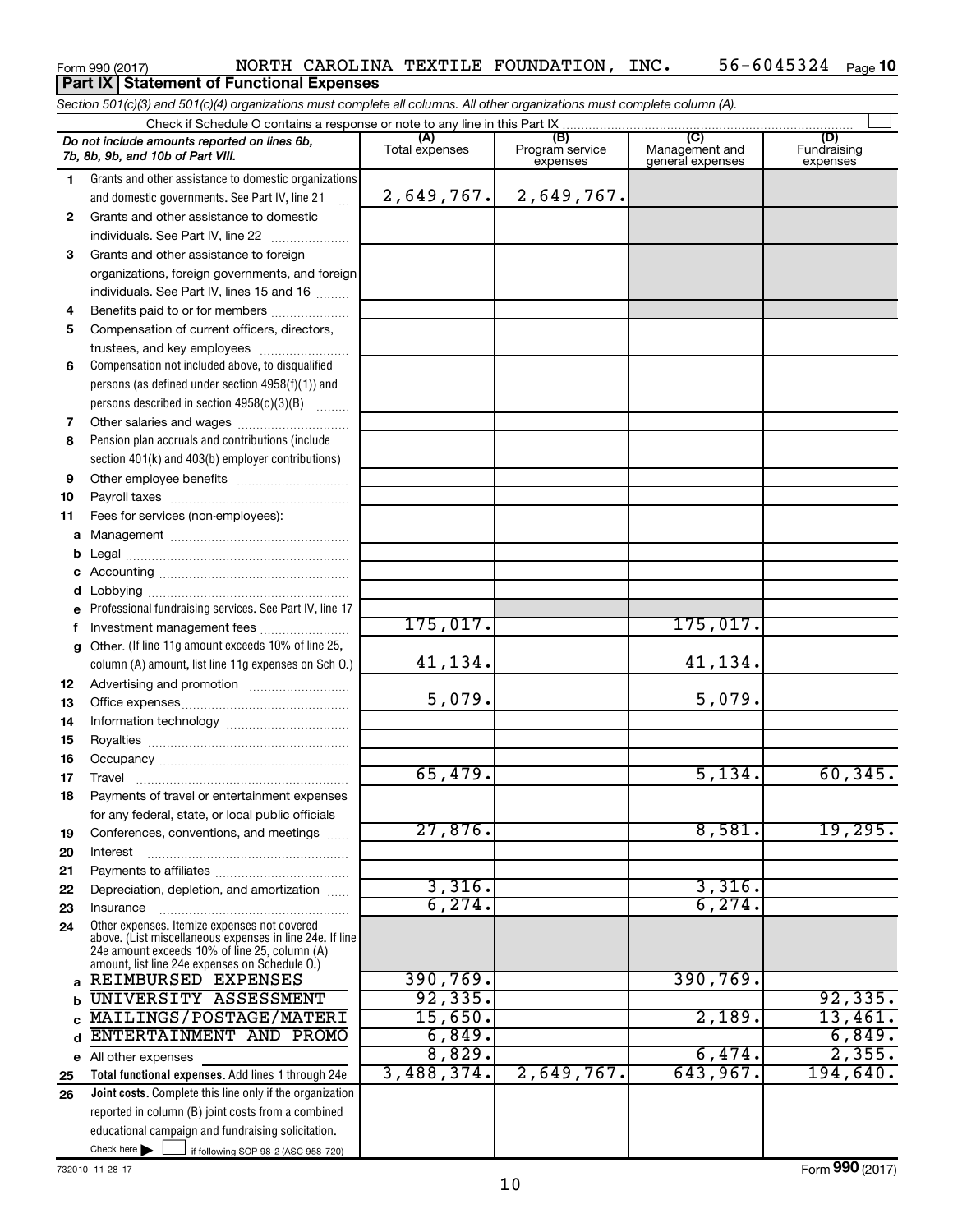| <b>Part X</b>   | <b>Balance Sheet</b> |              |          |         |            |      |              |      |
|-----------------|----------------------|--------------|----------|---------|------------|------|--------------|------|
| Form 990 (2017) |                      | <b>NORTH</b> | CAROLINA | TEXTILE | FOUNDATION | INC. | 45324<br>604 | Page |

| (A)<br>(B)<br>Beginning of year<br>End of year<br>115,546.<br>34,015.<br>$\mathbf{1}$<br>1<br>$\mathbf{2}$<br>2<br>3<br>3<br>4<br>4<br>Loans and other receivables from current and former officers, directors,<br>5<br>trustees, key employees, and highest compensated employees. Complete<br>5<br>Loans and other receivables from other disqualified persons (as defined under<br>6<br>section 4958(f)(1)), persons described in section 4958(c)(3)(B), and contributing<br>employers and sponsoring organizations of section 501(c)(9) voluntary<br>employees' beneficiary organizations (see instr). Complete Part II of Sch L<br>6<br>Assets<br>$\overline{7}$<br>7<br>8<br>8<br>9<br>9<br>Prepaid expenses and deferred charges<br><b>10a</b> Land, buildings, and equipment: cost or other<br>$\frac{33,154}{22,365}$<br>basis. Complete Part VI of Schedule D  10a<br>13,031.<br>$\frac{10,789}{46,654,862.}$<br>10 <sub>c</sub><br>10 <sub>b</sub><br>b<br>43,186,085.<br>11<br>11<br>2,347,766.<br>1,878,537.<br>12<br>12<br>13<br>13<br>14<br>14<br>214, 113.<br>43,054.<br>15<br>15<br>48,621,257.<br>45,876,541.<br>16<br>16<br>419,712.<br>447,838.<br>17<br>17<br>18<br>18<br>19<br>19<br>20<br>20<br>21<br>Escrow or custodial account liability. Complete Part IV of Schedule D<br>21<br>22<br>Loans and other payables to current and former officers, directors, trustees,<br>Liabilities<br>key employees, highest compensated employees, and disqualified persons.<br>22<br>Secured mortgages and notes payable to unrelated third parties<br>23<br>23<br>Unsecured notes and loans payable to unrelated third parties<br>24<br>24<br>25<br>Other liabilities (including federal income tax, payables to related third<br>parties, and other liabilities not included on lines 17-24). Complete Part X of<br>25<br>Schedule D<br>447,838.<br>419,712.<br>Total liabilities. Add lines 17 through 25<br>26<br>26<br>Organizations that follow SFAS 117 (ASC 958), check here $\blacktriangleright \begin{array}{c} \perp X \end{array}$ and<br>complete lines 27 through 29, and lines 33 and 34.<br><b>Fund Balances</b><br>6,081,486.<br>6,436,222.<br>27<br>27<br>20,851,232.<br>22,746,201.<br>28<br>28<br>18,495,985.<br>19,019,122.<br>29<br>29<br>Permanently restricted net assets<br>Organizations that do not follow SFAS 117 (ASC 958), check here ▶<br>Net Assets or<br>and complete lines 30 through 34.<br>30<br>30<br>Paid-in or capital surplus, or land, building, or equipment fund<br>31<br>31<br>32<br>32<br>Retained earnings, endowment, accumulated income, or other funds<br>45, 428, 703.<br>48, 201, 545.<br>33<br>33<br>45,876,541.<br>48,621,257.<br>34<br>34<br>$F = 000 \text{ (004-1)}$ |  |  |  |  |  |  |
|----------------------------------------------------------------------------------------------------------------------------------------------------------------------------------------------------------------------------------------------------------------------------------------------------------------------------------------------------------------------------------------------------------------------------------------------------------------------------------------------------------------------------------------------------------------------------------------------------------------------------------------------------------------------------------------------------------------------------------------------------------------------------------------------------------------------------------------------------------------------------------------------------------------------------------------------------------------------------------------------------------------------------------------------------------------------------------------------------------------------------------------------------------------------------------------------------------------------------------------------------------------------------------------------------------------------------------------------------------------------------------------------------------------------------------------------------------------------------------------------------------------------------------------------------------------------------------------------------------------------------------------------------------------------------------------------------------------------------------------------------------------------------------------------------------------------------------------------------------------------------------------------------------------------------------------------------------------------------------------------------------------------------------------------------------------------------------------------------------------------------------------------------------------------------------------------------------------------------------------------------------------------------------------------------------------------------------------------------------------------------------------------------------------------------------------------------------------------------------------------------------------------------------------------------------------------------------------------------------------------------------------------------------------------------------------------------------------------------------------------|--|--|--|--|--|--|
|                                                                                                                                                                                                                                                                                                                                                                                                                                                                                                                                                                                                                                                                                                                                                                                                                                                                                                                                                                                                                                                                                                                                                                                                                                                                                                                                                                                                                                                                                                                                                                                                                                                                                                                                                                                                                                                                                                                                                                                                                                                                                                                                                                                                                                                                                                                                                                                                                                                                                                                                                                                                                                                                                                                                              |  |  |  |  |  |  |
|                                                                                                                                                                                                                                                                                                                                                                                                                                                                                                                                                                                                                                                                                                                                                                                                                                                                                                                                                                                                                                                                                                                                                                                                                                                                                                                                                                                                                                                                                                                                                                                                                                                                                                                                                                                                                                                                                                                                                                                                                                                                                                                                                                                                                                                                                                                                                                                                                                                                                                                                                                                                                                                                                                                                              |  |  |  |  |  |  |
|                                                                                                                                                                                                                                                                                                                                                                                                                                                                                                                                                                                                                                                                                                                                                                                                                                                                                                                                                                                                                                                                                                                                                                                                                                                                                                                                                                                                                                                                                                                                                                                                                                                                                                                                                                                                                                                                                                                                                                                                                                                                                                                                                                                                                                                                                                                                                                                                                                                                                                                                                                                                                                                                                                                                              |  |  |  |  |  |  |
|                                                                                                                                                                                                                                                                                                                                                                                                                                                                                                                                                                                                                                                                                                                                                                                                                                                                                                                                                                                                                                                                                                                                                                                                                                                                                                                                                                                                                                                                                                                                                                                                                                                                                                                                                                                                                                                                                                                                                                                                                                                                                                                                                                                                                                                                                                                                                                                                                                                                                                                                                                                                                                                                                                                                              |  |  |  |  |  |  |
|                                                                                                                                                                                                                                                                                                                                                                                                                                                                                                                                                                                                                                                                                                                                                                                                                                                                                                                                                                                                                                                                                                                                                                                                                                                                                                                                                                                                                                                                                                                                                                                                                                                                                                                                                                                                                                                                                                                                                                                                                                                                                                                                                                                                                                                                                                                                                                                                                                                                                                                                                                                                                                                                                                                                              |  |  |  |  |  |  |
|                                                                                                                                                                                                                                                                                                                                                                                                                                                                                                                                                                                                                                                                                                                                                                                                                                                                                                                                                                                                                                                                                                                                                                                                                                                                                                                                                                                                                                                                                                                                                                                                                                                                                                                                                                                                                                                                                                                                                                                                                                                                                                                                                                                                                                                                                                                                                                                                                                                                                                                                                                                                                                                                                                                                              |  |  |  |  |  |  |
|                                                                                                                                                                                                                                                                                                                                                                                                                                                                                                                                                                                                                                                                                                                                                                                                                                                                                                                                                                                                                                                                                                                                                                                                                                                                                                                                                                                                                                                                                                                                                                                                                                                                                                                                                                                                                                                                                                                                                                                                                                                                                                                                                                                                                                                                                                                                                                                                                                                                                                                                                                                                                                                                                                                                              |  |  |  |  |  |  |
|                                                                                                                                                                                                                                                                                                                                                                                                                                                                                                                                                                                                                                                                                                                                                                                                                                                                                                                                                                                                                                                                                                                                                                                                                                                                                                                                                                                                                                                                                                                                                                                                                                                                                                                                                                                                                                                                                                                                                                                                                                                                                                                                                                                                                                                                                                                                                                                                                                                                                                                                                                                                                                                                                                                                              |  |  |  |  |  |  |
|                                                                                                                                                                                                                                                                                                                                                                                                                                                                                                                                                                                                                                                                                                                                                                                                                                                                                                                                                                                                                                                                                                                                                                                                                                                                                                                                                                                                                                                                                                                                                                                                                                                                                                                                                                                                                                                                                                                                                                                                                                                                                                                                                                                                                                                                                                                                                                                                                                                                                                                                                                                                                                                                                                                                              |  |  |  |  |  |  |
|                                                                                                                                                                                                                                                                                                                                                                                                                                                                                                                                                                                                                                                                                                                                                                                                                                                                                                                                                                                                                                                                                                                                                                                                                                                                                                                                                                                                                                                                                                                                                                                                                                                                                                                                                                                                                                                                                                                                                                                                                                                                                                                                                                                                                                                                                                                                                                                                                                                                                                                                                                                                                                                                                                                                              |  |  |  |  |  |  |
|                                                                                                                                                                                                                                                                                                                                                                                                                                                                                                                                                                                                                                                                                                                                                                                                                                                                                                                                                                                                                                                                                                                                                                                                                                                                                                                                                                                                                                                                                                                                                                                                                                                                                                                                                                                                                                                                                                                                                                                                                                                                                                                                                                                                                                                                                                                                                                                                                                                                                                                                                                                                                                                                                                                                              |  |  |  |  |  |  |
|                                                                                                                                                                                                                                                                                                                                                                                                                                                                                                                                                                                                                                                                                                                                                                                                                                                                                                                                                                                                                                                                                                                                                                                                                                                                                                                                                                                                                                                                                                                                                                                                                                                                                                                                                                                                                                                                                                                                                                                                                                                                                                                                                                                                                                                                                                                                                                                                                                                                                                                                                                                                                                                                                                                                              |  |  |  |  |  |  |
|                                                                                                                                                                                                                                                                                                                                                                                                                                                                                                                                                                                                                                                                                                                                                                                                                                                                                                                                                                                                                                                                                                                                                                                                                                                                                                                                                                                                                                                                                                                                                                                                                                                                                                                                                                                                                                                                                                                                                                                                                                                                                                                                                                                                                                                                                                                                                                                                                                                                                                                                                                                                                                                                                                                                              |  |  |  |  |  |  |
|                                                                                                                                                                                                                                                                                                                                                                                                                                                                                                                                                                                                                                                                                                                                                                                                                                                                                                                                                                                                                                                                                                                                                                                                                                                                                                                                                                                                                                                                                                                                                                                                                                                                                                                                                                                                                                                                                                                                                                                                                                                                                                                                                                                                                                                                                                                                                                                                                                                                                                                                                                                                                                                                                                                                              |  |  |  |  |  |  |
|                                                                                                                                                                                                                                                                                                                                                                                                                                                                                                                                                                                                                                                                                                                                                                                                                                                                                                                                                                                                                                                                                                                                                                                                                                                                                                                                                                                                                                                                                                                                                                                                                                                                                                                                                                                                                                                                                                                                                                                                                                                                                                                                                                                                                                                                                                                                                                                                                                                                                                                                                                                                                                                                                                                                              |  |  |  |  |  |  |
|                                                                                                                                                                                                                                                                                                                                                                                                                                                                                                                                                                                                                                                                                                                                                                                                                                                                                                                                                                                                                                                                                                                                                                                                                                                                                                                                                                                                                                                                                                                                                                                                                                                                                                                                                                                                                                                                                                                                                                                                                                                                                                                                                                                                                                                                                                                                                                                                                                                                                                                                                                                                                                                                                                                                              |  |  |  |  |  |  |
|                                                                                                                                                                                                                                                                                                                                                                                                                                                                                                                                                                                                                                                                                                                                                                                                                                                                                                                                                                                                                                                                                                                                                                                                                                                                                                                                                                                                                                                                                                                                                                                                                                                                                                                                                                                                                                                                                                                                                                                                                                                                                                                                                                                                                                                                                                                                                                                                                                                                                                                                                                                                                                                                                                                                              |  |  |  |  |  |  |
|                                                                                                                                                                                                                                                                                                                                                                                                                                                                                                                                                                                                                                                                                                                                                                                                                                                                                                                                                                                                                                                                                                                                                                                                                                                                                                                                                                                                                                                                                                                                                                                                                                                                                                                                                                                                                                                                                                                                                                                                                                                                                                                                                                                                                                                                                                                                                                                                                                                                                                                                                                                                                                                                                                                                              |  |  |  |  |  |  |
|                                                                                                                                                                                                                                                                                                                                                                                                                                                                                                                                                                                                                                                                                                                                                                                                                                                                                                                                                                                                                                                                                                                                                                                                                                                                                                                                                                                                                                                                                                                                                                                                                                                                                                                                                                                                                                                                                                                                                                                                                                                                                                                                                                                                                                                                                                                                                                                                                                                                                                                                                                                                                                                                                                                                              |  |  |  |  |  |  |
|                                                                                                                                                                                                                                                                                                                                                                                                                                                                                                                                                                                                                                                                                                                                                                                                                                                                                                                                                                                                                                                                                                                                                                                                                                                                                                                                                                                                                                                                                                                                                                                                                                                                                                                                                                                                                                                                                                                                                                                                                                                                                                                                                                                                                                                                                                                                                                                                                                                                                                                                                                                                                                                                                                                                              |  |  |  |  |  |  |
|                                                                                                                                                                                                                                                                                                                                                                                                                                                                                                                                                                                                                                                                                                                                                                                                                                                                                                                                                                                                                                                                                                                                                                                                                                                                                                                                                                                                                                                                                                                                                                                                                                                                                                                                                                                                                                                                                                                                                                                                                                                                                                                                                                                                                                                                                                                                                                                                                                                                                                                                                                                                                                                                                                                                              |  |  |  |  |  |  |
|                                                                                                                                                                                                                                                                                                                                                                                                                                                                                                                                                                                                                                                                                                                                                                                                                                                                                                                                                                                                                                                                                                                                                                                                                                                                                                                                                                                                                                                                                                                                                                                                                                                                                                                                                                                                                                                                                                                                                                                                                                                                                                                                                                                                                                                                                                                                                                                                                                                                                                                                                                                                                                                                                                                                              |  |  |  |  |  |  |
|                                                                                                                                                                                                                                                                                                                                                                                                                                                                                                                                                                                                                                                                                                                                                                                                                                                                                                                                                                                                                                                                                                                                                                                                                                                                                                                                                                                                                                                                                                                                                                                                                                                                                                                                                                                                                                                                                                                                                                                                                                                                                                                                                                                                                                                                                                                                                                                                                                                                                                                                                                                                                                                                                                                                              |  |  |  |  |  |  |
|                                                                                                                                                                                                                                                                                                                                                                                                                                                                                                                                                                                                                                                                                                                                                                                                                                                                                                                                                                                                                                                                                                                                                                                                                                                                                                                                                                                                                                                                                                                                                                                                                                                                                                                                                                                                                                                                                                                                                                                                                                                                                                                                                                                                                                                                                                                                                                                                                                                                                                                                                                                                                                                                                                                                              |  |  |  |  |  |  |
|                                                                                                                                                                                                                                                                                                                                                                                                                                                                                                                                                                                                                                                                                                                                                                                                                                                                                                                                                                                                                                                                                                                                                                                                                                                                                                                                                                                                                                                                                                                                                                                                                                                                                                                                                                                                                                                                                                                                                                                                                                                                                                                                                                                                                                                                                                                                                                                                                                                                                                                                                                                                                                                                                                                                              |  |  |  |  |  |  |
|                                                                                                                                                                                                                                                                                                                                                                                                                                                                                                                                                                                                                                                                                                                                                                                                                                                                                                                                                                                                                                                                                                                                                                                                                                                                                                                                                                                                                                                                                                                                                                                                                                                                                                                                                                                                                                                                                                                                                                                                                                                                                                                                                                                                                                                                                                                                                                                                                                                                                                                                                                                                                                                                                                                                              |  |  |  |  |  |  |
|                                                                                                                                                                                                                                                                                                                                                                                                                                                                                                                                                                                                                                                                                                                                                                                                                                                                                                                                                                                                                                                                                                                                                                                                                                                                                                                                                                                                                                                                                                                                                                                                                                                                                                                                                                                                                                                                                                                                                                                                                                                                                                                                                                                                                                                                                                                                                                                                                                                                                                                                                                                                                                                                                                                                              |  |  |  |  |  |  |
|                                                                                                                                                                                                                                                                                                                                                                                                                                                                                                                                                                                                                                                                                                                                                                                                                                                                                                                                                                                                                                                                                                                                                                                                                                                                                                                                                                                                                                                                                                                                                                                                                                                                                                                                                                                                                                                                                                                                                                                                                                                                                                                                                                                                                                                                                                                                                                                                                                                                                                                                                                                                                                                                                                                                              |  |  |  |  |  |  |
|                                                                                                                                                                                                                                                                                                                                                                                                                                                                                                                                                                                                                                                                                                                                                                                                                                                                                                                                                                                                                                                                                                                                                                                                                                                                                                                                                                                                                                                                                                                                                                                                                                                                                                                                                                                                                                                                                                                                                                                                                                                                                                                                                                                                                                                                                                                                                                                                                                                                                                                                                                                                                                                                                                                                              |  |  |  |  |  |  |
|                                                                                                                                                                                                                                                                                                                                                                                                                                                                                                                                                                                                                                                                                                                                                                                                                                                                                                                                                                                                                                                                                                                                                                                                                                                                                                                                                                                                                                                                                                                                                                                                                                                                                                                                                                                                                                                                                                                                                                                                                                                                                                                                                                                                                                                                                                                                                                                                                                                                                                                                                                                                                                                                                                                                              |  |  |  |  |  |  |
|                                                                                                                                                                                                                                                                                                                                                                                                                                                                                                                                                                                                                                                                                                                                                                                                                                                                                                                                                                                                                                                                                                                                                                                                                                                                                                                                                                                                                                                                                                                                                                                                                                                                                                                                                                                                                                                                                                                                                                                                                                                                                                                                                                                                                                                                                                                                                                                                                                                                                                                                                                                                                                                                                                                                              |  |  |  |  |  |  |
|                                                                                                                                                                                                                                                                                                                                                                                                                                                                                                                                                                                                                                                                                                                                                                                                                                                                                                                                                                                                                                                                                                                                                                                                                                                                                                                                                                                                                                                                                                                                                                                                                                                                                                                                                                                                                                                                                                                                                                                                                                                                                                                                                                                                                                                                                                                                                                                                                                                                                                                                                                                                                                                                                                                                              |  |  |  |  |  |  |
|                                                                                                                                                                                                                                                                                                                                                                                                                                                                                                                                                                                                                                                                                                                                                                                                                                                                                                                                                                                                                                                                                                                                                                                                                                                                                                                                                                                                                                                                                                                                                                                                                                                                                                                                                                                                                                                                                                                                                                                                                                                                                                                                                                                                                                                                                                                                                                                                                                                                                                                                                                                                                                                                                                                                              |  |  |  |  |  |  |
|                                                                                                                                                                                                                                                                                                                                                                                                                                                                                                                                                                                                                                                                                                                                                                                                                                                                                                                                                                                                                                                                                                                                                                                                                                                                                                                                                                                                                                                                                                                                                                                                                                                                                                                                                                                                                                                                                                                                                                                                                                                                                                                                                                                                                                                                                                                                                                                                                                                                                                                                                                                                                                                                                                                                              |  |  |  |  |  |  |
|                                                                                                                                                                                                                                                                                                                                                                                                                                                                                                                                                                                                                                                                                                                                                                                                                                                                                                                                                                                                                                                                                                                                                                                                                                                                                                                                                                                                                                                                                                                                                                                                                                                                                                                                                                                                                                                                                                                                                                                                                                                                                                                                                                                                                                                                                                                                                                                                                                                                                                                                                                                                                                                                                                                                              |  |  |  |  |  |  |
|                                                                                                                                                                                                                                                                                                                                                                                                                                                                                                                                                                                                                                                                                                                                                                                                                                                                                                                                                                                                                                                                                                                                                                                                                                                                                                                                                                                                                                                                                                                                                                                                                                                                                                                                                                                                                                                                                                                                                                                                                                                                                                                                                                                                                                                                                                                                                                                                                                                                                                                                                                                                                                                                                                                                              |  |  |  |  |  |  |
|                                                                                                                                                                                                                                                                                                                                                                                                                                                                                                                                                                                                                                                                                                                                                                                                                                                                                                                                                                                                                                                                                                                                                                                                                                                                                                                                                                                                                                                                                                                                                                                                                                                                                                                                                                                                                                                                                                                                                                                                                                                                                                                                                                                                                                                                                                                                                                                                                                                                                                                                                                                                                                                                                                                                              |  |  |  |  |  |  |
|                                                                                                                                                                                                                                                                                                                                                                                                                                                                                                                                                                                                                                                                                                                                                                                                                                                                                                                                                                                                                                                                                                                                                                                                                                                                                                                                                                                                                                                                                                                                                                                                                                                                                                                                                                                                                                                                                                                                                                                                                                                                                                                                                                                                                                                                                                                                                                                                                                                                                                                                                                                                                                                                                                                                              |  |  |  |  |  |  |
|                                                                                                                                                                                                                                                                                                                                                                                                                                                                                                                                                                                                                                                                                                                                                                                                                                                                                                                                                                                                                                                                                                                                                                                                                                                                                                                                                                                                                                                                                                                                                                                                                                                                                                                                                                                                                                                                                                                                                                                                                                                                                                                                                                                                                                                                                                                                                                                                                                                                                                                                                                                                                                                                                                                                              |  |  |  |  |  |  |
|                                                                                                                                                                                                                                                                                                                                                                                                                                                                                                                                                                                                                                                                                                                                                                                                                                                                                                                                                                                                                                                                                                                                                                                                                                                                                                                                                                                                                                                                                                                                                                                                                                                                                                                                                                                                                                                                                                                                                                                                                                                                                                                                                                                                                                                                                                                                                                                                                                                                                                                                                                                                                                                                                                                                              |  |  |  |  |  |  |
|                                                                                                                                                                                                                                                                                                                                                                                                                                                                                                                                                                                                                                                                                                                                                                                                                                                                                                                                                                                                                                                                                                                                                                                                                                                                                                                                                                                                                                                                                                                                                                                                                                                                                                                                                                                                                                                                                                                                                                                                                                                                                                                                                                                                                                                                                                                                                                                                                                                                                                                                                                                                                                                                                                                                              |  |  |  |  |  |  |
|                                                                                                                                                                                                                                                                                                                                                                                                                                                                                                                                                                                                                                                                                                                                                                                                                                                                                                                                                                                                                                                                                                                                                                                                                                                                                                                                                                                                                                                                                                                                                                                                                                                                                                                                                                                                                                                                                                                                                                                                                                                                                                                                                                                                                                                                                                                                                                                                                                                                                                                                                                                                                                                                                                                                              |  |  |  |  |  |  |
|                                                                                                                                                                                                                                                                                                                                                                                                                                                                                                                                                                                                                                                                                                                                                                                                                                                                                                                                                                                                                                                                                                                                                                                                                                                                                                                                                                                                                                                                                                                                                                                                                                                                                                                                                                                                                                                                                                                                                                                                                                                                                                                                                                                                                                                                                                                                                                                                                                                                                                                                                                                                                                                                                                                                              |  |  |  |  |  |  |
|                                                                                                                                                                                                                                                                                                                                                                                                                                                                                                                                                                                                                                                                                                                                                                                                                                                                                                                                                                                                                                                                                                                                                                                                                                                                                                                                                                                                                                                                                                                                                                                                                                                                                                                                                                                                                                                                                                                                                                                                                                                                                                                                                                                                                                                                                                                                                                                                                                                                                                                                                                                                                                                                                                                                              |  |  |  |  |  |  |
|                                                                                                                                                                                                                                                                                                                                                                                                                                                                                                                                                                                                                                                                                                                                                                                                                                                                                                                                                                                                                                                                                                                                                                                                                                                                                                                                                                                                                                                                                                                                                                                                                                                                                                                                                                                                                                                                                                                                                                                                                                                                                                                                                                                                                                                                                                                                                                                                                                                                                                                                                                                                                                                                                                                                              |  |  |  |  |  |  |
|                                                                                                                                                                                                                                                                                                                                                                                                                                                                                                                                                                                                                                                                                                                                                                                                                                                                                                                                                                                                                                                                                                                                                                                                                                                                                                                                                                                                                                                                                                                                                                                                                                                                                                                                                                                                                                                                                                                                                                                                                                                                                                                                                                                                                                                                                                                                                                                                                                                                                                                                                                                                                                                                                                                                              |  |  |  |  |  |  |
|                                                                                                                                                                                                                                                                                                                                                                                                                                                                                                                                                                                                                                                                                                                                                                                                                                                                                                                                                                                                                                                                                                                                                                                                                                                                                                                                                                                                                                                                                                                                                                                                                                                                                                                                                                                                                                                                                                                                                                                                                                                                                                                                                                                                                                                                                                                                                                                                                                                                                                                                                                                                                                                                                                                                              |  |  |  |  |  |  |
|                                                                                                                                                                                                                                                                                                                                                                                                                                                                                                                                                                                                                                                                                                                                                                                                                                                                                                                                                                                                                                                                                                                                                                                                                                                                                                                                                                                                                                                                                                                                                                                                                                                                                                                                                                                                                                                                                                                                                                                                                                                                                                                                                                                                                                                                                                                                                                                                                                                                                                                                                                                                                                                                                                                                              |  |  |  |  |  |  |
|                                                                                                                                                                                                                                                                                                                                                                                                                                                                                                                                                                                                                                                                                                                                                                                                                                                                                                                                                                                                                                                                                                                                                                                                                                                                                                                                                                                                                                                                                                                                                                                                                                                                                                                                                                                                                                                                                                                                                                                                                                                                                                                                                                                                                                                                                                                                                                                                                                                                                                                                                                                                                                                                                                                                              |  |  |  |  |  |  |

Form (2017) **990**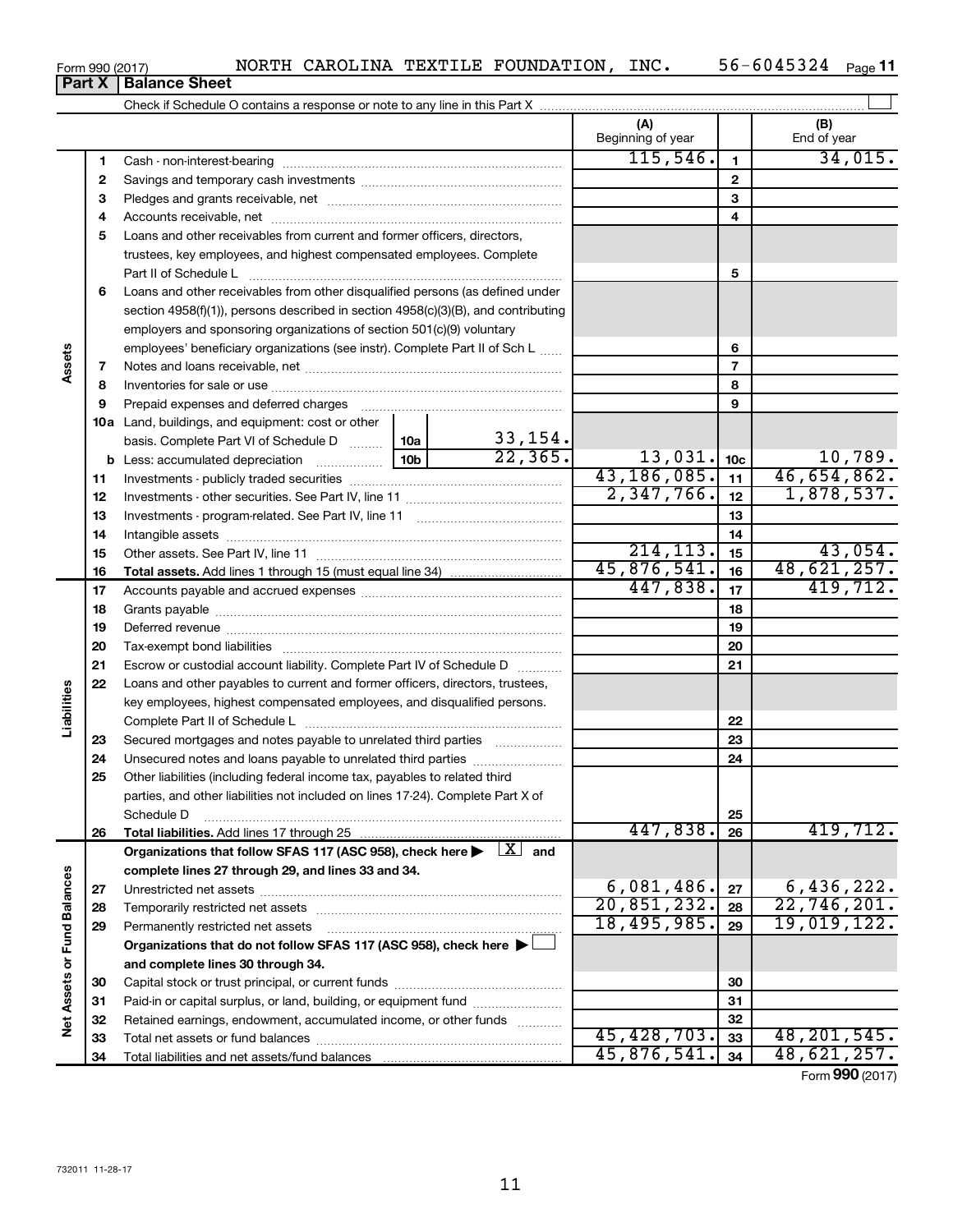|    | NORTH CAROLINA TEXTILE FOUNDATION, INC.<br>Form 990 (2017)                                                                      |                         | 56-6045324 Page 12 |     |                         |
|----|---------------------------------------------------------------------------------------------------------------------------------|-------------------------|--------------------|-----|-------------------------|
|    | <b>Reconciliation of Net Assets</b><br><b>Part XI</b>                                                                           |                         |                    |     |                         |
|    |                                                                                                                                 |                         |                    |     | $\overline{\mathbf{x}}$ |
|    |                                                                                                                                 |                         |                    |     |                         |
| 1  |                                                                                                                                 | $\mathbf{1}$            | 4, 312, 225.       |     |                         |
| 2  |                                                                                                                                 | $\overline{2}$          | 3,488,374.         |     |                         |
| 3  | Revenue less expenses. Subtract line 2 from line 1                                                                              | 3                       |                    |     | 823,851.                |
| 4  |                                                                                                                                 | $\overline{\mathbf{A}}$ | 45,428,703.        |     |                         |
| 5  |                                                                                                                                 | 5                       | 1,933,374.         |     |                         |
| 6  | Donated services and use of facilities                                                                                          | 6                       |                    |     |                         |
| 7  | Investment expenses                                                                                                             | $\overline{7}$          |                    |     |                         |
| 8  | Prior period adjustments                                                                                                        | 8                       |                    |     |                         |
| 9  |                                                                                                                                 | 9                       |                    |     | 15,617.                 |
| 10 | Net assets or fund balances at end of year. Combine lines 3 through 9 (must equal Part X, line 33,                              |                         |                    |     |                         |
|    | column (B))                                                                                                                     | 10                      | 48, 201, 545.      |     |                         |
|    | Part XII Financial Statements and Reporting                                                                                     |                         |                    |     |                         |
|    |                                                                                                                                 |                         |                    |     | $\overline{\mathbf{X}}$ |
|    |                                                                                                                                 |                         |                    | Yes | <b>No</b>               |
| 1  | Accounting method used to prepare the Form 990: $X$ Cash<br>$\Box$ Accrual<br>Other                                             |                         |                    |     |                         |
|    | If the organization changed its method of accounting from a prior year or checked "Other," explain in Schedule O.               |                         |                    |     |                         |
|    | 2a Were the organization's financial statements compiled or reviewed by an independent accountant?                              |                         | 2a                 |     | x                       |
|    | If "Yes," check a box below to indicate whether the financial statements for the year were compiled or reviewed on a            |                         |                    |     |                         |
|    | separate basis, consolidated basis, or both:                                                                                    |                         |                    |     |                         |
|    | Consolidated basis<br>$\perp$ Both consolidated and separate basis<br>Separate basis                                            |                         |                    |     |                         |
|    |                                                                                                                                 |                         | 2 <sub>b</sub>     | х   |                         |
|    | If "Yes," check a box below to indicate whether the financial statements for the year were audited on a separate basis,         |                         |                    |     |                         |
|    | consolidated basis, or both:                                                                                                    |                         |                    |     |                         |
|    | $\lfloor \underline{X} \rfloor$ Separate basis<br><b>Consolidated basis</b><br>Both consolidated and separate basis             |                         |                    |     |                         |
|    | c If "Yes" to line 2a or 2b, does the organization have a committee that assumes responsibility for oversight of the audit,     |                         |                    | x   |                         |
|    |                                                                                                                                 |                         | 2c                 |     |                         |
|    | If the organization changed either its oversight process or selection process during the tax year, explain in Schedule O.       |                         |                    |     |                         |
|    | 3a As a result of a federal award, was the organization required to undergo an audit or audits as set forth in the Single Audit |                         |                    |     | X                       |
|    |                                                                                                                                 |                         | За                 |     |                         |
|    | b If "Yes," did the organization undergo the required audit or audits? If the organization did not undergo the required audit   |                         |                    |     |                         |
|    |                                                                                                                                 |                         | 3 <sub>b</sub>     |     |                         |

Form (2017) **990**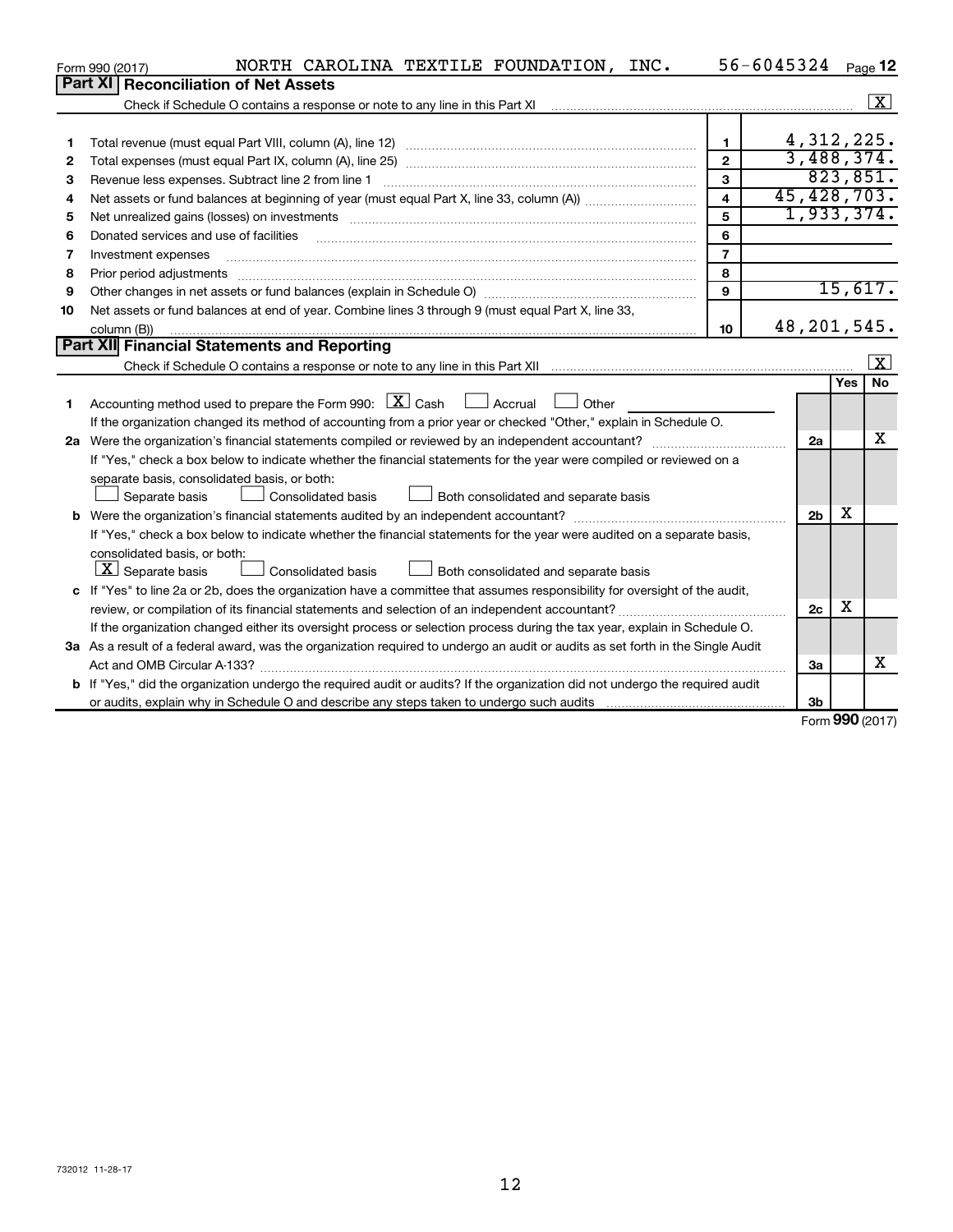| <b>SCHEDULE A</b> |  |
|-------------------|--|
|-------------------|--|

Department of the Treasury

| (Form 990 or 990-EZ) |  |  |
|----------------------|--|--|
|                      |  |  |

Form 990 or 990-EZ)<br>
Complete if the organization is a section 501(c)(3) organization or a section<br> **Public Charity Status and Public Support 4947(a)(1) nonexempt charitable trust.**

**| Attach to Form 990 or Form 990-EZ. | Go to www.irs.gov/Form990 for instructions and the latest information.**

| OMB No. 1545-0047                   |
|-------------------------------------|
|                                     |
| <b>Open to Public</b><br>Inspection |

1

|                |                     | Internal Revenue Service |                      |                                                                        | $\triangleright$ Go to www.irs.gov/Form990 for instructions and the latest information.                                                                                                                                         |     |                                                                |                            |            | Inspection                            |
|----------------|---------------------|--------------------------|----------------------|------------------------------------------------------------------------|---------------------------------------------------------------------------------------------------------------------------------------------------------------------------------------------------------------------------------|-----|----------------------------------------------------------------|----------------------------|------------|---------------------------------------|
|                |                     | Name of the organization |                      |                                                                        |                                                                                                                                                                                                                                 |     |                                                                |                            |            | <b>Employer identification number</b> |
|                |                     |                          |                      |                                                                        | NORTH CAROLINA TEXTILE FOUNDATION, INC.                                                                                                                                                                                         |     |                                                                |                            |            | 56-6045324                            |
|                | Part I              |                          |                      |                                                                        | Reason for Public Charity Status (All organizations must complete this part.) See instructions.                                                                                                                                 |     |                                                                |                            |            |                                       |
|                |                     |                          |                      |                                                                        | The organization is not a private foundation because it is: (For lines 1 through 12, check only one box.)                                                                                                                       |     |                                                                |                            |            |                                       |
| 1.             |                     |                          |                      |                                                                        | A church, convention of churches, or association of churches described in <b>section 170(b)(1)(A)(i).</b>                                                                                                                       |     |                                                                |                            |            |                                       |
| 2              |                     |                          |                      |                                                                        | A school described in section 170(b)(1)(A)(ii). (Attach Schedule E (Form 990 or 990-EZ).)                                                                                                                                       |     |                                                                |                            |            |                                       |
| з              |                     |                          |                      |                                                                        | A hospital or a cooperative hospital service organization described in section 170(b)(1)(A)(iii).                                                                                                                               |     |                                                                |                            |            |                                       |
| 4              |                     |                          |                      |                                                                        | A medical research organization operated in conjunction with a hospital described in section 170(b)(1)(A)(iii). Enter the hospital's name,                                                                                      |     |                                                                |                            |            |                                       |
|                |                     | city, and state:         |                      |                                                                        |                                                                                                                                                                                                                                 |     |                                                                |                            |            |                                       |
| 5              |                     |                          |                      |                                                                        | An organization operated for the benefit of a college or university owned or operated by a governmental unit described in                                                                                                       |     |                                                                |                            |            |                                       |
|                |                     |                          |                      | section 170(b)(1)(A)(iv). (Complete Part II.)                          |                                                                                                                                                                                                                                 |     |                                                                |                            |            |                                       |
| 6              |                     |                          |                      |                                                                        | A federal, state, or local government or governmental unit described in section 170(b)(1)(A)(v).                                                                                                                                |     |                                                                |                            |            |                                       |
| $\overline{7}$ |                     |                          |                      |                                                                        | An organization that normally receives a substantial part of its support from a governmental unit or from the general public described in                                                                                       |     |                                                                |                            |            |                                       |
|                |                     |                          |                      | section 170(b)(1)(A)(vi). (Complete Part II.)                          |                                                                                                                                                                                                                                 |     |                                                                |                            |            |                                       |
| 8              |                     |                          |                      |                                                                        | A community trust described in section 170(b)(1)(A)(vi). (Complete Part II.)                                                                                                                                                    |     |                                                                |                            |            |                                       |
| 9              |                     |                          |                      |                                                                        | An agricultural research organization described in section 170(b)(1)(A)(ix) operated in conjunction with a land-grant college                                                                                                   |     |                                                                |                            |            |                                       |
|                |                     |                          |                      |                                                                        | or university or a non-land-grant college of agriculture (see instructions). Enter the name, city, and state of the college or                                                                                                  |     |                                                                |                            |            |                                       |
|                |                     | university:              |                      |                                                                        |                                                                                                                                                                                                                                 |     |                                                                |                            |            |                                       |
| 10             |                     |                          |                      |                                                                        | An organization that normally receives: (1) more than 33 1/3% of its support from contributions, membership fees, and gross receipts from                                                                                       |     |                                                                |                            |            |                                       |
|                |                     |                          |                      |                                                                        | activities related to its exempt functions - subject to certain exceptions, and (2) no more than 33 1/3% of its support from gross investment                                                                                   |     |                                                                |                            |            |                                       |
|                |                     |                          |                      |                                                                        | income and unrelated business taxable income (less section 511 tax) from businesses acquired by the organization after June 30, 1975.                                                                                           |     |                                                                |                            |            |                                       |
|                |                     |                          |                      | See section 509(a)(2). (Complete Part III.)                            |                                                                                                                                                                                                                                 |     |                                                                |                            |            |                                       |
| 11             |                     |                          |                      |                                                                        | An organization organized and operated exclusively to test for public safety. See section 509(a)(4).                                                                                                                            |     |                                                                |                            |            |                                       |
|                | $12 \mid X$         |                          |                      |                                                                        | An organization organized and operated exclusively for the benefit of, to perform the functions of, or to carry out the purposes of one or                                                                                      |     |                                                                |                            |            |                                       |
|                |                     |                          |                      |                                                                        | more publicly supported organizations described in section 509(a)(1) or section 509(a)(2). See section 509(a)(3). Check the box in                                                                                              |     |                                                                |                            |            |                                       |
|                |                     |                          |                      |                                                                        | lines 12a through 12d that describes the type of supporting organization and complete lines 12e, 12f, and 12g.                                                                                                                  |     |                                                                |                            |            |                                       |
| а              |                     |                          |                      |                                                                        | Type I. A supporting organization operated, supervised, or controlled by its supported organization(s), typically by giving                                                                                                     |     |                                                                |                            |            |                                       |
|                |                     |                          |                      |                                                                        | the supported organization(s) the power to regularly appoint or elect a majority of the directors or trustees of the supporting                                                                                                 |     |                                                                |                            |            |                                       |
|                |                     |                          |                      | organization. You must complete Part IV, Sections A and B.             |                                                                                                                                                                                                                                 |     |                                                                |                            |            |                                       |
| b              |                     |                          |                      |                                                                        | Type II. A supporting organization supervised or controlled in connection with its supported organization(s), by having                                                                                                         |     |                                                                |                            |            |                                       |
|                |                     |                          |                      |                                                                        | control or management of the supporting organization vested in the same persons that control or manage the supported                                                                                                            |     |                                                                |                            |            |                                       |
|                | $\lfloor x \rfloor$ |                          |                      | organization(s). You must complete Part IV, Sections A and C.          |                                                                                                                                                                                                                                 |     |                                                                |                            |            |                                       |
| с              |                     |                          |                      |                                                                        | Type III functionally integrated. A supporting organization operated in connection with, and functionally integrated with,                                                                                                      |     |                                                                |                            |            |                                       |
| d              |                     |                          |                      |                                                                        | its supported organization(s) (see instructions). You must complete Part IV, Sections A, D, and E.<br>Type III non-functionally integrated. A supporting organization operated in connection with its supported organization(s) |     |                                                                |                            |            |                                       |
|                |                     |                          |                      |                                                                        | that is not functionally integrated. The organization generally must satisfy a distribution requirement and an attentiveness                                                                                                    |     |                                                                |                            |            |                                       |
|                |                     |                          |                      |                                                                        | requirement (see instructions). You must complete Part IV, Sections A and D, and Part V.                                                                                                                                        |     |                                                                |                            |            |                                       |
| е              |                     |                          |                      |                                                                        | Check this box if the organization received a written determination from the IRS that it is a Type I, Type II, Type III                                                                                                         |     |                                                                |                            |            |                                       |
|                |                     |                          |                      |                                                                        | functionally integrated, or Type III non-functionally integrated supporting organization.                                                                                                                                       |     |                                                                |                            |            |                                       |
|                |                     |                          |                      |                                                                        |                                                                                                                                                                                                                                 |     |                                                                |                            |            | 1                                     |
| g              |                     |                          |                      | Provide the following information about the supported organization(s). |                                                                                                                                                                                                                                 |     |                                                                |                            |            |                                       |
|                |                     | (i) Name of supported    |                      | (ii) EIN                                                               | (iii) Type of organization                                                                                                                                                                                                      |     | (iv) Is the organization listed<br>in your governing document? | (v) Amount of monetary     |            | (vi) Amount of other                  |
|                |                     | organization             |                      |                                                                        | (described on lines 1-10<br>above (see instructions))                                                                                                                                                                           | Yes | No                                                             | support (see instructions) |            | support (see instructions)            |
|                |                     |                          | COLLEGE OF TEXTILES, |                                                                        |                                                                                                                                                                                                                                 |     |                                                                |                            |            |                                       |
|                |                     | NORTH CAROLINA ST        |                      | 56-6000756                                                             | 6                                                                                                                                                                                                                               | х   |                                                                |                            | 2,649,767. |                                       |
|                |                     |                          |                      |                                                                        |                                                                                                                                                                                                                                 |     |                                                                |                            |            |                                       |
|                |                     |                          |                      |                                                                        |                                                                                                                                                                                                                                 |     |                                                                |                            |            |                                       |
|                |                     |                          |                      |                                                                        |                                                                                                                                                                                                                                 |     |                                                                |                            |            |                                       |
|                |                     |                          |                      |                                                                        |                                                                                                                                                                                                                                 |     |                                                                |                            |            |                                       |
|                |                     |                          |                      |                                                                        |                                                                                                                                                                                                                                 |     |                                                                |                            |            |                                       |
|                |                     |                          |                      |                                                                        |                                                                                                                                                                                                                                 |     |                                                                |                            |            |                                       |
|                |                     |                          |                      |                                                                        |                                                                                                                                                                                                                                 |     |                                                                |                            |            |                                       |
| Total          |                     |                          |                      |                                                                        |                                                                                                                                                                                                                                 |     |                                                                |                            | 2,649,767. | $\overline{0}$ .                      |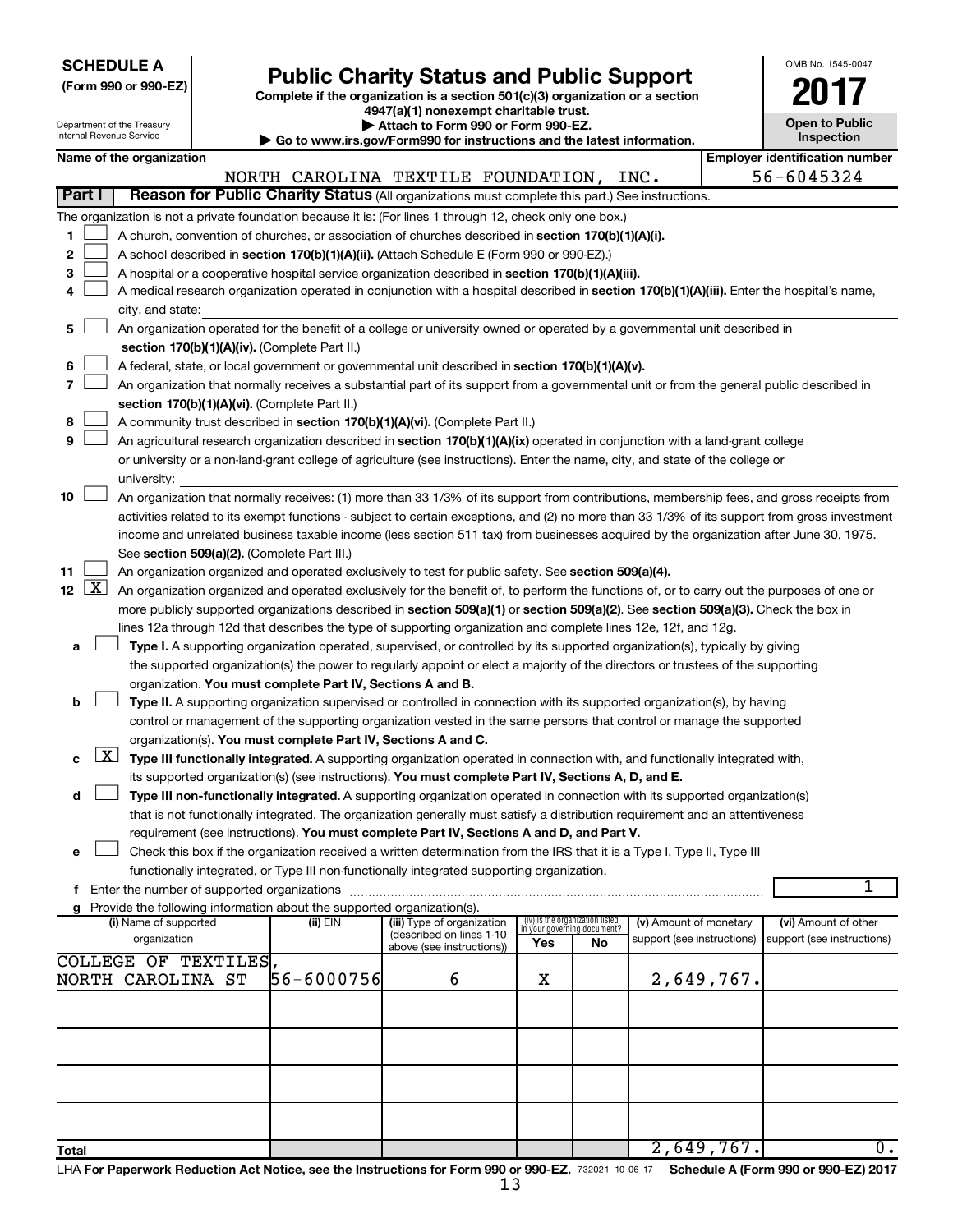# Schedule A (Form 990 or 990-EZ) 2017 NORTH CAROLINA TEXTILE FOUNDATION, INC. 56-6045324 <sub>Page 2</sub>

(Complete only if you checked the box on line 5, 7, or 8 of Part I or if the organization failed to qualify under Part III. If the organization fails to qualify under the tests listed below, please complete Part III.) **Part II Support Schedule for Organizations Described in Sections 170(b)(1)(A)(iv) and 170(b)(1)(A)(vi)**

|   | <b>Section A. Public Support</b>                                                                                                                                                                                               |          |          |            |            |          |           |
|---|--------------------------------------------------------------------------------------------------------------------------------------------------------------------------------------------------------------------------------|----------|----------|------------|------------|----------|-----------|
|   | Calendar year (or fiscal year beginning in)                                                                                                                                                                                    | (a) 2013 | (b) 2014 | $(c)$ 2015 | $(d)$ 2016 | (e) 2017 | (f) Total |
|   | 1 Gifts, grants, contributions, and                                                                                                                                                                                            |          |          |            |            |          |           |
|   | membership fees received. (Do not                                                                                                                                                                                              |          |          |            |            |          |           |
|   | include any "unusual grants.")                                                                                                                                                                                                 |          |          |            |            |          |           |
|   | 2 Tax revenues levied for the organ-                                                                                                                                                                                           |          |          |            |            |          |           |
|   | ization's benefit and either paid to                                                                                                                                                                                           |          |          |            |            |          |           |
|   | or expended on its behalf                                                                                                                                                                                                      |          |          |            |            |          |           |
|   | 3 The value of services or facilities                                                                                                                                                                                          |          |          |            |            |          |           |
|   | furnished by a governmental unit to                                                                                                                                                                                            |          |          |            |            |          |           |
|   | the organization without charge                                                                                                                                                                                                |          |          |            |            |          |           |
|   | 4 Total. Add lines 1 through 3                                                                                                                                                                                                 |          |          |            |            |          |           |
|   | 5 The portion of total contributions                                                                                                                                                                                           |          |          |            |            |          |           |
|   | by each person (other than a                                                                                                                                                                                                   |          |          |            |            |          |           |
|   | governmental unit or publicly                                                                                                                                                                                                  |          |          |            |            |          |           |
|   | supported organization) included                                                                                                                                                                                               |          |          |            |            |          |           |
|   | on line 1 that exceeds 2% of the                                                                                                                                                                                               |          |          |            |            |          |           |
|   | amount shown on line 11,                                                                                                                                                                                                       |          |          |            |            |          |           |
|   | column (f)                                                                                                                                                                                                                     |          |          |            |            |          |           |
|   | 6 Public support. Subtract line 5 from line 4.                                                                                                                                                                                 |          |          |            |            |          |           |
|   | <b>Section B. Total Support</b>                                                                                                                                                                                                |          |          |            |            |          |           |
|   | Calendar year (or fiscal year beginning in)                                                                                                                                                                                    | (a) 2013 | (b) 2014 | $(c)$ 2015 | $(d)$ 2016 | (e) 2017 | (f) Total |
|   | 7 Amounts from line 4                                                                                                                                                                                                          |          |          |            |            |          |           |
| 8 | Gross income from interest,                                                                                                                                                                                                    |          |          |            |            |          |           |
|   | dividends, payments received on                                                                                                                                                                                                |          |          |            |            |          |           |
|   | securities loans, rents, royalties,                                                                                                                                                                                            |          |          |            |            |          |           |
|   | and income from similar sources                                                                                                                                                                                                |          |          |            |            |          |           |
| 9 | Net income from unrelated business                                                                                                                                                                                             |          |          |            |            |          |           |
|   | activities, whether or not the                                                                                                                                                                                                 |          |          |            |            |          |           |
|   | business is regularly carried on                                                                                                                                                                                               |          |          |            |            |          |           |
|   | 10 Other income. Do not include gain                                                                                                                                                                                           |          |          |            |            |          |           |
|   | or loss from the sale of capital                                                                                                                                                                                               |          |          |            |            |          |           |
|   | assets (Explain in Part VI.)                                                                                                                                                                                                   |          |          |            |            |          |           |
|   | 11 Total support. Add lines 7 through 10                                                                                                                                                                                       |          |          |            |            |          |           |
|   | <b>12</b> Gross receipts from related activities, etc. (see instructions)                                                                                                                                                      |          |          |            |            | 12       |           |
|   | 13 First five years. If the Form 990 is for the organization's first, second, third, fourth, or fifth tax year as a section 501(c)(3)                                                                                          |          |          |            |            |          |           |
|   | organization, check this box and stop here                                                                                                                                                                                     |          |          |            |            |          |           |
|   | <b>Section C. Computation of Public Support Percentage</b>                                                                                                                                                                     |          |          |            |            |          |           |
|   |                                                                                                                                                                                                                                |          |          |            |            | 14       | %         |
|   |                                                                                                                                                                                                                                |          |          |            |            | 15       | %         |
|   | 16a 33 1/3% support test - 2017. If the organization did not check the box on line 13, and line 14 is 33 1/3% or more, check this box and                                                                                      |          |          |            |            |          |           |
|   | stop here. The organization qualifies as a publicly supported organization manufactured content and the content of the state of the state of the state of the state of the state of the state of the state of the state of the |          |          |            |            |          |           |
|   | b 33 1/3% support test - 2016. If the organization did not check a box on line 13 or 16a, and line 15 is 33 1/3% or more, check this box                                                                                       |          |          |            |            |          |           |
|   |                                                                                                                                                                                                                                |          |          |            |            |          |           |
|   | 17a 10% -facts-and-circumstances test - 2017. If the organization did not check a box on line 13, 16a, or 16b, and line 14 is 10% or more,                                                                                     |          |          |            |            |          |           |
|   | and if the organization meets the "facts-and-circumstances" test, check this box and stop here. Explain in Part VI how the organization                                                                                        |          |          |            |            |          |           |
|   | meets the "facts-and-circumstances" test. The organization qualifies as a publicly supported organization <i>manumumum</i>                                                                                                     |          |          |            |            |          |           |
|   | b 10% -facts-and-circumstances test - 2016. If the organization did not check a box on line 13, 16a, 16b, or 17a, and line 15 is 10% or                                                                                        |          |          |            |            |          |           |
|   | more, and if the organization meets the "facts-and-circumstances" test, check this box and stop here. Explain in Part VI how the                                                                                               |          |          |            |            |          |           |
|   | organization meets the "facts-and-circumstances" test. The organization qualifies as a publicly supported organization                                                                                                         |          |          |            |            |          |           |
|   | 18 Private foundation. If the organization did not check a box on line 13, 16a, 16b, 17a, or 17b, check this box and see instructions                                                                                          |          |          |            |            |          |           |
|   |                                                                                                                                                                                                                                |          |          |            |            |          |           |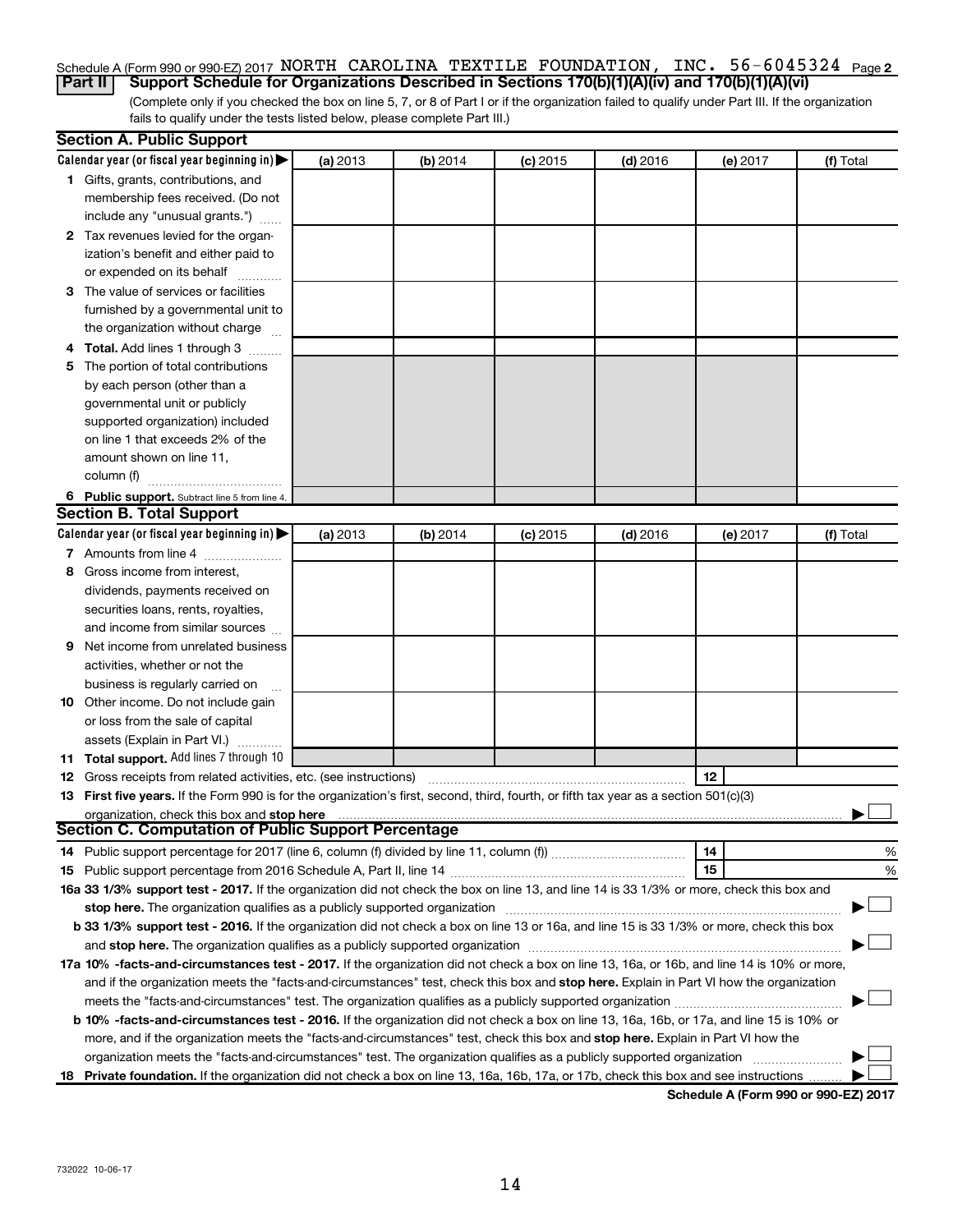#### Schedule A (Form 990 or 990-EZ) 2017 <code>NORTH CAROLINA TEXTILE FOUNDATION</code> , <code>INC. 56-6045324</code> <code>Page 3</code> **Part III Support Schedule for Organizations Described in Section 509(a)(2)**

(Complete only if you checked the box on line 10 of Part I or if the organization failed to qualify under Part II. If the organization fails to qualify under the tests listed below, please complete Part II.)

| <b>Section A. Public Support</b>                                                                                                                                                                                              |          |          |            |            |          |           |
|-------------------------------------------------------------------------------------------------------------------------------------------------------------------------------------------------------------------------------|----------|----------|------------|------------|----------|-----------|
| Calendar year (or fiscal year beginning in)                                                                                                                                                                                   | (a) 2013 | (b) 2014 | $(c)$ 2015 | $(d)$ 2016 | (e) 2017 | (f) Total |
| 1 Gifts, grants, contributions, and                                                                                                                                                                                           |          |          |            |            |          |           |
| membership fees received. (Do not                                                                                                                                                                                             |          |          |            |            |          |           |
| include any "unusual grants.")                                                                                                                                                                                                |          |          |            |            |          |           |
| 2 Gross receipts from admissions,                                                                                                                                                                                             |          |          |            |            |          |           |
| merchandise sold or services per-                                                                                                                                                                                             |          |          |            |            |          |           |
| formed, or facilities furnished in                                                                                                                                                                                            |          |          |            |            |          |           |
| any activity that is related to the<br>organization's tax-exempt purpose                                                                                                                                                      |          |          |            |            |          |           |
| 3 Gross receipts from activities that                                                                                                                                                                                         |          |          |            |            |          |           |
| are not an unrelated trade or bus-                                                                                                                                                                                            |          |          |            |            |          |           |
| iness under section 513                                                                                                                                                                                                       |          |          |            |            |          |           |
| 4 Tax revenues levied for the organ-                                                                                                                                                                                          |          |          |            |            |          |           |
| ization's benefit and either paid to                                                                                                                                                                                          |          |          |            |            |          |           |
| or expended on its behalf                                                                                                                                                                                                     |          |          |            |            |          |           |
| 5 The value of services or facilities                                                                                                                                                                                         |          |          |            |            |          |           |
| furnished by a governmental unit to                                                                                                                                                                                           |          |          |            |            |          |           |
| the organization without charge                                                                                                                                                                                               |          |          |            |            |          |           |
| <b>6 Total.</b> Add lines 1 through 5                                                                                                                                                                                         |          |          |            |            |          |           |
| 7a Amounts included on lines 1, 2, and                                                                                                                                                                                        |          |          |            |            |          |           |
| 3 received from disqualified persons                                                                                                                                                                                          |          |          |            |            |          |           |
| <b>b</b> Amounts included on lines 2 and 3 received                                                                                                                                                                           |          |          |            |            |          |           |
| from other than disqualified persons that                                                                                                                                                                                     |          |          |            |            |          |           |
| exceed the greater of \$5,000 or 1% of the                                                                                                                                                                                    |          |          |            |            |          |           |
| amount on line 13 for the year                                                                                                                                                                                                |          |          |            |            |          |           |
| c Add lines 7a and 7b                                                                                                                                                                                                         |          |          |            |            |          |           |
| 8 Public support. (Subtract line 7c from line 6.)<br><b>Section B. Total Support</b>                                                                                                                                          |          |          |            |            |          |           |
| Calendar year (or fiscal year beginning in)                                                                                                                                                                                   |          |          |            |            |          |           |
|                                                                                                                                                                                                                               | (a) 2013 | (b) 2014 | (c) 2015   | $(d)$ 2016 | (e) 2017 | (f) Total |
| <b>9</b> Amounts from line 6<br><b>10a</b> Gross income from interest,                                                                                                                                                        |          |          |            |            |          |           |
| dividends, payments received on                                                                                                                                                                                               |          |          |            |            |          |           |
| securities loans, rents, royalties,                                                                                                                                                                                           |          |          |            |            |          |           |
| and income from similar sources                                                                                                                                                                                               |          |          |            |            |          |           |
| <b>b</b> Unrelated business taxable income                                                                                                                                                                                    |          |          |            |            |          |           |
| (less section 511 taxes) from businesses                                                                                                                                                                                      |          |          |            |            |          |           |
| acquired after June 30, 1975<br>$\frac{1}{2}$                                                                                                                                                                                 |          |          |            |            |          |           |
| c Add lines 10a and 10b                                                                                                                                                                                                       |          |          |            |            |          |           |
| 11 Net income from unrelated business<br>activities not included in line 10b.                                                                                                                                                 |          |          |            |            |          |           |
| whether or not the business is                                                                                                                                                                                                |          |          |            |            |          |           |
| regularly carried on                                                                                                                                                                                                          |          |          |            |            |          |           |
| <b>12</b> Other income. Do not include gain<br>or loss from the sale of capital                                                                                                                                               |          |          |            |            |          |           |
| assets (Explain in Part VI.)                                                                                                                                                                                                  |          |          |            |            |          |           |
| <b>13</b> Total support. (Add lines 9, 10c, 11, and 12.)                                                                                                                                                                      |          |          |            |            |          |           |
| 14 First five years. If the Form 990 is for the organization's first, second, third, fourth, or fifth tax year as a section 501(c)(3) organization,                                                                           |          |          |            |            |          |           |
| check this box and stop here measurements and stop here and stop here are constructed and stop here and stop here and stop here and stop here and stop here and stop here and stop here and stop here are all the stop of the |          |          |            |            |          |           |
| Section C. Computation of Public Support Percentage                                                                                                                                                                           |          |          |            |            |          |           |
|                                                                                                                                                                                                                               |          |          |            |            | 15       | %         |
| 16 Public support percentage from 2016 Schedule A, Part III, line 15                                                                                                                                                          |          |          |            |            | 16       | %         |
| Section D. Computation of Investment Income Percentage                                                                                                                                                                        |          |          |            |            |          |           |
|                                                                                                                                                                                                                               |          |          |            |            | 17       | %         |
| 18 Investment income percentage from 2016 Schedule A, Part III, line 17                                                                                                                                                       |          |          |            |            | 18       | %         |
| 19a 33 1/3% support tests - 2017. If the organization did not check the box on line 14, and line 15 is more than 33 1/3%, and line 17 is not                                                                                  |          |          |            |            |          |           |
| more than 33 1/3%, check this box and stop here. The organization qualifies as a publicly supported organization                                                                                                              |          |          |            |            |          |           |
| b 33 1/3% support tests - 2016. If the organization did not check a box on line 14 or line 19a, and line 16 is more than 33 1/3%, and                                                                                         |          |          |            |            |          |           |
| line 18 is not more than 33 1/3%, check this box and stop here. The organization qualifies as a publicly supported organization                                                                                               |          |          |            |            |          |           |
|                                                                                                                                                                                                                               |          |          |            |            |          |           |
|                                                                                                                                                                                                                               |          |          |            |            |          |           |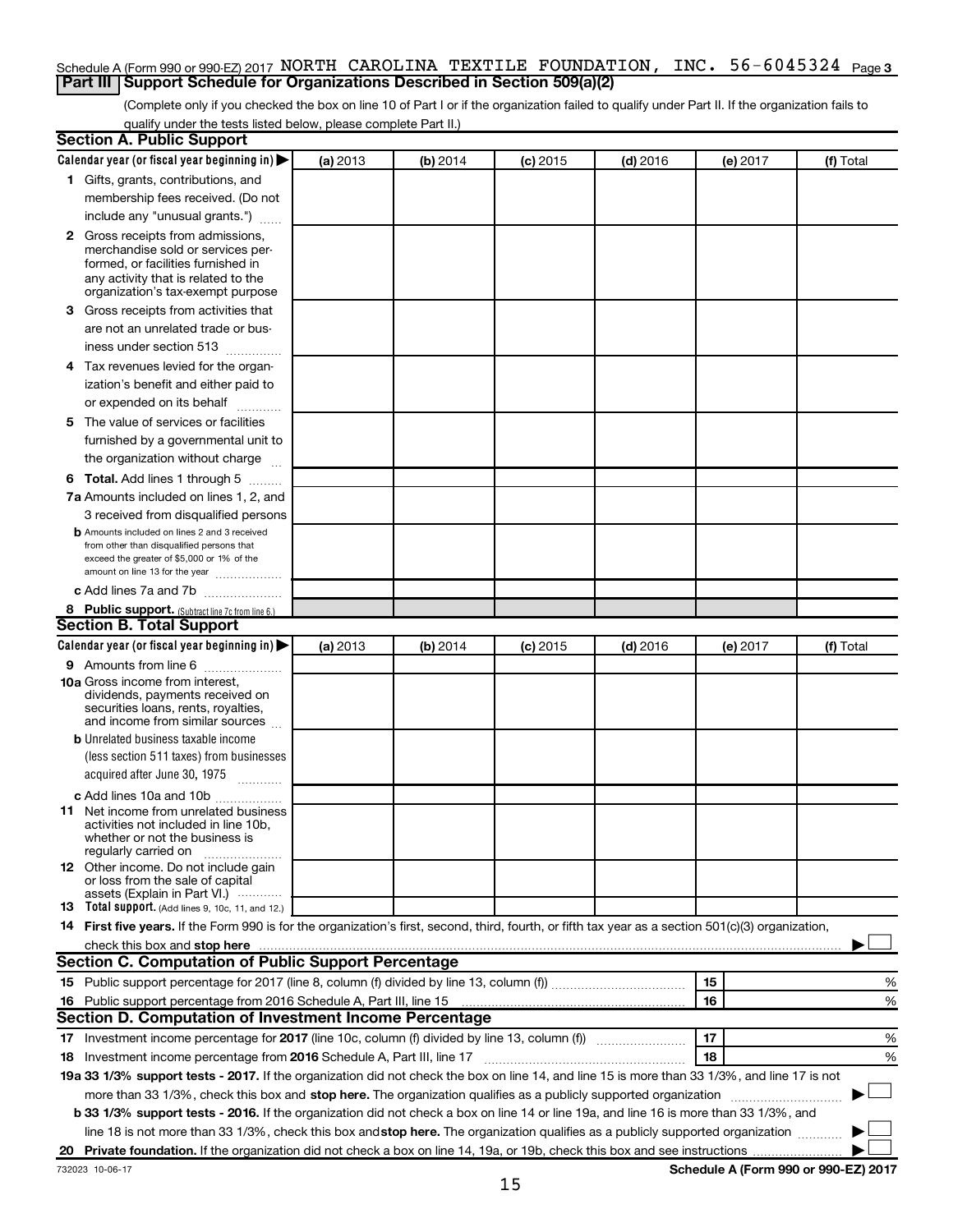### Schedule A (Form 990 or 990-EZ) 2017 NORTH CAROLINA TEXTILE FOUNDATION, INC. 56-6045324 <sub>Page 4</sub>

# **Part IV Supporting Organizations**

(Complete only if you checked a box in line 12 on Part I. If you checked 12a of Part I, complete Sections A and B. If you checked 12b of Part I, complete Sections A and C. If you checked 12c of Part I, complete Sections A, D, and E. If you checked 12d of Part I, complete Sections A and D, and complete Part V.)

#### **Section A. All Supporting Organizations**

- **1** Are all of the organization's supported organizations listed by name in the organization's governing documents? If "No," describe in Part VI how the supported organizations are designated. If designated by *class or purpose, describe the designation. If historic and continuing relationship, explain.*
- **2** Did the organization have any supported organization that does not have an IRS determination of status under section 509(a)(1) or (2)? If "Yes," explain in Part **VI** how the organization determined that the supported *organization was described in section 509(a)(1) or (2).*
- **3a** Did the organization have a supported organization described in section 501(c)(4), (5), or (6)? If "Yes," answer *(b) and (c) below.*
- **b** Did the organization confirm that each supported organization qualified under section 501(c)(4), (5), or (6) and satisfied the public support tests under section 509(a)(2)? If "Yes," describe in Part VI when and how the *organization made the determination.*
- **c** Did the organization ensure that all support to such organizations was used exclusively for section 170(c)(2)(B) purposes? If "Yes," explain in Part VI what controls the organization put in place to ensure such use.
- **4 a** *If* Was any supported organization not organized in the United States ("foreign supported organization")? *"Yes," and if you checked 12a or 12b in Part I, answer (b) and (c) below.*
- **b** Did the organization have ultimate control and discretion in deciding whether to make grants to the foreign supported organization? If "Yes," describe in Part VI how the organization had such control and discretion *despite being controlled or supervised by or in connection with its supported organizations.*
- **c** Did the organization support any foreign supported organization that does not have an IRS determination under sections 501(c)(3) and 509(a)(1) or (2)? If "Yes," explain in Part VI what controls the organization used *to ensure that all support to the foreign supported organization was used exclusively for section 170(c)(2)(B) purposes.*
- **5a** Did the organization add, substitute, or remove any supported organizations during the tax year? If "Yes," answer (b) and (c) below (if applicable). Also, provide detail in **Part VI,** including (i) the names and EIN *numbers of the supported organizations added, substituted, or removed; (ii) the reasons for each such action; (iii) the authority under the organization's organizing document authorizing such action; and (iv) how the action was accomplished (such as by amendment to the organizing document).*
- **b** Type I or Type II only. Was any added or substituted supported organization part of a class already designated in the organization's organizing document?
- **c Substitutions only.**  Was the substitution the result of an event beyond the organization's control?
- **6** Did the organization provide support (whether in the form of grants or the provision of services or facilities) to **Part VI.** support or benefit one or more of the filing organization's supported organizations? If "Yes," provide detail in anyone other than (i) its supported organizations, (ii) individuals that are part of the charitable class benefited by one or more of its supported organizations, or (iii) other supporting organizations that also
- **7** Did the organization provide a grant, loan, compensation, or other similar payment to a substantial contributor regard to a substantial contributor? If "Yes," complete Part I of Schedule L (Form 990 or 990-EZ). (defined in section 4958(c)(3)(C)), a family member of a substantial contributor, or a 35% controlled entity with
- **8** Did the organization make a loan to a disqualified person (as defined in section 4958) not described in line 7? *If "Yes," complete Part I of Schedule L (Form 990 or 990-EZ).*
- **9 a** Was the organization controlled directly or indirectly at any time during the tax year by one or more in section 509(a)(1) or (2))? If "Yes," provide detail in **Part VI.** disqualified persons as defined in section 4946 (other than foundation managers and organizations described
- **b** Did one or more disqualified persons (as defined in line 9a) hold a controlling interest in any entity in which the supporting organization had an interest? If "Yes," provide detail in Part VI.
- **c** Did a disqualified person (as defined in line 9a) have an ownership interest in, or derive any personal benefit from, assets in which the supporting organization also had an interest? If "Yes," provide detail in Part VI.
- **10 a** Was the organization subject to the excess business holdings rules of section 4943 because of section supporting organizations)? If "Yes," answer 10b below. 4943(f) (regarding certain Type II supporting organizations, and all Type III non-functionally integrated
	- **b** Did the organization have any excess business holdings in the tax year? (Use Schedule C, Form 4720, to *determine whether the organization had excess business holdings.)*

**Yes No 1 2 3a 3b 3c 4a 4b 4c 5a 5b 5c 6 7 8 9a 9b 9c 10a 10b** X X X X X X X X X X X X

732024 10-06-17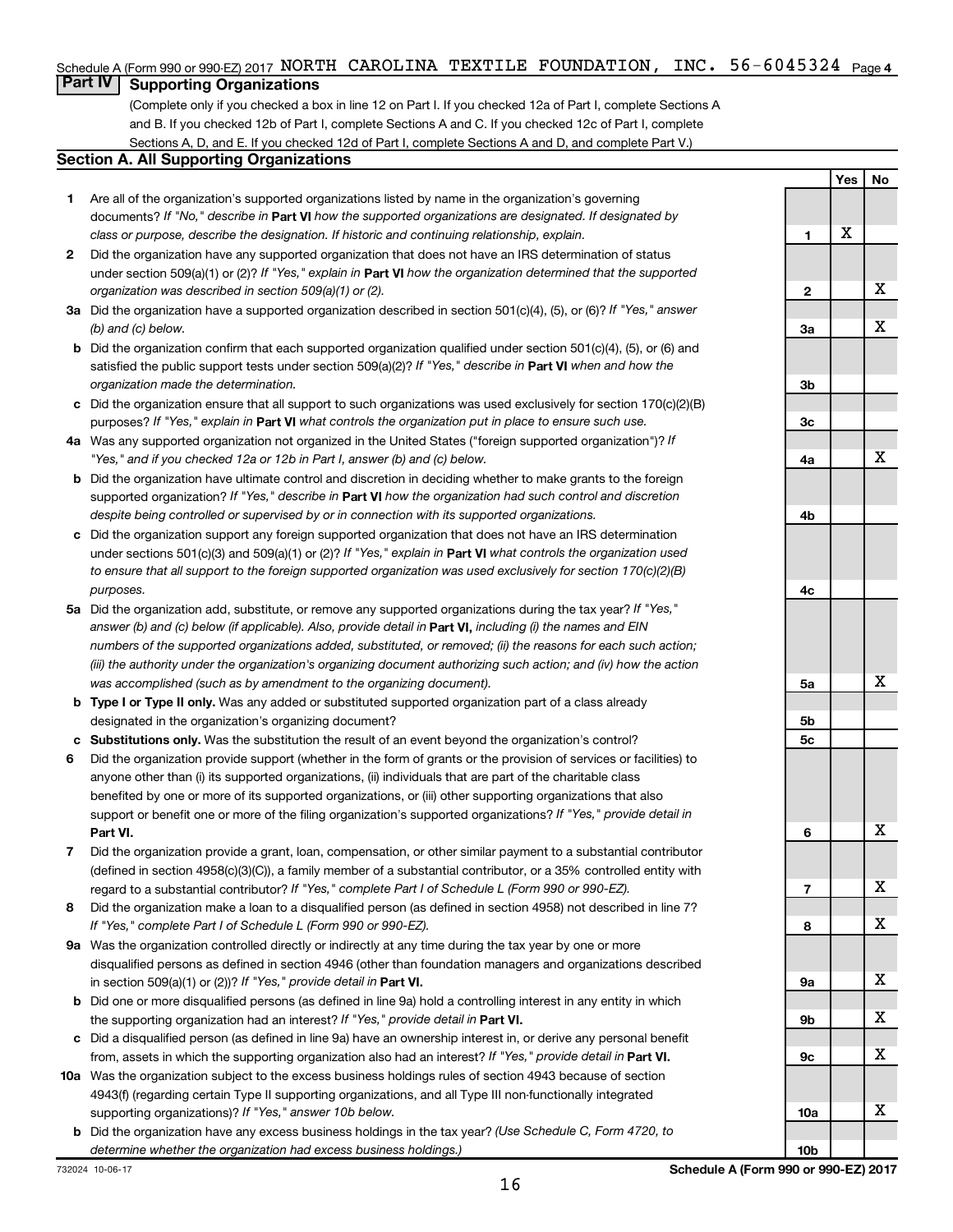#### Schedule A (Form 990 or 990-EZ) 2017 NORTH CAROLINA TEXTILE FOUNDATION **, INC 56-6045324** Page **5 Part IV Supporting Organizations** *(continued)* NORTH CAROLINA TEXTILE FOUNDATION, INC. 56-6045324

|    |                                                                                                                                                                                                                                      |                 | Yes        | No                      |
|----|--------------------------------------------------------------------------------------------------------------------------------------------------------------------------------------------------------------------------------------|-----------------|------------|-------------------------|
| 11 | Has the organization accepted a gift or contribution from any of the following persons?                                                                                                                                              |                 |            |                         |
|    | a A person who directly or indirectly controls, either alone or together with persons described in (b) and (c)                                                                                                                       |                 |            |                         |
|    | below, the governing body of a supported organization?                                                                                                                                                                               | 11a             |            | х                       |
|    | <b>b</b> A family member of a person described in (a) above?                                                                                                                                                                         | 11 <sub>b</sub> |            | $\overline{\mathtt{x}}$ |
|    | c A 35% controlled entity of a person described in (a) or (b) above? If "Yes" to a, b, or c, provide detail in Part VI.                                                                                                              | 11c             |            | $\overline{\text{x}}$   |
|    | <b>Section B. Type I Supporting Organizations</b>                                                                                                                                                                                    |                 |            |                         |
|    |                                                                                                                                                                                                                                      |                 | <b>Yes</b> | No                      |
| 1  | Did the directors, trustees, or membership of one or more supported organizations have the power to                                                                                                                                  |                 |            |                         |
|    | regularly appoint or elect at least a majority of the organization's directors or trustees at all times during the                                                                                                                   |                 |            |                         |
|    | tax year? If "No," describe in Part VI how the supported organization(s) effectively operated, supervised, or                                                                                                                        |                 |            |                         |
|    | controlled the organization's activities. If the organization had more than one supported organization,                                                                                                                              |                 |            |                         |
|    | describe how the powers to appoint and/or remove directors or trustees were allocated among the supported                                                                                                                            |                 |            |                         |
|    | organizations and what conditions or restrictions, if any, applied to such powers during the tax year.                                                                                                                               | 1               |            |                         |
| 2  | Did the organization operate for the benefit of any supported organization other than the supported                                                                                                                                  |                 |            |                         |
|    | organization(s) that operated, supervised, or controlled the supporting organization? If "Yes," explain in                                                                                                                           |                 |            |                         |
|    | Part VI how providing such benefit carried out the purposes of the supported organization(s) that operated,                                                                                                                          |                 |            |                         |
|    | supervised, or controlled the supporting organization.                                                                                                                                                                               | $\mathbf{2}$    |            |                         |
|    | <b>Section C. Type II Supporting Organizations</b>                                                                                                                                                                                   |                 |            |                         |
|    |                                                                                                                                                                                                                                      |                 | <b>Yes</b> | No                      |
| 1. | Were a majority of the organization's directors or trustees during the tax year also a majority of the directors                                                                                                                     |                 |            |                         |
|    | or trustees of each of the organization's supported organization(s)? If "No," describe in <b>Part VI</b> how control                                                                                                                 |                 |            |                         |
|    | or management of the supporting organization was vested in the same persons that controlled or managed                                                                                                                               |                 |            |                         |
|    | the supported organization(s).                                                                                                                                                                                                       | 1               |            |                         |
|    | Section D. All Type III Supporting Organizations                                                                                                                                                                                     |                 |            |                         |
|    |                                                                                                                                                                                                                                      |                 | <b>Yes</b> | No                      |
| 1  | Did the organization provide to each of its supported organizations, by the last day of the fifth month of the                                                                                                                       |                 |            |                         |
|    | organization's tax year, (i) a written notice describing the type and amount of support provided during the prior tax                                                                                                                |                 |            |                         |
|    | year, (ii) a copy of the Form 990 that was most recently filed as of the date of notification, and (iii) copies of the                                                                                                               |                 | х          |                         |
| 2  | organization's governing documents in effect on the date of notification, to the extent not previously provided?<br>Were any of the organization's officers, directors, or trustees either (i) appointed or elected by the supported | 1               |            |                         |
|    | organization(s) or (ii) serving on the governing body of a supported organization? If "No," explain in <b>Part VI</b> how                                                                                                            |                 |            |                         |
|    | the organization maintained a close and continuous working relationship with the supported organization(s).                                                                                                                          | $\mathbf{2}$    | х          |                         |
| 3  | By reason of the relationship described in (2), did the organization's supported organizations have a                                                                                                                                |                 |            |                         |
|    | significant voice in the organization's investment policies and in directing the use of the organization's                                                                                                                           |                 |            |                         |
|    | income or assets at all times during the tax year? If "Yes," describe in Part VI the role the organization's                                                                                                                         |                 |            |                         |
|    | supported organizations played in this regard.                                                                                                                                                                                       | 3               | X          |                         |
|    | Section E. Type III Functionally Integrated Supporting Organizations                                                                                                                                                                 |                 |            |                         |
| 1  | Check the box next to the method that the organization used to satisfy the Integral Part Test during the yealsee instructions).                                                                                                      |                 |            |                         |
| а  | The organization satisfied the Activities Test. Complete line 2 below.                                                                                                                                                               |                 |            |                         |
| b  | The organization is the parent of each of its supported organizations. Complete line 3 below.                                                                                                                                        |                 |            |                         |
| с  | $\lfloor \underline{X} \rfloor$ The organization supported a governmental entity. Describe in Part VI how you supported a government entity (see instructions).                                                                      |                 |            |                         |
| 2  | Activities Test. Answer (a) and (b) below.                                                                                                                                                                                           |                 | Yes        | No                      |
| а  | Did substantially all of the organization's activities during the tax year directly further the exempt purposes of                                                                                                                   |                 |            |                         |
|    | the supported organization(s) to which the organization was responsive? If "Yes," then in Part VI identify                                                                                                                           |                 |            |                         |
|    | those supported organizations and explain how these activities directly furthered their exempt purposes,                                                                                                                             |                 |            |                         |
|    | how the organization was responsive to those supported organizations, and how the organization determined                                                                                                                            |                 |            |                         |
|    | that these activities constituted substantially all of its activities.                                                                                                                                                               | 2a              |            |                         |
|    | <b>b</b> Did the activities described in (a) constitute activities that, but for the organization's involvement, one or more                                                                                                         |                 |            |                         |
|    | of the organization's supported organization(s) would have been engaged in? If "Yes," explain in Part VI the                                                                                                                         |                 |            |                         |
|    | reasons for the organization's position that its supported organization(s) would have engaged in these                                                                                                                               |                 |            |                         |
|    | activities but for the organization's involvement.                                                                                                                                                                                   | 2b              |            |                         |
| З  | Parent of Supported Organizations. Answer (a) and (b) below.                                                                                                                                                                         |                 |            |                         |
| а  | Did the organization have the power to regularly appoint or elect a majority of the officers, directors, or                                                                                                                          |                 |            |                         |
|    | trustees of each of the supported organizations? Provide details in Part VI.                                                                                                                                                         | За              |            |                         |
|    | <b>b</b> Did the organization exercise a substantial degree of direction over the policies, programs, and activities of each                                                                                                         |                 |            |                         |
|    | of its supported organizations? If "Yes," describe in Part VI the role played by the organization in this regard.                                                                                                                    | 3 <sub>b</sub>  |            |                         |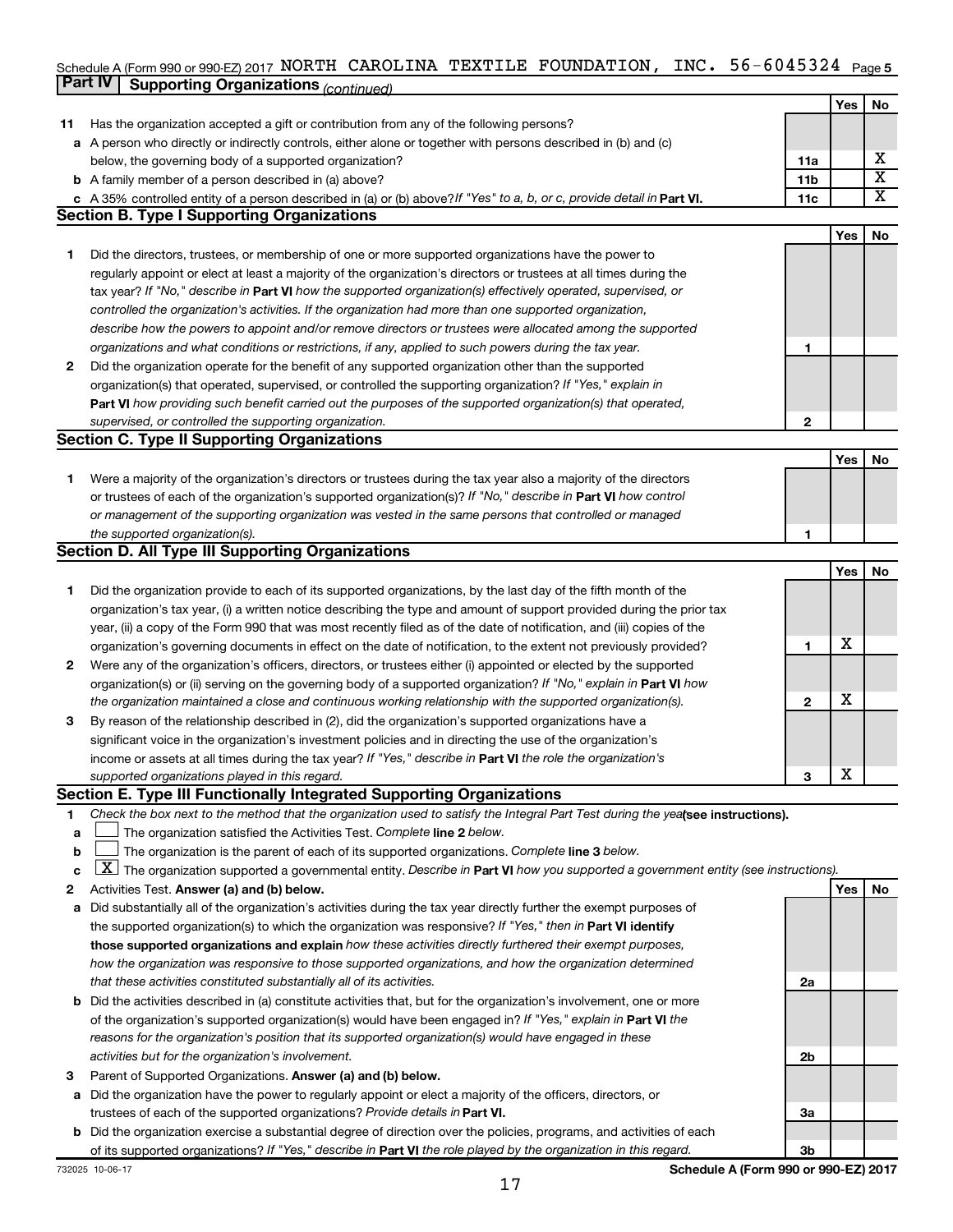#### Schedule A (Form 990 or 990-EZ) 2017 <code>NORTH CAROLINA TEXTILE FOUNDATION</code> , <code>INC. 56-6045324</code> <code>Page 6</code> **Part V Type III Non-Functionally Integrated 509(a)(3) Supporting Organizations**

1 **Letter See instructions.** All Check here if the organization satisfied the Integral Part Test as a qualifying trust on Nov. 20, 1970 (explain in Part VI.) See instructions. All other Type III non-functionally integrated supporting organizations must complete Sections A through E.

|                | Section A - Adjusted Net Income                                              |                | (A) Prior Year | (B) Current Year<br>(optional) |
|----------------|------------------------------------------------------------------------------|----------------|----------------|--------------------------------|
| 1              | Net short-term capital gain                                                  | 1              |                |                                |
| 2              | Recoveries of prior-year distributions                                       | $\mathbf{2}$   |                |                                |
| З              | Other gross income (see instructions)                                        | 3              |                |                                |
| 4              | Add lines 1 through 3                                                        | 4              |                |                                |
| 5              | Depreciation and depletion                                                   | 5              |                |                                |
| 6              | Portion of operating expenses paid or incurred for production or             |                |                |                                |
|                | collection of gross income or for management, conservation, or               |                |                |                                |
|                | maintenance of property held for production of income (see instructions)     | 6              |                |                                |
| 7              | Other expenses (see instructions)                                            | $\overline{7}$ |                |                                |
| 8              | Adjusted Net Income (subtract lines 5, 6, and 7 from line 4)                 | 8              |                |                                |
|                | <b>Section B - Minimum Asset Amount</b>                                      |                | (A) Prior Year | (B) Current Year<br>(optional) |
| 1.             | Aggregate fair market value of all non-exempt-use assets (see                |                |                |                                |
|                | instructions for short tax year or assets held for part of year):            |                |                |                                |
|                | a Average monthly value of securities                                        | 1a             |                |                                |
|                | <b>b</b> Average monthly cash balances                                       | 1 <sub>b</sub> |                |                                |
|                | <b>c</b> Fair market value of other non-exempt-use assets                    | 1c             |                |                                |
|                | d Total (add lines 1a, 1b, and 1c)                                           | 1d             |                |                                |
|                | e Discount claimed for blockage or other                                     |                |                |                                |
|                | factors (explain in detail in <b>Part VI</b> ):                              |                |                |                                |
| 2              | Acquisition indebtedness applicable to non-exempt-use assets                 | $\mathbf{2}$   |                |                                |
| 3              | Subtract line 2 from line 1d                                                 | 3              |                |                                |
| 4              | Cash deemed held for exempt use. Enter 1-1/2% of line 3 (for greater amount, |                |                |                                |
|                | see instructions)                                                            | 4              |                |                                |
| 5              | Net value of non-exempt-use assets (subtract line 4 from line 3)             | 5              |                |                                |
| 6              | Multiply line 5 by .035                                                      | 6              |                |                                |
| $\overline{7}$ | Recoveries of prior-year distributions                                       | $\overline{7}$ |                |                                |
| 8              | <b>Minimum Asset Amount (add line 7 to line 6)</b>                           | 8              |                |                                |
|                | <b>Section C - Distributable Amount</b>                                      |                |                | <b>Current Year</b>            |
| 1              | Adjusted net income for prior year (from Section A, line 8, Column A)        | 1              |                |                                |
| 2              | Enter 85% of line 1                                                          | $\mathbf{2}$   |                |                                |
| з              | Minimum asset amount for prior year (from Section B, line 8, Column A)       | 3              |                |                                |
| 4              | Enter greater of line 2 or line 3                                            | 4              |                |                                |
| 5              | Income tax imposed in prior year                                             | 5              |                |                                |
| 6              | Distributable Amount. Subtract line 5 from line 4, unless subject to         |                |                |                                |
|                | emergency temporary reduction (see instructions)                             | 6              |                |                                |

**7** Let Check here if the current year is the organization's first as a non-functionally integrated Type III supporting organization (see instructions).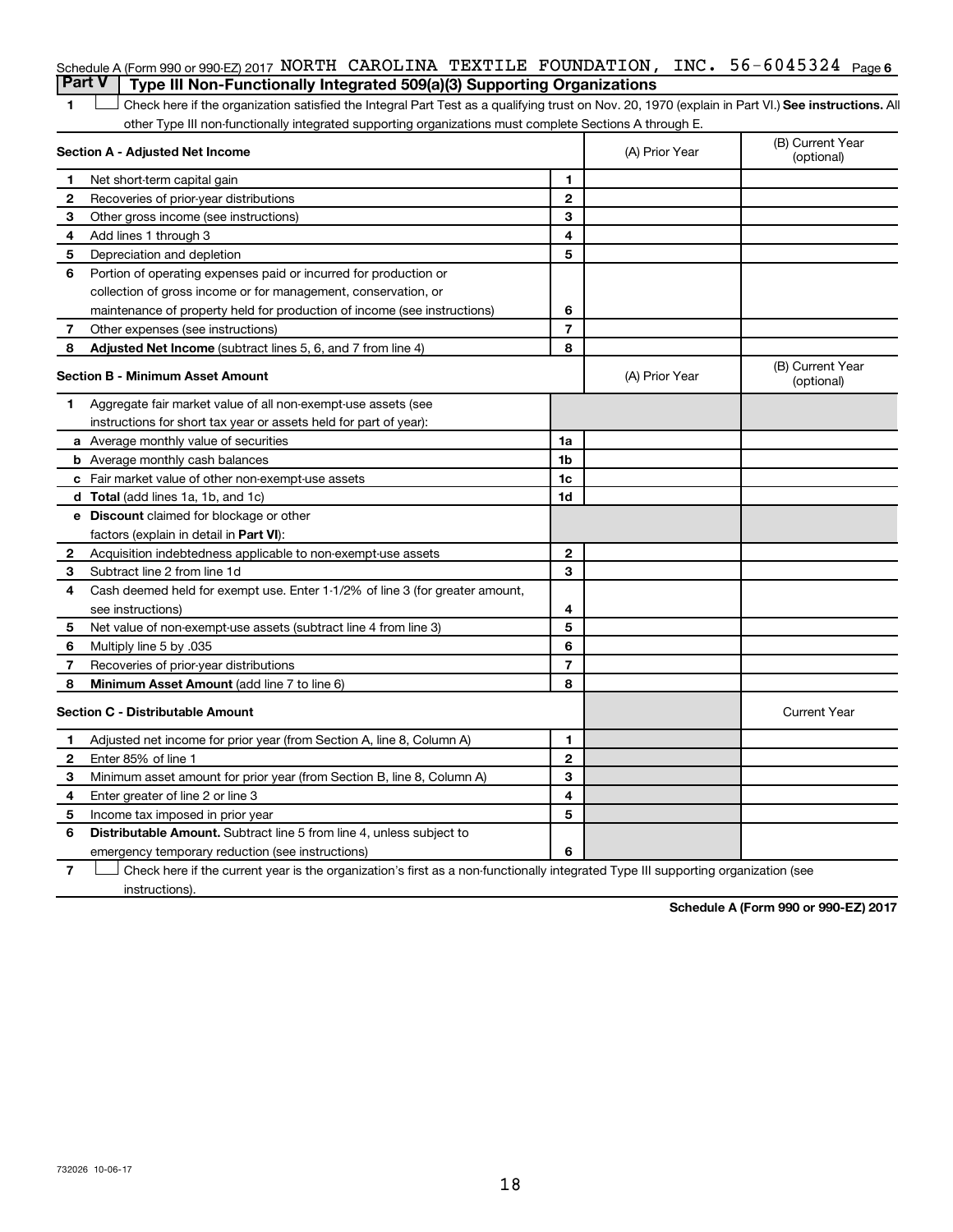#### INC.  $56 - 6045324$  Page 7 Schedule A (Form 990 or 990-EZ) 2017 NORTH CAROLINA TEXTILE FOUNDATION,INC。 56-6045324 Page NORTH CAROLINA TEXTILE FOUNDATION, INC. 56-6045324

| <b>Part V</b> | Type III Non-Functionally Integrated 509(a)(3) Supporting Organizations (continued)        |                             |                                       |                                                |
|---------------|--------------------------------------------------------------------------------------------|-----------------------------|---------------------------------------|------------------------------------------------|
|               | <b>Section D - Distributions</b>                                                           |                             |                                       | <b>Current Year</b>                            |
| 1             | Amounts paid to supported organizations to accomplish exempt purposes                      |                             |                                       |                                                |
| 2             | Amounts paid to perform activity that directly furthers exempt purposes of supported       |                             |                                       |                                                |
|               | organizations, in excess of income from activity                                           |                             |                                       |                                                |
| 3             | Administrative expenses paid to accomplish exempt purposes of supported organizations      |                             |                                       |                                                |
| 4             | Amounts paid to acquire exempt-use assets                                                  |                             |                                       |                                                |
| 5             | Qualified set-aside amounts (prior IRS approval required)                                  |                             |                                       |                                                |
| 6             | Other distributions (describe in Part VI). See instructions.                               |                             |                                       |                                                |
| 7             | Total annual distributions. Add lines 1 through 6.                                         |                             |                                       |                                                |
| 8             | Distributions to attentive supported organizations to which the organization is responsive |                             |                                       |                                                |
|               | (provide details in Part VI). See instructions.                                            |                             |                                       |                                                |
| 9             | Distributable amount for 2017 from Section C, line 6                                       |                             |                                       |                                                |
| 10            | Line 8 amount divided by line 9 amount                                                     |                             |                                       |                                                |
|               |                                                                                            | (i)                         | (ii)                                  | (iii)                                          |
|               | Section E - Distribution Allocations (see instructions)                                    | <b>Excess Distributions</b> | <b>Underdistributions</b><br>Pre-2017 | <b>Distributable</b><br><b>Amount for 2017</b> |
| 1             | Distributable amount for 2017 from Section C, line 6                                       |                             |                                       |                                                |
| $\mathbf{2}$  | Underdistributions, if any, for years prior to 2017 (reason-                               |                             |                                       |                                                |
|               | able cause required-explain in Part VI). See instructions.                                 |                             |                                       |                                                |
| 3             | Excess distributions carryover, if any, to 2017                                            |                             |                                       |                                                |
| a             |                                                                                            |                             |                                       |                                                |
|               | <b>b</b> From 2013                                                                         |                             |                                       |                                                |
|               | c From 2014                                                                                |                             |                                       |                                                |
|               | d From 2015                                                                                |                             |                                       |                                                |
|               | e From 2016                                                                                |                             |                                       |                                                |
|               | <b>Total</b> of lines 3a through e                                                         |                             |                                       |                                                |
|               | <b>g</b> Applied to underdistributions of prior years                                      |                             |                                       |                                                |
|               | <b>h</b> Applied to 2017 distributable amount                                              |                             |                                       |                                                |
|               | Carryover from 2012 not applied (see instructions)                                         |                             |                                       |                                                |
|               | Remainder. Subtract lines 3g, 3h, and 3i from 3f.                                          |                             |                                       |                                                |
| 4             | Distributions for 2017 from Section D,                                                     |                             |                                       |                                                |
|               | $line 7$ :                                                                                 |                             |                                       |                                                |
|               | a Applied to underdistributions of prior years                                             |                             |                                       |                                                |
|               | <b>b</b> Applied to 2017 distributable amount                                              |                             |                                       |                                                |
| с             | Remainder. Subtract lines 4a and 4b from 4.                                                |                             |                                       |                                                |
| 5             | Remaining underdistributions for years prior to 2017, if                                   |                             |                                       |                                                |
|               | any. Subtract lines 3g and 4a from line 2. For result greater                              |                             |                                       |                                                |
|               | than zero, explain in Part VI. See instructions.                                           |                             |                                       |                                                |
| 6             | Remaining underdistributions for 2017. Subtract lines 3h                                   |                             |                                       |                                                |
|               | and 4b from line 1. For result greater than zero, explain in                               |                             |                                       |                                                |
|               | <b>Part VI.</b> See instructions.                                                          |                             |                                       |                                                |
| $\mathbf{7}$  | Excess distributions carryover to 2018. Add lines 3j                                       |                             |                                       |                                                |
|               | and 4c.                                                                                    |                             |                                       |                                                |
| 8             | Breakdown of line 7:                                                                       |                             |                                       |                                                |
|               | a Excess from 2013                                                                         |                             |                                       |                                                |
|               | <b>b</b> Excess from 2014                                                                  |                             |                                       |                                                |
|               | c Excess from 2015                                                                         |                             |                                       |                                                |
|               | d Excess from 2016                                                                         |                             |                                       |                                                |
|               | e Excess from 2017                                                                         |                             |                                       |                                                |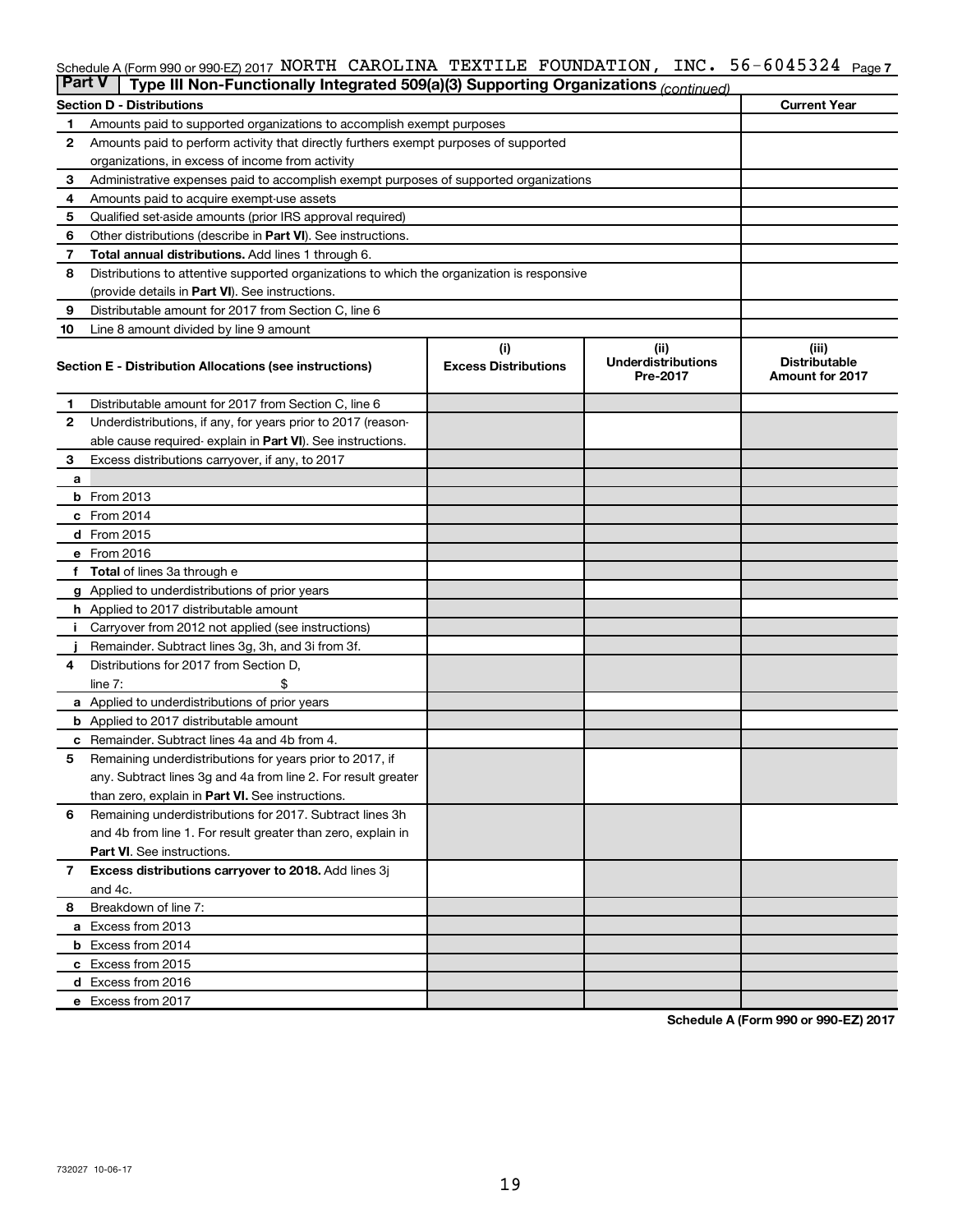56-6045324  $_{Page8}$ Schedule A (Form 990 or 990-EZ) 2017 NORTH CAROLINA TEXTILE FOUNDATION, INC.  $56-6045324$   $_{\sf Page}$ Part VI | Supplemental Information. Provide the explanations required by Part II, line 10; Part II, line 17a or 17b; Part III, line 12; Part IV, Section A, lines 1, 2, 3b, 3c, 4b, 4c, 5a, 6, 9a, 9b, 9c, 11a, 11b, and 11c; Part IV, Section B, lines 1 and 2; Part IV, Section C, line 1; Part IV, Section D, lines 2 and 3; Part IV, Section E, lines 1c, 2a, 2b, 3a, and 3b; Part V, line 1; Part V, Section B, line 1e; Part V, Section D, lines 5, 6, and 8; and Part V, Section E, lines 2, 5, and 6. Also complete this part for any additional information. (See instructions.)

PART IV, SECTION E, LINE 1C:

THE FOUNDATION SUPPORTS NORTH CAROLINA STATE UNIVERSITY COLLEGE OF

TEXTILES THROUGH GRANTS FOR STUDENT SCHOLARSHIPS, FACULTY SUPPORT AND

STUDENT ACTIVITIES.

SCHEDULE A, PART VI, SECTION D, LINE 3

THE DEAN OF THE COLLEGE OF TEXTILES, OR UNIVERSITY EX-OFFICIO DIRECTOR,

IS ON THE INVESTMENT COMMITTEE OF THE FOUNDATION.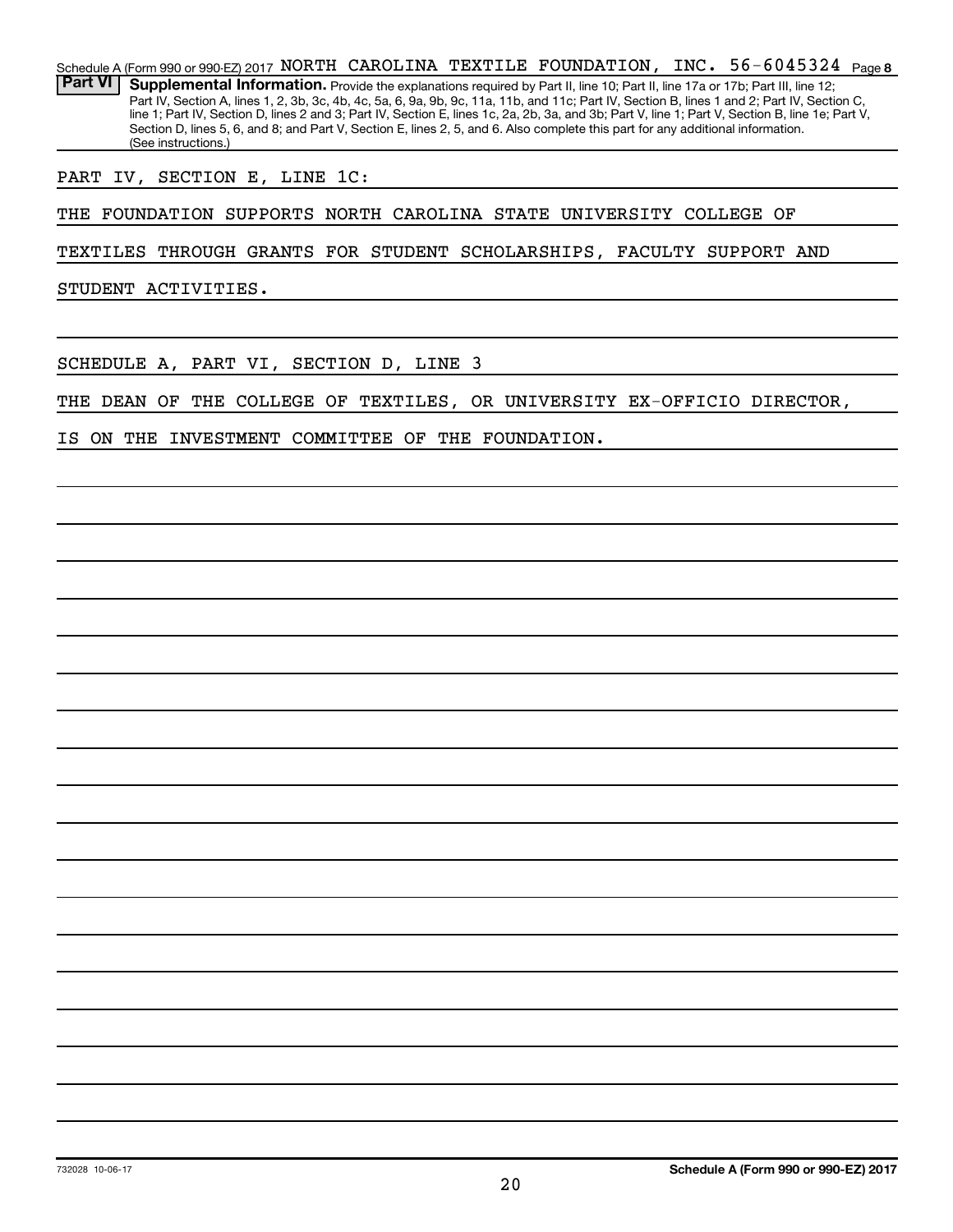# **Schedule B Schedule of Contributors**

**or 990-PF) | Attach to Form 990, Form 990-EZ, or Form 990-PF. | Go to www.irs.gov/Form990 for the latest information.** OMB No. 1545-0047

**2017**

**Name of the organization Employer identification number**

|  | Name of the organization |
|--|--------------------------|
|  |                          |

| NORTH CAROLINA TEXTILE FOUNDATION,<br>INC.                                         | 56-6045324 |
|------------------------------------------------------------------------------------|------------|
| <b>Organization type (check one):</b>                                              |            |
| Section:                                                                           |            |
| $ \mathbf{X} $ 501(c)( 3) (enter number) organization                              |            |
| $4947(a)(1)$ nonexempt charitable trust <b>not</b> treated as a private foundation |            |
| 527 political organization                                                         |            |
| 501(c)(3) exempt private foundation                                                |            |
|                                                                                    |            |

4947(a)(1) nonexempt charitable trust treated as a private foundation  $\Box$ 

501(c)(3) taxable private foundation  $\Box$ 

Check if your organization is covered by the General Rule or a Special Rule.

**Note:**  Only a section 501(c)(7), (8), or (10) organization can check boxes for both the General Rule and a Special Rule. See instructions.

#### **General Rule**

**K** For an organization filing Form 990, 990-EZ, or 990-PF that received, during the year, contributions totaling \$5,000 or more (in money or property) from any one contributor. Complete Parts I and II. See instructions for determining a contributor's total contributions.

#### **Special Rules**

 $\Box$ 

any one contributor, during the year, total contributions of the greater of (1) \$5,000; or (2) 2% of the amount on (i) Form 990, Part VIII, line 1h; For an organization described in section 501(c)(3) filing Form 990 or 990-EZ that met the 33 1/3% support test of the regulations under sections 509(a)(1) and 170(b)(1)(A)(vi), that checked Schedule A (Form 990 or 990-EZ), Part II, line 13, 16a, or 16b, and that received from or (ii) Form 990-EZ, line 1. Complete Parts I and II.  $\Box$ 

year, total contributions of more than \$1,000 *exclusively* for religious, charitable, scientific, literary, or educational purposes, or for For an organization described in section 501(c)(7), (8), or (10) filing Form 990 or 990-EZ that received from any one contributor, during the the prevention of cruelty to children or animals. Complete Parts I, II, and III.  $\Box$ 

purpose. Don't complete any of the parts unless the General Rule applies to this organization because it received nonexclusively year, contributions exclusively for religious, charitable, etc., purposes, but no such contributions totaled more than \$1,000. If this box is checked, enter here the total contributions that were received during the year for an exclusively religious, charitable, etc., For an organization described in section 501(c)(7), (8), or (10) filing Form 990 or 990-EZ that received from any one contributor, during the religious, charitable, etc., contributions totaling \$5,000 or more during the year  $\ldots$  $\ldots$  $\ldots$  $\ldots$  $\ldots$  $\ldots$ 

**Caution:**  An organization that isn't covered by the General Rule and/or the Special Rules doesn't file Schedule B (Form 990, 990-EZ, or 990-PF),  **must** but it answer "No" on Part IV, line 2, of its Form 990; or check the box on line H of its Form 990-EZ or on its Form 990-PF, Part I, line 2, to certify that it doesn't meet the filing requirements of Schedule B (Form 990, 990-EZ, or 990-PF).

LHA For Paperwork Reduction Act Notice, see the instructions for Form 990, 990-EZ, or 990-PF. Schedule B (Form 990, 990-EZ, or 990-PF) (2017)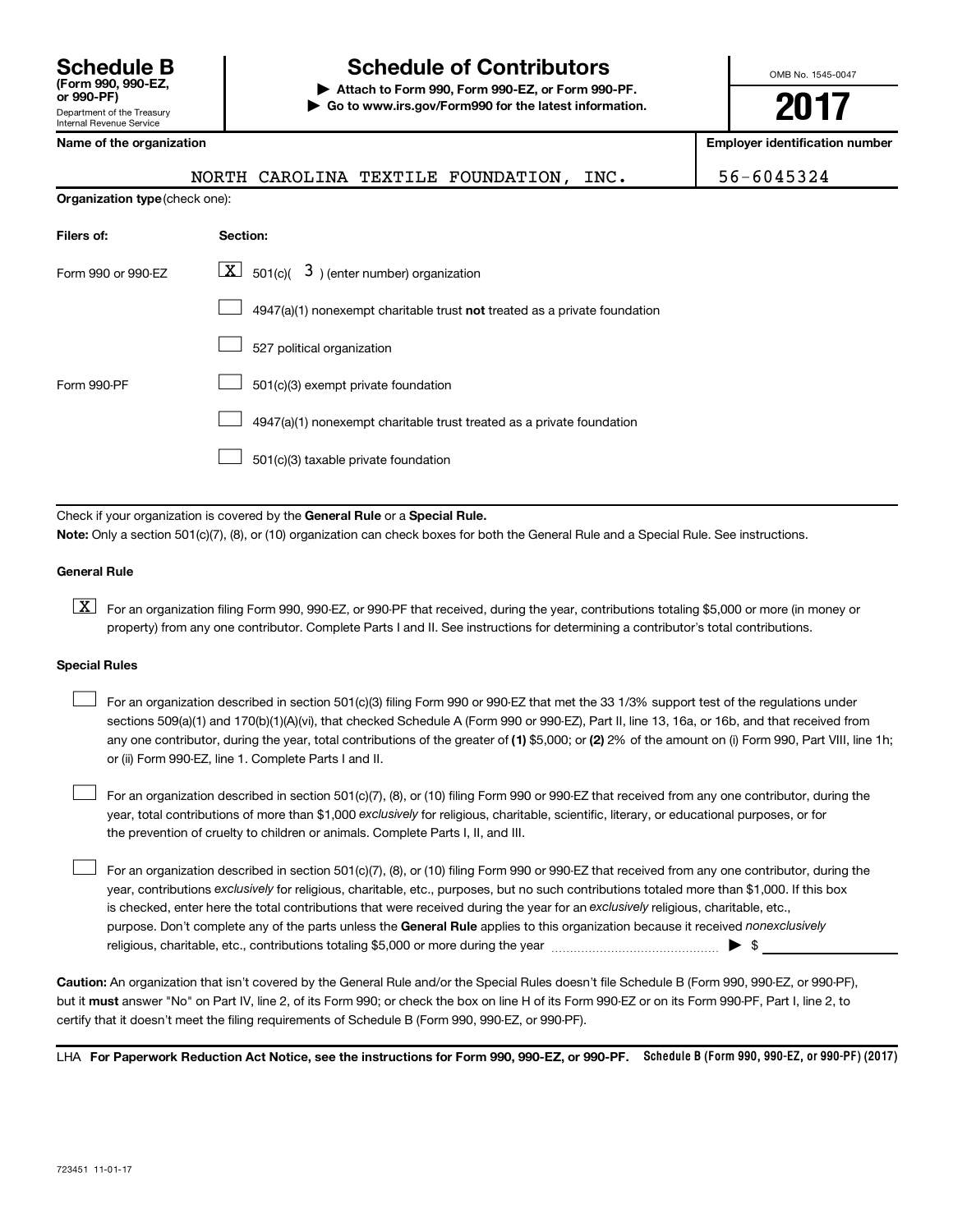| Name of organization |  |  |
|----------------------|--|--|
|----------------------|--|--|

**Employer identification number** 

## NORTH CAROLINA TEXTILE FOUNDATION, INC. 56-6045324

**Part I** Contributors (see instructions). Use duplicate copies of Part I if additional space is needed.

| (a) | (b)                                                                         | (c)                        | (d)                                                                                                       |
|-----|-----------------------------------------------------------------------------|----------------------------|-----------------------------------------------------------------------------------------------------------|
| No. | Name, address, and ZIP + 4                                                  | <b>Total contributions</b> | Type of contribution                                                                                      |
| 1   | STEVE AND FROSENE ZEIS<br>PO BOX 18115<br>ASHEVILLE, NC 28814               | 10,000.<br>\$              | X.<br>Person<br>Payroll<br><b>Noncash</b><br>(Complete Part II for<br>noncash contributions.)             |
| (a) | (b)                                                                         | (c)                        | (d)                                                                                                       |
| No. | Name, address, and ZIP + 4                                                  | <b>Total contributions</b> | Type of contribution                                                                                      |
| 2   | LES MILLER<br>PO BOX 507<br>MOUNT HOLLY, NC 28120                           | 5,000.<br>\$               | X.<br>Person<br>Payroll<br><b>Noncash</b><br>(Complete Part II for<br>noncash contributions.)             |
| (a) | (b)                                                                         | (c)                        | (d)                                                                                                       |
| No. | Name, address, and ZIP + 4                                                  | <b>Total contributions</b> | Type of contribution                                                                                      |
| 3   | MCMICHAEL FAMILY FOUNDATION<br>130 SHAKEY ROAD<br>STONEVILLE, NC 27048      | 156,000.<br>\$             | X.<br>Person<br>Payroll<br><b>Noncash</b><br>(Complete Part II for<br>noncash contributions.)             |
| (a) | (b)                                                                         | (c)                        | (d)                                                                                                       |
| No. | Name, address, and ZIP + 4                                                  | <b>Total contributions</b> | Type of contribution                                                                                      |
| 4   | CHARLES HEILIG, III<br>3301 LINCOLN LANE<br>GASTONIA, NC 28056              | 12,500.<br>\$              | X.<br>Person<br>Payroll<br><b>Noncash</b><br>(Complete Part II for<br>noncash contributions.)             |
| (a) | (b)                                                                         | (c)                        | (d)                                                                                                       |
| No. | Name, address, and ZIP + 4                                                  | <b>Total contributions</b> | Type of contribution                                                                                      |
| 5   | INSTITUTE OF TEXTILE TECHNOLOGY<br>2401 RESEARCH DRIVE<br>RALEIGH, NC 27695 | 44,415.<br>\$              | $\overline{\text{X}}$<br>Person<br>Payroll<br>Noncash<br>(Complete Part II for<br>noncash contributions.) |
| (a) | (b)                                                                         | (c)                        | (d)                                                                                                       |
| No. | Name, address, and ZIP + 4                                                  | <b>Total contributions</b> | Type of contribution                                                                                      |
| 6   | F. DALE HAYES<br>3047 LENOX ROAD NE UNIT 2206<br>ATLANTA, GA 30324          | 11,342.<br>\$              | $\overline{\text{X}}$<br>Person<br>Payroll<br><b>Noncash</b><br>(Complete Part II for                     |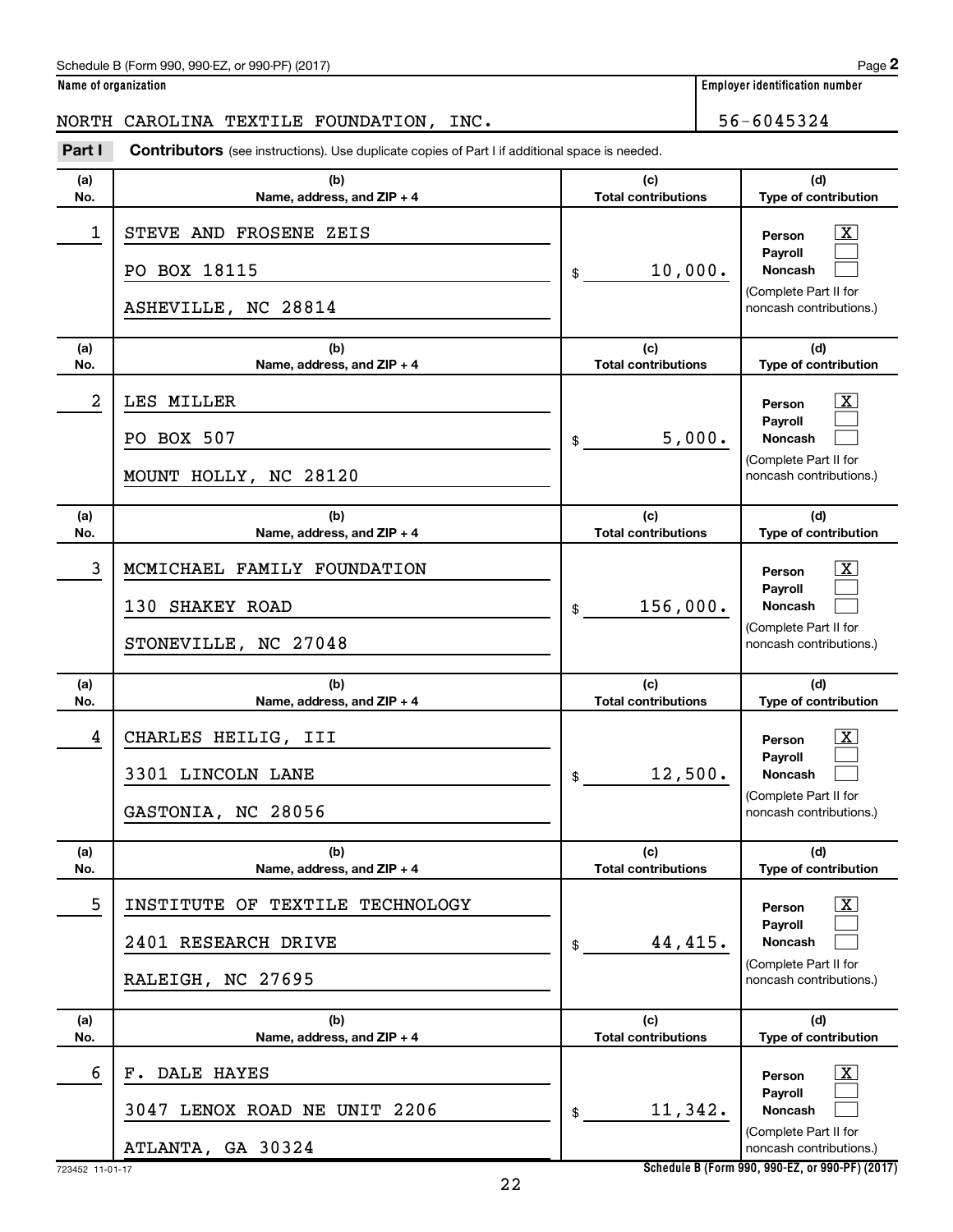**Name of organization Employer identification number**

# NORTH CAROLINA TEXTILE FOUNDATION, INC. 56-6045324

**Part I** Contributors (see instructions). Use duplicate copies of Part I if additional space is needed.

| (a)        | (b)                                                                       | (c)                               | (d)                                                                                                     |
|------------|---------------------------------------------------------------------------|-----------------------------------|---------------------------------------------------------------------------------------------------------|
| No.        | Name, address, and ZIP + 4<br>THE COMMUNITY FOUNDATION OF GREATER         | <b>Total contributions</b>        | Type of contribution                                                                                    |
| 7          | <b>GREENSBORO</b><br>330 S GREENE ST #100<br>GREENSBORO, NC 27401         | 78,000.<br>\$                     | X<br>Person<br>Payroll<br><b>Noncash</b><br>(Complete Part II for<br>noncash contributions.)            |
| (a)<br>No. | (b)<br>Name, address, and ZIP + 4                                         | (c)<br><b>Total contributions</b> | (d)<br>Type of contribution                                                                             |
| 8          | UNIFI, INC.<br>7201 W. FRIENDLY AVE<br>GREENSBORO, NC 27410               | 17,500.<br>\$                     | $\mathbf{X}$<br>Person<br><b>Payroll</b><br>Noncash<br>(Complete Part II for<br>noncash contributions.) |
| (a)<br>No. | (b)<br>Name, address, and $ZIP + 4$                                       | (c)<br><b>Total contributions</b> | (d)<br>Type of contribution                                                                             |
| 9          | JACQUES WEBER FOUNDATION, INC.<br>PO BOX 420<br>BLOOMSBURG, PA 17815-0420 | 75,000.<br>\$                     | $\mathbf{X}$<br>Person<br>Payroll<br>Noncash<br>(Complete Part II for<br>noncash contributions.)        |
|            |                                                                           |                                   |                                                                                                         |
| (a)<br>No. | (b)<br>Name, address, and ZIP + 4                                         | (c)<br><b>Total contributions</b> | (d)<br>Type of contribution                                                                             |
| 10         | DERICK CLOSE<br>300 CHATHAM AVENUE, SUITE 100<br>ROCK HILL, SC 29730      | 28,750.<br>\$                     | $\mathbf{X}$<br>Person<br>Payroll<br><b>Noncash</b><br>(Complete Part II for<br>noncash contributions.) |
| (a)<br>No. | (b)<br>Name, address, and ZIP + 4                                         | (c)<br><b>Total contributions</b> | (d)<br><b>Type of contribution</b>                                                                      |
| 11         | KYLE BULLOCK<br>PO BOX 248<br>BLACKSBURG, SC 29702                        | 10,000.<br>\$                     | $\boxed{\text{X}}$<br>Person<br>Payroll<br>Noncash<br>(Complete Part II for<br>noncash contributions.)  |
| (a)<br>No. | (b)<br>Name, address, and ZIP + 4                                         | (c)<br><b>Total contributions</b> | (d)<br>Type of contribution                                                                             |
|            | RICK ELMORE                                                               |                                   |                                                                                                         |
| 12         | 4320<br>SHATTALON DRIVE<br>WINSTON-SALEM, NC 27106                        | 10, 110.<br>\$                    | $\lfloor x \rfloor$<br>Person<br>Payroll<br>Noncash<br>(Complete Part II for<br>noncash contributions.) |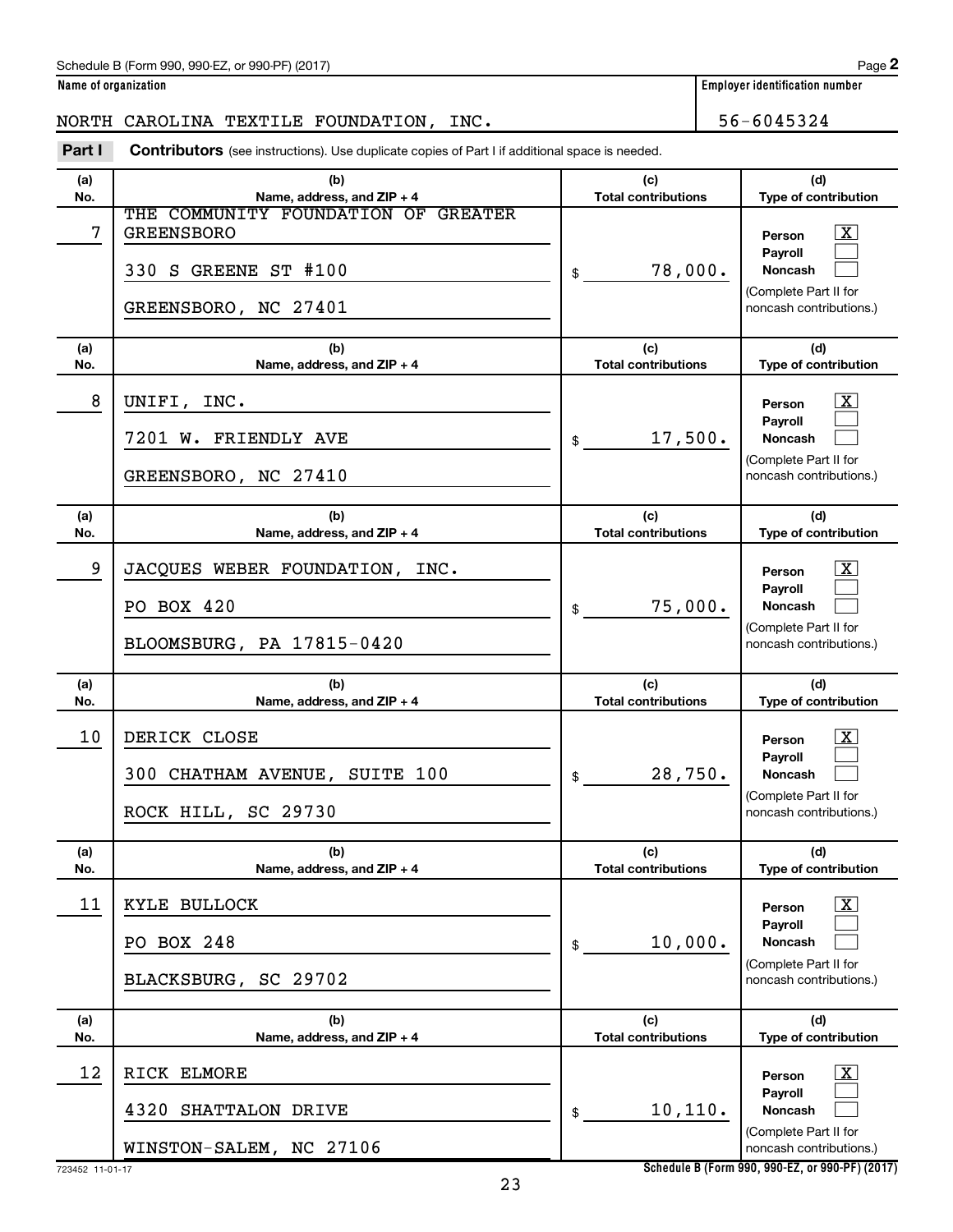| Name of organization |  |  |
|----------------------|--|--|
|                      |  |  |

**Employer identification number** 

| NORTH      | CAROLINA TEXTILE FOUNDATION, INC.                                                                     |                                   | 56-6045324                                       |
|------------|-------------------------------------------------------------------------------------------------------|-----------------------------------|--------------------------------------------------|
| Part I     | <b>Contributors</b> (see instructions). Use duplicate copies of Part I if additional space is needed. |                                   |                                                  |
| (a)<br>No. | (b)<br>Name, address, and ZIP + 4                                                                     | (c)<br><b>Total contributions</b> | (d)<br>Type of contribution                      |
| 13         | HORNWOOD, INC.                                                                                        |                                   | X.<br>Person                                     |
|            | 766 HAILEY'S FERRY ROAD                                                                               | 83,133.<br>$\mathfrak{S}$         | Payroll<br>Noncash                               |
|            | LILESVILLE, NC 28091                                                                                  |                                   | (Complete Part II for<br>noncash contributions.) |
| (a)<br>No. | (b)<br>Name, address, and ZIP + 4                                                                     | (c)<br><b>Total contributions</b> | (d)<br>Type of contribution                      |
| 14         | DAVID HINKS                                                                                           |                                   | x<br>Person                                      |
|            | 1020 MAIN CAMPUS DRIVE                                                                                | 25,000.<br>\$                     | Payroll<br>Noncash                               |
|            | RALEIGH, NC 27606                                                                                     |                                   | (Complete Part II for<br>noncash contributions.) |
| (a)<br>No. | (b)<br>Name, address, and ZIP + 4                                                                     | (c)<br><b>Total contributions</b> | (d)<br>Type of contribution                      |
| 15         | MARTIN KING                                                                                           |                                   | X.<br>Person                                     |
|            | 1020 MAIN CAMPUS DRIVE                                                                                | 97,000.<br>\$                     | Payroll<br>Noncash                               |
|            | RALEIGH, NC 29721                                                                                     |                                   | (Complete Part II for<br>noncash contributions.) |
| (a)<br>No. | (b)<br>Name, address, and ZIP + 4                                                                     | (c)<br><b>Total contributions</b> | (d)<br>Type of contribution                      |
| 16         | GORDON AND MARJORIE OSBORNE FOUNDATION                                                                |                                   | X.<br>Person                                     |
|            | PO BOX 51400                                                                                          | 25,000.<br>\$                     | Payroll<br>Noncash                               |
|            | BOSTON, MA 02205                                                                                      |                                   | (Complete Part II for<br>noncash contributions.) |
| (a)<br>No. | (b)<br>Name, address, and ZIP + 4                                                                     | (c)<br><b>Total contributions</b> | (d)<br>Type of contribution                      |
| 17         | PATAGONIA                                                                                             |                                   | $\mathbf{X}$<br>Person                           |
|            | 259 W SANTA CLARA ST                                                                                  | 18,750.<br>\$                     | Payroll<br><b>Noncash</b>                        |
|            | VENTURA, CA 93001                                                                                     |                                   | (Complete Part II for<br>noncash contributions.) |
| (a)<br>No. | (b)<br>Name, address, and ZIP + 4                                                                     | (c)<br><b>Total contributions</b> | (d)<br>Type of contribution                      |
| 18         | ELLEN ROHDE                                                                                           |                                   | $\mathbf{X}$<br>Person                           |
|            | 4835 KILBOURNE ROAD                                                                                   | 40,000.<br>\$                     | Payroll<br><b>Noncash</b>                        |
|            | COLUMBIA, SC 29206                                                                                    |                                   | (Complete Part II for<br>noncash contributions.) |

723452 11-01-17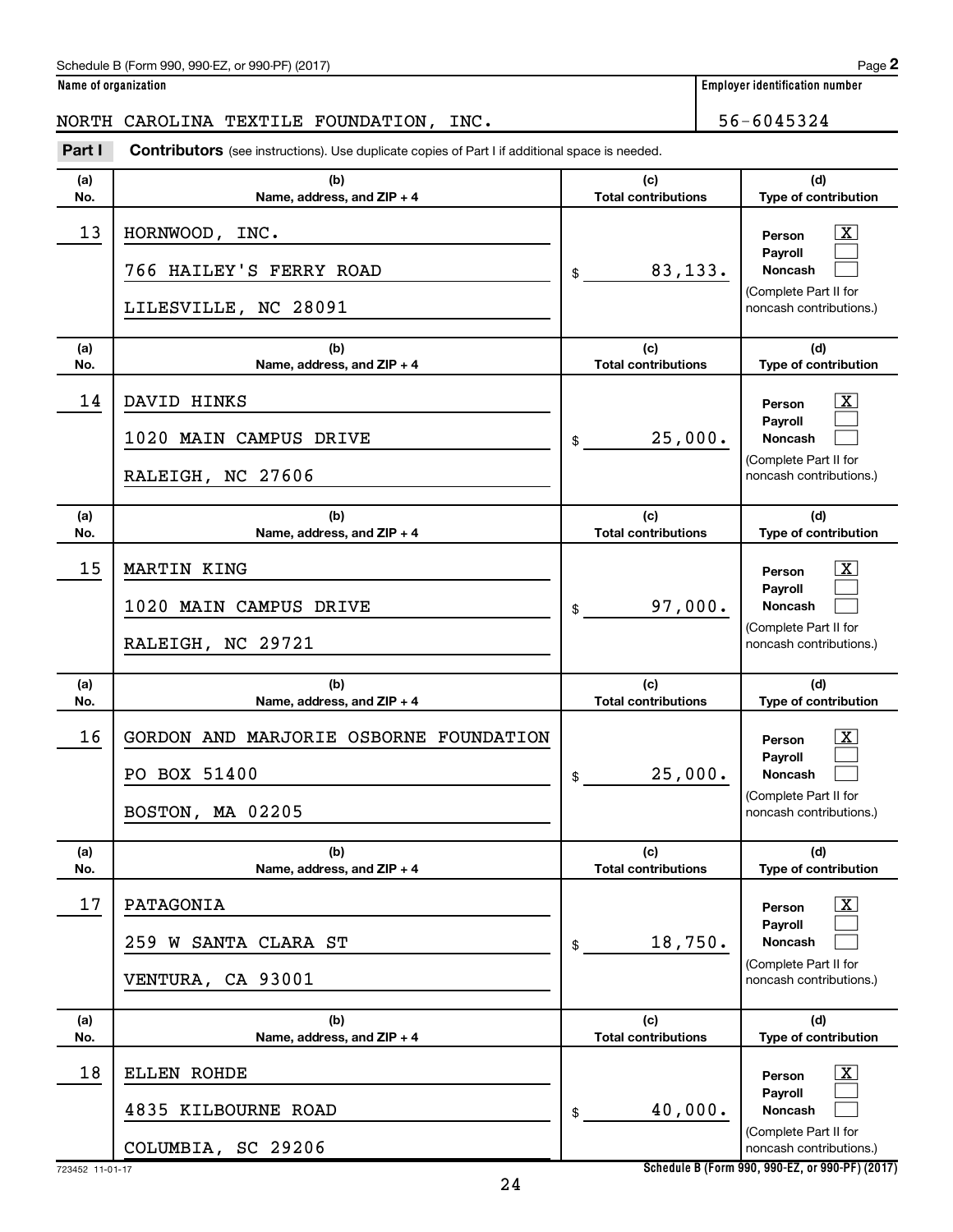**Name of organization Employer identification number**

# NORTH CAROLINA TEXTILE FOUNDATION, INC. 56-6045324

**Part I** Contributors (see instructions). Use duplicate copies of Part I if additional space is needed.

| (a) | (b)                                                                        | (c)                        | (d)                                                                                                                |
|-----|----------------------------------------------------------------------------|----------------------------|--------------------------------------------------------------------------------------------------------------------|
| No. | Name, address, and ZIP + 4                                                 | <b>Total contributions</b> | Type of contribution                                                                                               |
| 19  | SAAB BARRACUDA LLC<br>608 E MCNEILL STREET<br>LILLINGTON, NC 27546         | 10,000.<br>\$              | <u>x</u><br>Person<br>Payroll<br><b>Noncash</b><br>(Complete Part II for<br>noncash contributions.)                |
| (a) | (b)                                                                        | (c)                        | (d)                                                                                                                |
| No. | Name, address, and ZIP + 4                                                 | <b>Total contributions</b> | Type of contribution                                                                                               |
| 20  | AMG TRUST BANK<br>6295 GREENWOOD PLAZA BLVD<br>GREENWOOD VILLAGE, CO 80111 | 13,000.<br>\$              | <u>x</u><br>Person<br>Payroll<br><b>Noncash</b><br>(Complete Part II for<br>noncash contributions.)                |
| (a) | (b)                                                                        | (c)                        | (d)                                                                                                                |
| No. | Name, address, and ZIP + 4                                                 | <b>Total contributions</b> | Type of contribution                                                                                               |
| 21  | BRITAX CHILD SAFETY<br>4140 PLEASANT ROAD<br>FORT MILL, SC 29708           | 10,000.<br>\$              | $\overline{\mathbf{X}}$<br>Person<br>Payroll<br><b>Noncash</b><br>(Complete Part II for<br>noncash contributions.) |
| (a) | (b)                                                                        | (c)                        | (d)                                                                                                                |
| No. | Name, address, and ZIP + 4                                                 | <b>Total contributions</b> | Type of contribution                                                                                               |
| 22  | CITY OF RALEIGH<br>222 W. HARGETT STREET<br>RALEIGH, NC 27601              | 10,000.<br>\$              | $\overline{\mathbf{X}}$<br>Person<br>Payroll<br><b>Noncash</b><br>(Complete Part II for<br>noncash contributions.) |
| (a) | (b)                                                                        | (c)                        | (d)                                                                                                                |
| No. | Name, address, and ZIP + 4                                                 | <b>Total contributions</b> | <b>Type of contribution</b>                                                                                        |
| 23  | <b>JOHN EMRICH</b><br>1717 FONTNAY PLACE<br>WILMINGTON, NC 28405           | 10,000.<br>\$              | $\boxed{\textbf{X}}$<br>Person<br>Payroll<br><b>Noncash</b><br>(Complete Part II for<br>noncash contributions.)    |
| (a) |                                                                            |                            |                                                                                                                    |
| No. | (b)                                                                        | (c)                        | (d)                                                                                                                |
|     | Name, address, and ZIP + 4                                                 | <b>Total contributions</b> | Type of contribution                                                                                               |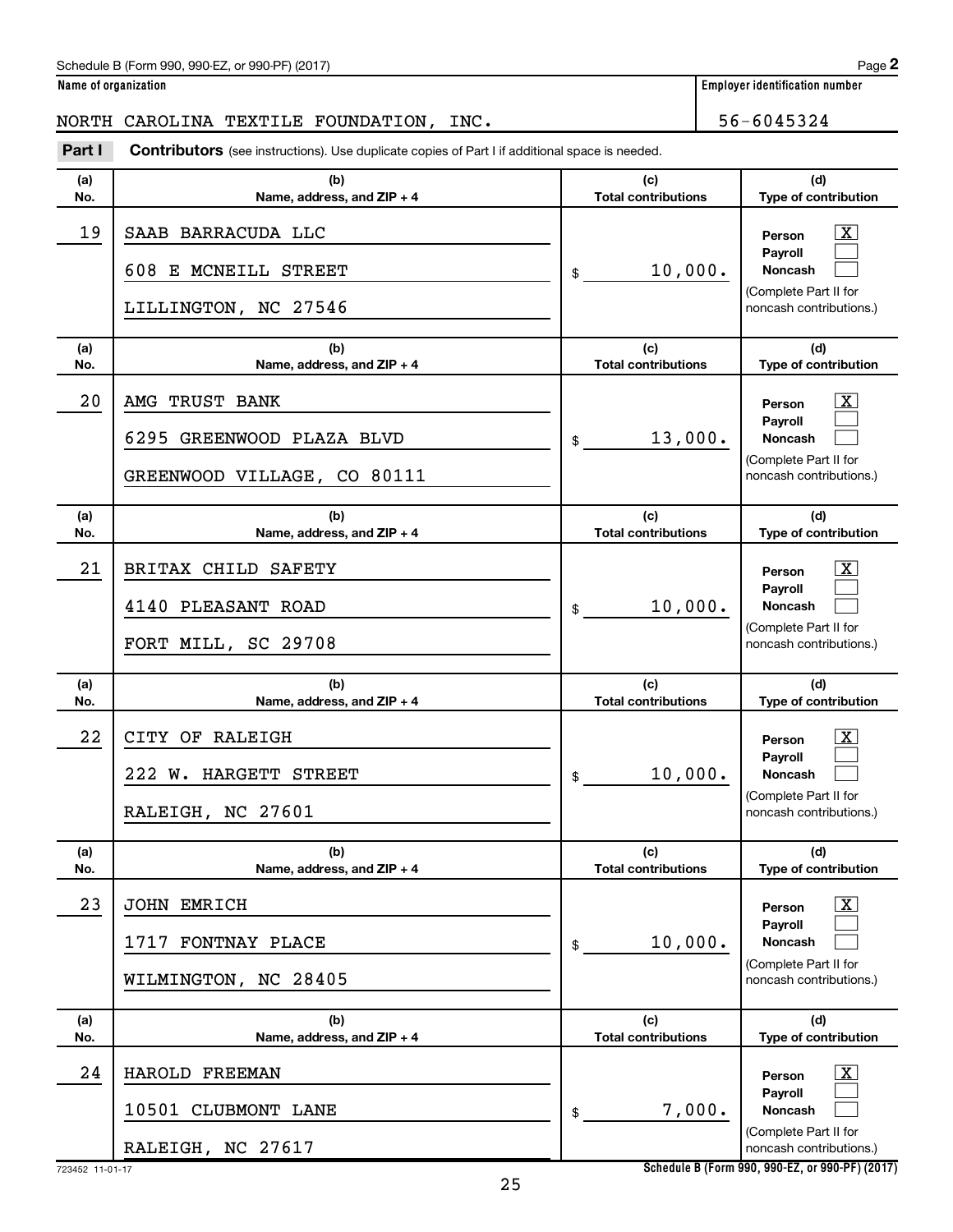**Name of organization Employer identification number**

## NORTH CAROLINA TEXTILE FOUNDATION, INC. 56-6045324

**Part I** Contributors (see instructions). Use duplicate copies of Part I if additional space is needed.

| (a)        | (b)                                                                                                | (c)                               | (d)                                                                                                                |
|------------|----------------------------------------------------------------------------------------------------|-----------------------------------|--------------------------------------------------------------------------------------------------------------------|
| No.        | Name, address, and ZIP + 4                                                                         | <b>Total contributions</b>        | Type of contribution                                                                                               |
| 25         | FUNG ACADEMY LIMITED<br>10/F LIFUNG TOWER, 868 CHEUNG SHA WAN<br><b>ROAD</b><br>KOWLOON, HONG KONG | 9,975.<br>\$                      | $\overline{\mathbf{X}}$<br>Person<br>Payroll<br><b>Noncash</b><br>(Complete Part II for<br>noncash contributions.) |
| (a)<br>No. | (b)<br>Name, address, and ZIP + 4                                                                  | (c)<br><b>Total contributions</b> | (d)<br>Type of contribution                                                                                        |
| 26         | <b>LYLE GARDNER</b>                                                                                |                                   | $\overline{\mathbf{X}}$<br>Person                                                                                  |
|            | 7706 SIX FORKS ROAD<br>RALEIGH, NC 27615                                                           | 10,000.<br>\$                     | Payroll<br><b>Noncash</b><br>(Complete Part II for<br>noncash contributions.)                                      |
| (a)        | (b)                                                                                                | (c)                               | (d)                                                                                                                |
| No.        | Name, address, and ZIP + 4                                                                         | <b>Total contributions</b>        | Type of contribution                                                                                               |
| 27         | GLOBAL SAFETY TEXTILES<br>HOELLSTEINER STRASSE 25<br>MAULBURG, DE 79689                            | 10,000.<br>\$                     | $\overline{\text{X}}$<br>Person<br>Payroll<br><b>Noncash</b><br>(Complete Part II for<br>noncash contributions.)   |
|            |                                                                                                    |                                   |                                                                                                                    |
| (a)<br>No. | (b)<br>Name, address, and ZIP + 4                                                                  | (c)<br><b>Total contributions</b> | (d)<br>Type of contribution                                                                                        |
| 28         | GOLDMAN SACHS & CO<br>200 WEST STREET<br>NEW YORK, NY 10282                                        | 7,000.<br>\$                      | $\overline{\text{X}}$<br>Person<br>Payroll<br><b>Noncash</b><br>(Complete Part II for<br>noncash contributions.)   |
| (a)<br>No. | (b)<br>Name, address, and ZIP + 4                                                                  | (c)<br><b>Total contributions</b> | (d)<br>Type of contribution                                                                                        |
| 29         | GRYPPERS INC<br>514 DANIELS STREET, SUITE 226<br>RALEIGH, NC 27605                                 | 5,000.<br>\$                      | $\overline{\text{X}}$<br>Person<br>Payroll<br>Noncash<br>(Complete Part II for<br>noncash contributions.)          |
| (a)<br>No. | (b)<br>Name, address, and ZIP + 4                                                                  | (c)<br><b>Total contributions</b> | (d)<br>Type of contribution                                                                                        |
|            |                                                                                                    |                                   |                                                                                                                    |
| 30         | <b>RUSS HANES</b><br>PO BOX 160                                                                    | 5,086.<br>\$                      | $\overline{\text{X}}$<br>Person<br>Payroll<br>Noncash<br>(Complete Part II for                                     |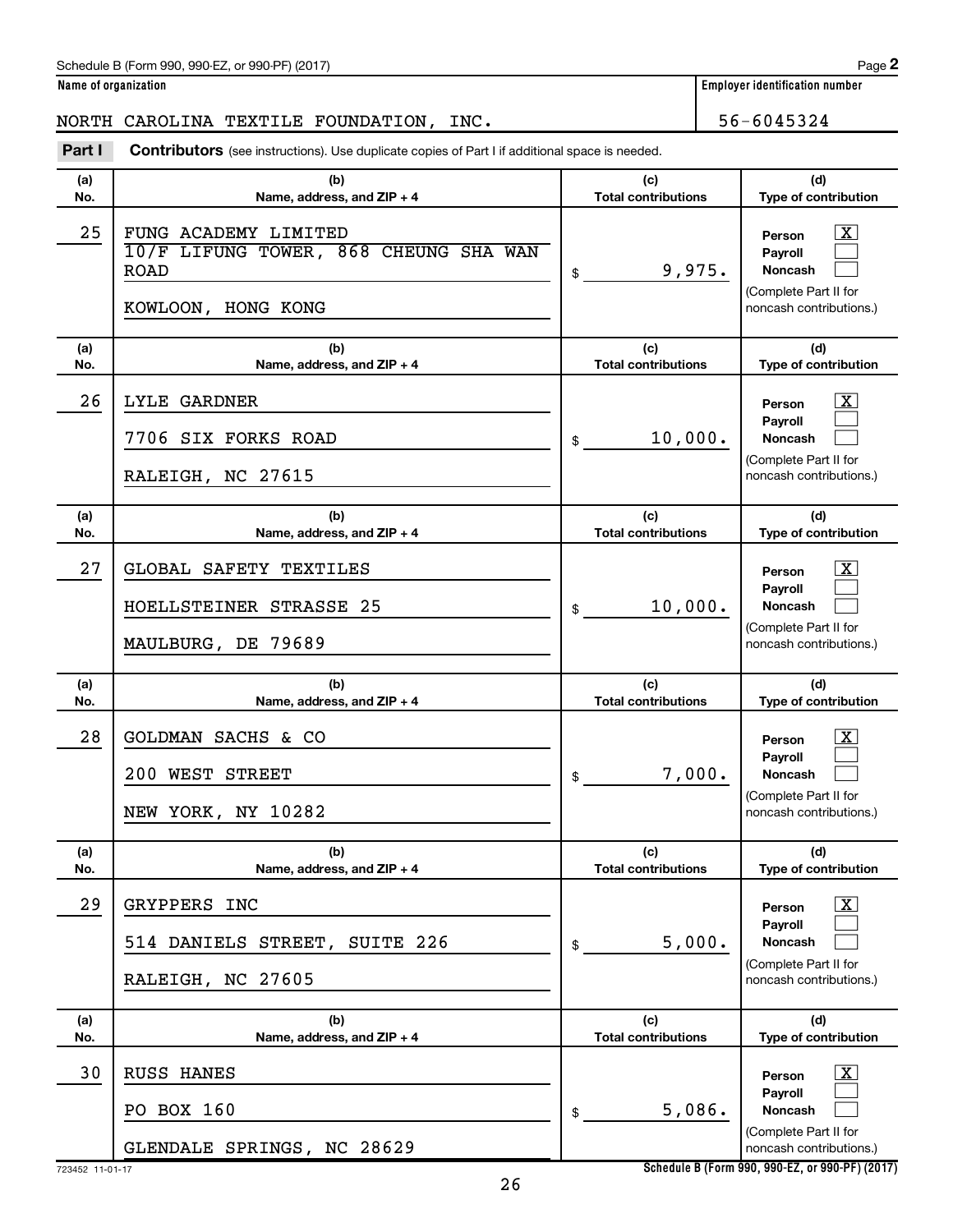**Name of organization Employer identification number**

# NORTH CAROLINA TEXTILE FOUNDATION, INC. 56-6045324

**Part I** Contributors (see instructions). Use duplicate copies of Part I if additional space is needed.

| (a)<br>No. | (b)<br>Name, address, and ZIP + 4                                         | (c)<br><b>Total contributions</b> | (d)<br>Type of contribution                                                                                             |
|------------|---------------------------------------------------------------------------|-----------------------------------|-------------------------------------------------------------------------------------------------------------------------|
| 31         | TY HUGGINS<br>420 COCHRAN DRIVE NW<br>ATLANTA, GA 30327                   | 7,083.<br>\$                      | $\overline{\mathbf{X}}$<br>Person<br>Payroll<br><b>Noncash</b><br>(Complete Part II for<br>noncash contributions.)      |
| (a)<br>No. | (b)<br>Name, address, and ZIP + 4                                         | (c)<br><b>Total contributions</b> | (d)<br>Type of contribution                                                                                             |
| 32         | <b>INVISTA</b><br>400 DUPONT BLVD<br>WAYNESBORO, VA 22980                 | 10,000.<br>\$                     | $\overline{\mathbf{X}}$<br>Person<br>Payroll<br><b>Noncash</b><br>(Complete Part II for<br>noncash contributions.)      |
| (a)<br>No. | (b)<br>Name, address, and ZIP + 4                                         | (c)<br><b>Total contributions</b> | (d)<br>Type of contribution                                                                                             |
| 33         | KANEKA AMERICAN HOLDINGS INC<br>6250 UNDERWOOD ROAD<br>PASADENA, TX 77507 | 10,000.<br>\$                     | $\overline{\mathbf{X}}$<br>Person<br>Payroll<br><b>Noncash</b><br>(Complete Part II for<br>noncash contributions.)      |
| (a)<br>No. | (b)<br>Name, address, and ZIP + 4                                         | (c)<br><b>Total contributions</b> | (d)<br>Type of contribution                                                                                             |
| 34         | <b>JOSEPH KERNODLE</b><br>1214 STILLWATER DRIVE<br>SENECA, SC 29672       | 35,733.<br>\$                     | $\overline{\text{X}}$<br>Person<br><b>Payroll</b><br><b>Noncash</b><br>(Complete Part II for<br>noncash contributions.) |
| (a)<br>No. | (b)<br>Name, address, and $ZIP + 4$                                       | (c)<br><b>Total contributions</b> | (d)<br>Type of contribution                                                                                             |
| 35         | DALTON MCMICHAEL<br>441 CARRIAGE DRIVE<br>STONEVILLE, NC 27048            | 50,000.<br>\$                     | $\boxed{\text{X}}$<br>Person<br>Payroll<br>Noncash<br>(Complete Part II for<br>noncash contributions.)                  |
| (a)<br>No. | (b)<br>Name, address, and ZIP + 4                                         | (c)<br><b>Total contributions</b> | (d)<br>Type of contribution                                                                                             |
| 36         | <b>MARTHA MILLER</b><br>2010 LANGHAM LANE<br>RALEIGH, NC 27615            | 5,000.<br>\$                      | $\mathbf{X}$<br>Person<br>Payroll<br>Noncash<br>(Complete Part II for<br>noncash contributions.)                        |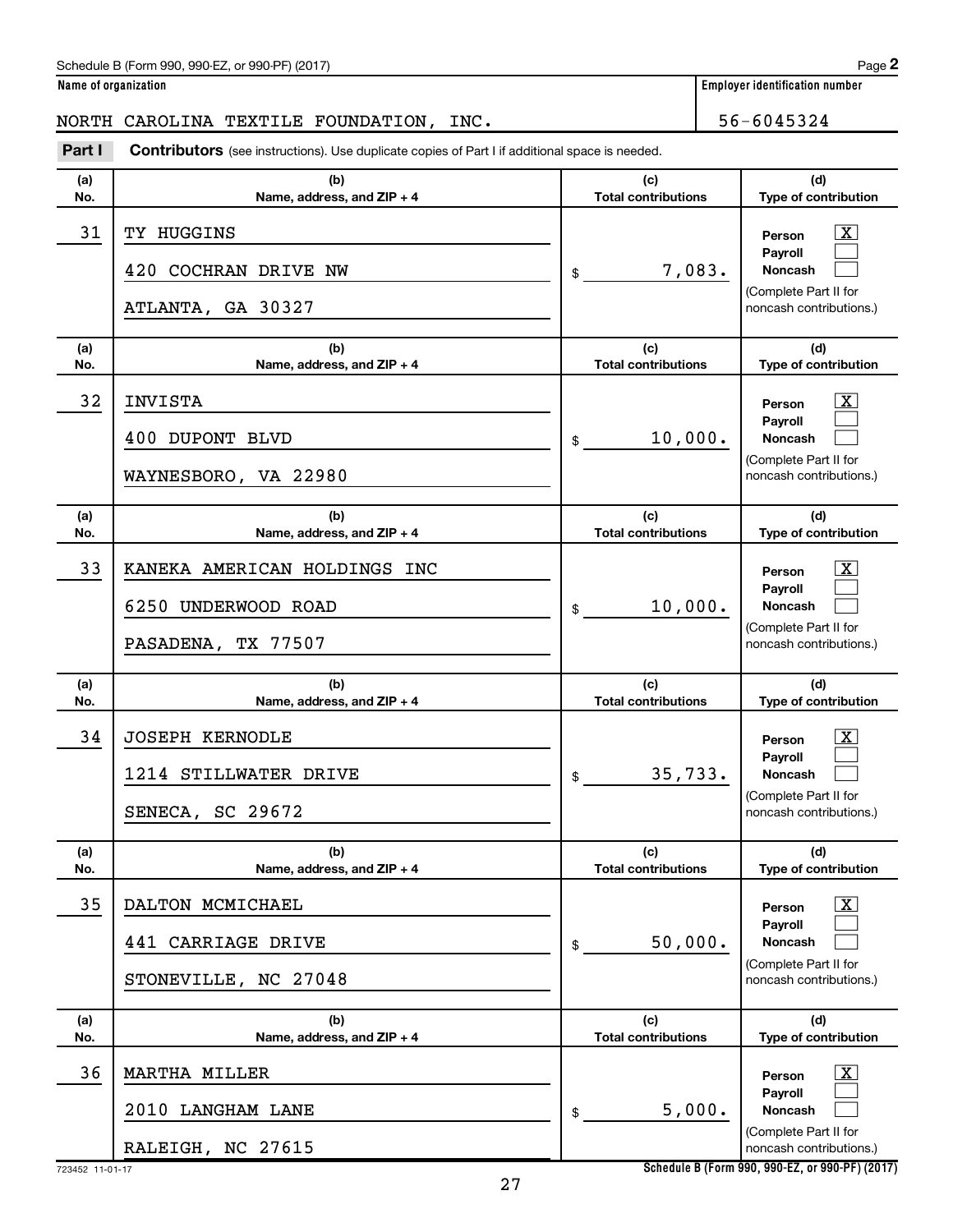**Name of organization Employer identification number**

### NORTH CAROLINA TEXTILE FOUNDATION, INC.  $\vert$  56-6045324

**(a) No. (b) Name, address, and ZIP + 4 (c) Total contributions (d) Type of contribution Person Payroll Noncash (a) No. (b) Name, address, and ZIP + 4 (c) Total contributions (d) Type of contribution Person Payroll Noncash (a) No. (b) Name, address, and ZIP + 4 (c) Total contributions (d) Type of contribution Person Payroll Noncash (a) No. (b) Name, address, and ZIP + 4 (c) Total contributions (d) Type of contribution Person Payroll Noncash (a) No. (b) Name, address, and ZIP + 4 (c) Total contributions (d) Type of contribution Person Payroll Noncash (a) No. (b) Name, address, and ZIP + 4 (c) Total contributions (d) Type of contribution Person Payroll Noncash Part I** Contributors (see instructions). Use duplicate copies of Part I if additional space is needed. \$ (Complete Part II for noncash contributions.) \$ (Complete Part II for noncash contributions.) \$ (Complete Part II for noncash contributions.) \$ (Complete Part II for noncash contributions.) \$ (Complete Part II for noncash contributions.) \$ (Complete Part II for noncash contributions.) †  $\Box$  $\Box$  $\overline{\mathbf{X}}$  $\Box$  $\Box$  $\lceil \text{X} \rceil$  $\Box$  $\Box$  $\boxed{\textbf{X}}$  $\Box$  $\Box$  $\boxed{\textbf{X}}$  $\Box$  $\Box$  $\boxed{\textbf{X}}$  $\Box$  $\Box$ 37 MONTEREY MILLS X 1725 E. DELAVAN DRIVE  $\vert \text{\!}_{\$} \text{\!}_{\$} \text{\!}_{\$} \text{10,000.}$ JANESVILLE, WI 53546 38 MORGAN STANLEY GLOBAL IMPACT FUNDING TRUST X 1177 6TH AVE 41ST FL 5,000. NEW YORK, NY 10036 39 POINT 3 BASKETBALL LLC X 1872 MONTREAL ROAD, SUITE B  $\vert \text{\$}$  5,000. TUCKER, GA 30084 40 | RENFRO CORPORATION 661 LINVILLE ROAD 10,000. MOUNT AIRY, NC 27030 41 SCHWAB CHARITABLE FUND X PO BOX 628298  $\vert \text{s} \vert$  100,000. ORLANDO, FL 32862 42 | STANDARD TEXTILE ONE KNOLLCREST DRIVE 10,000. CINCINNATI, OH 45237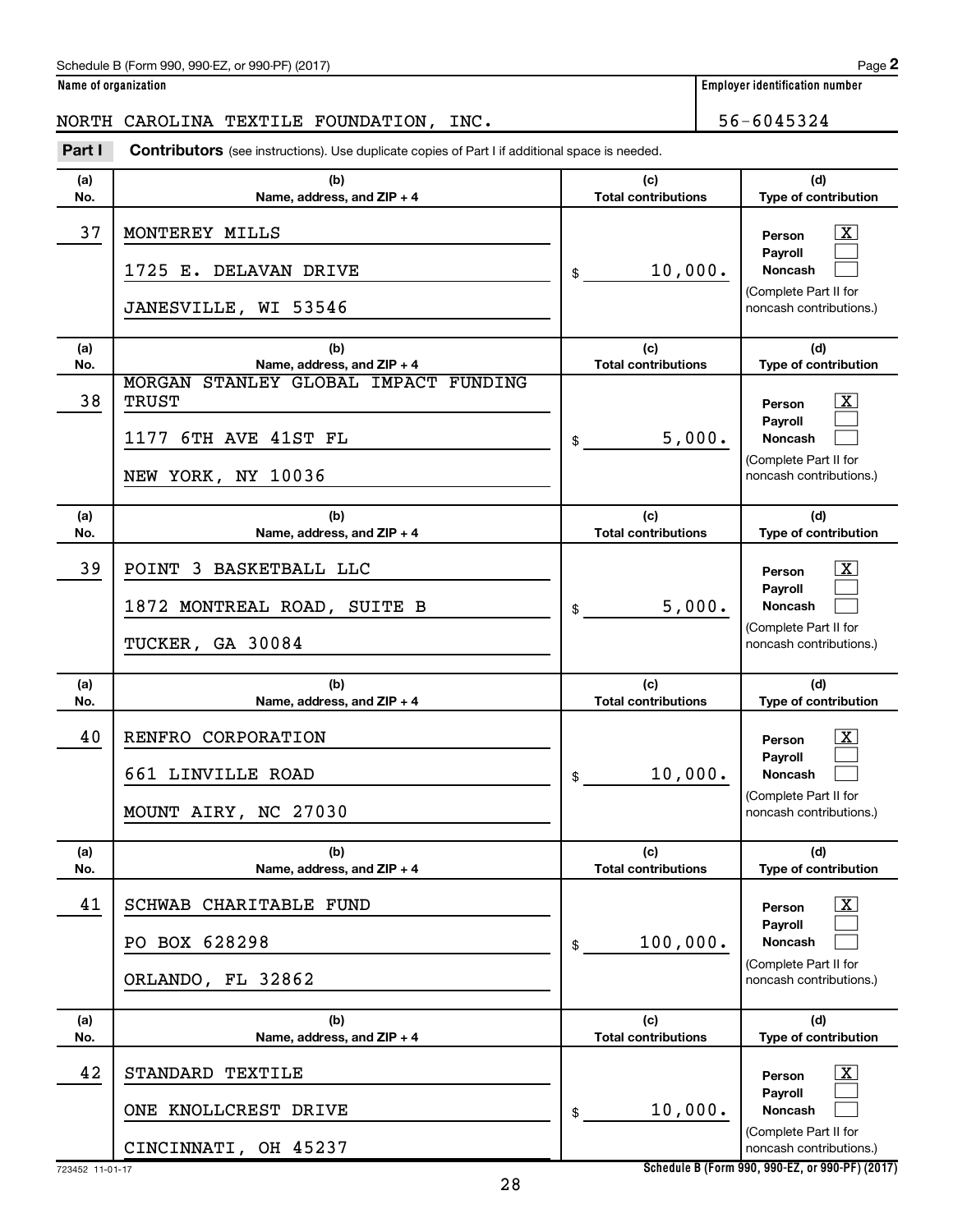|  | Name of organization |
|--|----------------------|
|  |                      |

**Employer identification number** 

# NORTH CAROLINA TEXTILE FOUNDATION, INC. 56-6045324

**Part I** Contributors (see instructions). Use duplicate copies of Part I if additional space is needed.

| (a)<br>No. | (b)<br>Name, address, and ZIP + 4                                              | (c)<br><b>Total contributions</b> | (d)<br>Type of contribution                                                                             |
|------------|--------------------------------------------------------------------------------|-----------------------------------|---------------------------------------------------------------------------------------------------------|
| 43         | L. DUDLEY WALKER<br>914 MULBERRY ROAD<br>MARTINSVILLE, VA 24112                | 334,190.<br>\$                    | $\mathbf{X}$<br>Person<br>Payroll<br>Noncash<br>(Complete Part II for<br>noncash contributions.)        |
| (a)<br>No. | (b)<br>Name, address, and ZIP + 4                                              | (c)<br><b>Total contributions</b> | (d)<br>Type of contribution                                                                             |
| 44         | MONICA MATTHAI WARSAW<br>1720 MIRAMAR DRIVE<br>VENTURA, CA 93001               | 8,750.<br>$\frac{1}{2}$           | $\mathbf{X}$<br>Person<br>Payroll<br>Noncash<br>(Complete Part II for<br>noncash contributions.)        |
| (a)<br>No. | (b)<br>Name, address, and ZIP + 4                                              | (c)<br><b>Total contributions</b> | (d)<br>Type of contribution                                                                             |
| 45         | WHITE KNIGHT ENG PRODUCTS INC<br>9525 MONROE ROAD, #100<br>CHARLOTTE, NC 28270 | 10,000.<br>\$                     | $\mathbf{X}$<br>Person<br>Payroll<br><b>Noncash</b><br>(Complete Part II for<br>noncash contributions.) |
| (a)<br>No. | (b)<br>Name, address, and ZIP + 4                                              | (c)<br><b>Total contributions</b> | (d)<br>Type of contribution                                                                             |
| 46         | STEVEN WILSON<br>809 PIERCE AVENUE<br>MT HOLLY, NC 28120                       | 11,000.<br>\$                     | $\mathbf{X}$<br>Person<br>Payroll<br><b>Noncash</b><br>(Complete Part II for<br>noncash contributions.) |
| (a)<br>No. | (b)<br>Name, address, and ZIP + 4                                              | (c)<br><b>Total contributions</b> | (d)<br>Type of contribution                                                                             |
|            |                                                                                | \$                                | Person<br>Payroll<br><b>Noncash</b><br>(Complete Part II for<br>noncash contributions.)                 |
| (a)<br>No. | (b)<br>Name, address, and ZIP + 4                                              | (c)<br><b>Total contributions</b> | (d)<br>Type of contribution                                                                             |
|            |                                                                                | \$                                | Person<br>Payroll<br><b>Noncash</b><br>(Complete Part II for<br>noncash contributions.)                 |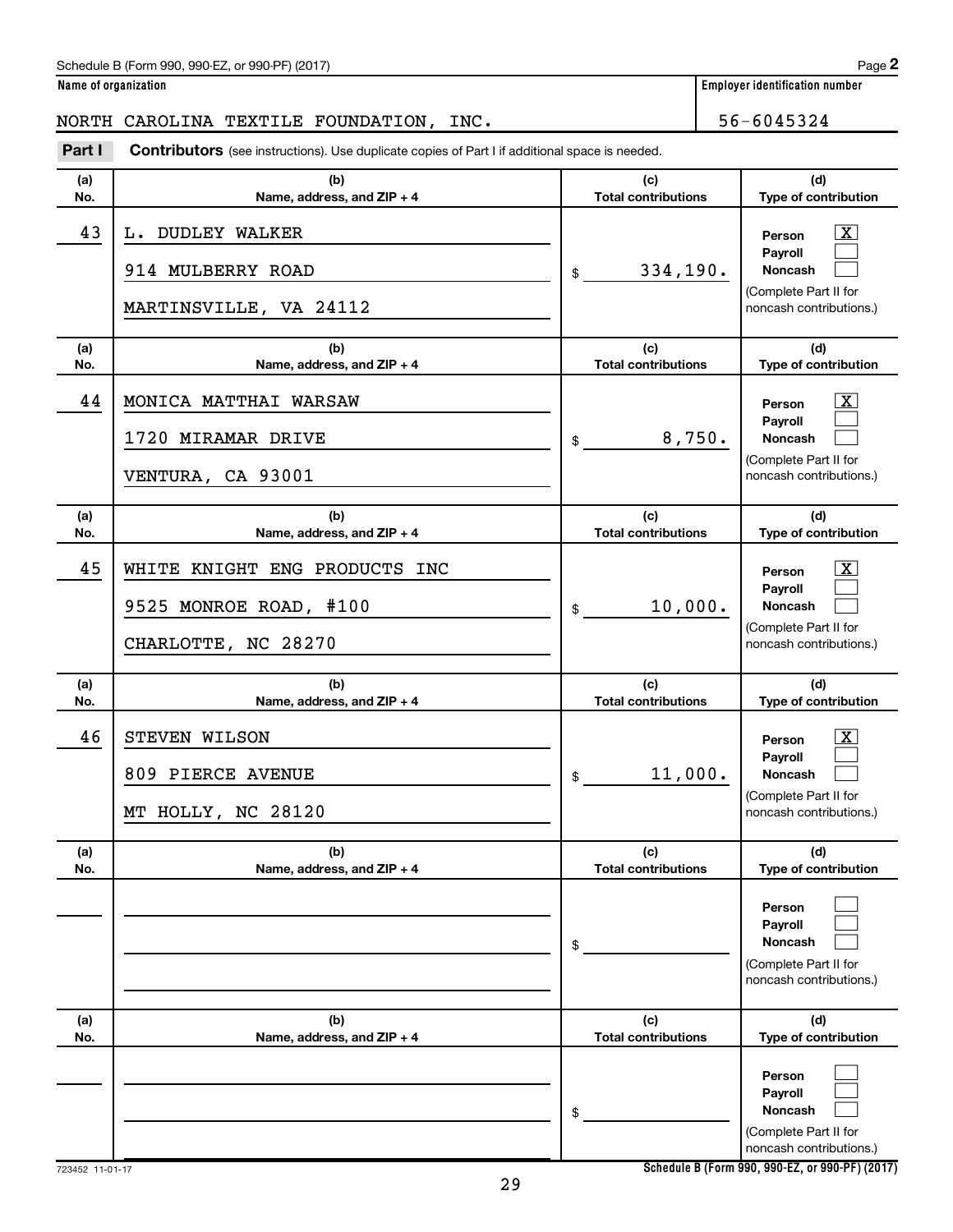|                              | NORTH CAROLINA TEXTILE FOUNDATION, INC.                                                             |                                                 | 56-6045324                                      |
|------------------------------|-----------------------------------------------------------------------------------------------------|-------------------------------------------------|-------------------------------------------------|
| Part II                      | Noncash Property (see instructions). Use duplicate copies of Part II if additional space is needed. |                                                 |                                                 |
| (a)<br>No.<br>from<br>Part I | (b)<br>Description of noncash property given                                                        | (c)<br>FMV (or estimate)<br>(See instructions.) | (d)<br>Date received                            |
|                              |                                                                                                     |                                                 |                                                 |
|                              |                                                                                                     | \$                                              |                                                 |
| (a)<br>No.<br>from<br>Part I | (b)<br>Description of noncash property given                                                        | (c)<br>FMV (or estimate)<br>(See instructions.) | (d)<br>Date received                            |
|                              |                                                                                                     |                                                 |                                                 |
|                              |                                                                                                     | \$                                              |                                                 |
| (a)<br>No.<br>from<br>Part I | (b)<br>Description of noncash property given                                                        | (c)<br>FMV (or estimate)<br>(See instructions.) | (d)<br>Date received                            |
|                              |                                                                                                     |                                                 |                                                 |
|                              |                                                                                                     | \$                                              |                                                 |
| (a)<br>No.<br>from<br>Part I | (b)<br>Description of noncash property given                                                        | (c)<br>FMV (or estimate)<br>(See instructions.) | (d)<br>Date received                            |
|                              |                                                                                                     |                                                 |                                                 |
|                              |                                                                                                     | \$                                              |                                                 |
| (a)<br>No.<br>from<br>Part I | (b)<br>Description of noncash property given                                                        | (c)<br>FMV (or estimate)<br>(See instructions.) | (d)<br>Date received                            |
|                              |                                                                                                     |                                                 |                                                 |
|                              |                                                                                                     | \$                                              |                                                 |
| (a)<br>No.<br>from<br>Part I | (b)<br>Description of noncash property given                                                        | (c)<br>FMV (or estimate)<br>(See instructions.) | (d)<br>Date received                            |
|                              |                                                                                                     |                                                 |                                                 |
|                              |                                                                                                     | \$                                              |                                                 |
| 723453 11-01-17              |                                                                                                     |                                                 | Schedule B (Form 990, 990-EZ, or 990-PF) (2017) |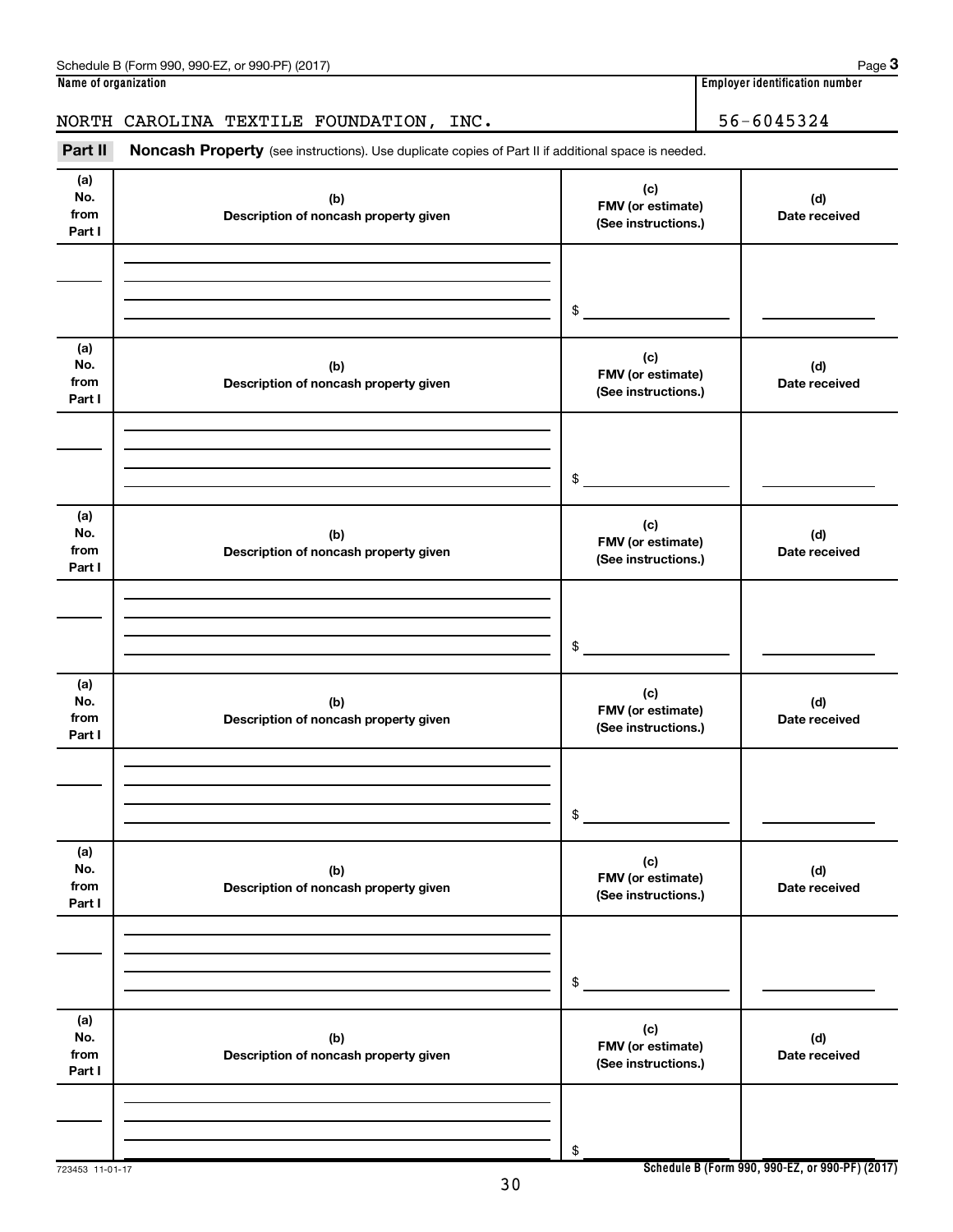|                      | Schedule B (Form 990, 990-EZ, or 990-PF) (2017)                                                                                                          |                      | Page 4                                                                                                                                                   |  |  |  |  |
|----------------------|----------------------------------------------------------------------------------------------------------------------------------------------------------|----------------------|----------------------------------------------------------------------------------------------------------------------------------------------------------|--|--|--|--|
| Name of organization |                                                                                                                                                          |                      | <b>Employer identification number</b>                                                                                                                    |  |  |  |  |
|                      | NORTH CAROLINA TEXTILE FOUNDATION, INC.                                                                                                                  |                      | 56-6045324                                                                                                                                               |  |  |  |  |
| Part III             | the year from any one contributor. Complete columns (a) through (e) and the following line entry. For organizations                                      |                      | Exclusively religious, charitable, etc., contributions to organizations described in section $501(c)(7)$ , (8), or (10) that total more than \$1,000 for |  |  |  |  |
|                      | completing Part III, enter the total of exclusively religious, charitable, etc., contributions of \$1,000 or less for the year. (Enter this info. once.) |                      | $\blacktriangleright$ \$                                                                                                                                 |  |  |  |  |
| (a) No.              | Use duplicate copies of Part III if additional space is needed.                                                                                          |                      |                                                                                                                                                          |  |  |  |  |
| from<br>Part I       | (b) Purpose of gift                                                                                                                                      | (c) Use of gift      | (d) Description of how gift is held                                                                                                                      |  |  |  |  |
|                      |                                                                                                                                                          |                      |                                                                                                                                                          |  |  |  |  |
|                      |                                                                                                                                                          |                      |                                                                                                                                                          |  |  |  |  |
|                      |                                                                                                                                                          |                      |                                                                                                                                                          |  |  |  |  |
|                      |                                                                                                                                                          | (e) Transfer of gift |                                                                                                                                                          |  |  |  |  |
|                      | Transferee's name, address, and ZIP + 4                                                                                                                  |                      | Relationship of transferor to transferee                                                                                                                 |  |  |  |  |
|                      |                                                                                                                                                          |                      |                                                                                                                                                          |  |  |  |  |
|                      |                                                                                                                                                          |                      |                                                                                                                                                          |  |  |  |  |
|                      |                                                                                                                                                          |                      |                                                                                                                                                          |  |  |  |  |
| (a) No.<br>from      | (b) Purpose of gift                                                                                                                                      | (c) Use of gift      | (d) Description of how gift is held                                                                                                                      |  |  |  |  |
| Part I               |                                                                                                                                                          |                      |                                                                                                                                                          |  |  |  |  |
|                      |                                                                                                                                                          |                      |                                                                                                                                                          |  |  |  |  |
|                      |                                                                                                                                                          |                      |                                                                                                                                                          |  |  |  |  |
|                      |                                                                                                                                                          | (e) Transfer of gift |                                                                                                                                                          |  |  |  |  |
|                      |                                                                                                                                                          |                      |                                                                                                                                                          |  |  |  |  |
|                      | Transferee's name, address, and ZIP + 4                                                                                                                  |                      | Relationship of transferor to transferee                                                                                                                 |  |  |  |  |
|                      |                                                                                                                                                          |                      |                                                                                                                                                          |  |  |  |  |
|                      |                                                                                                                                                          |                      |                                                                                                                                                          |  |  |  |  |
| (a) No.              |                                                                                                                                                          |                      |                                                                                                                                                          |  |  |  |  |
| from<br>Part I       | (b) Purpose of gift                                                                                                                                      | (c) Use of gift      | (d) Description of how gift is held                                                                                                                      |  |  |  |  |
|                      |                                                                                                                                                          |                      |                                                                                                                                                          |  |  |  |  |
|                      |                                                                                                                                                          |                      |                                                                                                                                                          |  |  |  |  |
|                      |                                                                                                                                                          |                      |                                                                                                                                                          |  |  |  |  |
|                      | (e) Transfer of gift                                                                                                                                     |                      |                                                                                                                                                          |  |  |  |  |
|                      | Transferee's name, address, and ZIP + 4                                                                                                                  |                      | Relationship of transferor to transferee                                                                                                                 |  |  |  |  |
|                      |                                                                                                                                                          |                      |                                                                                                                                                          |  |  |  |  |
|                      |                                                                                                                                                          |                      |                                                                                                                                                          |  |  |  |  |
|                      |                                                                                                                                                          |                      |                                                                                                                                                          |  |  |  |  |
| (a) No.<br>from      | (b) Purpose of gift                                                                                                                                      | (c) Use of gift      | (d) Description of how gift is held                                                                                                                      |  |  |  |  |
| Part I               |                                                                                                                                                          |                      |                                                                                                                                                          |  |  |  |  |
|                      |                                                                                                                                                          |                      |                                                                                                                                                          |  |  |  |  |
|                      |                                                                                                                                                          |                      |                                                                                                                                                          |  |  |  |  |
|                      |                                                                                                                                                          | (e) Transfer of gift |                                                                                                                                                          |  |  |  |  |
|                      |                                                                                                                                                          |                      |                                                                                                                                                          |  |  |  |  |
|                      | Transferee's name, address, and ZIP + 4                                                                                                                  |                      | Relationship of transferor to transferee                                                                                                                 |  |  |  |  |
|                      |                                                                                                                                                          |                      |                                                                                                                                                          |  |  |  |  |
|                      |                                                                                                                                                          |                      |                                                                                                                                                          |  |  |  |  |
|                      |                                                                                                                                                          |                      |                                                                                                                                                          |  |  |  |  |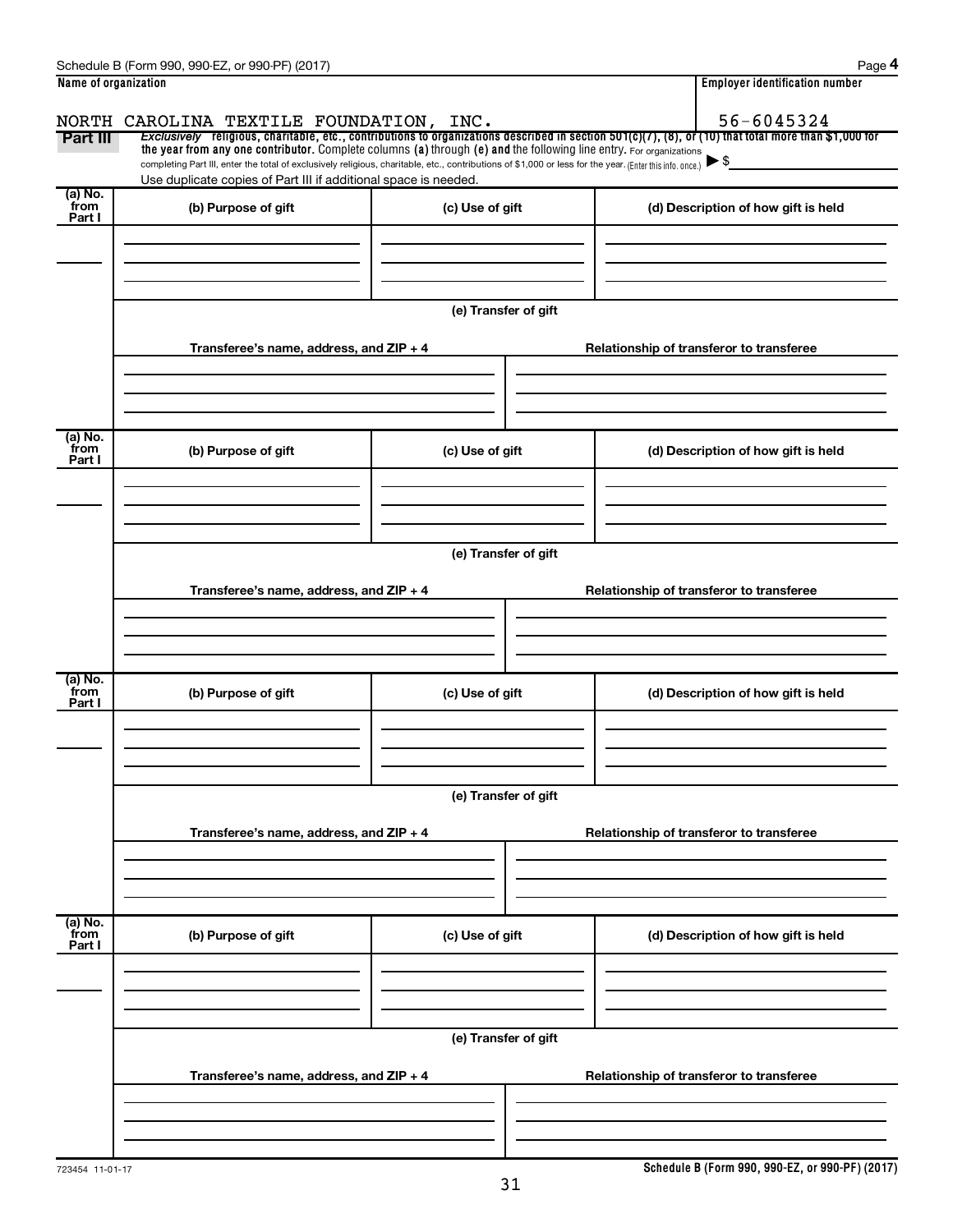| (Form 990) |  |
|------------|--|
|------------|--|

# **SCHEDULE D Supplemental Financial Statements**<br> **Form 990 2017**<br> **Part IV** line 6.7.8.9.10, 11a, 11b, 11d, 11d, 11d, 11d, 11d, 12a, 0r, 12b

**(Form 990) | Complete if the organization answered "Yes" on Form 990, Part IV, line 6, 7, 8, 9, 10, 11a, 11b, 11c, 11d, 11e, 11f, 12a, or 12b.**

**| Attach to Form 990. |Go to www.irs.gov/Form990 for instructions and the latest information.**



Department of the Treasury Internal Revenue Service

Name of the organization<br>**NORTH CAROLINA TEXTILE FOUNDATION, INC.** | **Employer identification number**<br>56-6045324 NORTH CAROLINA TEXTILE FOUNDATION, INC.

| Part I | Organizations Maintaining Donor Advised Funds or Other Similar Funds or Accounts. Complete if the                                                         |                         |                                                    |
|--------|-----------------------------------------------------------------------------------------------------------------------------------------------------------|-------------------------|----------------------------------------------------|
|        | organization answered "Yes" on Form 990, Part IV, line 6.                                                                                                 |                         |                                                    |
|        |                                                                                                                                                           | (a) Donor advised funds | (b) Funds and other accounts                       |
| 1      |                                                                                                                                                           |                         |                                                    |
| 2      | Aggregate value of contributions to (during year)                                                                                                         |                         |                                                    |
| з      | Aggregate value of grants from (during year)                                                                                                              |                         |                                                    |
| 4      |                                                                                                                                                           |                         |                                                    |
| 5      | Did the organization inform all donors and donor advisors in writing that the assets held in donor advised funds                                          |                         |                                                    |
|        |                                                                                                                                                           |                         | Yes<br>No                                          |
| 6      | Did the organization inform all grantees, donors, and donor advisors in writing that grant funds can be used only                                         |                         |                                                    |
|        | for charitable purposes and not for the benefit of the donor or donor advisor, or for any other purpose conferring                                        |                         |                                                    |
|        | impermissible private benefit?                                                                                                                            |                         | Yes<br>No                                          |
|        | Part II<br>Conservation Easements. Complete if the organization answered "Yes" on Form 990, Part IV, line 7.                                              |                         |                                                    |
| 1      | Purpose(s) of conservation easements held by the organization (check all that apply).                                                                     |                         |                                                    |
|        | Preservation of land for public use (e.g., recreation or education)                                                                                       |                         | Preservation of a historically important land area |
|        | Protection of natural habitat                                                                                                                             |                         | Preservation of a certified historic structure     |
|        | Preservation of open space                                                                                                                                |                         |                                                    |
| 2      | Complete lines 2a through 2d if the organization held a qualified conservation contribution in the form of a conservation easement on the last            |                         |                                                    |
|        | day of the tax year.                                                                                                                                      |                         | Held at the End of the Tax Year                    |
| а      |                                                                                                                                                           |                         | 2a                                                 |
|        | Total acreage restricted by conservation easements                                                                                                        |                         | 2b                                                 |
|        |                                                                                                                                                           |                         | 2c                                                 |
| d      | Number of conservation easements included in (c) acquired after 7/25/06, and not on a historic structure                                                  |                         |                                                    |
|        |                                                                                                                                                           |                         | 2d                                                 |
| 3      | Number of conservation easements modified, transferred, released, extinguished, or terminated by the organization during the tax                          |                         |                                                    |
|        | $year \triangleright$                                                                                                                                     |                         |                                                    |
| 4      | Number of states where property subject to conservation easement is located >                                                                             |                         |                                                    |
| 5      | Does the organization have a written policy regarding the periodic monitoring, inspection, handling of                                                    |                         |                                                    |
|        | violations, and enforcement of the conservation easements it holds?                                                                                       |                         | Yes<br><b>No</b>                                   |
| 6      | Staff and volunteer hours devoted to monitoring, inspecting, handling of violations, and enforcing conservation easements during the year                 |                         |                                                    |
|        |                                                                                                                                                           |                         |                                                    |
| 7      | Amount of expenses incurred in monitoring, inspecting, handling of violations, and enforcing conservation easements during the year                       |                         |                                                    |
|        | ► \$                                                                                                                                                      |                         |                                                    |
| 8      | Does each conservation easement reported on line 2(d) above satisfy the requirements of section 170(h)(4)(B)(i)                                           |                         |                                                    |
|        |                                                                                                                                                           |                         | <b>No</b><br>Yes                                   |
| 9      | In Part XIII, describe how the organization reports conservation easements in its revenue and expense statement, and balance sheet, and                   |                         |                                                    |
|        | include, if applicable, the text of the footnote to the organization's financial statements that describes the organization's accounting for              |                         |                                                    |
|        | conservation easements.<br>Organizations Maintaining Collections of Art, Historical Treasures, or Other Similar Assets.<br>Part III                       |                         |                                                    |
|        | Complete if the organization answered "Yes" on Form 990, Part IV, line 8.                                                                                 |                         |                                                    |
|        | 1a If the organization elected, as permitted under SFAS 116 (ASC 958), not to report in its revenue statement and balance sheet works of art,             |                         |                                                    |
|        | historical treasures, or other similar assets held for public exhibition, education, or research in furtherance of public service, provide, in Part XIII, |                         |                                                    |
|        | the text of the footnote to its financial statements that describes these items.                                                                          |                         |                                                    |
| b      | If the organization elected, as permitted under SFAS 116 (ASC 958), to report in its revenue statement and balance sheet works of art, historical         |                         |                                                    |
|        | treasures, or other similar assets held for public exhibition, education, or research in furtherance of public service, provide the following amounts     |                         |                                                    |
|        | relating to these items:                                                                                                                                  |                         |                                                    |
|        |                                                                                                                                                           |                         |                                                    |
|        | (ii) Assets included in Form 990, Part X                                                                                                                  |                         | $\blacktriangleright$ s                            |
| 2      | If the organization received or held works of art, historical treasures, or other similar assets for financial gain, provide                              |                         |                                                    |
|        | the following amounts required to be reported under SFAS 116 (ASC 958) relating to these items:                                                           |                         |                                                    |
|        |                                                                                                                                                           |                         | \$                                                 |
|        |                                                                                                                                                           |                         | $\blacktriangleright$ \$                           |
|        | tion Act Notice, and the Instructions for Form 000                                                                                                        |                         | Calcedule B (Faunt 000) 0047                       |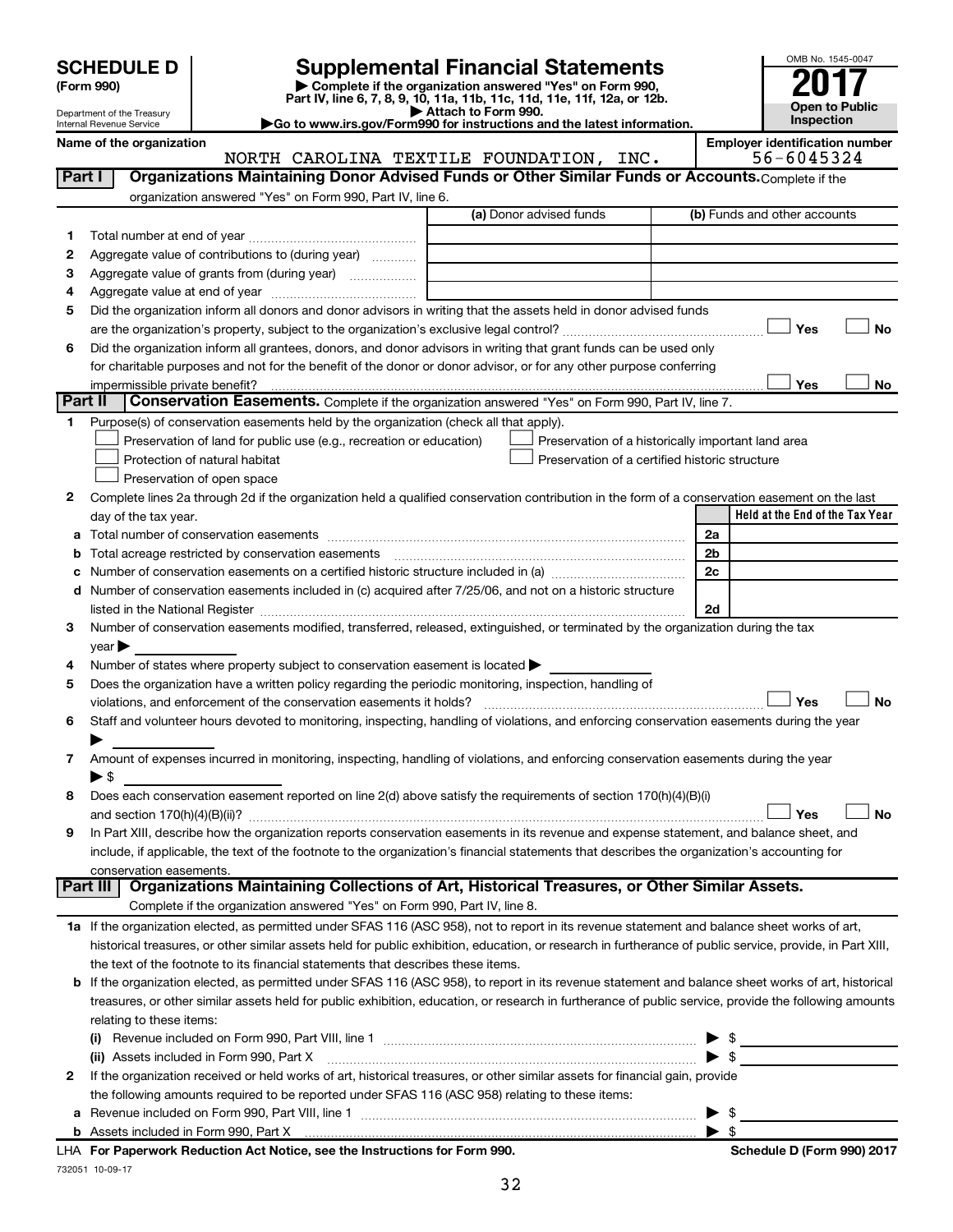| Organizations Maintaining Collections of Art, Historical Treasures, or Other Similar Assets (continued)<br>Part III<br>Using the organization's acquisition, accession, and other records, check any of the following that are a significant use of its collection items<br>3<br>(check all that apply):<br>Public exhibition<br>Loan or exchange programs<br>a<br>d<br>Other<br>Scholarly research<br>b<br>e<br>Preservation for future generations<br>c<br>Provide a description of the organization's collections and explain how they further the organization's exempt purpose in Part XIII.<br>4<br>During the year, did the organization solicit or receive donations of art, historical treasures, or other similar assets<br>5<br>Yes<br>No<br>Part IV<br>Escrow and Custodial Arrangements. Complete if the organization answered "Yes" on Form 990, Part IV, line 9, or<br>reported an amount on Form 990, Part X, line 21.<br>1a Is the organization an agent, trustee, custodian or other intermediary for contributions or other assets not included<br><b>No</b><br>Yes<br>b If "Yes," explain the arrangement in Part XIII and complete the following table:<br>Amount<br>c Beginning balance measurements and the contract of the contract of the contract of the contract of the contract of the contract of the contract of the contract of the contract of the contract of the contract of the contr<br>1c<br>1d<br>e Distributions during the year manufactured and continuum and contact the year manufactured and contact the year manufactured and contact the year manufactured and contact the year manufactured and contact the year manufa<br>1e<br>1f<br>2a Did the organization include an amount on Form 990, Part X, line 21, for escrow or custodial account liability?<br>Yes<br>No<br><b>b</b> If "Yes," explain the arrangement in Part XIII. Check here if the explanation has been provided on Part XIII<br><b>Endowment Funds.</b> Complete if the organization answered "Yes" on Form 990, Part IV, line 10.<br><b>Part V</b><br>(d) Three years back<br>(c) Two years back<br>(e) Four years back<br>(a) Current year<br>(b) Prior year<br>44, 540, 564.<br>41, 198, 724.<br>43,407,289.<br>42,258,900.<br>37, 374, 156.<br>1a Beginning of year balance<br>513, 521.<br>2,645,675.<br>439,106.<br>302,624.<br>564,528.<br>b<br>3,916,846.<br>5, 195, 631.<br>$-520, 469.$<br>258,896.<br>5,983,084.<br>Net investment earnings, gains, and losses<br>2,298,678.<br>1,990,720.<br>1,756,182.<br>2,292,897.<br>1,662,868.<br>e Other expenditures for facilities<br>and programs<br>f Administrative expenses<br>46,672,253.<br>44,540,564.<br>41, 198, 724.<br>43,407,289.<br>42,258,900.<br>End of year balance<br>g<br>Provide the estimated percentage of the current year end balance (line 1g, column (a)) held as:<br>2<br>12.62<br>Board designated or quasi-endowment<br>%<br>a<br>46.63<br><b>b</b> Permanent endowment $\blacktriangleright$<br>$\%$<br>40.75<br>c Temporarily restricted endowment $\blacktriangleright$<br>%<br>The percentages on lines 2a, 2b, and 2c should equal 100%.<br>3a Are there endowment funds not in the possession of the organization that are held and administered for the organization<br>Yes<br>No<br>by:<br>X<br>(i)<br>3a(i)<br>$\overline{\textbf{x}}$<br>3a(ii)<br>(ii) related organizations<br>3 <sub>b</sub><br>Describe in Part XIII the intended uses of the organization's endowment funds.<br>Land, Buildings, and Equipment.<br><b>Part VI</b><br>Complete if the organization answered "Yes" on Form 990, Part IV, line 11a. See Form 990, Part X, line 10.<br>(a) Cost or other<br>Description of property<br>(b) Cost or other<br>(c) Accumulated<br>(d) Book value<br>basis (investment)<br>depreciation<br>basis (other)<br>33, 154.<br>22, 365.<br>10,789.<br>e Other.<br>10,789.<br>Total. Add lines 1a through 1e. (Column (d) must equal Form 990, Part X, column (B), line 10c.)<br>$\sim$ dule D (Esum 000) 0047 | Schedule D (Form 990) 2017 | NORTH CAROLINA TEXTILE FOUNDATION, INC. |  | $56 - 6045324$ Page 2 |  |  |
|---------------------------------------------------------------------------------------------------------------------------------------------------------------------------------------------------------------------------------------------------------------------------------------------------------------------------------------------------------------------------------------------------------------------------------------------------------------------------------------------------------------------------------------------------------------------------------------------------------------------------------------------------------------------------------------------------------------------------------------------------------------------------------------------------------------------------------------------------------------------------------------------------------------------------------------------------------------------------------------------------------------------------------------------------------------------------------------------------------------------------------------------------------------------------------------------------------------------------------------------------------------------------------------------------------------------------------------------------------------------------------------------------------------------------------------------------------------------------------------------------------------------------------------------------------------------------------------------------------------------------------------------------------------------------------------------------------------------------------------------------------------------------------------------------------------------------------------------------------------------------------------------------------------------------------------------------------------------------------------------------------------------------------------------------------------------------------------------------------------------------------------------------------------------------------------------------------------------------------------------------------------------------------------------------------------------------------------------------------------------------------------------------------------------------------------------------------------------------------------------------------------------------------------------------------------------------------------------------------------------------------------------------------------------------------------------------------------------------------------------------------------------------------------------------------------------------------------------------------------------------------------------------------------------------------------------------------------------------------------------------------------------------------------------------------------------------------------------------------------------------------------------------------------------------------------------------------------------------------------------------------------------------------------------------------------------------------------------------------------------------------------------------------------------------------------------------------------------------------------------------------------------------------------------------------------------------------------------------------------------------------------------------------------------------------------------------------------------------------------------------------------------------------------------------------------------------------------------------------------------------------------------------------------------------------------------------------------------------------------------------------------------------------|----------------------------|-----------------------------------------|--|-----------------------|--|--|
|                                                                                                                                                                                                                                                                                                                                                                                                                                                                                                                                                                                                                                                                                                                                                                                                                                                                                                                                                                                                                                                                                                                                                                                                                                                                                                                                                                                                                                                                                                                                                                                                                                                                                                                                                                                                                                                                                                                                                                                                                                                                                                                                                                                                                                                                                                                                                                                                                                                                                                                                                                                                                                                                                                                                                                                                                                                                                                                                                                                                                                                                                                                                                                                                                                                                                                                                                                                                                                                                                                                                                                                                                                                                                                                                                                                                                                                                                                                                                                                                                                 |                            |                                         |  |                       |  |  |
|                                                                                                                                                                                                                                                                                                                                                                                                                                                                                                                                                                                                                                                                                                                                                                                                                                                                                                                                                                                                                                                                                                                                                                                                                                                                                                                                                                                                                                                                                                                                                                                                                                                                                                                                                                                                                                                                                                                                                                                                                                                                                                                                                                                                                                                                                                                                                                                                                                                                                                                                                                                                                                                                                                                                                                                                                                                                                                                                                                                                                                                                                                                                                                                                                                                                                                                                                                                                                                                                                                                                                                                                                                                                                                                                                                                                                                                                                                                                                                                                                                 |                            |                                         |  |                       |  |  |
|                                                                                                                                                                                                                                                                                                                                                                                                                                                                                                                                                                                                                                                                                                                                                                                                                                                                                                                                                                                                                                                                                                                                                                                                                                                                                                                                                                                                                                                                                                                                                                                                                                                                                                                                                                                                                                                                                                                                                                                                                                                                                                                                                                                                                                                                                                                                                                                                                                                                                                                                                                                                                                                                                                                                                                                                                                                                                                                                                                                                                                                                                                                                                                                                                                                                                                                                                                                                                                                                                                                                                                                                                                                                                                                                                                                                                                                                                                                                                                                                                                 |                            |                                         |  |                       |  |  |
|                                                                                                                                                                                                                                                                                                                                                                                                                                                                                                                                                                                                                                                                                                                                                                                                                                                                                                                                                                                                                                                                                                                                                                                                                                                                                                                                                                                                                                                                                                                                                                                                                                                                                                                                                                                                                                                                                                                                                                                                                                                                                                                                                                                                                                                                                                                                                                                                                                                                                                                                                                                                                                                                                                                                                                                                                                                                                                                                                                                                                                                                                                                                                                                                                                                                                                                                                                                                                                                                                                                                                                                                                                                                                                                                                                                                                                                                                                                                                                                                                                 |                            |                                         |  |                       |  |  |
|                                                                                                                                                                                                                                                                                                                                                                                                                                                                                                                                                                                                                                                                                                                                                                                                                                                                                                                                                                                                                                                                                                                                                                                                                                                                                                                                                                                                                                                                                                                                                                                                                                                                                                                                                                                                                                                                                                                                                                                                                                                                                                                                                                                                                                                                                                                                                                                                                                                                                                                                                                                                                                                                                                                                                                                                                                                                                                                                                                                                                                                                                                                                                                                                                                                                                                                                                                                                                                                                                                                                                                                                                                                                                                                                                                                                                                                                                                                                                                                                                                 |                            |                                         |  |                       |  |  |
|                                                                                                                                                                                                                                                                                                                                                                                                                                                                                                                                                                                                                                                                                                                                                                                                                                                                                                                                                                                                                                                                                                                                                                                                                                                                                                                                                                                                                                                                                                                                                                                                                                                                                                                                                                                                                                                                                                                                                                                                                                                                                                                                                                                                                                                                                                                                                                                                                                                                                                                                                                                                                                                                                                                                                                                                                                                                                                                                                                                                                                                                                                                                                                                                                                                                                                                                                                                                                                                                                                                                                                                                                                                                                                                                                                                                                                                                                                                                                                                                                                 |                            |                                         |  |                       |  |  |
|                                                                                                                                                                                                                                                                                                                                                                                                                                                                                                                                                                                                                                                                                                                                                                                                                                                                                                                                                                                                                                                                                                                                                                                                                                                                                                                                                                                                                                                                                                                                                                                                                                                                                                                                                                                                                                                                                                                                                                                                                                                                                                                                                                                                                                                                                                                                                                                                                                                                                                                                                                                                                                                                                                                                                                                                                                                                                                                                                                                                                                                                                                                                                                                                                                                                                                                                                                                                                                                                                                                                                                                                                                                                                                                                                                                                                                                                                                                                                                                                                                 |                            |                                         |  |                       |  |  |
|                                                                                                                                                                                                                                                                                                                                                                                                                                                                                                                                                                                                                                                                                                                                                                                                                                                                                                                                                                                                                                                                                                                                                                                                                                                                                                                                                                                                                                                                                                                                                                                                                                                                                                                                                                                                                                                                                                                                                                                                                                                                                                                                                                                                                                                                                                                                                                                                                                                                                                                                                                                                                                                                                                                                                                                                                                                                                                                                                                                                                                                                                                                                                                                                                                                                                                                                                                                                                                                                                                                                                                                                                                                                                                                                                                                                                                                                                                                                                                                                                                 |                            |                                         |  |                       |  |  |
|                                                                                                                                                                                                                                                                                                                                                                                                                                                                                                                                                                                                                                                                                                                                                                                                                                                                                                                                                                                                                                                                                                                                                                                                                                                                                                                                                                                                                                                                                                                                                                                                                                                                                                                                                                                                                                                                                                                                                                                                                                                                                                                                                                                                                                                                                                                                                                                                                                                                                                                                                                                                                                                                                                                                                                                                                                                                                                                                                                                                                                                                                                                                                                                                                                                                                                                                                                                                                                                                                                                                                                                                                                                                                                                                                                                                                                                                                                                                                                                                                                 |                            |                                         |  |                       |  |  |
|                                                                                                                                                                                                                                                                                                                                                                                                                                                                                                                                                                                                                                                                                                                                                                                                                                                                                                                                                                                                                                                                                                                                                                                                                                                                                                                                                                                                                                                                                                                                                                                                                                                                                                                                                                                                                                                                                                                                                                                                                                                                                                                                                                                                                                                                                                                                                                                                                                                                                                                                                                                                                                                                                                                                                                                                                                                                                                                                                                                                                                                                                                                                                                                                                                                                                                                                                                                                                                                                                                                                                                                                                                                                                                                                                                                                                                                                                                                                                                                                                                 |                            |                                         |  |                       |  |  |
|                                                                                                                                                                                                                                                                                                                                                                                                                                                                                                                                                                                                                                                                                                                                                                                                                                                                                                                                                                                                                                                                                                                                                                                                                                                                                                                                                                                                                                                                                                                                                                                                                                                                                                                                                                                                                                                                                                                                                                                                                                                                                                                                                                                                                                                                                                                                                                                                                                                                                                                                                                                                                                                                                                                                                                                                                                                                                                                                                                                                                                                                                                                                                                                                                                                                                                                                                                                                                                                                                                                                                                                                                                                                                                                                                                                                                                                                                                                                                                                                                                 |                            |                                         |  |                       |  |  |
|                                                                                                                                                                                                                                                                                                                                                                                                                                                                                                                                                                                                                                                                                                                                                                                                                                                                                                                                                                                                                                                                                                                                                                                                                                                                                                                                                                                                                                                                                                                                                                                                                                                                                                                                                                                                                                                                                                                                                                                                                                                                                                                                                                                                                                                                                                                                                                                                                                                                                                                                                                                                                                                                                                                                                                                                                                                                                                                                                                                                                                                                                                                                                                                                                                                                                                                                                                                                                                                                                                                                                                                                                                                                                                                                                                                                                                                                                                                                                                                                                                 |                            |                                         |  |                       |  |  |
|                                                                                                                                                                                                                                                                                                                                                                                                                                                                                                                                                                                                                                                                                                                                                                                                                                                                                                                                                                                                                                                                                                                                                                                                                                                                                                                                                                                                                                                                                                                                                                                                                                                                                                                                                                                                                                                                                                                                                                                                                                                                                                                                                                                                                                                                                                                                                                                                                                                                                                                                                                                                                                                                                                                                                                                                                                                                                                                                                                                                                                                                                                                                                                                                                                                                                                                                                                                                                                                                                                                                                                                                                                                                                                                                                                                                                                                                                                                                                                                                                                 |                            |                                         |  |                       |  |  |
|                                                                                                                                                                                                                                                                                                                                                                                                                                                                                                                                                                                                                                                                                                                                                                                                                                                                                                                                                                                                                                                                                                                                                                                                                                                                                                                                                                                                                                                                                                                                                                                                                                                                                                                                                                                                                                                                                                                                                                                                                                                                                                                                                                                                                                                                                                                                                                                                                                                                                                                                                                                                                                                                                                                                                                                                                                                                                                                                                                                                                                                                                                                                                                                                                                                                                                                                                                                                                                                                                                                                                                                                                                                                                                                                                                                                                                                                                                                                                                                                                                 |                            |                                         |  |                       |  |  |
|                                                                                                                                                                                                                                                                                                                                                                                                                                                                                                                                                                                                                                                                                                                                                                                                                                                                                                                                                                                                                                                                                                                                                                                                                                                                                                                                                                                                                                                                                                                                                                                                                                                                                                                                                                                                                                                                                                                                                                                                                                                                                                                                                                                                                                                                                                                                                                                                                                                                                                                                                                                                                                                                                                                                                                                                                                                                                                                                                                                                                                                                                                                                                                                                                                                                                                                                                                                                                                                                                                                                                                                                                                                                                                                                                                                                                                                                                                                                                                                                                                 |                            |                                         |  |                       |  |  |
|                                                                                                                                                                                                                                                                                                                                                                                                                                                                                                                                                                                                                                                                                                                                                                                                                                                                                                                                                                                                                                                                                                                                                                                                                                                                                                                                                                                                                                                                                                                                                                                                                                                                                                                                                                                                                                                                                                                                                                                                                                                                                                                                                                                                                                                                                                                                                                                                                                                                                                                                                                                                                                                                                                                                                                                                                                                                                                                                                                                                                                                                                                                                                                                                                                                                                                                                                                                                                                                                                                                                                                                                                                                                                                                                                                                                                                                                                                                                                                                                                                 |                            |                                         |  |                       |  |  |
|                                                                                                                                                                                                                                                                                                                                                                                                                                                                                                                                                                                                                                                                                                                                                                                                                                                                                                                                                                                                                                                                                                                                                                                                                                                                                                                                                                                                                                                                                                                                                                                                                                                                                                                                                                                                                                                                                                                                                                                                                                                                                                                                                                                                                                                                                                                                                                                                                                                                                                                                                                                                                                                                                                                                                                                                                                                                                                                                                                                                                                                                                                                                                                                                                                                                                                                                                                                                                                                                                                                                                                                                                                                                                                                                                                                                                                                                                                                                                                                                                                 |                            |                                         |  |                       |  |  |
|                                                                                                                                                                                                                                                                                                                                                                                                                                                                                                                                                                                                                                                                                                                                                                                                                                                                                                                                                                                                                                                                                                                                                                                                                                                                                                                                                                                                                                                                                                                                                                                                                                                                                                                                                                                                                                                                                                                                                                                                                                                                                                                                                                                                                                                                                                                                                                                                                                                                                                                                                                                                                                                                                                                                                                                                                                                                                                                                                                                                                                                                                                                                                                                                                                                                                                                                                                                                                                                                                                                                                                                                                                                                                                                                                                                                                                                                                                                                                                                                                                 |                            |                                         |  |                       |  |  |
|                                                                                                                                                                                                                                                                                                                                                                                                                                                                                                                                                                                                                                                                                                                                                                                                                                                                                                                                                                                                                                                                                                                                                                                                                                                                                                                                                                                                                                                                                                                                                                                                                                                                                                                                                                                                                                                                                                                                                                                                                                                                                                                                                                                                                                                                                                                                                                                                                                                                                                                                                                                                                                                                                                                                                                                                                                                                                                                                                                                                                                                                                                                                                                                                                                                                                                                                                                                                                                                                                                                                                                                                                                                                                                                                                                                                                                                                                                                                                                                                                                 |                            |                                         |  |                       |  |  |
|                                                                                                                                                                                                                                                                                                                                                                                                                                                                                                                                                                                                                                                                                                                                                                                                                                                                                                                                                                                                                                                                                                                                                                                                                                                                                                                                                                                                                                                                                                                                                                                                                                                                                                                                                                                                                                                                                                                                                                                                                                                                                                                                                                                                                                                                                                                                                                                                                                                                                                                                                                                                                                                                                                                                                                                                                                                                                                                                                                                                                                                                                                                                                                                                                                                                                                                                                                                                                                                                                                                                                                                                                                                                                                                                                                                                                                                                                                                                                                                                                                 |                            |                                         |  |                       |  |  |
|                                                                                                                                                                                                                                                                                                                                                                                                                                                                                                                                                                                                                                                                                                                                                                                                                                                                                                                                                                                                                                                                                                                                                                                                                                                                                                                                                                                                                                                                                                                                                                                                                                                                                                                                                                                                                                                                                                                                                                                                                                                                                                                                                                                                                                                                                                                                                                                                                                                                                                                                                                                                                                                                                                                                                                                                                                                                                                                                                                                                                                                                                                                                                                                                                                                                                                                                                                                                                                                                                                                                                                                                                                                                                                                                                                                                                                                                                                                                                                                                                                 |                            |                                         |  |                       |  |  |
|                                                                                                                                                                                                                                                                                                                                                                                                                                                                                                                                                                                                                                                                                                                                                                                                                                                                                                                                                                                                                                                                                                                                                                                                                                                                                                                                                                                                                                                                                                                                                                                                                                                                                                                                                                                                                                                                                                                                                                                                                                                                                                                                                                                                                                                                                                                                                                                                                                                                                                                                                                                                                                                                                                                                                                                                                                                                                                                                                                                                                                                                                                                                                                                                                                                                                                                                                                                                                                                                                                                                                                                                                                                                                                                                                                                                                                                                                                                                                                                                                                 |                            |                                         |  |                       |  |  |
|                                                                                                                                                                                                                                                                                                                                                                                                                                                                                                                                                                                                                                                                                                                                                                                                                                                                                                                                                                                                                                                                                                                                                                                                                                                                                                                                                                                                                                                                                                                                                                                                                                                                                                                                                                                                                                                                                                                                                                                                                                                                                                                                                                                                                                                                                                                                                                                                                                                                                                                                                                                                                                                                                                                                                                                                                                                                                                                                                                                                                                                                                                                                                                                                                                                                                                                                                                                                                                                                                                                                                                                                                                                                                                                                                                                                                                                                                                                                                                                                                                 |                            |                                         |  |                       |  |  |
|                                                                                                                                                                                                                                                                                                                                                                                                                                                                                                                                                                                                                                                                                                                                                                                                                                                                                                                                                                                                                                                                                                                                                                                                                                                                                                                                                                                                                                                                                                                                                                                                                                                                                                                                                                                                                                                                                                                                                                                                                                                                                                                                                                                                                                                                                                                                                                                                                                                                                                                                                                                                                                                                                                                                                                                                                                                                                                                                                                                                                                                                                                                                                                                                                                                                                                                                                                                                                                                                                                                                                                                                                                                                                                                                                                                                                                                                                                                                                                                                                                 |                            |                                         |  |                       |  |  |
|                                                                                                                                                                                                                                                                                                                                                                                                                                                                                                                                                                                                                                                                                                                                                                                                                                                                                                                                                                                                                                                                                                                                                                                                                                                                                                                                                                                                                                                                                                                                                                                                                                                                                                                                                                                                                                                                                                                                                                                                                                                                                                                                                                                                                                                                                                                                                                                                                                                                                                                                                                                                                                                                                                                                                                                                                                                                                                                                                                                                                                                                                                                                                                                                                                                                                                                                                                                                                                                                                                                                                                                                                                                                                                                                                                                                                                                                                                                                                                                                                                 |                            |                                         |  |                       |  |  |
|                                                                                                                                                                                                                                                                                                                                                                                                                                                                                                                                                                                                                                                                                                                                                                                                                                                                                                                                                                                                                                                                                                                                                                                                                                                                                                                                                                                                                                                                                                                                                                                                                                                                                                                                                                                                                                                                                                                                                                                                                                                                                                                                                                                                                                                                                                                                                                                                                                                                                                                                                                                                                                                                                                                                                                                                                                                                                                                                                                                                                                                                                                                                                                                                                                                                                                                                                                                                                                                                                                                                                                                                                                                                                                                                                                                                                                                                                                                                                                                                                                 |                            |                                         |  |                       |  |  |
|                                                                                                                                                                                                                                                                                                                                                                                                                                                                                                                                                                                                                                                                                                                                                                                                                                                                                                                                                                                                                                                                                                                                                                                                                                                                                                                                                                                                                                                                                                                                                                                                                                                                                                                                                                                                                                                                                                                                                                                                                                                                                                                                                                                                                                                                                                                                                                                                                                                                                                                                                                                                                                                                                                                                                                                                                                                                                                                                                                                                                                                                                                                                                                                                                                                                                                                                                                                                                                                                                                                                                                                                                                                                                                                                                                                                                                                                                                                                                                                                                                 |                            |                                         |  |                       |  |  |
|                                                                                                                                                                                                                                                                                                                                                                                                                                                                                                                                                                                                                                                                                                                                                                                                                                                                                                                                                                                                                                                                                                                                                                                                                                                                                                                                                                                                                                                                                                                                                                                                                                                                                                                                                                                                                                                                                                                                                                                                                                                                                                                                                                                                                                                                                                                                                                                                                                                                                                                                                                                                                                                                                                                                                                                                                                                                                                                                                                                                                                                                                                                                                                                                                                                                                                                                                                                                                                                                                                                                                                                                                                                                                                                                                                                                                                                                                                                                                                                                                                 |                            |                                         |  |                       |  |  |
|                                                                                                                                                                                                                                                                                                                                                                                                                                                                                                                                                                                                                                                                                                                                                                                                                                                                                                                                                                                                                                                                                                                                                                                                                                                                                                                                                                                                                                                                                                                                                                                                                                                                                                                                                                                                                                                                                                                                                                                                                                                                                                                                                                                                                                                                                                                                                                                                                                                                                                                                                                                                                                                                                                                                                                                                                                                                                                                                                                                                                                                                                                                                                                                                                                                                                                                                                                                                                                                                                                                                                                                                                                                                                                                                                                                                                                                                                                                                                                                                                                 |                            |                                         |  |                       |  |  |
|                                                                                                                                                                                                                                                                                                                                                                                                                                                                                                                                                                                                                                                                                                                                                                                                                                                                                                                                                                                                                                                                                                                                                                                                                                                                                                                                                                                                                                                                                                                                                                                                                                                                                                                                                                                                                                                                                                                                                                                                                                                                                                                                                                                                                                                                                                                                                                                                                                                                                                                                                                                                                                                                                                                                                                                                                                                                                                                                                                                                                                                                                                                                                                                                                                                                                                                                                                                                                                                                                                                                                                                                                                                                                                                                                                                                                                                                                                                                                                                                                                 |                            |                                         |  |                       |  |  |
|                                                                                                                                                                                                                                                                                                                                                                                                                                                                                                                                                                                                                                                                                                                                                                                                                                                                                                                                                                                                                                                                                                                                                                                                                                                                                                                                                                                                                                                                                                                                                                                                                                                                                                                                                                                                                                                                                                                                                                                                                                                                                                                                                                                                                                                                                                                                                                                                                                                                                                                                                                                                                                                                                                                                                                                                                                                                                                                                                                                                                                                                                                                                                                                                                                                                                                                                                                                                                                                                                                                                                                                                                                                                                                                                                                                                                                                                                                                                                                                                                                 |                            |                                         |  |                       |  |  |
|                                                                                                                                                                                                                                                                                                                                                                                                                                                                                                                                                                                                                                                                                                                                                                                                                                                                                                                                                                                                                                                                                                                                                                                                                                                                                                                                                                                                                                                                                                                                                                                                                                                                                                                                                                                                                                                                                                                                                                                                                                                                                                                                                                                                                                                                                                                                                                                                                                                                                                                                                                                                                                                                                                                                                                                                                                                                                                                                                                                                                                                                                                                                                                                                                                                                                                                                                                                                                                                                                                                                                                                                                                                                                                                                                                                                                                                                                                                                                                                                                                 |                            |                                         |  |                       |  |  |
|                                                                                                                                                                                                                                                                                                                                                                                                                                                                                                                                                                                                                                                                                                                                                                                                                                                                                                                                                                                                                                                                                                                                                                                                                                                                                                                                                                                                                                                                                                                                                                                                                                                                                                                                                                                                                                                                                                                                                                                                                                                                                                                                                                                                                                                                                                                                                                                                                                                                                                                                                                                                                                                                                                                                                                                                                                                                                                                                                                                                                                                                                                                                                                                                                                                                                                                                                                                                                                                                                                                                                                                                                                                                                                                                                                                                                                                                                                                                                                                                                                 |                            |                                         |  |                       |  |  |
|                                                                                                                                                                                                                                                                                                                                                                                                                                                                                                                                                                                                                                                                                                                                                                                                                                                                                                                                                                                                                                                                                                                                                                                                                                                                                                                                                                                                                                                                                                                                                                                                                                                                                                                                                                                                                                                                                                                                                                                                                                                                                                                                                                                                                                                                                                                                                                                                                                                                                                                                                                                                                                                                                                                                                                                                                                                                                                                                                                                                                                                                                                                                                                                                                                                                                                                                                                                                                                                                                                                                                                                                                                                                                                                                                                                                                                                                                                                                                                                                                                 |                            |                                         |  |                       |  |  |
|                                                                                                                                                                                                                                                                                                                                                                                                                                                                                                                                                                                                                                                                                                                                                                                                                                                                                                                                                                                                                                                                                                                                                                                                                                                                                                                                                                                                                                                                                                                                                                                                                                                                                                                                                                                                                                                                                                                                                                                                                                                                                                                                                                                                                                                                                                                                                                                                                                                                                                                                                                                                                                                                                                                                                                                                                                                                                                                                                                                                                                                                                                                                                                                                                                                                                                                                                                                                                                                                                                                                                                                                                                                                                                                                                                                                                                                                                                                                                                                                                                 |                            |                                         |  |                       |  |  |
|                                                                                                                                                                                                                                                                                                                                                                                                                                                                                                                                                                                                                                                                                                                                                                                                                                                                                                                                                                                                                                                                                                                                                                                                                                                                                                                                                                                                                                                                                                                                                                                                                                                                                                                                                                                                                                                                                                                                                                                                                                                                                                                                                                                                                                                                                                                                                                                                                                                                                                                                                                                                                                                                                                                                                                                                                                                                                                                                                                                                                                                                                                                                                                                                                                                                                                                                                                                                                                                                                                                                                                                                                                                                                                                                                                                                                                                                                                                                                                                                                                 |                            |                                         |  |                       |  |  |
|                                                                                                                                                                                                                                                                                                                                                                                                                                                                                                                                                                                                                                                                                                                                                                                                                                                                                                                                                                                                                                                                                                                                                                                                                                                                                                                                                                                                                                                                                                                                                                                                                                                                                                                                                                                                                                                                                                                                                                                                                                                                                                                                                                                                                                                                                                                                                                                                                                                                                                                                                                                                                                                                                                                                                                                                                                                                                                                                                                                                                                                                                                                                                                                                                                                                                                                                                                                                                                                                                                                                                                                                                                                                                                                                                                                                                                                                                                                                                                                                                                 |                            |                                         |  |                       |  |  |
|                                                                                                                                                                                                                                                                                                                                                                                                                                                                                                                                                                                                                                                                                                                                                                                                                                                                                                                                                                                                                                                                                                                                                                                                                                                                                                                                                                                                                                                                                                                                                                                                                                                                                                                                                                                                                                                                                                                                                                                                                                                                                                                                                                                                                                                                                                                                                                                                                                                                                                                                                                                                                                                                                                                                                                                                                                                                                                                                                                                                                                                                                                                                                                                                                                                                                                                                                                                                                                                                                                                                                                                                                                                                                                                                                                                                                                                                                                                                                                                                                                 |                            |                                         |  |                       |  |  |
|                                                                                                                                                                                                                                                                                                                                                                                                                                                                                                                                                                                                                                                                                                                                                                                                                                                                                                                                                                                                                                                                                                                                                                                                                                                                                                                                                                                                                                                                                                                                                                                                                                                                                                                                                                                                                                                                                                                                                                                                                                                                                                                                                                                                                                                                                                                                                                                                                                                                                                                                                                                                                                                                                                                                                                                                                                                                                                                                                                                                                                                                                                                                                                                                                                                                                                                                                                                                                                                                                                                                                                                                                                                                                                                                                                                                                                                                                                                                                                                                                                 |                            |                                         |  |                       |  |  |
|                                                                                                                                                                                                                                                                                                                                                                                                                                                                                                                                                                                                                                                                                                                                                                                                                                                                                                                                                                                                                                                                                                                                                                                                                                                                                                                                                                                                                                                                                                                                                                                                                                                                                                                                                                                                                                                                                                                                                                                                                                                                                                                                                                                                                                                                                                                                                                                                                                                                                                                                                                                                                                                                                                                                                                                                                                                                                                                                                                                                                                                                                                                                                                                                                                                                                                                                                                                                                                                                                                                                                                                                                                                                                                                                                                                                                                                                                                                                                                                                                                 |                            |                                         |  |                       |  |  |
|                                                                                                                                                                                                                                                                                                                                                                                                                                                                                                                                                                                                                                                                                                                                                                                                                                                                                                                                                                                                                                                                                                                                                                                                                                                                                                                                                                                                                                                                                                                                                                                                                                                                                                                                                                                                                                                                                                                                                                                                                                                                                                                                                                                                                                                                                                                                                                                                                                                                                                                                                                                                                                                                                                                                                                                                                                                                                                                                                                                                                                                                                                                                                                                                                                                                                                                                                                                                                                                                                                                                                                                                                                                                                                                                                                                                                                                                                                                                                                                                                                 |                            |                                         |  |                       |  |  |
|                                                                                                                                                                                                                                                                                                                                                                                                                                                                                                                                                                                                                                                                                                                                                                                                                                                                                                                                                                                                                                                                                                                                                                                                                                                                                                                                                                                                                                                                                                                                                                                                                                                                                                                                                                                                                                                                                                                                                                                                                                                                                                                                                                                                                                                                                                                                                                                                                                                                                                                                                                                                                                                                                                                                                                                                                                                                                                                                                                                                                                                                                                                                                                                                                                                                                                                                                                                                                                                                                                                                                                                                                                                                                                                                                                                                                                                                                                                                                                                                                                 |                            |                                         |  |                       |  |  |
|                                                                                                                                                                                                                                                                                                                                                                                                                                                                                                                                                                                                                                                                                                                                                                                                                                                                                                                                                                                                                                                                                                                                                                                                                                                                                                                                                                                                                                                                                                                                                                                                                                                                                                                                                                                                                                                                                                                                                                                                                                                                                                                                                                                                                                                                                                                                                                                                                                                                                                                                                                                                                                                                                                                                                                                                                                                                                                                                                                                                                                                                                                                                                                                                                                                                                                                                                                                                                                                                                                                                                                                                                                                                                                                                                                                                                                                                                                                                                                                                                                 |                            |                                         |  |                       |  |  |
|                                                                                                                                                                                                                                                                                                                                                                                                                                                                                                                                                                                                                                                                                                                                                                                                                                                                                                                                                                                                                                                                                                                                                                                                                                                                                                                                                                                                                                                                                                                                                                                                                                                                                                                                                                                                                                                                                                                                                                                                                                                                                                                                                                                                                                                                                                                                                                                                                                                                                                                                                                                                                                                                                                                                                                                                                                                                                                                                                                                                                                                                                                                                                                                                                                                                                                                                                                                                                                                                                                                                                                                                                                                                                                                                                                                                                                                                                                                                                                                                                                 |                            |                                         |  |                       |  |  |
|                                                                                                                                                                                                                                                                                                                                                                                                                                                                                                                                                                                                                                                                                                                                                                                                                                                                                                                                                                                                                                                                                                                                                                                                                                                                                                                                                                                                                                                                                                                                                                                                                                                                                                                                                                                                                                                                                                                                                                                                                                                                                                                                                                                                                                                                                                                                                                                                                                                                                                                                                                                                                                                                                                                                                                                                                                                                                                                                                                                                                                                                                                                                                                                                                                                                                                                                                                                                                                                                                                                                                                                                                                                                                                                                                                                                                                                                                                                                                                                                                                 |                            |                                         |  |                       |  |  |
|                                                                                                                                                                                                                                                                                                                                                                                                                                                                                                                                                                                                                                                                                                                                                                                                                                                                                                                                                                                                                                                                                                                                                                                                                                                                                                                                                                                                                                                                                                                                                                                                                                                                                                                                                                                                                                                                                                                                                                                                                                                                                                                                                                                                                                                                                                                                                                                                                                                                                                                                                                                                                                                                                                                                                                                                                                                                                                                                                                                                                                                                                                                                                                                                                                                                                                                                                                                                                                                                                                                                                                                                                                                                                                                                                                                                                                                                                                                                                                                                                                 |                            |                                         |  |                       |  |  |
|                                                                                                                                                                                                                                                                                                                                                                                                                                                                                                                                                                                                                                                                                                                                                                                                                                                                                                                                                                                                                                                                                                                                                                                                                                                                                                                                                                                                                                                                                                                                                                                                                                                                                                                                                                                                                                                                                                                                                                                                                                                                                                                                                                                                                                                                                                                                                                                                                                                                                                                                                                                                                                                                                                                                                                                                                                                                                                                                                                                                                                                                                                                                                                                                                                                                                                                                                                                                                                                                                                                                                                                                                                                                                                                                                                                                                                                                                                                                                                                                                                 |                            |                                         |  |                       |  |  |
|                                                                                                                                                                                                                                                                                                                                                                                                                                                                                                                                                                                                                                                                                                                                                                                                                                                                                                                                                                                                                                                                                                                                                                                                                                                                                                                                                                                                                                                                                                                                                                                                                                                                                                                                                                                                                                                                                                                                                                                                                                                                                                                                                                                                                                                                                                                                                                                                                                                                                                                                                                                                                                                                                                                                                                                                                                                                                                                                                                                                                                                                                                                                                                                                                                                                                                                                                                                                                                                                                                                                                                                                                                                                                                                                                                                                                                                                                                                                                                                                                                 |                            |                                         |  |                       |  |  |
|                                                                                                                                                                                                                                                                                                                                                                                                                                                                                                                                                                                                                                                                                                                                                                                                                                                                                                                                                                                                                                                                                                                                                                                                                                                                                                                                                                                                                                                                                                                                                                                                                                                                                                                                                                                                                                                                                                                                                                                                                                                                                                                                                                                                                                                                                                                                                                                                                                                                                                                                                                                                                                                                                                                                                                                                                                                                                                                                                                                                                                                                                                                                                                                                                                                                                                                                                                                                                                                                                                                                                                                                                                                                                                                                                                                                                                                                                                                                                                                                                                 |                            |                                         |  |                       |  |  |
|                                                                                                                                                                                                                                                                                                                                                                                                                                                                                                                                                                                                                                                                                                                                                                                                                                                                                                                                                                                                                                                                                                                                                                                                                                                                                                                                                                                                                                                                                                                                                                                                                                                                                                                                                                                                                                                                                                                                                                                                                                                                                                                                                                                                                                                                                                                                                                                                                                                                                                                                                                                                                                                                                                                                                                                                                                                                                                                                                                                                                                                                                                                                                                                                                                                                                                                                                                                                                                                                                                                                                                                                                                                                                                                                                                                                                                                                                                                                                                                                                                 |                            |                                         |  |                       |  |  |

**Schedule D (Form 990) 2017**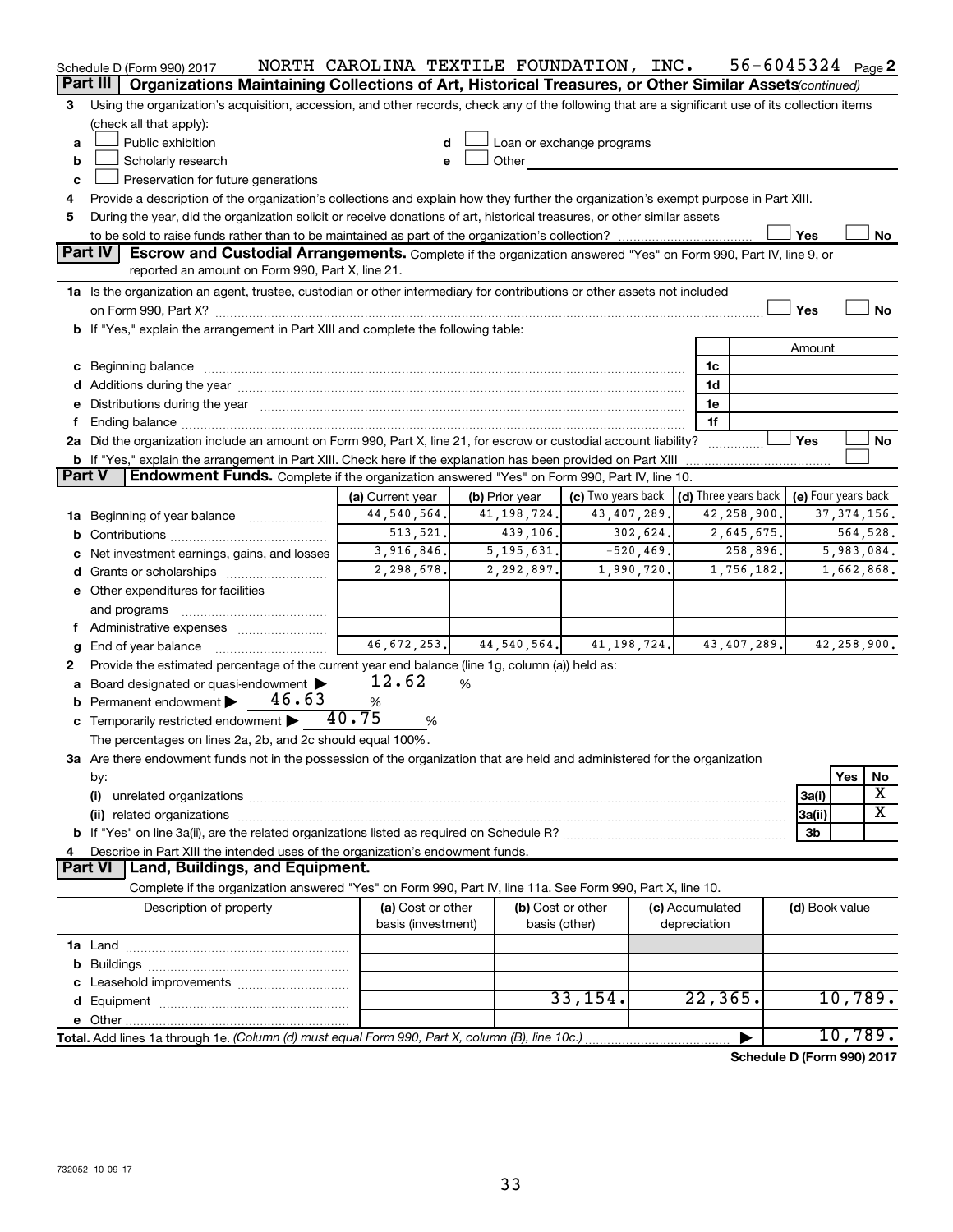| (a) Description of security or category (including name of security)      |                                                                                                                   |                 |                                                                                                            |                                                           |                |
|---------------------------------------------------------------------------|-------------------------------------------------------------------------------------------------------------------|-----------------|------------------------------------------------------------------------------------------------------------|-----------------------------------------------------------|----------------|
|                                                                           |                                                                                                                   | (b) Book value  | Complete if the organization answered "Yes" on Form 990, Part IV, line 11b. See Form 990, Part X, line 12. | (c) Method of valuation: Cost or end-of-year market value |                |
|                                                                           |                                                                                                                   |                 |                                                                                                            |                                                           |                |
|                                                                           |                                                                                                                   |                 |                                                                                                            |                                                           |                |
|                                                                           |                                                                                                                   |                 |                                                                                                            |                                                           |                |
| (3) Other<br>(A)                                                          |                                                                                                                   |                 |                                                                                                            |                                                           |                |
| (B)                                                                       |                                                                                                                   |                 |                                                                                                            |                                                           |                |
| (C)                                                                       |                                                                                                                   |                 |                                                                                                            |                                                           |                |
| (D)                                                                       |                                                                                                                   |                 |                                                                                                            |                                                           |                |
| (E)                                                                       |                                                                                                                   |                 |                                                                                                            |                                                           |                |
| (F)                                                                       |                                                                                                                   |                 |                                                                                                            |                                                           |                |
| (G)                                                                       |                                                                                                                   |                 |                                                                                                            |                                                           |                |
| (H)                                                                       |                                                                                                                   |                 |                                                                                                            |                                                           |                |
| Total. (Col. (b) must equal Form 990, Part X, col. (B) line 12.)          |                                                                                                                   |                 |                                                                                                            |                                                           |                |
| Part VIII Investments - Program Related.                                  |                                                                                                                   |                 |                                                                                                            |                                                           |                |
|                                                                           | Complete if the organization answered "Yes" on Form 990, Part IV, line 11c. See Form 990, Part X, line 13.        |                 |                                                                                                            |                                                           |                |
| (a) Description of investment                                             |                                                                                                                   | (b) Book value  |                                                                                                            | (c) Method of valuation: Cost or end-of-year market value |                |
| (1)                                                                       |                                                                                                                   |                 |                                                                                                            |                                                           |                |
| (2)                                                                       |                                                                                                                   |                 |                                                                                                            |                                                           |                |
| (3)                                                                       |                                                                                                                   |                 |                                                                                                            |                                                           |                |
| (4)                                                                       |                                                                                                                   |                 |                                                                                                            |                                                           |                |
| (5)                                                                       |                                                                                                                   |                 |                                                                                                            |                                                           |                |
| (6)                                                                       |                                                                                                                   |                 |                                                                                                            |                                                           |                |
| (7)                                                                       |                                                                                                                   |                 |                                                                                                            |                                                           |                |
| (8)                                                                       |                                                                                                                   |                 |                                                                                                            |                                                           |                |
| (9)                                                                       |                                                                                                                   |                 |                                                                                                            |                                                           |                |
| Total. (Col. (b) must equal Form 990, Part X, col. (B) line 13.)          |                                                                                                                   |                 |                                                                                                            |                                                           |                |
| Part IX<br>Other Assets.                                                  |                                                                                                                   |                 |                                                                                                            |                                                           |                |
|                                                                           | Complete if the organization answered "Yes" on Form 990, Part IV, line 11d. See Form 990, Part X, line 15.        |                 |                                                                                                            |                                                           |                |
|                                                                           |                                                                                                                   | (a) Description |                                                                                                            |                                                           | (b) Book value |
| (1)                                                                       |                                                                                                                   |                 |                                                                                                            |                                                           |                |
| (2)                                                                       |                                                                                                                   |                 |                                                                                                            |                                                           |                |
| (3)                                                                       |                                                                                                                   |                 |                                                                                                            |                                                           |                |
| (4)                                                                       |                                                                                                                   |                 |                                                                                                            |                                                           |                |
| (5)                                                                       |                                                                                                                   |                 |                                                                                                            |                                                           |                |
| (6)<br>(7)                                                                |                                                                                                                   |                 |                                                                                                            |                                                           |                |
| (8)                                                                       |                                                                                                                   |                 |                                                                                                            |                                                           |                |
| (9)                                                                       |                                                                                                                   |                 |                                                                                                            |                                                           |                |
| Total. (Column (b) must equal Form 990, Part X, col. (B) line 15.)        |                                                                                                                   |                 |                                                                                                            |                                                           |                |
| <b>Other Liabilities.</b><br>Part X                                       |                                                                                                                   |                 |                                                                                                            |                                                           |                |
|                                                                           | Complete if the organization answered "Yes" on Form 990, Part IV, line 11e or 11f. See Form 990, Part X, line 25. |                 |                                                                                                            |                                                           |                |
| 1.                                                                        | (a) Description of liability                                                                                      |                 | (b) Book value                                                                                             |                                                           |                |
| Federal income taxes<br>(1)                                               |                                                                                                                   |                 |                                                                                                            |                                                           |                |
| (2)                                                                       |                                                                                                                   |                 |                                                                                                            |                                                           |                |
| (3)                                                                       |                                                                                                                   |                 |                                                                                                            |                                                           |                |
| (4)                                                                       |                                                                                                                   |                 |                                                                                                            |                                                           |                |
| (5)                                                                       |                                                                                                                   |                 |                                                                                                            |                                                           |                |
|                                                                           |                                                                                                                   |                 |                                                                                                            |                                                           |                |
|                                                                           |                                                                                                                   |                 |                                                                                                            |                                                           |                |
| (6)                                                                       |                                                                                                                   |                 |                                                                                                            |                                                           |                |
| (7)                                                                       |                                                                                                                   |                 |                                                                                                            |                                                           |                |
| (8)                                                                       |                                                                                                                   |                 |                                                                                                            |                                                           |                |
| (9)<br>Total. (Column (b) must equal Form 990, Part X, col. (B) line 25.) |                                                                                                                   |                 |                                                                                                            |                                                           |                |

Schedule D (Form 990) 2017 MORTH CAROLINA TEXTILE FOUNDATION, INC.  $56-6045324$  Page

**Schedule D (Form 990) 2017**

56-6045324 Page 3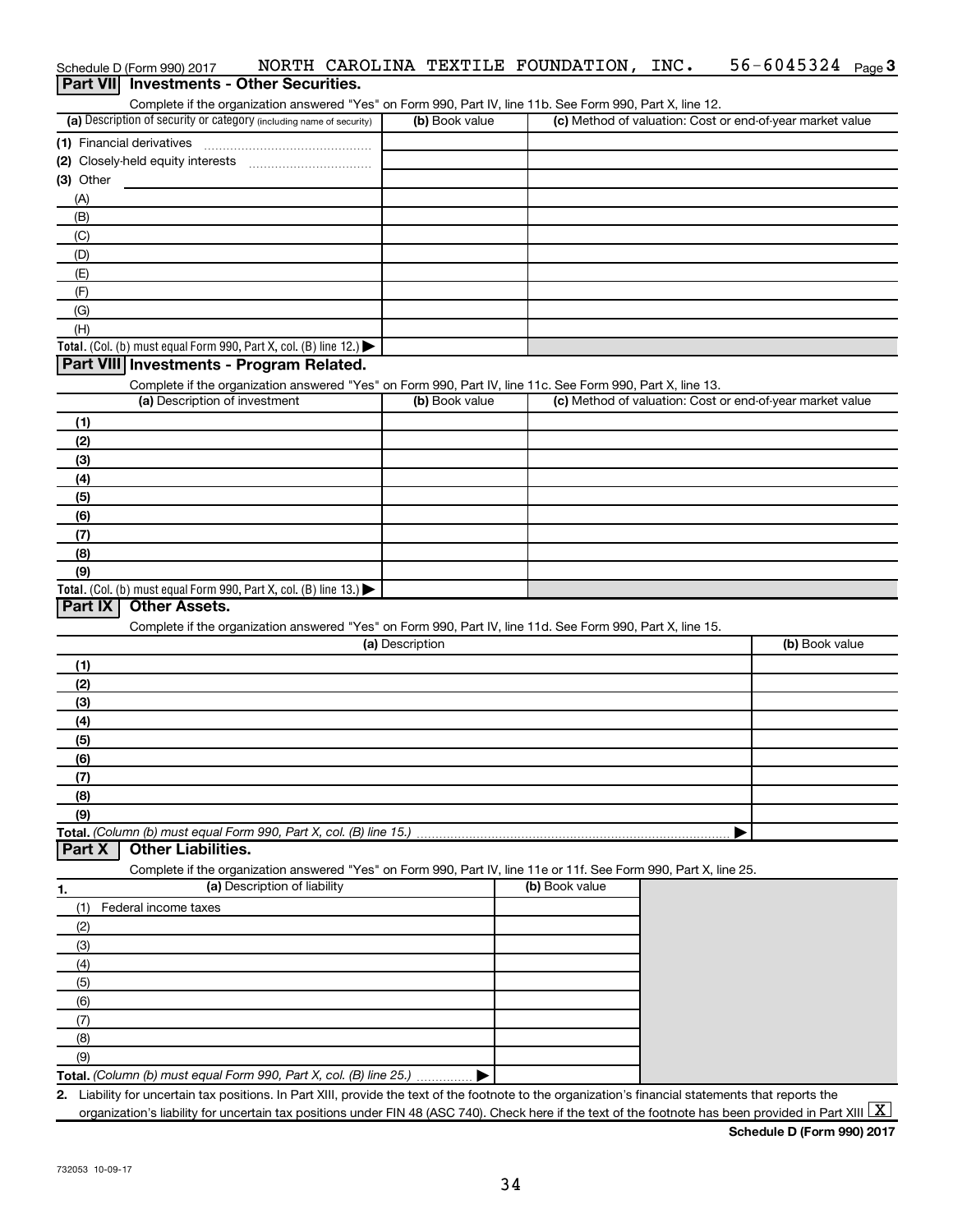|    | NORTH CAROLINA TEXTILE FOUNDATION, INC.<br>Schedule D (Form 990) 2017                                                                                                                                                              |                |            |                | 56-6045324 $_{Page}$ 4 |
|----|------------------------------------------------------------------------------------------------------------------------------------------------------------------------------------------------------------------------------------|----------------|------------|----------------|------------------------|
|    | Reconciliation of Revenue per Audited Financial Statements With Revenue per Return.<br>Part XI                                                                                                                                     |                |            |                |                        |
|    | Complete if the organization answered "Yes" on Form 990, Part IV, line 12a.                                                                                                                                                        |                |            |                |                        |
| 1  | Total revenue, gains, and other support per audited financial statements                                                                                                                                                           |                |            | $\blacksquare$ | 6,086,199.             |
| 2  | Amounts included on line 1 but not on Form 990, Part VIII, line 12:                                                                                                                                                                |                |            |                |                        |
| a  |                                                                                                                                                                                                                                    | 2a             | 1,933,374. |                |                        |
|    |                                                                                                                                                                                                                                    | 2 <sub>b</sub> |            |                |                        |
|    |                                                                                                                                                                                                                                    | 2c             |            |                |                        |
|    |                                                                                                                                                                                                                                    | 2d             | 15,617.    |                |                        |
|    | e Add lines 2a through 2d                                                                                                                                                                                                          |                |            | 2e             | 1,948,991.             |
| 3  |                                                                                                                                                                                                                                    |                |            | 3              | 4, 137, 208.           |
| 4  | Amounts included on Form 990, Part VIII, line 12, but not on line 1:                                                                                                                                                               |                |            |                |                        |
|    |                                                                                                                                                                                                                                    | 4a             | 175,017.   |                |                        |
|    |                                                                                                                                                                                                                                    | 4 <sub>h</sub> |            |                |                        |
|    | c Add lines 4a and 4b                                                                                                                                                                                                              |                |            | 4с             | 175,017.               |
| 5  |                                                                                                                                                                                                                                    |                |            | 5              | 4,312,225.             |
|    | Part XII   Reconciliation of Expenses per Audited Financial Statements With Expenses per Return.                                                                                                                                   |                |            |                |                        |
|    | Complete if the organization answered "Yes" on Form 990, Part IV, line 12a.                                                                                                                                                        |                |            |                |                        |
| 1. |                                                                                                                                                                                                                                    |                |            | $\mathbf 1$    | 3,313,357.             |
| 2  | Amounts included on line 1 but not on Form 990, Part IX, line 25:                                                                                                                                                                  |                |            |                |                        |
| a  |                                                                                                                                                                                                                                    | 2a             |            |                |                        |
| b  |                                                                                                                                                                                                                                    | 2 <sub>b</sub> |            |                |                        |
|    |                                                                                                                                                                                                                                    | 2 <sub>c</sub> |            |                |                        |
|    |                                                                                                                                                                                                                                    | 2d             |            |                |                        |
|    | e Add lines 2a through 2d <b>contract and all an additional and all an</b> and all and an additional and an additional and an additional and an additional and an additional and an additional and an additional and an additional |                |            | 2е             | $0$ .                  |
| 3  |                                                                                                                                                                                                                                    |                |            | 3              | 3,313,357.             |
| 4  | Amounts included on Form 990, Part IX, line 25, but not on line 1:                                                                                                                                                                 |                |            |                |                        |
|    |                                                                                                                                                                                                                                    | 4a             | 175,017.   |                |                        |
|    |                                                                                                                                                                                                                                    | 4 <sub>b</sub> |            |                |                        |
|    | c Add lines 4a and 4b                                                                                                                                                                                                              |                |            | 4c             | 175,017.               |
| 5  |                                                                                                                                                                                                                                    |                |            | 5              | 3,488,374.             |
|    | Part XIII Supplemental Information.                                                                                                                                                                                                |                |            |                |                        |
|    | Provide the descriptions required for Part II, lines 3, 5, and 9; Part III, lines 1a and 4; Part IV, lines 1b and 2b; Part V, line 4; Part X, line 2; Part XI,                                                                     |                |            |                |                        |

lines 2d and 4b; and Part XII, lines 2d and 4b. Also complete this part to provide any additional information.

PART X, LINE 2:

| IT IS THE FOUNDATION'S POLICY TO EVALUATE ALL TAX POSITIONS TO IDENTIFY   |          |
|---------------------------------------------------------------------------|----------|
| THOSE THAT MAY BE CONSIDERED UNCERTAIN. ALL IDENTIFIED MATERIAL TAX       |          |
| POSITIONS ARE ASSESSED AND MEASURED BY A "MORE-LIKELY-THAN-NOT" THRESHOLD |          |
| TO DETERMINE IF THE BENEFIT OF ANY CERTAIN TAX POSITION SHOULD BE         |          |
| RECOGNIZED IN THE PERIOD THE CHANGE OCCURS                                |          |
|                                                                           |          |
| PART XI, LINE 2D - OTHER ADJUSTMENTS:                                     |          |
| CHANGE IN VALUE OF SPLIT INTEREST AGREEMENTS                              | 12, 236. |
| INCREASE IN CASH SURRENDER VALUE OF LIFE INSURANCE                        | 3,381.   |
| TOTAL TO SCHEDULE D, PART XI, LINE 2D                                     | 15,617.  |
|                                                                           |          |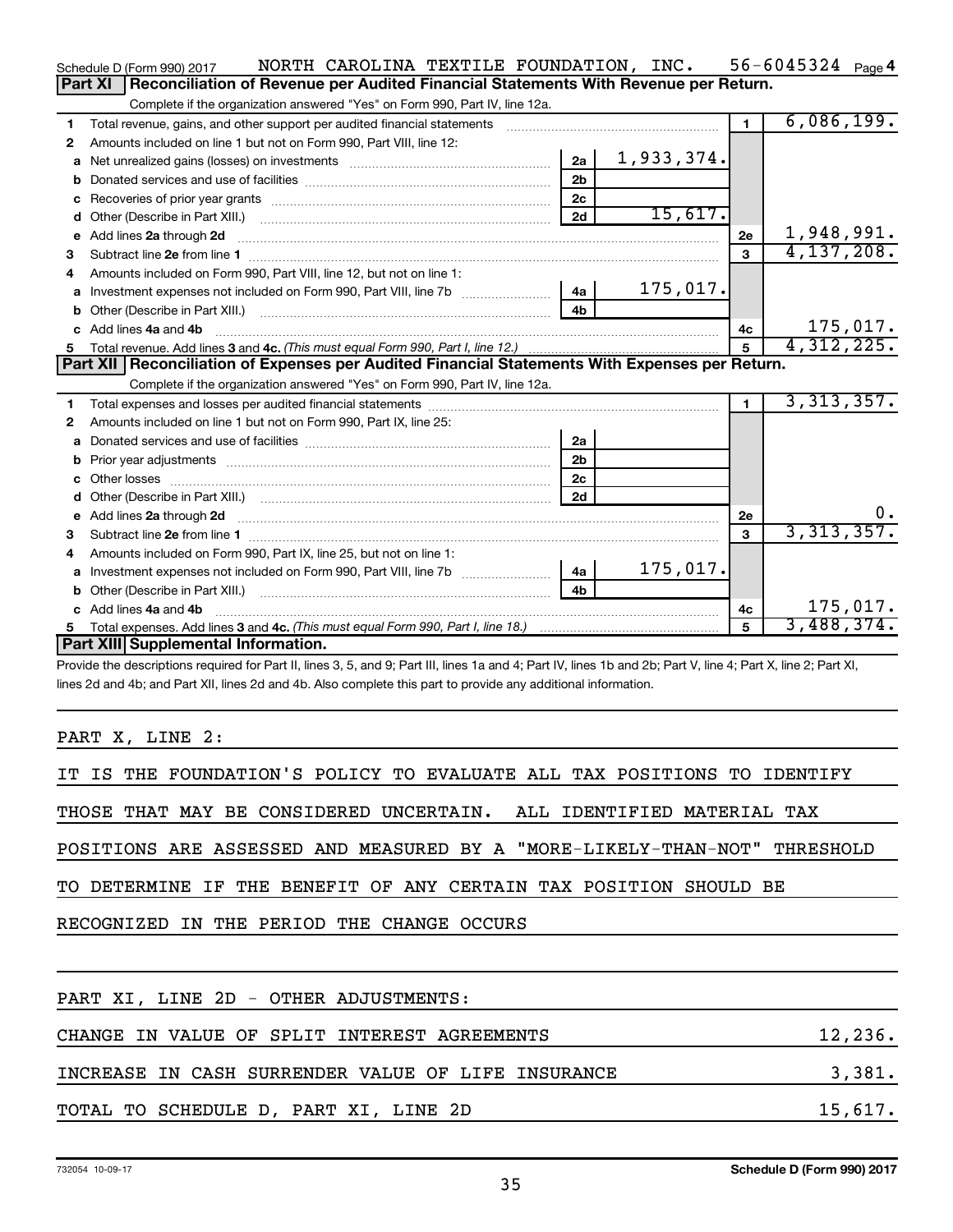| Schedule D (Form 990) 2017 NORTH CARO<br><b>Part XIII   Supplemental Information</b> (continued) | NORTH CAROLINA TEXTILE FOUNDATION, INC. 56-6045324 Page5 |  |  |  |
|--------------------------------------------------------------------------------------------------|----------------------------------------------------------|--|--|--|
|                                                                                                  |                                                          |  |  |  |
|                                                                                                  |                                                          |  |  |  |
|                                                                                                  |                                                          |  |  |  |
|                                                                                                  |                                                          |  |  |  |
|                                                                                                  |                                                          |  |  |  |
|                                                                                                  |                                                          |  |  |  |
|                                                                                                  |                                                          |  |  |  |
|                                                                                                  |                                                          |  |  |  |
|                                                                                                  |                                                          |  |  |  |
|                                                                                                  |                                                          |  |  |  |
|                                                                                                  |                                                          |  |  |  |
|                                                                                                  |                                                          |  |  |  |
|                                                                                                  |                                                          |  |  |  |
|                                                                                                  |                                                          |  |  |  |
|                                                                                                  |                                                          |  |  |  |
|                                                                                                  |                                                          |  |  |  |
|                                                                                                  |                                                          |  |  |  |
|                                                                                                  |                                                          |  |  |  |
|                                                                                                  |                                                          |  |  |  |
|                                                                                                  |                                                          |  |  |  |
|                                                                                                  |                                                          |  |  |  |
|                                                                                                  |                                                          |  |  |  |
|                                                                                                  |                                                          |  |  |  |
|                                                                                                  |                                                          |  |  |  |
|                                                                                                  |                                                          |  |  |  |
|                                                                                                  |                                                          |  |  |  |
|                                                                                                  |                                                          |  |  |  |
|                                                                                                  |                                                          |  |  |  |
|                                                                                                  |                                                          |  |  |  |
|                                                                                                  |                                                          |  |  |  |
|                                                                                                  |                                                          |  |  |  |
|                                                                                                  |                                                          |  |  |  |
|                                                                                                  |                                                          |  |  |  |
|                                                                                                  |                                                          |  |  |  |
|                                                                                                  |                                                          |  |  |  |
|                                                                                                  |                                                          |  |  |  |
|                                                                                                  |                                                          |  |  |  |
|                                                                                                  |                                                          |  |  |  |
|                                                                                                  |                                                          |  |  |  |
|                                                                                                  |                                                          |  |  |  |
|                                                                                                  |                                                          |  |  |  |
|                                                                                                  |                                                          |  |  |  |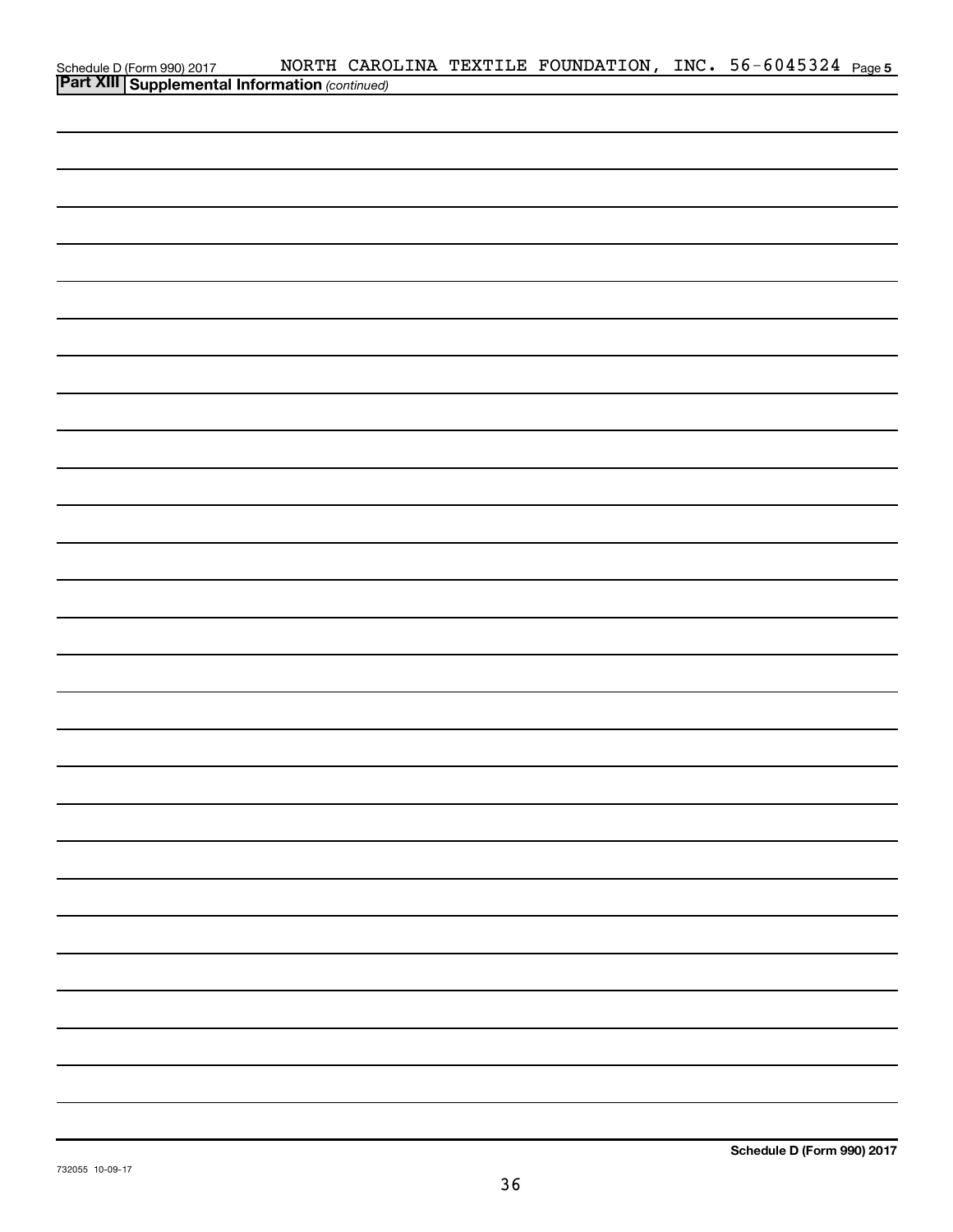| <b>SCHEDULE I</b>                                                                                                                                                                                                                                                                                                                                                            |                                            | <b>Grants and Other Assistance to Organizations,</b>                                                                                  |                                                                              |                                         |                                                                |                                          | OMB No. 1545-0047                                                                         |
|------------------------------------------------------------------------------------------------------------------------------------------------------------------------------------------------------------------------------------------------------------------------------------------------------------------------------------------------------------------------------|--------------------------------------------|---------------------------------------------------------------------------------------------------------------------------------------|------------------------------------------------------------------------------|-----------------------------------------|----------------------------------------------------------------|------------------------------------------|-------------------------------------------------------------------------------------------|
| (Form 990)                                                                                                                                                                                                                                                                                                                                                                   |                                            | Governments, and Individuals in the United States<br>Complete if the organization answered "Yes" on Form 990, Part IV, line 21 or 22. |                                                                              |                                         |                                                                |                                          |                                                                                           |
| Department of the Treasury<br>Internal Revenue Service                                                                                                                                                                                                                                                                                                                       |                                            |                                                                                                                                       | Attach to Form 990.<br>Go to www.irs.gov/Form990 for the latest information. |                                         |                                                                |                                          | <b>Open to Public</b><br>Inspection                                                       |
| Name of the organization                                                                                                                                                                                                                                                                                                                                                     |                                            | NORTH CAROLINA TEXTILE FOUNDATION, INC.                                                                                               |                                                                              |                                         |                                                                |                                          | <b>Employer identification number</b><br>56-6045324                                       |
| Part I<br><b>General Information on Grants and Assistance</b>                                                                                                                                                                                                                                                                                                                |                                            |                                                                                                                                       |                                                                              |                                         |                                                                |                                          |                                                                                           |
| Does the organization maintain records to substantiate the amount of the grants or assistance, the grantees' eligibility for the grants or assistance, and the selection<br>$\mathbf 1$<br>criteria used to award the grants or assistance?<br>Describe in Part IV the organization's procedures for monitoring the use of grant funds in the United States.<br>$\mathbf{2}$ |                                            |                                                                                                                                       |                                                                              |                                         |                                                                |                                          | $\boxed{\text{X}}$ Yes<br>l No                                                            |
| Part II<br>Grants and Other Assistance to Domestic Organizations and Domestic Governments. Complete if the organization answered "Yes" on Form 990, Part IV, line 21, for any                                                                                                                                                                                                |                                            |                                                                                                                                       |                                                                              |                                         |                                                                |                                          |                                                                                           |
| recipient that received more than \$5,000. Part II can be duplicated if additional space is needed.                                                                                                                                                                                                                                                                          |                                            |                                                                                                                                       |                                                                              |                                         |                                                                |                                          |                                                                                           |
| <b>1 (a)</b> Name and address of organization<br>or government                                                                                                                                                                                                                                                                                                               | $(b)$ EIN                                  | (c) IRC section<br>(if applicable)                                                                                                    | (d) Amount of<br>cash grant                                                  | (e) Amount of<br>non-cash<br>assistance | (f) Method of<br>valuation (book,<br>FMV, appraisal,<br>other) | (g) Description of<br>noncash assistance | (h) Purpose of grant<br>or assistance                                                     |
| NC STATE UNIVERSITY COLLEGE OF<br>TEXTILES - 1000 MAIN CAMPUS DRIVE<br>- RALEIGH, NC 27695                                                                                                                                                                                                                                                                                   | 56-6000756<br>501(C)(3)<br>2,649,767.<br>0 |                                                                                                                                       |                                                                              |                                         |                                                                |                                          | TO PROVIDE FOR STUDENT<br>SCHOLARSHIPS, FUND<br>RESEARCH AND<br>PROFESSORSHIPS AND ASSIST |
|                                                                                                                                                                                                                                                                                                                                                                              |                                            |                                                                                                                                       |                                                                              |                                         |                                                                |                                          |                                                                                           |
|                                                                                                                                                                                                                                                                                                                                                                              |                                            |                                                                                                                                       |                                                                              |                                         |                                                                |                                          |                                                                                           |
|                                                                                                                                                                                                                                                                                                                                                                              |                                            |                                                                                                                                       |                                                                              |                                         |                                                                |                                          |                                                                                           |
|                                                                                                                                                                                                                                                                                                                                                                              |                                            |                                                                                                                                       |                                                                              |                                         |                                                                |                                          |                                                                                           |
|                                                                                                                                                                                                                                                                                                                                                                              |                                            |                                                                                                                                       |                                                                              |                                         |                                                                |                                          |                                                                                           |
| 2<br>3<br>LHA For Paperwork Reduction Act Notice, see the Instructions for Form 990.                                                                                                                                                                                                                                                                                         |                                            |                                                                                                                                       |                                                                              |                                         |                                                                |                                          | Schedule I (Form 990) (2017)                                                              |

SEE PART IV FOR COLUMN (H) DESCRIPTIONS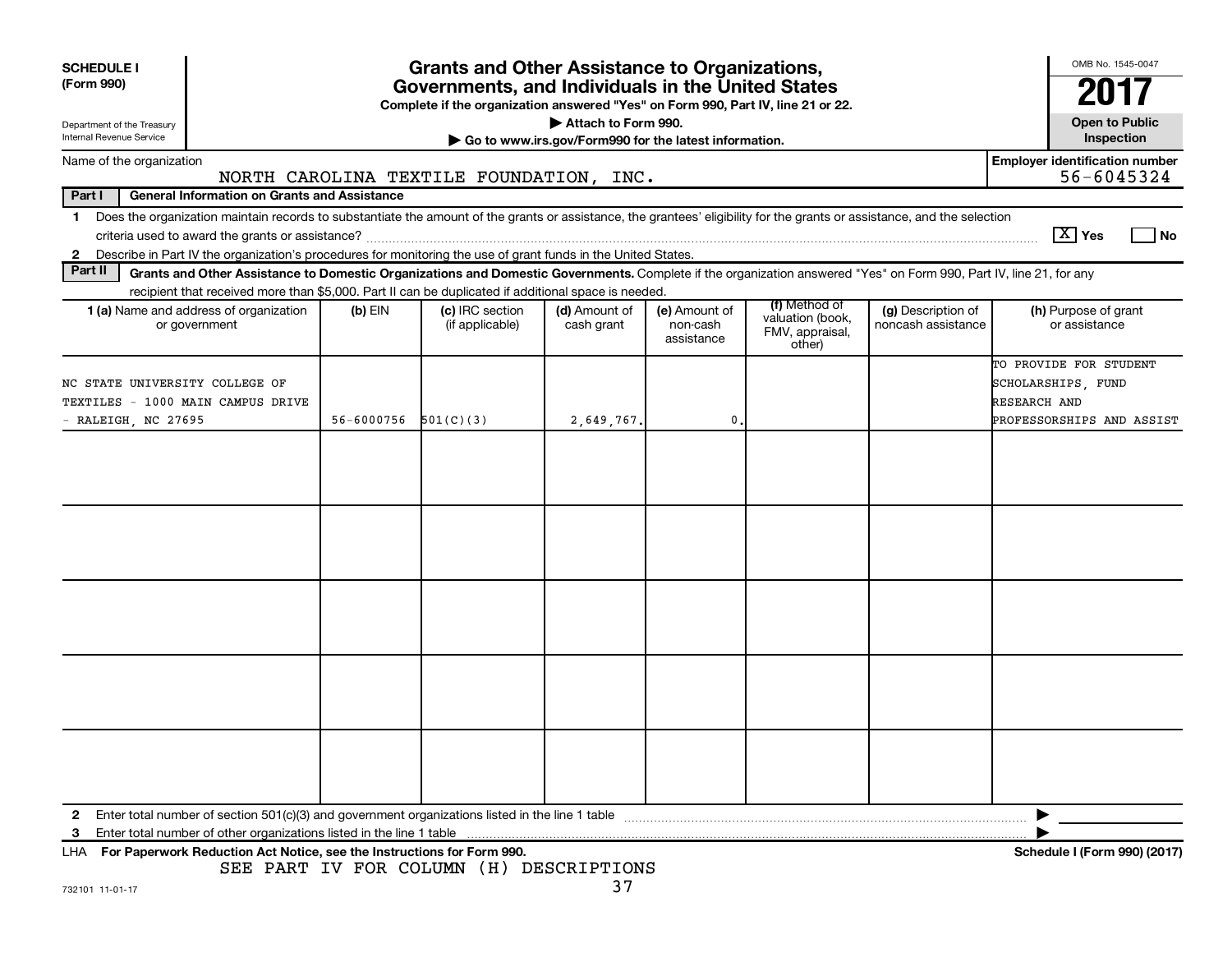#### Schedule I (Form 990) (2017) MORTH CAROLINA TEXTILE FOUNDATION, INC.  $56-6045324$  Page

**2**

Part III | Grants and Other Assistance to Domestic Individuals. Complete if the organization answered "Yes" on Form 990, Part IV, line 22. Part III can be duplicated if additional space is needed.

| (a) Type of grant or assistance | (b) Number of<br>recipients | (c) Amount of<br>cash grant | (d) Amount of non-<br>cash assistance | (e) Method of valuation<br>(book, FMV, appraisal, other) | (f) Description of noncash assistance |
|---------------------------------|-----------------------------|-----------------------------|---------------------------------------|----------------------------------------------------------|---------------------------------------|
|                                 |                             |                             |                                       |                                                          |                                       |
|                                 |                             |                             |                                       |                                                          |                                       |
|                                 |                             |                             |                                       |                                                          |                                       |
|                                 |                             |                             |                                       |                                                          |                                       |
|                                 |                             |                             |                                       |                                                          |                                       |
|                                 |                             |                             |                                       |                                                          |                                       |
|                                 |                             |                             |                                       |                                                          |                                       |
|                                 |                             |                             |                                       |                                                          |                                       |
|                                 |                             |                             |                                       |                                                          |                                       |
|                                 |                             |                             |                                       |                                                          |                                       |

Part IV | Supplemental Information. Provide the information required in Part I, line 2; Part III, column (b); and any other additional information.

PART I, LINE 2:

THE FOUNDATION DETERMINES THE AMOUNT OF THE GRANT TO THE COLLEGE BASED ON

THE FAIR MARKET VALUE OF ENDOWMENT FUNDS AND MONITORS THE DISBURSEMENT OF

THE GRANT THROUGH MONTHLY REPORTS RECEIVED FROM THE COLLEGE

PART II, LINE 1, COLUMN (H):

NAME OF ORGANIZATION OR GOVERNMENT:

NC STATE UNIVERSITY COLLEGE OF TEXTILES

(H) PURPOSE OF GRANT OR ASSISTANCE: TO PROVIDE FOR STUDENT SCHOLARSHIPS,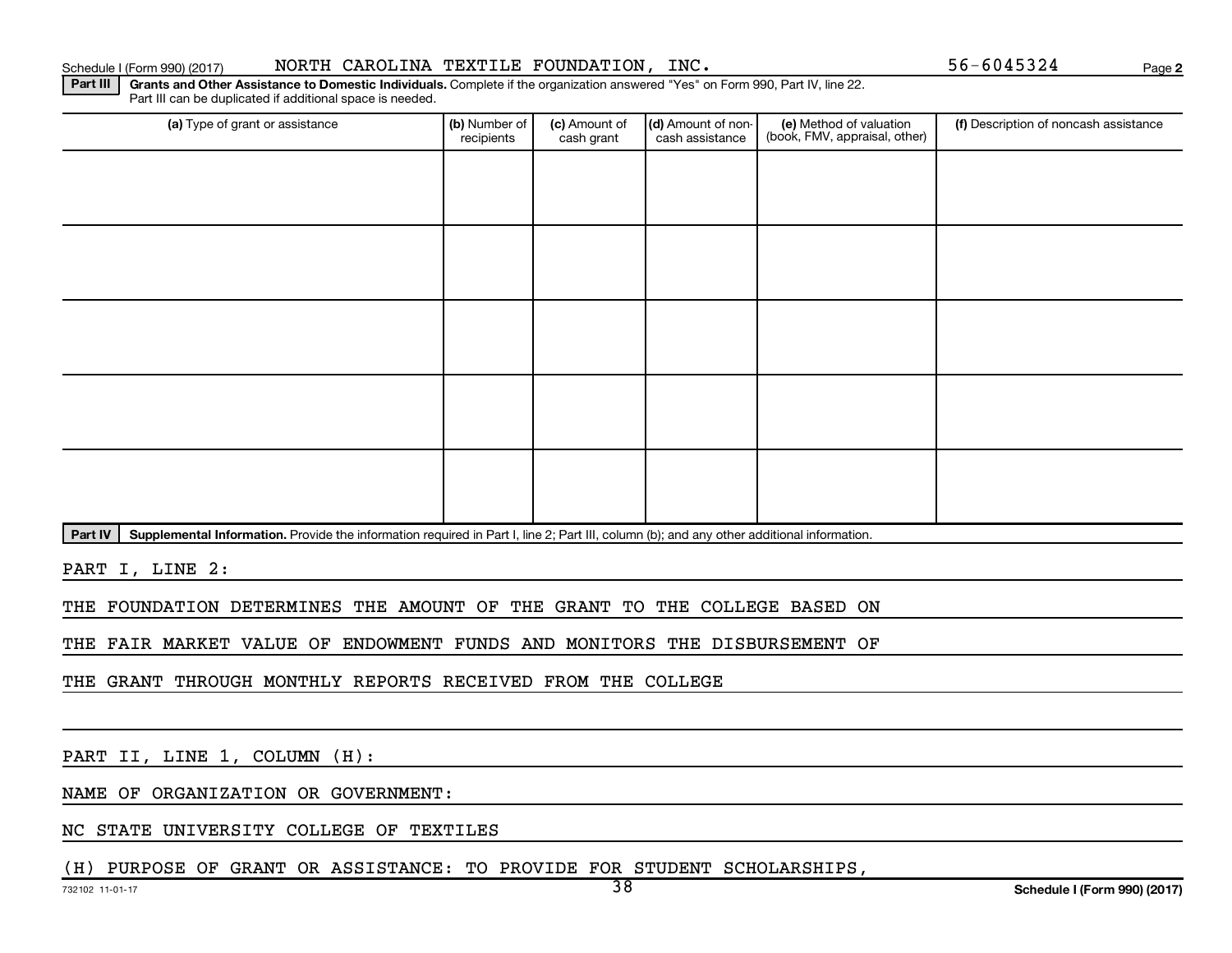| Schedule I (Form 990) |  |
|-----------------------|--|
|                       |  |

FUND RESEARCH AND PROFESSORSHIPS AND ASSIST WITH CAPITAL PURCHASES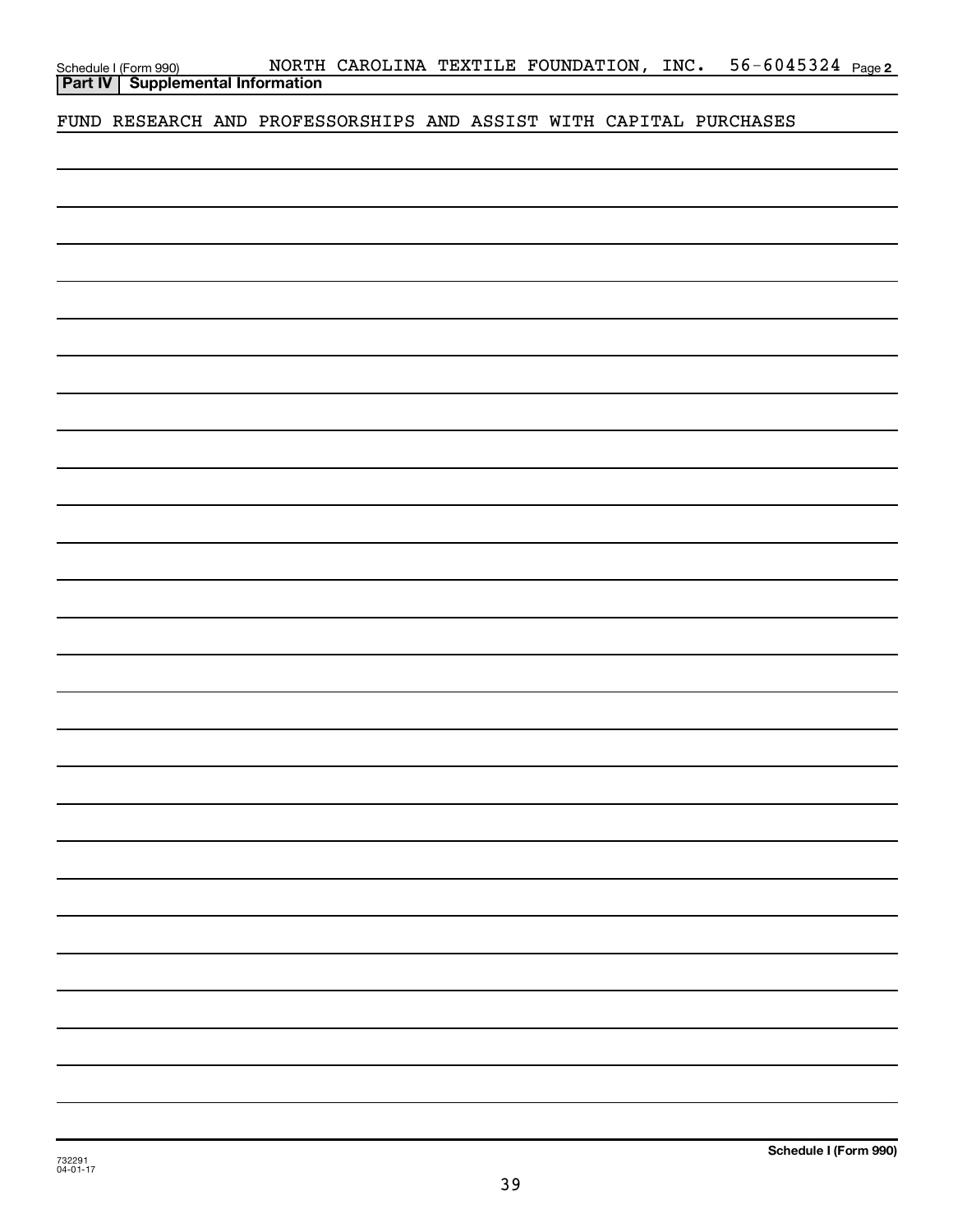**(Form 990 or 990-EZ)**

# **SCHEDULE O Supplemental Information to Form 990 or 990-EZ 2017**<br>(Form 990 or 990-EZ) Complete to provide information for responses to specific questions on

**Complete to provide information for responses to specific questions on Form 990 or 990-EZ or to provide any additional information. | Attach to Form 990 or 990-EZ.**

**| Go to www.irs.gov/Form990 for the latest information.**

**Open to Public Inspection Employer identification number**

OMB No. 1545-0047

Department of the Treasury Internal Revenue Service Name of the organization

NORTH CAROLINA TEXTILE FOUNDATION, INC. 56-6045324

FORM 990, PART I, LINE 1, DESCRIPTION OF ORGANIZATION MISSION:

PROFESSORSHIPS, RESEARCH AND OTHER NEEDS

FORM 990, PART III, LINE 1, DESCRIPTION OF ORGANIZATION MISSION:

FOUNDATION SUPPORTS THE COLLEGE BY PROVIDING FUNDS FOR SCHOLARSHIPS TO

DESERVING UNDERGRADUATE AND GRADUATE STUDENTS, RECRUITMENT AND

RETENTION OF HIGHLY QUALIFIED EDUCATORS AND RESEARCHERS AND THE

ACQUISITION AND MAINTENANCE OF STATE-OF-THE-ART EQUIPMENT AND

FACILITIES FOR RESEARCH AND EDUCATION.

FORM 990, PART VI, SECTION B, LINE 11B:

THE FORM 990 IS PROVIDED TO THE BOARD MEMBERS TO REVIEW AND APPROVE PRIOR

TO THE FILING DEADLINE.

FORM 990, PART VI, SECTION B, LINE 12C:

BOARD MEMBERS ARE REQUIRED TO REVIEW AND SIGN THE CONFLICT OF INTEREST

POLICY AT EACH BOARD MEETING

FORM 990, PART VI, SECTION B, LINE 15:

EXECUTIVE DIRECTOR AND OTHER EMPLOYEES ARE PAID BY A RELATED ORGANIZATION

(COLLEGE OF TEXTILES, NC STATE UNIVERSITY). THE COLLEGE DETERMINES THE

COMPENSATION OF THE EMPLOYEES BASED ON STATE PAY GRADES AND BUDGETARY

CONSIDERATIONS.

FORM 990, PART VI, SECTION C, LINE 19:

732211 09-07-17 LHA For Paperwork Reduction Act Notice, see the Instructions for Form 990 or 990-EZ. Schedule O (Form 990 or 990-EZ) (2017) THE ORGANIZATION MAKES THE GOVERNING DOCUMENTS, CONFLICT OF INTEREST POLICY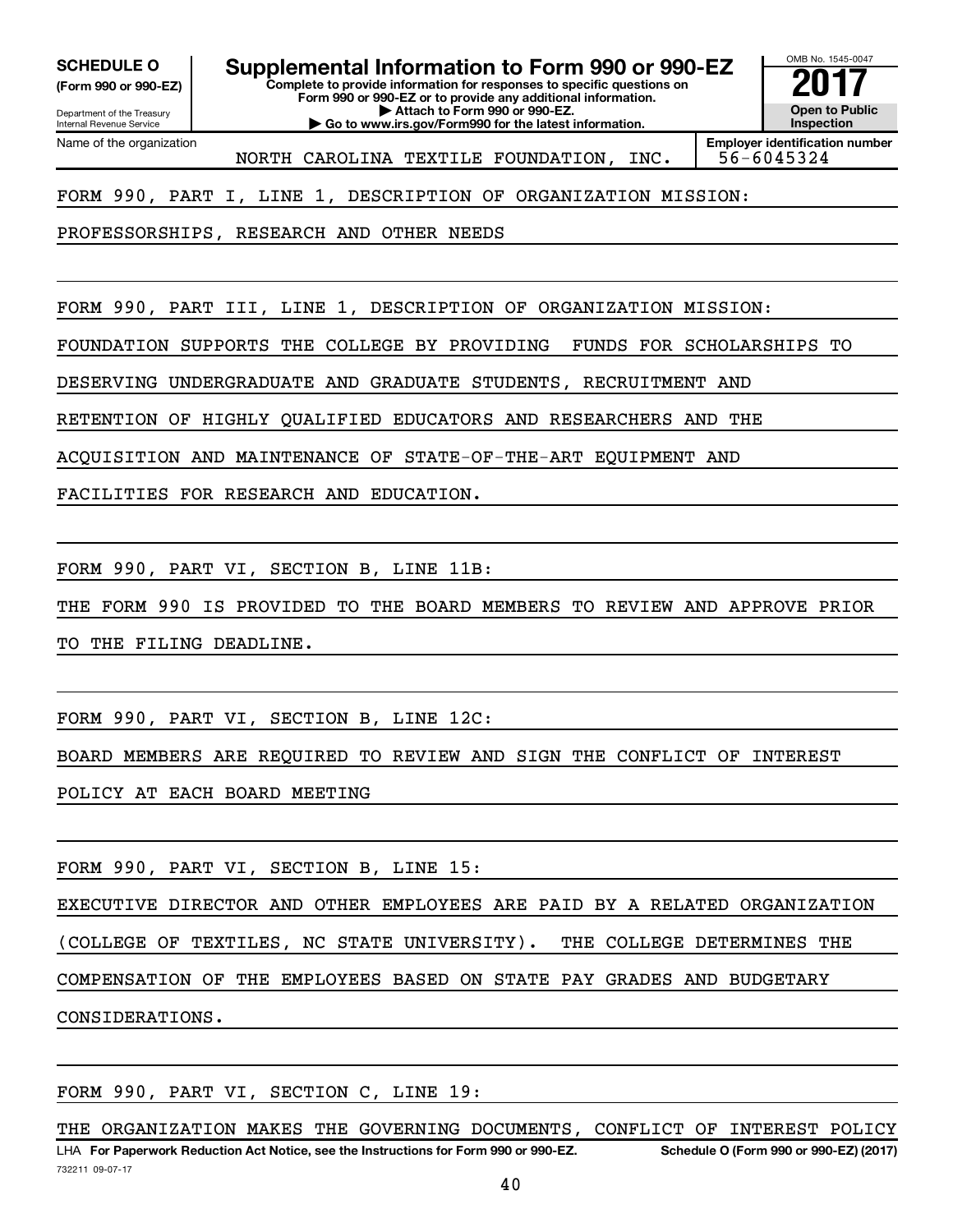| <b>Employer identification number</b><br>Name of the organization<br>56-6045324<br>NORTH CAROLINA TEXTILE FOUNDATION, INC.<br>AND FINANCIAL STATEMENTS AVAILABLE TO THE PUBLIC ONLINE OR UPON WRITTEN<br>REQUEST.<br>FORM 990, PART XI, LINE 9, CHANGES IN NET ASSETS:<br>12,236.<br>CHANGE IN VALUE OF SPLIT INTEREST AGREEMENTS<br>3,381.<br>INCREASE IN CASH SURRENDER VALUE OF LIFE INSURANCE<br>15,617.<br>TOTAL TO FORM 990, PART XI, LINE 9<br>FORM 990, PART XII, LINE 2C<br>DESCRIPTIN OF OVERSIGHT OF AUDIT:<br>THE FOUNDATION HAS AN AUDIT COMMITTEE CONSISTING OF BOARD MEMBERS THAT<br>REVIEW THE AUDIT REPORT, MONITORS THE PROGRESS OF THE AUDIT PROCESS AND<br>KEEPS AN OPEN LINE OF COMMUNICATION WITH THE AUDITORS | Schedule O (Form 990 or 990-EZ) (2017) | Page 2 |
|--------------------------------------------------------------------------------------------------------------------------------------------------------------------------------------------------------------------------------------------------------------------------------------------------------------------------------------------------------------------------------------------------------------------------------------------------------------------------------------------------------------------------------------------------------------------------------------------------------------------------------------------------------------------------------------------------------------------------------------|----------------------------------------|--------|
|                                                                                                                                                                                                                                                                                                                                                                                                                                                                                                                                                                                                                                                                                                                                      |                                        |        |
|                                                                                                                                                                                                                                                                                                                                                                                                                                                                                                                                                                                                                                                                                                                                      |                                        |        |
|                                                                                                                                                                                                                                                                                                                                                                                                                                                                                                                                                                                                                                                                                                                                      |                                        |        |
|                                                                                                                                                                                                                                                                                                                                                                                                                                                                                                                                                                                                                                                                                                                                      |                                        |        |
|                                                                                                                                                                                                                                                                                                                                                                                                                                                                                                                                                                                                                                                                                                                                      |                                        |        |
|                                                                                                                                                                                                                                                                                                                                                                                                                                                                                                                                                                                                                                                                                                                                      |                                        |        |
|                                                                                                                                                                                                                                                                                                                                                                                                                                                                                                                                                                                                                                                                                                                                      |                                        |        |
|                                                                                                                                                                                                                                                                                                                                                                                                                                                                                                                                                                                                                                                                                                                                      |                                        |        |
|                                                                                                                                                                                                                                                                                                                                                                                                                                                                                                                                                                                                                                                                                                                                      |                                        |        |
|                                                                                                                                                                                                                                                                                                                                                                                                                                                                                                                                                                                                                                                                                                                                      |                                        |        |
|                                                                                                                                                                                                                                                                                                                                                                                                                                                                                                                                                                                                                                                                                                                                      |                                        |        |
|                                                                                                                                                                                                                                                                                                                                                                                                                                                                                                                                                                                                                                                                                                                                      |                                        |        |
|                                                                                                                                                                                                                                                                                                                                                                                                                                                                                                                                                                                                                                                                                                                                      |                                        |        |
|                                                                                                                                                                                                                                                                                                                                                                                                                                                                                                                                                                                                                                                                                                                                      |                                        |        |
|                                                                                                                                                                                                                                                                                                                                                                                                                                                                                                                                                                                                                                                                                                                                      |                                        |        |
|                                                                                                                                                                                                                                                                                                                                                                                                                                                                                                                                                                                                                                                                                                                                      |                                        |        |
|                                                                                                                                                                                                                                                                                                                                                                                                                                                                                                                                                                                                                                                                                                                                      |                                        |        |
|                                                                                                                                                                                                                                                                                                                                                                                                                                                                                                                                                                                                                                                                                                                                      |                                        |        |
|                                                                                                                                                                                                                                                                                                                                                                                                                                                                                                                                                                                                                                                                                                                                      |                                        |        |
|                                                                                                                                                                                                                                                                                                                                                                                                                                                                                                                                                                                                                                                                                                                                      |                                        |        |
|                                                                                                                                                                                                                                                                                                                                                                                                                                                                                                                                                                                                                                                                                                                                      |                                        |        |
|                                                                                                                                                                                                                                                                                                                                                                                                                                                                                                                                                                                                                                                                                                                                      |                                        |        |
|                                                                                                                                                                                                                                                                                                                                                                                                                                                                                                                                                                                                                                                                                                                                      |                                        |        |
|                                                                                                                                                                                                                                                                                                                                                                                                                                                                                                                                                                                                                                                                                                                                      |                                        |        |
|                                                                                                                                                                                                                                                                                                                                                                                                                                                                                                                                                                                                                                                                                                                                      |                                        |        |
|                                                                                                                                                                                                                                                                                                                                                                                                                                                                                                                                                                                                                                                                                                                                      |                                        |        |
|                                                                                                                                                                                                                                                                                                                                                                                                                                                                                                                                                                                                                                                                                                                                      |                                        |        |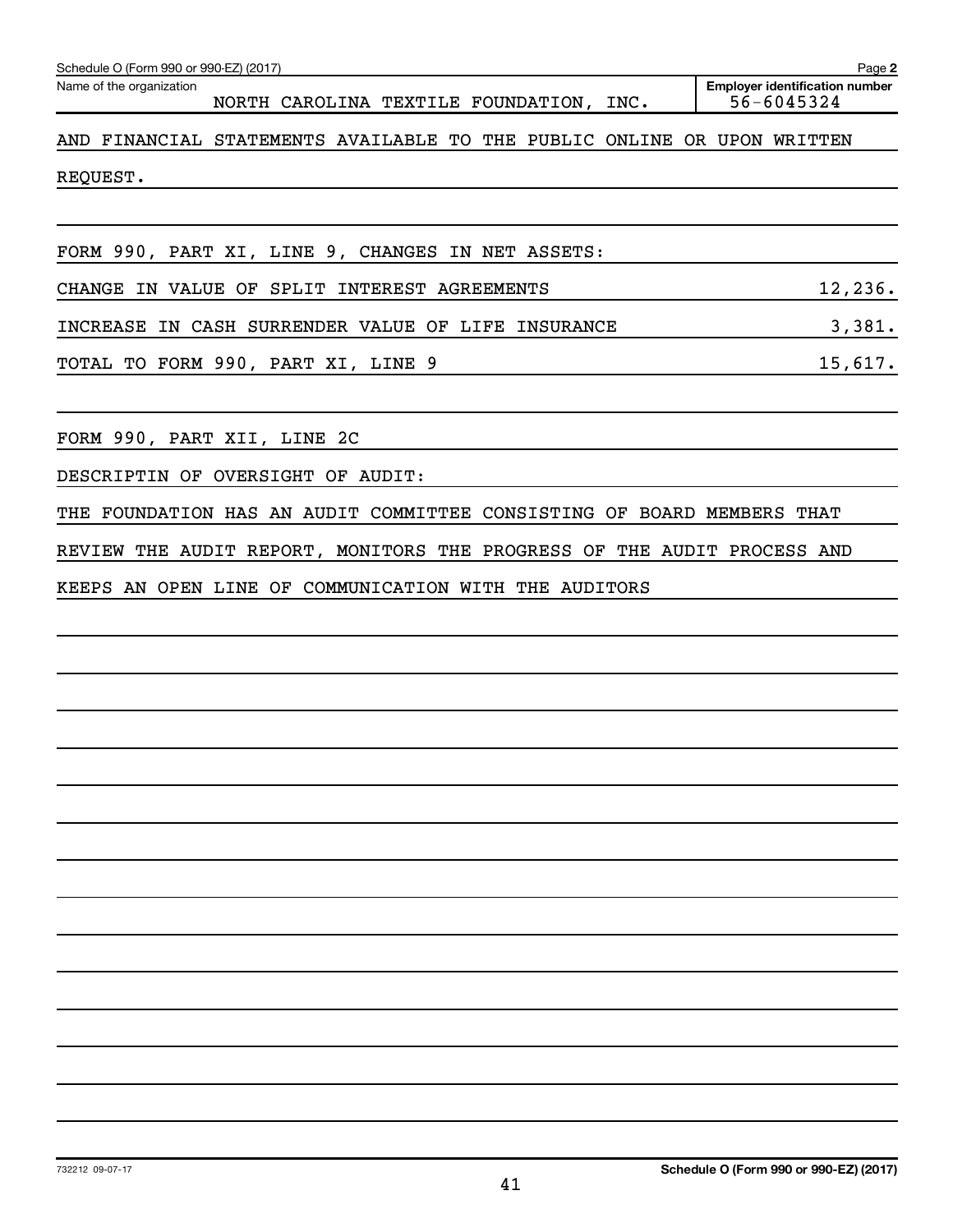| <b>SCHEDULE R</b> |
|-------------------|
|                   |

Department of the Treasury Internal Revenue Service

# **Related Organizations and Unrelated Partnerships**

**(Form 990) Complete if the organization answered "Yes" on Form 990, Part IV, line 33, 34, 35b, 36, or 37.** |

OMB No. 1545-0047 **2017**<br>Open to Public

▶ Attach to Form 990. **Open to Public | Go to www.irs.gov/Form990 for instructions and the latest information. Inspection**

Name of the organization

# NORTH CAROLINA TEXTILE FOUNDATION, INC.

**Employer identification number**

Part I ldentification of Disregarded Entities. Complete if the organization answered "Yes" on Form 990, Part IV, line 33.

| (a)<br>Name, address, and EIN (if applicable)<br>of disregarded entity | (b)<br>Primary activity | (c)<br>Legal domicile (state or<br>foreign country) | (d)<br>Total income | (e)<br>End-of-year assets | (f)<br>Direct controlling<br>entity |
|------------------------------------------------------------------------|-------------------------|-----------------------------------------------------|---------------------|---------------------------|-------------------------------------|
|                                                                        |                         |                                                     |                     |                           |                                     |
|                                                                        |                         |                                                     |                     |                           |                                     |
|                                                                        |                         |                                                     |                     |                           |                                     |
|                                                                        |                         |                                                     |                     |                           |                                     |

**Part II** Identification of Related Tax-Exempt Organizations. Complete if the organization answered "Yes" on Form 990, Part IV, line 34, because it had one or more related tax-exempt<br>Part II acconizations during the tax ye organizations during the tax year.

| (a)<br>Name, address, and EIN<br>of related organization | (b)<br>Primary activity    | (c)<br>Legal domicile (state or<br>foreign country) | (d)<br>Exempt Code<br>section | (e)<br>Public charity<br>status (if section | (f)<br>Direct controlling<br>entity | $(g)$<br>Section 512(b)(13)<br>controlled | entity? |
|----------------------------------------------------------|----------------------------|-----------------------------------------------------|-------------------------------|---------------------------------------------|-------------------------------------|-------------------------------------------|---------|
|                                                          |                            |                                                     | 501(c)(3))                    |                                             |                                     |                                           | No      |
| NC STATE UNIVERSITY - 56-6000756                         | SCHOLARSHIP AND OTHER      |                                                     |                               |                                             |                                     |                                           |         |
| PO BOX 8502                                              | SUPPORT FOR THE COLLEGE OF |                                                     |                               |                                             |                                     |                                           |         |
| RALEIGH, NC 27695                                        | TEXTILES                   | NORTH CAROLINA                                      | 170(B)(1)(A)                  |                                             | N/A                                 |                                           | X       |
|                                                          |                            |                                                     |                               |                                             |                                     |                                           |         |
|                                                          |                            |                                                     |                               |                                             |                                     |                                           |         |
|                                                          |                            |                                                     |                               |                                             |                                     |                                           |         |

**For Paperwork Reduction Act Notice, see the Instructions for Form 990. Schedule R (Form 990) 2017**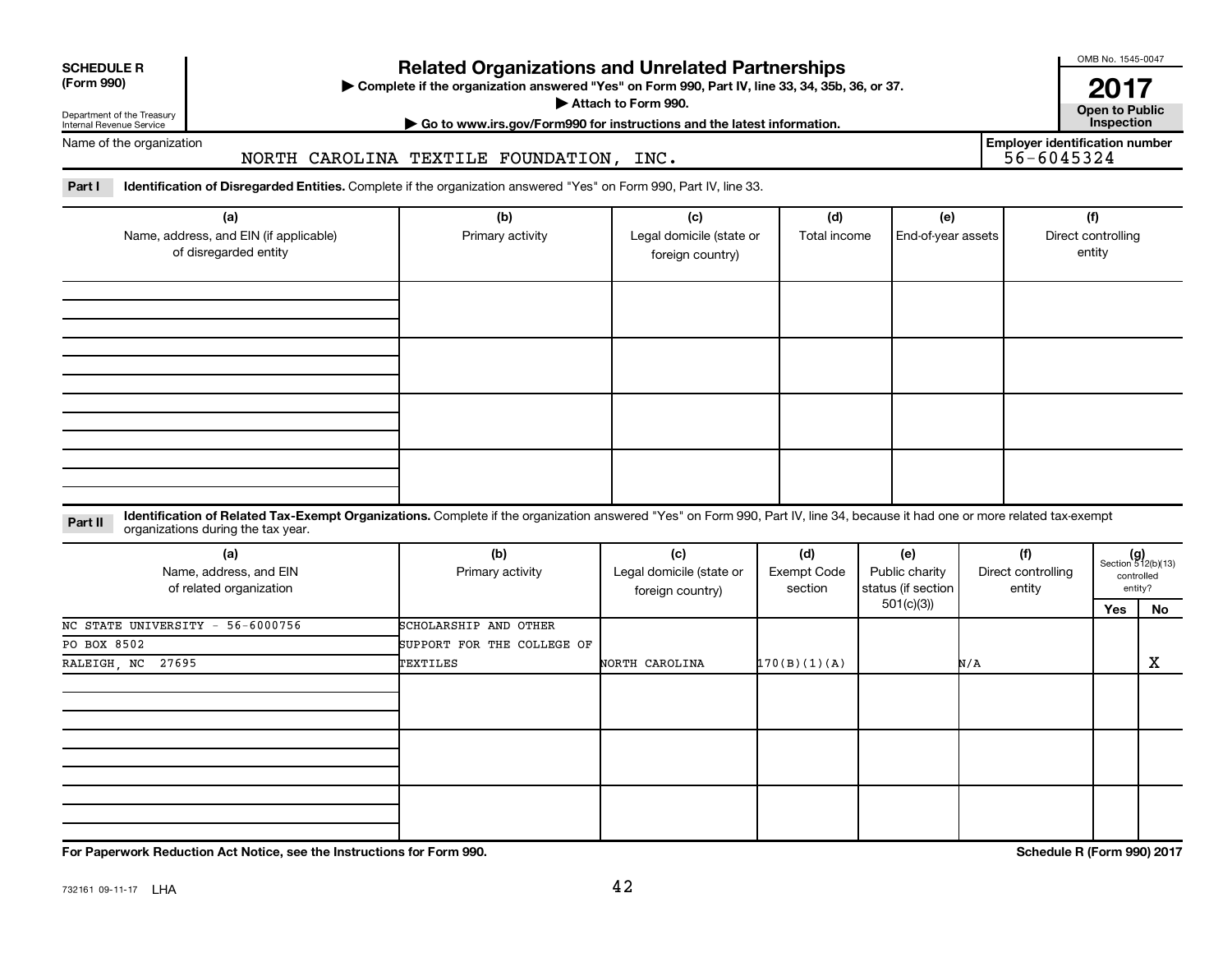#### Schedule R (Form 990) 2017 NORTH CAROLINA TEXTILE FOUNDATION, INC.  $56-6045324$   $_{\rm Page}$

**2**

Part III Identification of Related Organizations Taxable as a Partnership. Complete if the organization answered "Yes" on Form 990, Part IV, line 34, because it had one or more related<br>Part III International tracted as a p organizations treated as a partnership during the tax year.

| (a)                                                                                                                                                                                                                                                                         | (b)              | (c)                                       | (d)                          |                      | (e)                                                                   | (f)                      |                               | (g)                               |                | (h)                                                                               |           | (i)                    | (i)                                         | (k)                   |
|-----------------------------------------------------------------------------------------------------------------------------------------------------------------------------------------------------------------------------------------------------------------------------|------------------|-------------------------------------------|------------------------------|----------------------|-----------------------------------------------------------------------|--------------------------|-------------------------------|-----------------------------------|----------------|-----------------------------------------------------------------------------------|-----------|------------------------|---------------------------------------------|-----------------------|
| Name, address, and EIN<br>of related organization                                                                                                                                                                                                                           | Primary activity | Legal<br>domicile<br>(state or<br>foreign | Direct controlling<br>entity |                      | Predominant income<br>(related, unrelated,<br>excluded from tax under | Share of total<br>income |                               | Share of<br>end-of-year<br>assets |                | Code V-UBI<br>Disproportionate<br>amount in box<br>allocations?<br>20 of Schedule |           |                        | General or Percentage<br>managing ownership |                       |
|                                                                                                                                                                                                                                                                             |                  | country)                                  |                              |                      | sections 512-514)                                                     |                          |                               |                                   |                | <b>Yes</b>                                                                        | <b>No</b> | K-1 (Form 1065) Yes No |                                             |                       |
|                                                                                                                                                                                                                                                                             |                  |                                           |                              |                      |                                                                       |                          |                               |                                   |                |                                                                                   |           |                        |                                             |                       |
|                                                                                                                                                                                                                                                                             |                  |                                           |                              |                      |                                                                       |                          |                               |                                   |                |                                                                                   |           |                        |                                             |                       |
|                                                                                                                                                                                                                                                                             |                  |                                           |                              |                      |                                                                       |                          |                               |                                   |                |                                                                                   |           |                        |                                             |                       |
|                                                                                                                                                                                                                                                                             |                  |                                           |                              |                      |                                                                       |                          |                               |                                   |                |                                                                                   |           |                        |                                             |                       |
|                                                                                                                                                                                                                                                                             |                  |                                           |                              |                      |                                                                       |                          |                               |                                   |                |                                                                                   |           |                        |                                             |                       |
|                                                                                                                                                                                                                                                                             |                  |                                           |                              |                      |                                                                       |                          |                               |                                   |                |                                                                                   |           |                        |                                             |                       |
|                                                                                                                                                                                                                                                                             |                  |                                           |                              |                      |                                                                       |                          |                               |                                   |                |                                                                                   |           |                        |                                             |                       |
|                                                                                                                                                                                                                                                                             |                  |                                           |                              |                      |                                                                       |                          |                               |                                   |                |                                                                                   |           |                        |                                             |                       |
|                                                                                                                                                                                                                                                                             |                  |                                           |                              |                      |                                                                       |                          |                               |                                   |                |                                                                                   |           |                        |                                             |                       |
|                                                                                                                                                                                                                                                                             |                  |                                           |                              |                      |                                                                       |                          |                               |                                   |                |                                                                                   |           |                        |                                             |                       |
|                                                                                                                                                                                                                                                                             |                  |                                           |                              |                      |                                                                       |                          |                               |                                   |                |                                                                                   |           |                        |                                             |                       |
|                                                                                                                                                                                                                                                                             |                  |                                           |                              |                      |                                                                       |                          |                               |                                   |                |                                                                                   |           |                        |                                             |                       |
|                                                                                                                                                                                                                                                                             |                  |                                           |                              |                      |                                                                       |                          |                               |                                   |                |                                                                                   |           |                        |                                             |                       |
|                                                                                                                                                                                                                                                                             |                  |                                           |                              |                      |                                                                       |                          |                               |                                   |                |                                                                                   |           |                        |                                             |                       |
|                                                                                                                                                                                                                                                                             |                  |                                           |                              |                      |                                                                       |                          |                               |                                   |                |                                                                                   |           |                        |                                             |                       |
|                                                                                                                                                                                                                                                                             |                  |                                           |                              |                      |                                                                       |                          |                               |                                   |                |                                                                                   |           |                        |                                             |                       |
| Identification of Related Organizations Taxable as a Corporation or Trust. Complete if the organization answered "Yes" on Form 990, Part IV, line 34, because it had one or more related<br>Part IV<br>organizations treated as a corporation or trust during the tax year. |                  |                                           |                              |                      |                                                                       |                          |                               |                                   |                |                                                                                   |           |                        |                                             |                       |
| (a)                                                                                                                                                                                                                                                                         |                  |                                           | (b)                          | (c)                  | (d)                                                                   |                          | (e)                           |                                   | (f)            |                                                                                   |           | (g)                    | (h)                                         | (i)<br>Section        |
| Name, address, and EIN                                                                                                                                                                                                                                                      |                  |                                           | Primary activity             | Legal domicile       | Direct controlling                                                    |                          | Type of entity                |                                   | Share of total |                                                                                   |           | Share of               | Percentage                                  | 512(b)(13)            |
| of related organization                                                                                                                                                                                                                                                     |                  |                                           |                              | (state or<br>foreign | entity                                                                |                          | (C corp, S corp,<br>or trust) |                                   | income         |                                                                                   |           | end-of-year<br>assets  | ownership                                   | controlled<br>entity? |

| OF FURLOU OF YOU HEALTON |  | foreign<br>country)      | ີບເປເປ | $\vert$ $\circ$ corp, $\circ$ corp, $\vert$ | 11001110 | CHU UT yuur<br>assets | $ $ $\vee$ $\vee$ $\vee$ $\vee$ $\vee$ $\vee$ | entity?  |
|--------------------------|--|--------------------------|--------|---------------------------------------------|----------|-----------------------|-----------------------------------------------|----------|
|                          |  |                          |        |                                             |          |                       |                                               | $Yes$ No |
|                          |  |                          |        |                                             |          |                       |                                               |          |
|                          |  |                          |        |                                             |          |                       |                                               |          |
|                          |  |                          |        |                                             |          |                       |                                               |          |
|                          |  |                          |        |                                             |          |                       |                                               |          |
|                          |  |                          |        |                                             |          |                       |                                               |          |
|                          |  |                          |        |                                             |          |                       |                                               |          |
|                          |  |                          |        |                                             |          |                       |                                               |          |
|                          |  |                          |        |                                             |          |                       |                                               |          |
|                          |  |                          |        |                                             |          |                       |                                               |          |
|                          |  |                          |        |                                             |          |                       |                                               |          |
|                          |  |                          |        |                                             |          |                       |                                               |          |
|                          |  |                          |        |                                             |          |                       |                                               |          |
|                          |  |                          |        |                                             |          |                       |                                               |          |
|                          |  |                          |        |                                             |          |                       |                                               |          |
|                          |  | $\overline{\phantom{a}}$ |        |                                             |          |                       |                                               |          |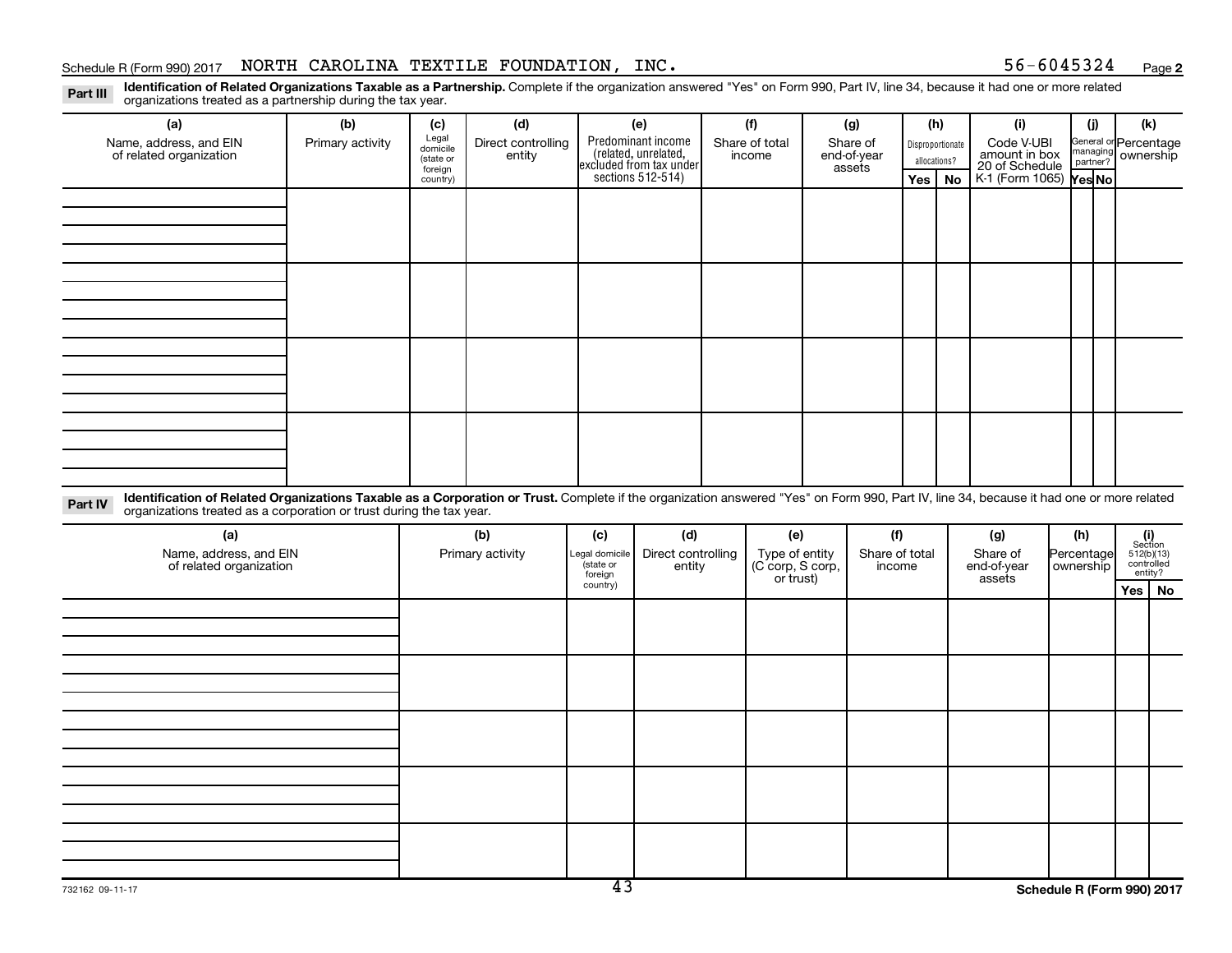#### Schedule R (Form 990) 2017 NORTH CAROLINA TEXTILE FOUNDATION, INC.  $56-6045324$   $_{\rm Page}$

Part V Transactions With Related Organizations. Complete if the organization answered "Yes" on Form 990, Part IV, line 34, 35b, or 36.

|                                                                                                                                                                                                                                                                                                           | Note: Complete line 1 if any entity is listed in Parts II, III, or IV of this schedule.                                                                                                                                        |                                   |                        |                                              |                 | Yes                         | No                           |
|-----------------------------------------------------------------------------------------------------------------------------------------------------------------------------------------------------------------------------------------------------------------------------------------------------------|--------------------------------------------------------------------------------------------------------------------------------------------------------------------------------------------------------------------------------|-----------------------------------|------------------------|----------------------------------------------|-----------------|-----------------------------|------------------------------|
|                                                                                                                                                                                                                                                                                                           | During the tax year, did the organization engage in any of the following transactions with one or more related organizations listed in Parts II-IV?                                                                            |                                   |                        |                                              |                 |                             |                              |
|                                                                                                                                                                                                                                                                                                           |                                                                                                                                                                                                                                |                                   |                        |                                              | 1a              |                             | $\overline{\textbf{x}}$      |
|                                                                                                                                                                                                                                                                                                           | b Gift, grant, or capital contribution to related organization(s) manufaction contribution to related organization(s) manufaction contribution to related organization(s) manufactured contraction contribution to related org |                                   |                        |                                              | 1 <sub>b</sub>  | $\overline{\textnormal{x}}$ |                              |
|                                                                                                                                                                                                                                                                                                           |                                                                                                                                                                                                                                |                                   |                        |                                              | 1 <sub>c</sub>  |                             | $\overline{\textbf{x}}$      |
|                                                                                                                                                                                                                                                                                                           | d Loans or loan guarantees to or for related organization(s) www.communities.com/www.communities.com/www.communities.com/www.communities.com/www.communities.com/www.communities.com/www.communities.com/www.communities.com/w |                                   |                        |                                              | 1 <sub>d</sub>  |                             | $\overline{\mathtt{x}}$      |
|                                                                                                                                                                                                                                                                                                           |                                                                                                                                                                                                                                |                                   |                        |                                              | 1e              |                             | X                            |
|                                                                                                                                                                                                                                                                                                           |                                                                                                                                                                                                                                |                                   |                        |                                              |                 |                             |                              |
|                                                                                                                                                                                                                                                                                                           |                                                                                                                                                                                                                                |                                   |                        |                                              | 1f              |                             | x<br>$\overline{\mathtt{x}}$ |
| $g$ Sale of assets to related organization(s) $\ldots$ $\ldots$ $\ldots$ $\ldots$ $\ldots$ $\ldots$ $\ldots$ $\ldots$ $\ldots$ $\ldots$ $\ldots$ $\ldots$ $\ldots$ $\ldots$ $\ldots$ $\ldots$ $\ldots$ $\ldots$ $\ldots$ $\ldots$ $\ldots$ $\ldots$ $\ldots$ $\ldots$ $\ldots$ $\ldots$<br>1 <sub>q</sub> |                                                                                                                                                                                                                                |                                   |                        |                                              |                 |                             |                              |
|                                                                                                                                                                                                                                                                                                           | h Purchase of assets from related organization(s) manufactured and content to content the content of assets from related organization(s) manufactured and content of the content of the content of the content of the content  |                                   |                        |                                              | 1 <sub>h</sub>  |                             | $\overline{\mathtt{x}}$      |
|                                                                                                                                                                                                                                                                                                           | Exchange of assets with related organization(s) www.assettion.com/www.assettion.com/www.assettion.com/www.assettion.com/www.assettion.com/www.assettion.com/www.assettion.com/www.assettion.com/www.assettion.com/www.assettio |                                   |                        |                                              | 1i.             |                             | $\overline{\mathtt{x}}$      |
|                                                                                                                                                                                                                                                                                                           |                                                                                                                                                                                                                                |                                   |                        |                                              |                 |                             |                              |
|                                                                                                                                                                                                                                                                                                           |                                                                                                                                                                                                                                |                                   |                        |                                              |                 |                             |                              |
|                                                                                                                                                                                                                                                                                                           |                                                                                                                                                                                                                                |                                   |                        |                                              | 1k              |                             | X                            |
|                                                                                                                                                                                                                                                                                                           |                                                                                                                                                                                                                                |                                   |                        |                                              | 11              |                             | $\overline{\mathtt{x}}$      |
|                                                                                                                                                                                                                                                                                                           |                                                                                                                                                                                                                                |                                   |                        |                                              | 1 <sub>m</sub>  |                             | $\overline{\texttt{x}}$      |
|                                                                                                                                                                                                                                                                                                           |                                                                                                                                                                                                                                |                                   |                        |                                              | 1n              |                             | $\overline{\mathtt{x}}$      |
|                                                                                                                                                                                                                                                                                                           | o Sharing of paid employees with related organization(s) manufactured content to the content of the content of the content of the content of the content of the content of the content of the content of the content of the co |                                   |                        |                                              | 10 <sub>o</sub> |                             | $\overline{\textbf{x}}$      |
|                                                                                                                                                                                                                                                                                                           |                                                                                                                                                                                                                                |                                   |                        |                                              |                 |                             |                              |
|                                                                                                                                                                                                                                                                                                           |                                                                                                                                                                                                                                |                                   |                        |                                              | 1p              |                             | X                            |
|                                                                                                                                                                                                                                                                                                           |                                                                                                                                                                                                                                |                                   |                        |                                              | 1q              |                             | $\overline{\mathtt{x}}$      |
|                                                                                                                                                                                                                                                                                                           |                                                                                                                                                                                                                                |                                   |                        |                                              |                 |                             |                              |
|                                                                                                                                                                                                                                                                                                           |                                                                                                                                                                                                                                |                                   |                        |                                              | 1r              |                             | X                            |
| 1s                                                                                                                                                                                                                                                                                                        |                                                                                                                                                                                                                                |                                   |                        |                                              |                 |                             | $\overline{\mathbf{x}}$      |
| $\mathbf{2}$                                                                                                                                                                                                                                                                                              | If the answer to any of the above is "Yes," see the instructions for information on who must complete this line, including covered relationships and transaction thresholds.                                                   |                                   |                        |                                              |                 |                             |                              |
|                                                                                                                                                                                                                                                                                                           | (a)<br>Name of related organization                                                                                                                                                                                            | (b)<br>Transaction<br>$type(a-s)$ | (c)<br>Amount involved | (d)<br>Method of determining amount involved |                 |                             |                              |

| Name of related organization | Transaction<br>type (a-s) | Amount involved | Method of determining amount involved |
|------------------------------|---------------------------|-----------------|---------------------------------------|
| (1) NC STATE UNIVERSITY      | B                         |                 | 2,649,767. AGENCY AGREEMENT           |
| (2)                          |                           |                 |                                       |
| (3)                          |                           |                 |                                       |
| (4)                          |                           |                 |                                       |
| (5)                          |                           |                 |                                       |
| (6)                          | $\overline{1}$            |                 |                                       |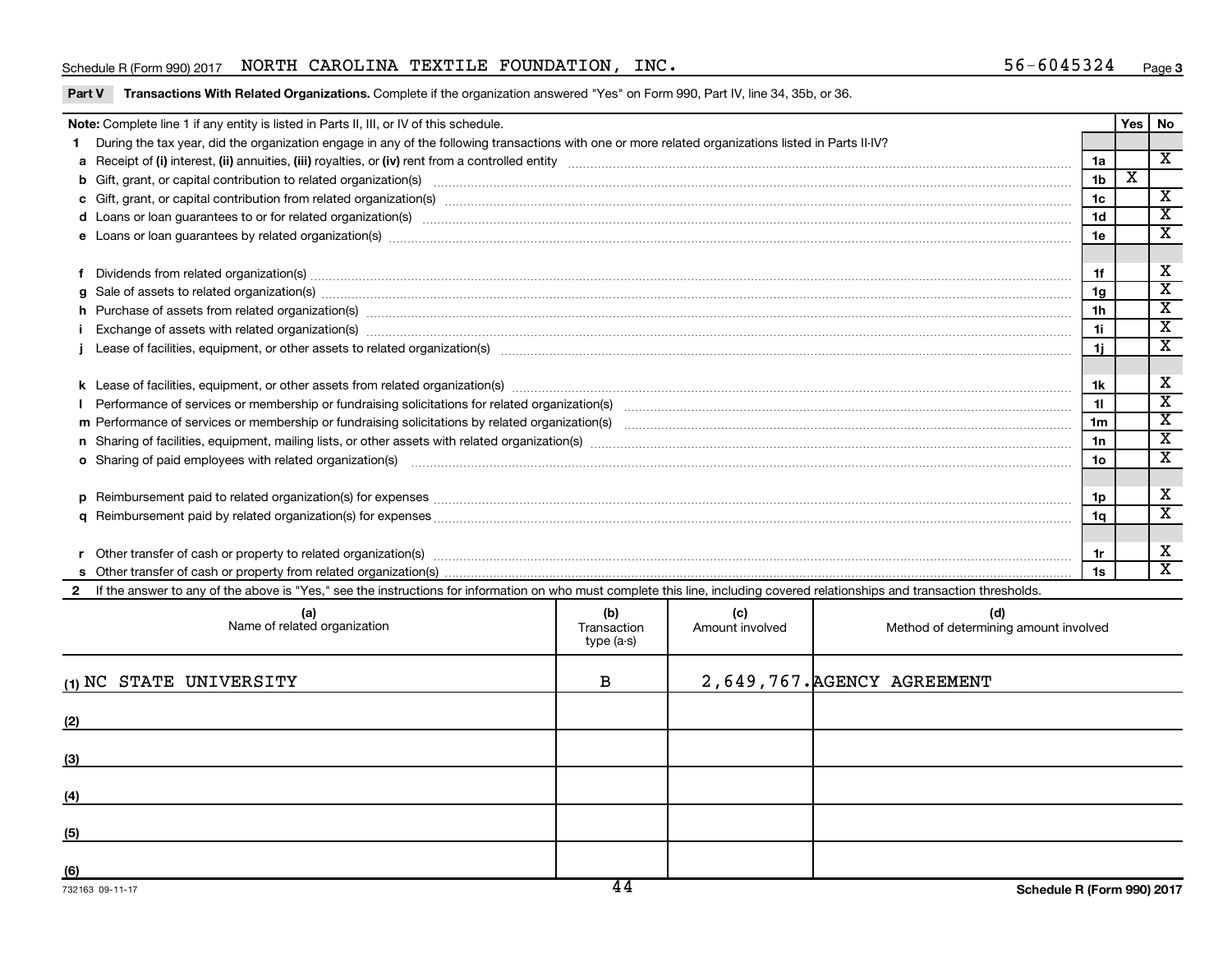#### Schedule R (Form 990) 2017 NORTH CAROLINA TEXTILE FOUNDATION, INC.  $56-6045324$   $_{\rm Page}$

#### Part VI Unrelated Organizations Taxable as a Partnership. Complete if the organization answered "Yes" on Form 990, Part IV, line 37.

Provide the following information for each entity taxed as a partnership through which the organization conducted more than five percent of its activities (measured by total assets or gross revenue) that was not a related organization. See instructions regarding exclusion for certain investment partnerships.

| (a)                                 | $\cdots$ y $\cdots$<br>(b) |                               | . <b>. .</b><br><br>(d)                                                                    |                                                          |  | (f)               | (g)         | (h)                              | (i)                                                                                                         | (i)    | (k) |
|-------------------------------------|----------------------------|-------------------------------|--------------------------------------------------------------------------------------------|----------------------------------------------------------|--|-------------------|-------------|----------------------------------|-------------------------------------------------------------------------------------------------------------|--------|-----|
|                                     |                            | (c)                           |                                                                                            | (e)<br>Are all<br>partners sec.<br>$501(c)(3)$<br>orgs.? |  |                   | Share of    |                                  |                                                                                                             |        |     |
| Name, address, and EIN<br>of entity | Primary activity           | Legal domicile                | Predominant income<br>(related, unrelated,<br>excluded from tax under<br>sections 512-514) |                                                          |  | Share of<br>total |             | Disproportionate<br>allocations? | Code V-UBI<br>amount in box 20 managing<br>of Schedule K-1<br>(Form 1065)<br>$\overline{Y}_{\text{res}}$ No |        |     |
|                                     |                            | (state or foreign<br>country) |                                                                                            |                                                          |  | income            | end-of-year |                                  |                                                                                                             |        |     |
|                                     |                            |                               |                                                                                            | Yes No                                                   |  |                   | assets      | Yes No                           |                                                                                                             | Yes NO |     |
|                                     |                            |                               |                                                                                            |                                                          |  |                   |             |                                  |                                                                                                             |        |     |
|                                     |                            |                               |                                                                                            |                                                          |  |                   |             |                                  |                                                                                                             |        |     |
|                                     |                            |                               |                                                                                            |                                                          |  |                   |             |                                  |                                                                                                             |        |     |
|                                     |                            |                               |                                                                                            |                                                          |  |                   |             |                                  |                                                                                                             |        |     |
|                                     |                            |                               |                                                                                            |                                                          |  |                   |             |                                  |                                                                                                             |        |     |
|                                     |                            |                               |                                                                                            |                                                          |  |                   |             |                                  |                                                                                                             |        |     |
|                                     |                            |                               |                                                                                            |                                                          |  |                   |             |                                  |                                                                                                             |        |     |
|                                     |                            |                               |                                                                                            |                                                          |  |                   |             |                                  |                                                                                                             |        |     |
|                                     |                            |                               |                                                                                            |                                                          |  |                   |             |                                  |                                                                                                             |        |     |
|                                     |                            |                               |                                                                                            |                                                          |  |                   |             |                                  |                                                                                                             |        |     |
|                                     |                            |                               |                                                                                            |                                                          |  |                   |             |                                  |                                                                                                             |        |     |
|                                     |                            |                               |                                                                                            |                                                          |  |                   |             |                                  |                                                                                                             |        |     |
|                                     |                            |                               |                                                                                            |                                                          |  |                   |             |                                  |                                                                                                             |        |     |
|                                     |                            |                               |                                                                                            |                                                          |  |                   |             |                                  |                                                                                                             |        |     |
|                                     |                            |                               |                                                                                            |                                                          |  |                   |             |                                  |                                                                                                             |        |     |
|                                     |                            |                               |                                                                                            |                                                          |  |                   |             |                                  |                                                                                                             |        |     |
|                                     |                            |                               |                                                                                            |                                                          |  |                   |             |                                  |                                                                                                             |        |     |
|                                     |                            |                               |                                                                                            |                                                          |  |                   |             |                                  |                                                                                                             |        |     |
|                                     |                            |                               |                                                                                            |                                                          |  |                   |             |                                  |                                                                                                             |        |     |
|                                     |                            |                               |                                                                                            |                                                          |  |                   |             |                                  |                                                                                                             |        |     |
|                                     |                            |                               |                                                                                            |                                                          |  |                   |             |                                  |                                                                                                             |        |     |
|                                     |                            |                               |                                                                                            |                                                          |  |                   |             |                                  |                                                                                                             |        |     |
|                                     |                            |                               |                                                                                            |                                                          |  |                   |             |                                  |                                                                                                             |        |     |
|                                     |                            |                               |                                                                                            |                                                          |  |                   |             |                                  |                                                                                                             |        |     |
|                                     |                            |                               |                                                                                            |                                                          |  |                   |             |                                  |                                                                                                             |        |     |
|                                     |                            |                               |                                                                                            |                                                          |  |                   |             |                                  |                                                                                                             |        |     |
|                                     |                            |                               |                                                                                            |                                                          |  |                   |             |                                  |                                                                                                             |        |     |
|                                     |                            |                               |                                                                                            |                                                          |  |                   |             |                                  |                                                                                                             |        |     |
|                                     |                            |                               |                                                                                            |                                                          |  |                   |             |                                  |                                                                                                             |        |     |
|                                     |                            |                               |                                                                                            |                                                          |  |                   |             |                                  |                                                                                                             |        |     |
|                                     |                            |                               |                                                                                            |                                                          |  |                   |             |                                  |                                                                                                             |        |     |
|                                     |                            |                               |                                                                                            |                                                          |  |                   |             |                                  |                                                                                                             |        |     |
|                                     |                            |                               |                                                                                            |                                                          |  |                   |             |                                  |                                                                                                             |        |     |
|                                     |                            |                               |                                                                                            |                                                          |  |                   |             |                                  |                                                                                                             |        |     |
|                                     |                            |                               |                                                                                            |                                                          |  |                   |             |                                  |                                                                                                             |        |     |
|                                     |                            |                               |                                                                                            |                                                          |  |                   |             |                                  |                                                                                                             |        |     |
|                                     |                            |                               |                                                                                            |                                                          |  |                   |             |                                  |                                                                                                             |        |     |

**Schedule R (Form 990) 2017**